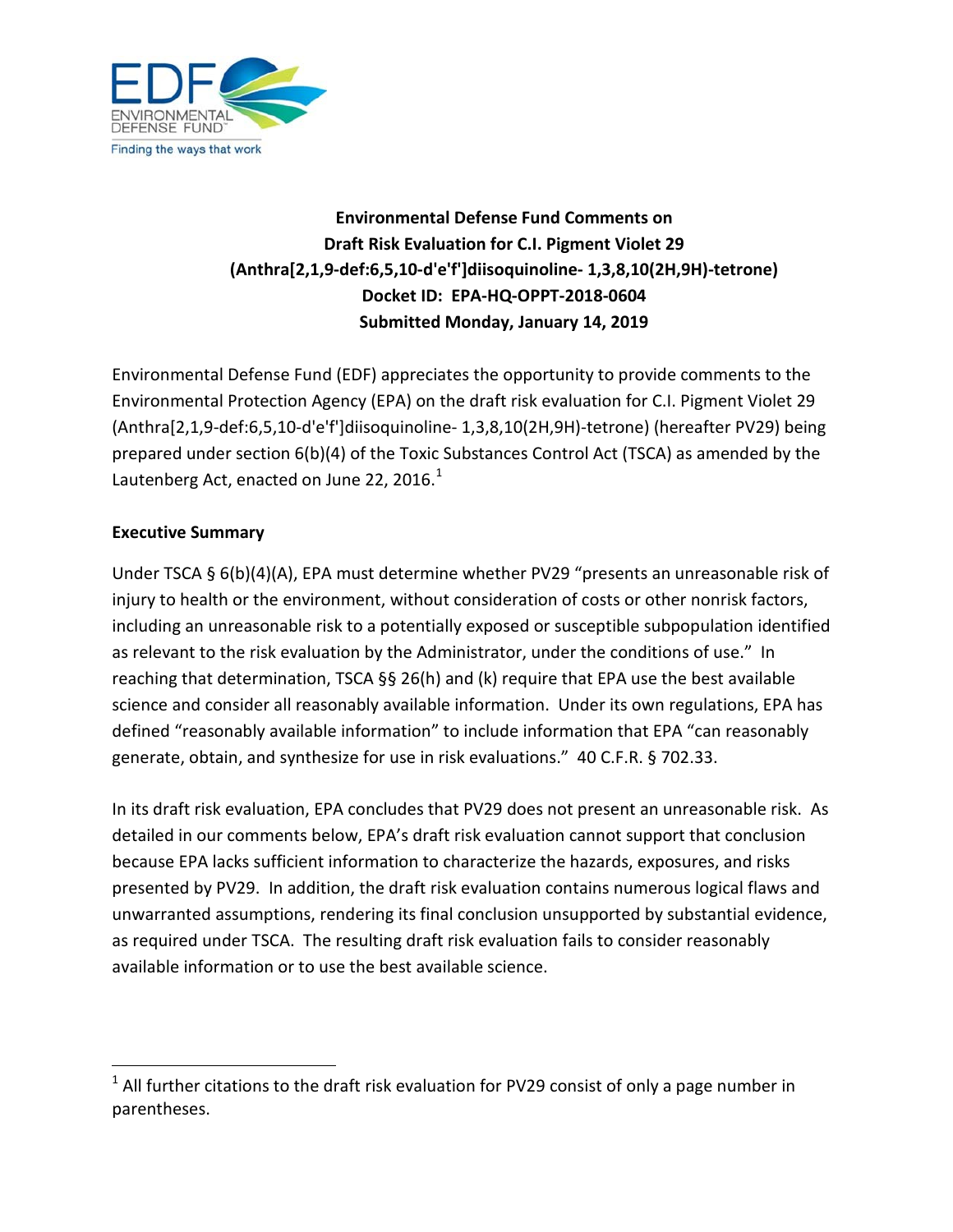EPA's draft risk evaluation fails to acknowledge and address serious limitations and uncertainties associated with several of its characterizations of PV29's physical-chemical and environmental fate properties that it relies on to conclude low risk. EPA relies heavily on a single, poorly documented value for water solubility while failing to account for other available data on water solubility. EPA fails to address the implications of the very high persistence of PV29 in the environment. EPA also lacks any measured data that directly assess the potential for PV29 to bioaccumulate in humans or other organisms; instead EPA relies upon modeled values derived using an estimation program lacking sufficient data on similar chemicals. Finally, EPA does not address the proposed classification by members of the European Union of PV29 as a suspected very persistent, very bioaccumulative and toxic chemical that would, if confirmed, designate PV29 as a "substance of very high concern" (SVHC) under the EU's REACH Regulation.

The draft risk evaluation lacks crucial information on the conditions of use of PV29. TSCA defines "conditions of use" to mean "the circumstances, as determined by the Administrator, under which a chemical substance is intended, known, or reasonably foreseen to be manufactured, processed, distributed in commerce, used, or disposed of." EPA has ignored reasonably foreseeable uses and uses where available evidence establishes the use is occurring or has recently occurred. In particular, EPA ignored the presence of PV29 in products made using PV29 as an intermediate even though the evidence in the record establishes that PV29 often remains present in such products.

The draft risk evaluation lacks crucial information on exposure to PV29, and its cursory exposure analysis contains numerous flaws and unsupported assumptions. EPA lacks any actual data characterizing environmental, consumer, and general population exposures. EPA also has no actual data on the levels of PV29 released to or present in air, soil, sediment, surface water, people, other organisms, or products containing or made from the chemical. EPA simply dismisses consumer and general population exposures since they "are expected to be exposed at concentrations lower than worker exposures," but EPA provides no evidence to support that expectation. For occupational inhalation exposures, EPA relies on a single value for a workplace air concentration reported in a private personal communication from a manufacturer of PV29; EPA has not provided any detail about this value and appears to lack any supporting information necessary to assess the accuracy or certainty of the value. For occupational dermal exposures, EPA relies on modeled data using default assumptions contrary to the available evidence; EPA only analyzes exposure to the solid form of PV29, ignoring its existence in solution. EPA's basis for dismissing worker exposures by the oral route is unsupported. For inhalation, dermal, and oral routes of exposure, EPA lacks any data on absorption of PV29 but assumes low absorption solely based on its alleged low solubility. EPA's series of rationales for

2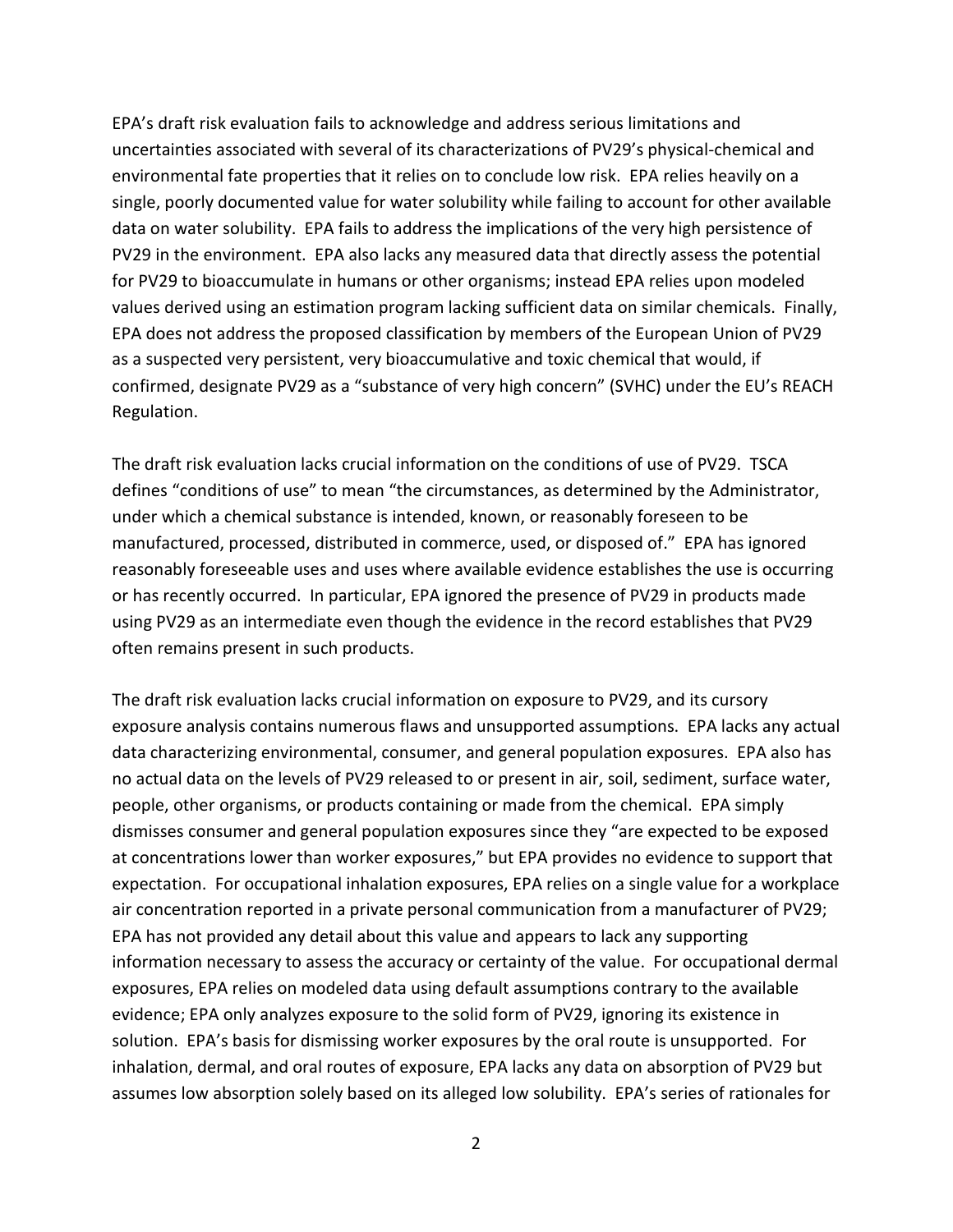dismissing the significance of worker exposures are weak and based on little actual data or analysis. EPA also ignores all occupational exposures by downstream processors and users based on the false assumption that exposures would invariably be lower since they handle a smaller overall quantity of PV29 than the manufacturer. EPA assumes without evidence that engineering controls and personal protective equipment – described in Safety Data Sheets (SDSs) that it has not made public and in unsubstantiated industry statements – are universally used in all workplaces handling PV29. EPA also fails to acknowledge and address the real-world limitations of these measures.

The draft risk evaluation lacks crucial information on environmental hazards and human health hazards. EPA has no information on chronic aquatic toxicity, terrestrial toxicity, or toxicity to sediment-dwelling organisms. Instead, EPA relies on three acute aquatic toxicity studies to draw the sweeping conclusion that PV29 presents no environmental hazard of any kind. For human health hazard, EPA relies on studies, most of which examined only acute lethal effects and none of which assessed chronic toxicity. EPA relies on a study of reproductive and developmental toxicity where EPA's own guidance asserts that it "will not provide evidence for definite claims of no effects." EPA relies on two acute toxicity studies to conclude PV29 presents no inhalation toxicity, despite the fact that the chemical's manufacturer that conducted the studies dismissed them as "not reliable" because they used an "unsuitable test system." EPA also concludes that PV29 is not carcinogenic on the basis of insufficient information and unsupported assumptions. EPA dismisses the potential for increased adverse effects on susceptible subpopulations based on studies that failed to look for such effects.

EPA's attempt to characterize risk contains numerous flaws and lacks empirical support. EPA provides only a "quantitative screening-level assessment of occupational exposure," but it is wholly inadequate. First, EPA uses the suspect and undocumented workplace exposure estimate privately provided to EPA by the chemical's manufacturer. Second, EPA calculates a potential dose rate based on a NIOSH inhalation exposure rate that is over 40 years old. Third, EPA assumes that a lower fraction of PV29 is dermally absorbed than the source it cites as support recommends based on the chemical's properties. Fourth, EPA fails to include all necessary uncertainty factors—such as for extrapolating from acute to chronic toxicity values and for database deficiencies—in calculating its benchmark margins of exposure for worker inhalation and dermal exposures. Even adding a single additional uncertainty factor would result in a benchmark value exceeding EPA's margin of exposure calculated for worker dermal exposure. The excessive extent of uncertainty associated with the limited hazard evidence base for PV29—let alone data deficiencies with regard to exposure—means EPA has absolutely no basis to conclude that PV29 does not present unreasonable risk. Finally, EPA failed to account for multiple routes of exposure to PV29 in its characterization of workplace risk. Meanwhile,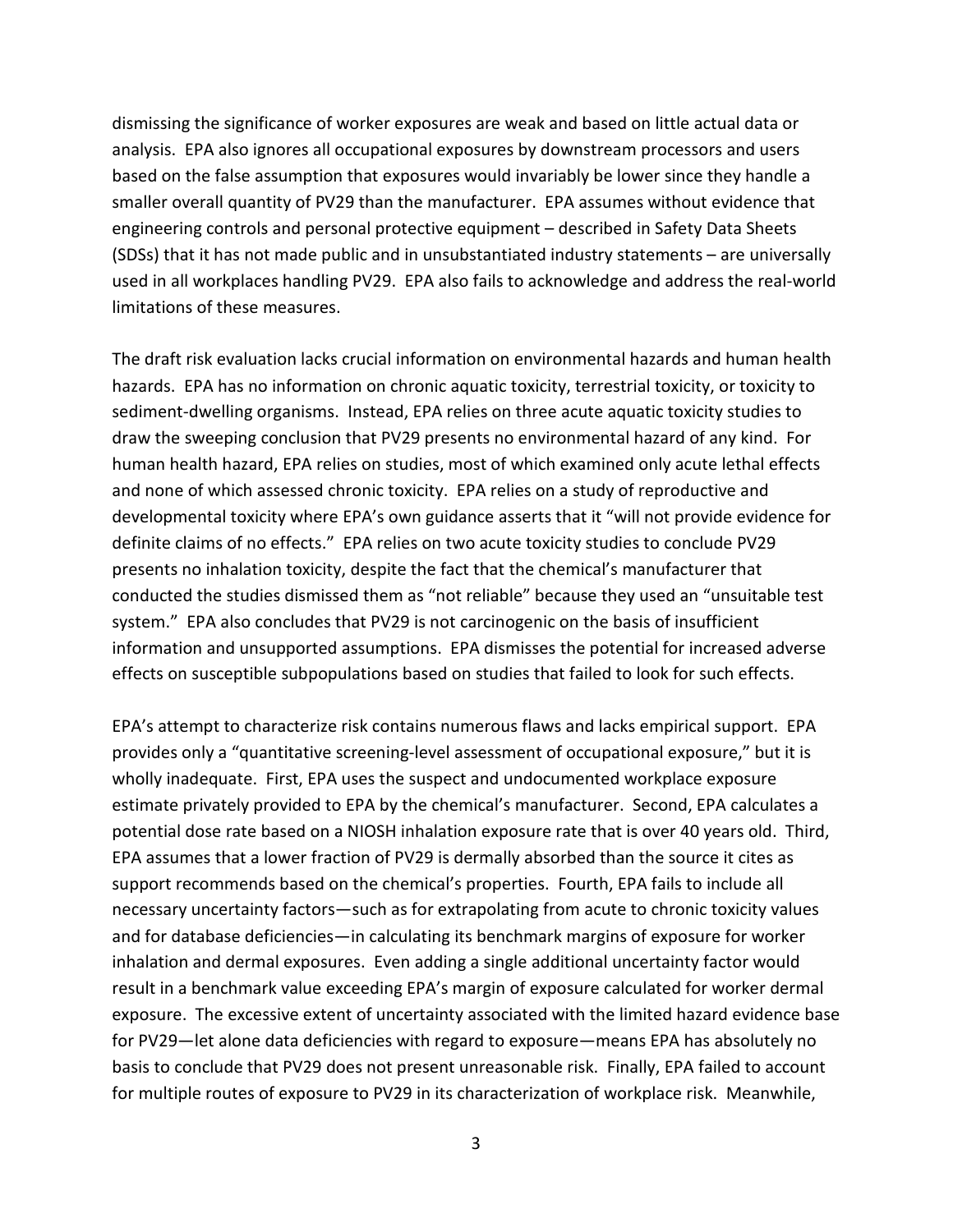EPA failed to analyze risk to consumers, the general public, and relevant subpopulations on grounds that are largely cursory and reflect an approach to sentinel exposure assessment that violates both scientific norms and EPA's own regulation.

EPA has also completely failed to analyze a residual of PV29: naphthalimide. EPA provides no explanation for this failure.

Meanwhile, EPA has inconsistently and selectively applied its approach to systematic review, which has not been subject to any peer review and deviates from established, authoritative approaches to systematic review developed by experts. EPA failed to develop an upfront systematic review protocol for PV29. EPA's numerical scoring approach was neither transparent nor appropriately accounted for actual study flaws. EPA failed to adequately describe its approach to data integration. And EPA heavily relied upon unsubstantiated industry correspondence to inform its exposure analysis, but EPA refused to review and instead exempted this correspondence under its systematic review approach.

EPA's draft risk evaluation also violated several procedural and substantive requirements of TSCA. EPA failed to make the 24 health and safety studies underlying its analysis public, in violation of TSCA § 14(b)(2) and public-notice-and-comment requirements. EPA's cursory dismissal of various exposure pathways also violated the requirements of TSCA. EPA failed to consider reasonably available information. EPA also has not complied with TSCA §  $6(b)(4)(F)$  or its risk evaluation rule in preparing the draft risk evaluation.

Ultimately, EPA needs much more information to prepare a scientifically and legally valid risk evaluation of PV29. In our comments, EDF identifies the crucial data gaps barring EPA from reaching a conclusion about PV29's risk. *See* Section 12.B. Having failed to do fill these gaps, EPA should immediately move to obtain the necessary information and to prepare an adequate risk evaluation.

\* \* \*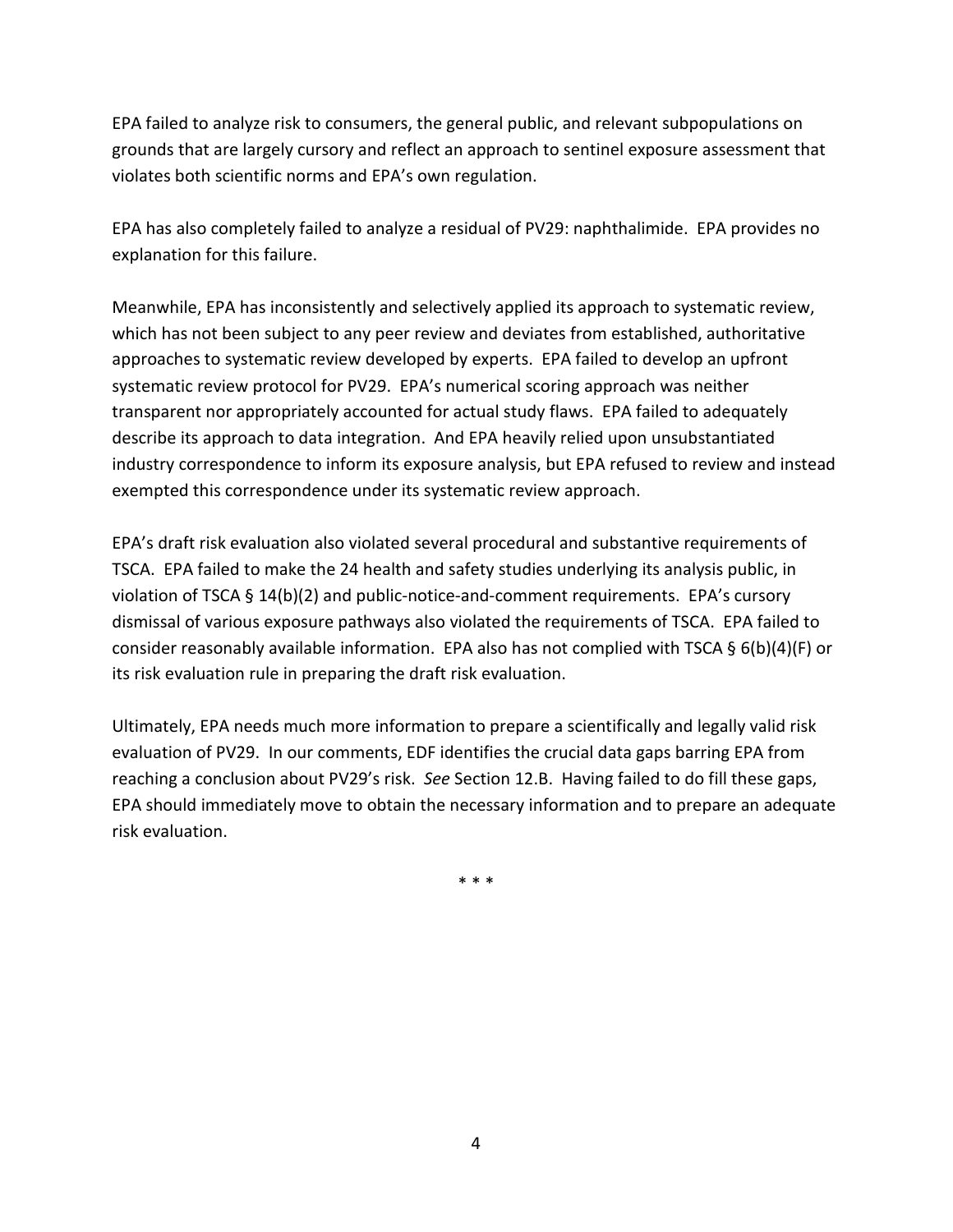## **TABLE OF CONTENTS**

|    | 1. EPA must comply with TSCA § 14 and reopen the comment period to allow public                                                                                                                                                          |    |  |  |  |  |
|----|------------------------------------------------------------------------------------------------------------------------------------------------------------------------------------------------------------------------------------------|----|--|--|--|--|
|    | A. EPA must make public the full studies underlying the draft risk evaluation and<br>reopen the comment period to allow public comment on the basis for the risk                                                                         |    |  |  |  |  |
|    | B. EPA has failed to provide or develop even summaries of four of the scientific                                                                                                                                                         |    |  |  |  |  |
| C. | More broadly, EPA needs to implement the requirements of TSCA § 14 when<br>reviewing materials for the risk evaluation, and EPA should now comply and allow<br>for public comment on the materials that should be publicly available 16  |    |  |  |  |  |
|    | 2. EPA's draft fails to address serious limitations and uncertainties associated with<br>several PV29 physical-chemical properties and environmental fate characteristics                                                                |    |  |  |  |  |
|    | A. EPA's heavy reliance on a single, highly uncertain value for PV29's water solubility<br>casts major doubt on EPA's hazard, exposure, and risk conclusions.  17                                                                        |    |  |  |  |  |
|    | EPA's use of a single, poorly documented value does not accurately reflect the<br>i.                                                                                                                                                     |    |  |  |  |  |
|    | EPA's extension of its unsupported assertion about PV29's toxicity to<br>ii.<br>encompass chronic toxicity distorts the extent of available data and is<br>counter to authoritative guidance on toxicity testing of such substances.  19 |    |  |  |  |  |
| В. | EPA downplays the very high level of persistence in the environment of PV29                                                                                                                                                              | 20 |  |  |  |  |
|    | C. EPA relies on incomplete and uncertain data to conclude that PV29 does not                                                                                                                                                            |    |  |  |  |  |
|    | D. Under REACH, European authorities have identified PV29 as a suspected PBT<br>and vPvB, and intend to subject it to a substance evaluation on that basis 23                                                                            |    |  |  |  |  |
| Е. | EPA altered its prior characterization questioning the reliability of estimates                                                                                                                                                          |    |  |  |  |  |
|    | 3. EPA's draft risk evaluation lacks sufficient information to evaluate potential uses,                                                                                                                                                  |    |  |  |  |  |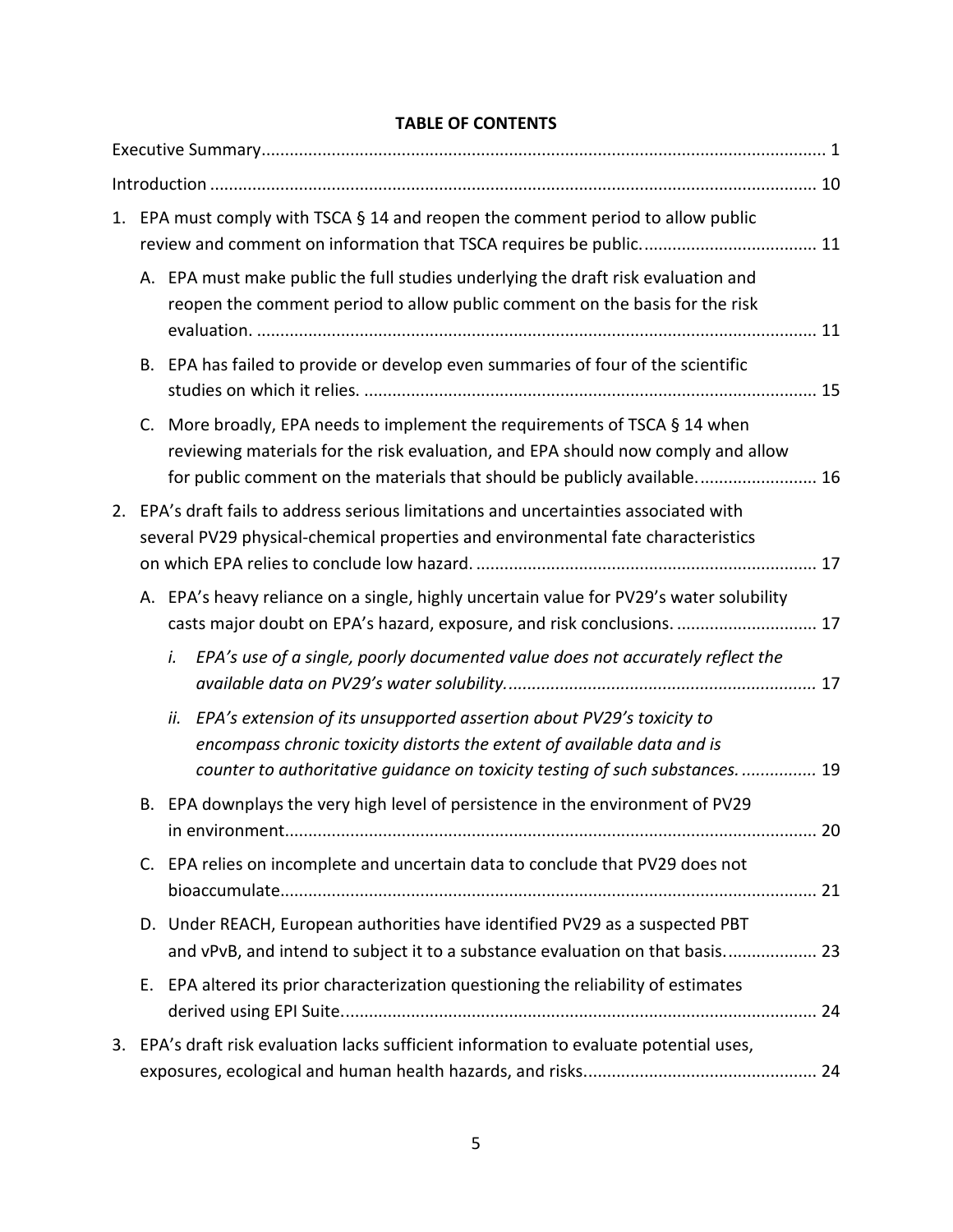|    | А.      |      | EPA lacks critical information on uses of PV29 and has inappropriately eliminated                                                           |  |
|----|---------|------|---------------------------------------------------------------------------------------------------------------------------------------------|--|
|    |         |      |                                                                                                                                             |  |
|    |         | i.   |                                                                                                                                             |  |
|    |         | ii.  | Other uses that are reasonably foreseen absent compelling evidence to the                                                                   |  |
|    |         |      |                                                                                                                                             |  |
|    | В.      |      |                                                                                                                                             |  |
|    |         | i.   | Environmental, consumer, and general population exposures.  34                                                                              |  |
|    |         | ii.  |                                                                                                                                             |  |
|    |         |      | a.                                                                                                                                          |  |
|    |         |      | b.                                                                                                                                          |  |
|    |         |      | Worker exposures at downstream processing and use sites 42<br>c.                                                                            |  |
|    | $C_{1}$ |      | EPA's draft risk evaluation lacks sufficient information to evaluate potential                                                              |  |
|    |         | i.   | Data from acute aquatic toxicity studies cannot substitute for studies of                                                                   |  |
|    |         | ii.  | EPA's citing of the results of a Canadian screening exercise does not support                                                               |  |
|    |         | iii. | Data from a single acute Daphnia magna study (OECD-202) cannot be<br>used as a proxy to evaluate potential hazards to all sediment-dwelling |  |
|    |         |      | iv. EPA lacks any information on potential terrestrial toxicity of PV29 51                                                                  |  |
|    |         |      | v. EPA employs completely circular arguments to dismiss any potential                                                                       |  |
|    |         |      |                                                                                                                                             |  |
|    |         |      | D. EPA's draft risk evaluation lacks sufficient information to evaluate potential                                                           |  |
|    |         | i.   | The evidence base for PV29 for evaluating potential human health hazards                                                                    |  |
|    |         | ii.  | EPA's conclusion that PV29 is not carcinogenic is based on insufficient                                                                     |  |
| 4. |         |      |                                                                                                                                             |  |
|    |         |      | A. EPA's occupational exposure assessment is replete with problems 59                                                                       |  |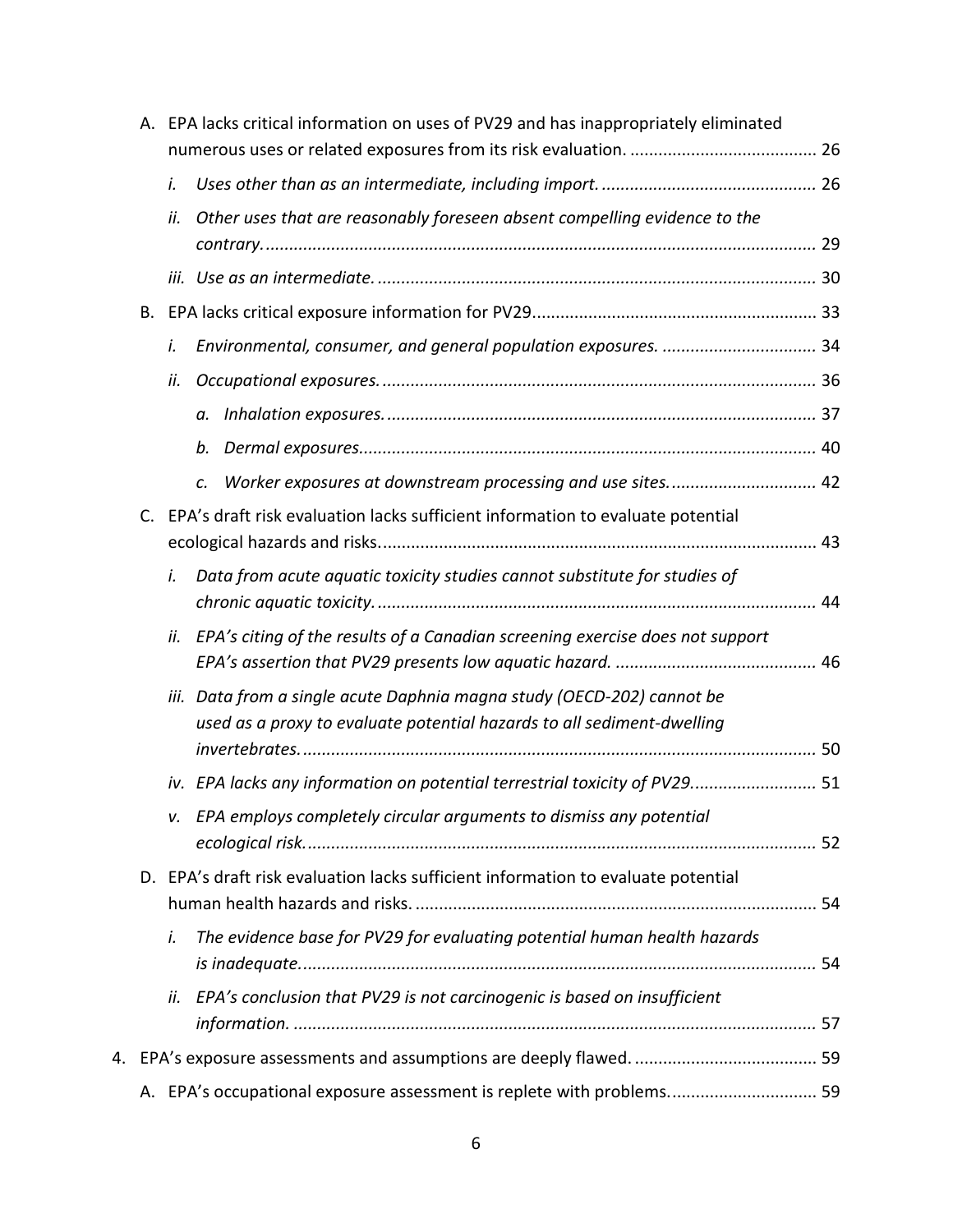|    |             | i.  | EPA restricts its occupational exposure analysis to the site of manufacture,                                                                                    |  |
|----|-------------|-----|-----------------------------------------------------------------------------------------------------------------------------------------------------------------|--|
|    |             |     | failing to account for worker exposures at downstream processing and                                                                                            |  |
|    |             |     |                                                                                                                                                                 |  |
|    |             | ii. | EPA's series of rationales for dismissing the significance of worker exposures                                                                                  |  |
|    |             |     |                                                                                                                                                                 |  |
|    |             |     |                                                                                                                                                                 |  |
|    |             |     | iii. EPA relies on Safety Data Sheets (SDSs) and unsubstantiated industry<br>statements to discount potentially relevant routes of exposure and does            |  |
|    |             |     | iv. EPA discounts exposure based on use of PPE, failing to acknowledge its                                                                                      |  |
|    |             |     | B. EPA's rationale for dismissing consumer and general population exposures                                                                                     |  |
|    | C.          |     | EPA's dismissal of any concerns about exposures of vulnerable subpopulations<br>distorts the law's definition and fails to meet TSCA's requirements.  69        |  |
|    |             |     | D. EPA's rationale for adopting a sentinel over aggregate exposure assessment<br>approach is inadequate and also distorts the meaning of sentinel exposure      |  |
|    |             |     |                                                                                                                                                                 |  |
| 5. |             |     | EPA's draft risk evaluation contains serious deficiencies with respect to characterizing                                                                        |  |
|    |             |     | A. EPA's calculation of the potential dose rate (PDR) uses a NIOSH inhalation<br>exposure rate that is over 40 years old and an air concentration for PV29 dust |  |
|    | В.          |     | EPA fails to include all necessary uncertainty factors in calculating the benchmark                                                                             |  |
|    | $C_{\cdot}$ |     | EPA has failed to consider multiple routes of exposure to PV29 in its                                                                                           |  |
| 6. |             |     |                                                                                                                                                                 |  |
| 7. |             |     | EPA's application of systematic review in the PV29 risk evaluation is                                                                                           |  |
|    |             |     | A. EPA has failed to develop an upfront systematic review protocol for PV29 77                                                                                  |  |
|    |             |     |                                                                                                                                                                 |  |
|    | В.          |     |                                                                                                                                                                 |  |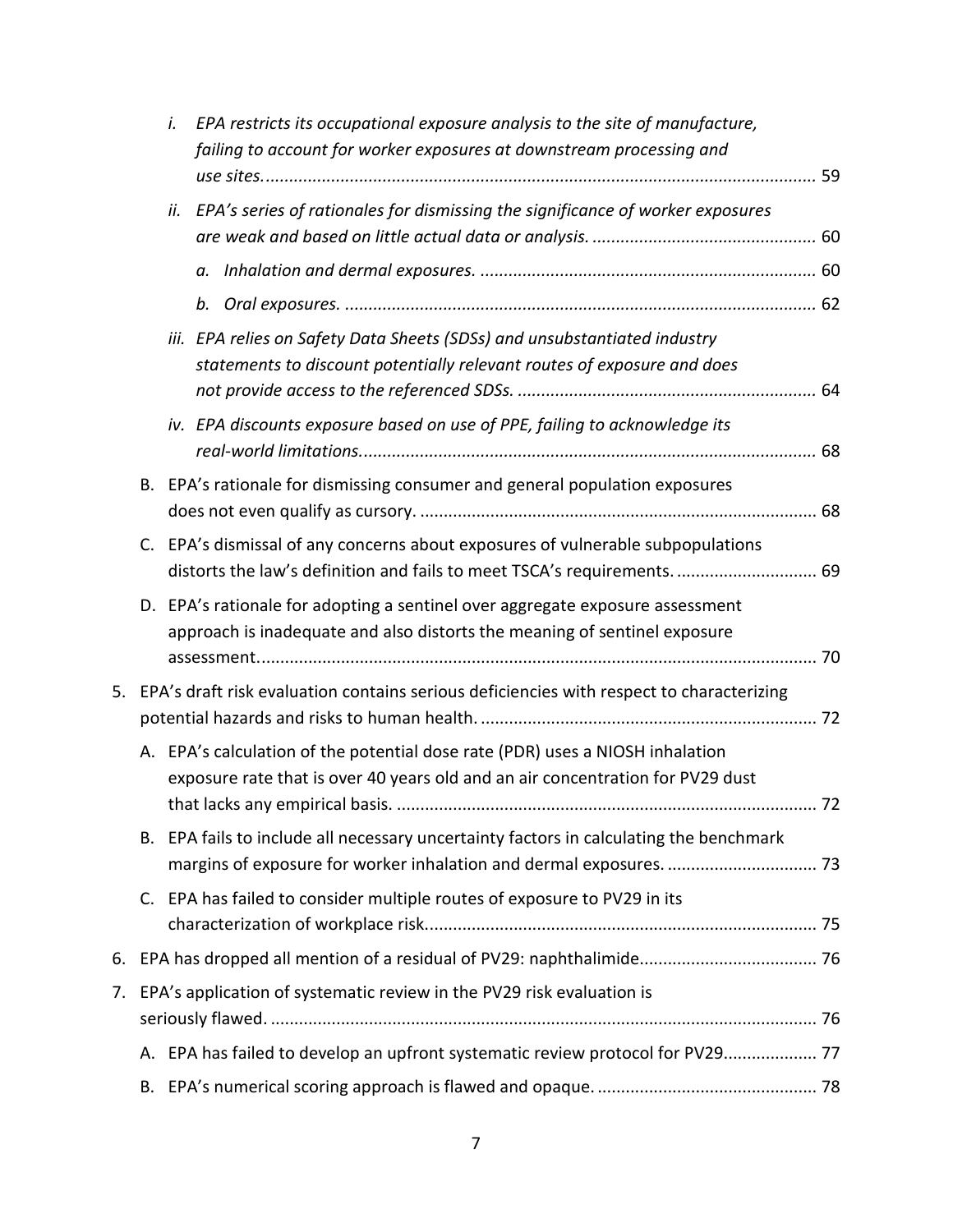|    |    | i.  | EPA's application of its scoring approach is not sufficiently transparent 79                                                                                                                                                        |    |
|----|----|-----|-------------------------------------------------------------------------------------------------------------------------------------------------------------------------------------------------------------------------------------|----|
|    |    | ii. |                                                                                                                                                                                                                                     |    |
|    | C. |     | EPA has failed to adequately describe its approach to the data integration                                                                                                                                                          |    |
|    |    |     | D. EPA inappropriately relied on unsubstantiated industry correspondence to                                                                                                                                                         |    |
|    | Е. |     | Fundamental flaws associated with EPA's review of PV29 demonstrate the<br>need for external peer review of the TSCA systematic review document 84                                                                                   |    |
| 8. |    |     | TSCA requires EPA to analyze whether a chemical substance, as a whole, presents<br>an unreasonable risk, and EPA does not have discretion to ignore conditions of use,                                                              |    |
|    |    |     | A. The plain text, overall structure, purpose, and legislative history of TSCA<br>indicate that EPA has to determine whether a chemical substance presents<br>an unreasonable risk comprehensively, considering all of its hazards, |    |
|    |    | i.  | The plain text requires EPA to consider all hazards, exposures, and conditions                                                                                                                                                      |    |
|    |    | ii. | TSCA's overall structure requires EPA to consider all hazards, exposures, and                                                                                                                                                       |    |
|    |    |     | B. EPA's own risk evaluation rule requires that EPA consider all relevant hazards<br>and all exposures under the conditions of use within the risk evaluation 89                                                                    |    |
| 9. |    |     | EPA should not refuse to further analyze exposure pathways on a cursory basis,<br>and in any event, EPA still needs to consider those exposures when evaluating                                                                     | 90 |
|    |    |     | 10. Real-world exposures still occur through disposal pathways, and EPA's cursory                                                                                                                                                   |    |
|    |    |     | 11. EPA needs to analyze potential exposures from distribution, as well as from                                                                                                                                                     |    |
|    |    |     | 12. EPA must consider "reasonably available" information, and thus EPA must<br>use its authorities under TSCA §§ 4 and 8 to obtain additional information 93                                                                        |    |
|    |    |     | A. Any information that EPA can obtain under the exercise of its authorities<br>under §§ 8(d), 8(a), and 8(c) is "reasonably available information," so EPA                                                                         |    |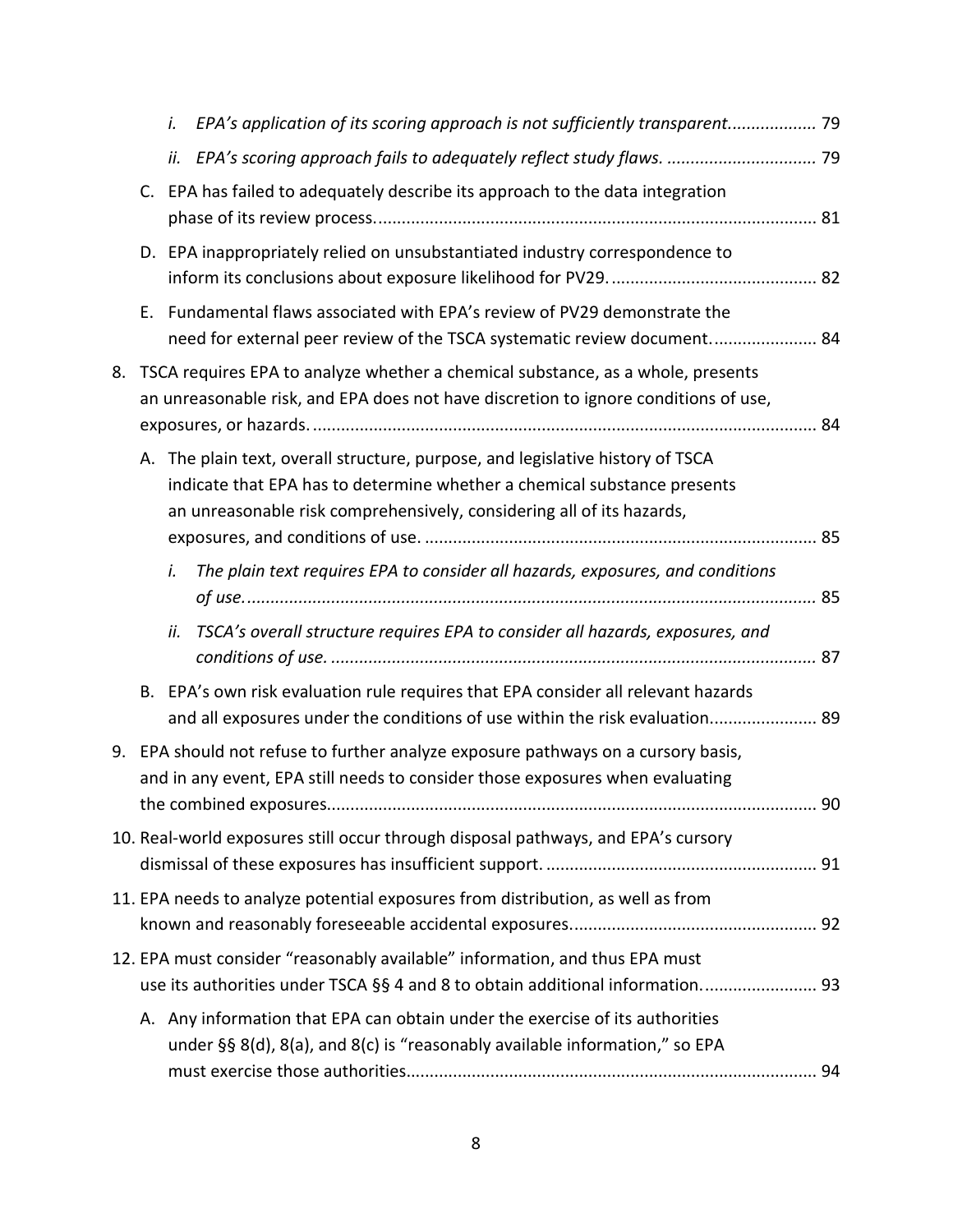|  | B. EPA must identify any information gaps and use its authority under TSCA § 4                                                                                                                                                          |  |
|--|-----------------------------------------------------------------------------------------------------------------------------------------------------------------------------------------------------------------------------------------|--|
|  | C. Relying on voluntary requests for information will result in limited, biased,                                                                                                                                                        |  |
|  | D. EPA cannot rationally rely on unvetted industry submissions, and to the<br>extent EPA relies on voluntary submissions from industry, EPA must take<br>numerous additional steps to increase their reliability and transparency.  102 |  |
|  | 13. EPA should identify people living near disposal sites, sources of contamination,<br>and other conditions of use as potentially exposed or susceptible subpopulations 102                                                            |  |
|  | 14. EPA needs to accurately evaluate real-world occupational and consumer                                                                                                                                                               |  |
|  | A. EPA needs to explain how it will incorporate consideration of engineering<br>controls and personal protective equipment (PPE) into its analyses 103                                                                                  |  |
|  | B. Even where engineering controls and/or PPE are used to some extent, EPA<br>should always evaluate exposures scenarios without engineering controls<br>and PPE in order to assess exposures and risks to those subpopulations not     |  |
|  | C. EPA should never rely on PPE as a basis to assume low or no exposure,                                                                                                                                                                |  |
|  | 15. EPA has not complied with TSCA § 6(b)(4)(F) or its risk evaluation rule in                                                                                                                                                          |  |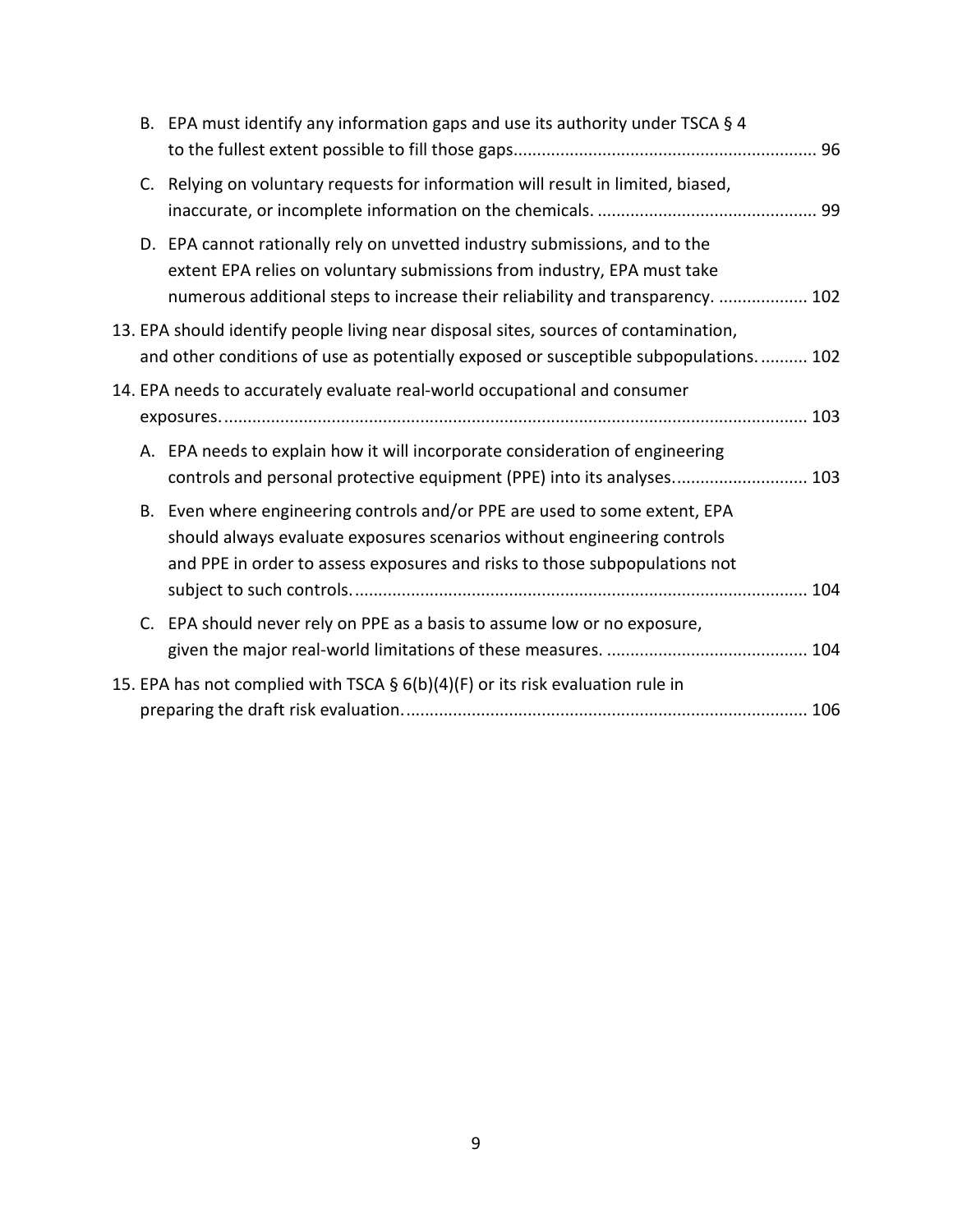#### <span id="page-9-0"></span>**Introduction**

EDF previously provided comments on the TSCA review and scoping for the first 10 chemicals to undergo risk evaluations under amended TSCA, including PV29, on EPA's scope document for PV[2](#page-9-1)9, and on EPA's problem formulation for PV29. $^2$  In those comments, EDF identified a variety of legal violations and other problems with EPA's approach to this risk evaluation. Unfortunately, those same violations and problems remain in the draft risk evaluation, along with new ones. EDF incorporates these earlier comments and reiterates those points here as well, and EDF attaches those comments here.

Throughout our current comments, EDF criticizes aspects of EPA's analyses used to decide it will not conduct further analysis and its rush to judgment that PV29 does not present unreasonable risk. These concerns, addressed below, include (but are not limited to):

- equating a lack of information to mean there is no or low exposure;
- equating a lack of information to mean there is no or low hazard;
- questionable characterization of models or assumptions as conservative;
- assertions of low exposure, hazard, or risk based on EPA "expectations" that are insufficiently justified or documented;
- dismissal of serious data gaps with no plan to fill them; and
- reliance on unverified and very limited information sources to make sweeping conclusions.

EPA's analyses are arbitrary and capricious as well as inconsistent with TSCA's requirements that EPA use reasonably available information and comply with TSCA § 26(h), including using the best available science. EPA should fix all of these problems in its final risk evaluation.

<span id="page-9-1"></span> $2$  EDF Comments on Ten Problem Formulations under the Toxic Substances Control Act, [https://www.regulations.gov/document?D=EPA-HQ-OPPT-2016-0725-0061;](https://www.regulations.gov/document?D=EPA-HQ-OPPT-2016-0725-0061) EDF Comments on Ten Scopes under the Toxic Substances Control Act, [https://www.regulations.gov/document?D=EPA-HQ-OPPT-2016-0725-0041;](https://www.regulations.gov/document?D=EPA-HQ-OPPT-2016-0725-0041) EDF Comments on TSCA Review and Scoping for First 10 Chemicals under the Lautenberg Act, [https://www.regulations.gov/document?D=EPA-HQ-OPPT-2016-0725-0015.](https://www.regulations.gov/document?D=EPA-HQ-OPPT-2016-0725-0015)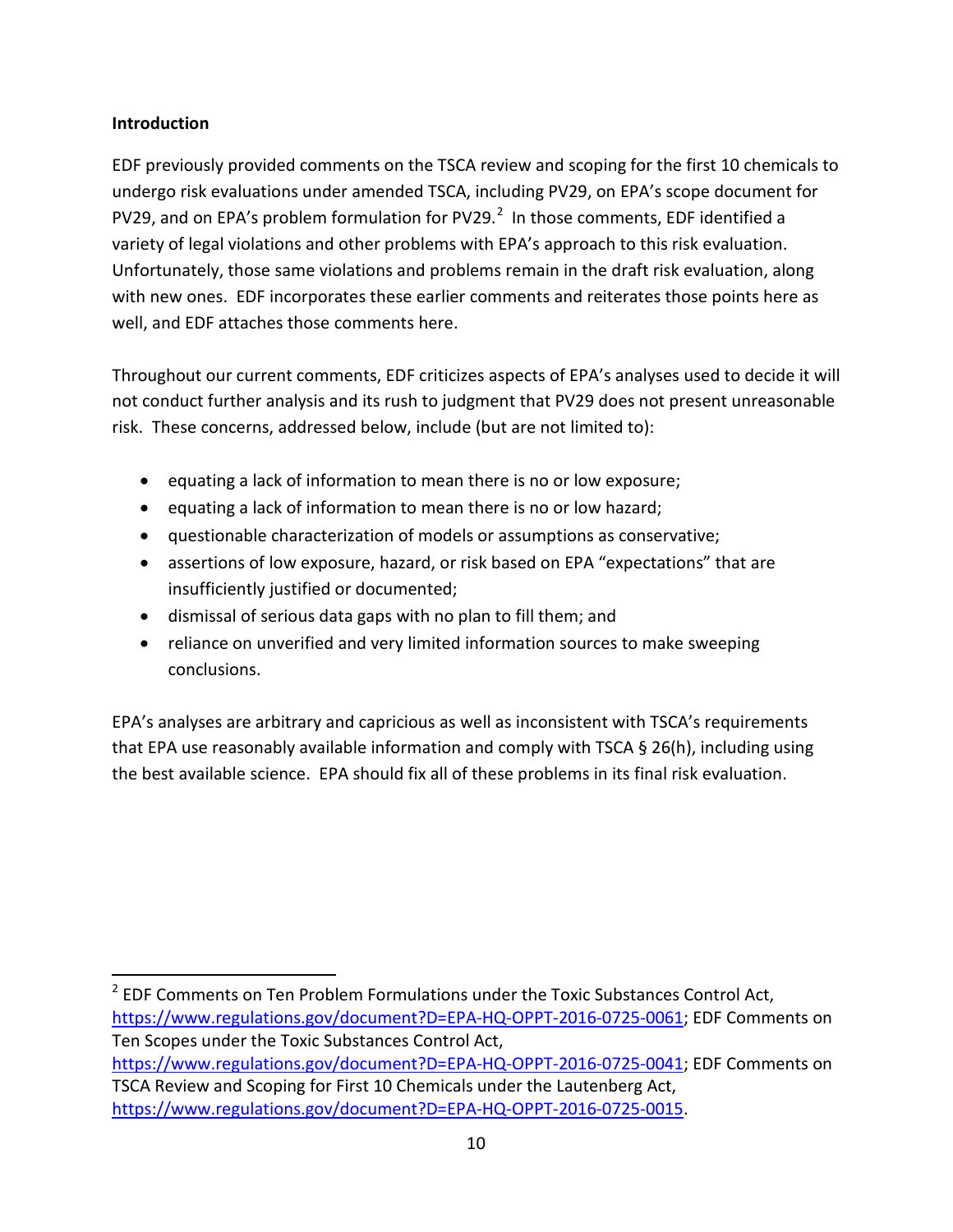<span id="page-10-0"></span>**1. EPA must comply with TSCA § 14 and reopen the comment period to allow public review and comment on information that TSCA requires be public.**

### <span id="page-10-1"></span>**A. EPA must make public the full studies underlying the draft risk evaluation and reopen the comment period to allow public comment on the basis for the risk evaluation.**

EPA is withholding from the public 24 studies that form the basis for its draft risk evaluation on PV29. Failure to release these studies violates section 14 of the Toxic Substances Control Act (TSCA), reflects a troubling lack of transparency, and violates the right of interested parties to review and submit comments on the science EPA cites to support its risk evaluation and to participate meaningfully in the peer review process. We request that the 24 studies be placed in the docket for the draft risk evaluation without delay, and we request that EPA reopen the comment period to allow comment on these materials underpinning the draft risk evaluation. Notably, EPA has not made a *single* underlying study available for public review or comment; we are aware of no precedent of a court upholding a public comment period where the agency withheld *every* study underlying its analysis.

The 24 studies, conducted by PV29's manufacturers, address the chemical's physical and chemical properties, environmental fate, human health effects, and toxicity to aquatic organisms. (pp. 39-43). According to the draft risk evaluation, 20 of the studies were submitted to the European Chemicals Agency (ECHA) in support of registration under the European Union (EU) REACH Regulation. The other four studies were not provided to ECHA but were apparently submitted to EPA by an unnamed data owner. EPA has made available the "robust summaries" prepared by the data owners for the 20 studies submitted to ECHA, but has not made even summaries of the other four studies available and has withheld all 24 studies based on "a claim of business confidentiality by the data owners."

Under section 14(b)(2), the law's restrictions on disclosure of confidential business information (CBI) do not apply to "any health and safety study which is submitted under this Act" for a chemical substance which "has been offered for commercial distribution." 15 U.S.C. § 2613(b)(2). The absence of CBI protection extends to both the study itself and "any data reported to, or otherwise obtained by, the Administrator from" the study. *Id.*

TSCA defines "health and safety study" to mean "any study of any effect of a chemical substance or mixture on health or the environment or on both, including underlying information and epidemiological studies, studies of occupational exposure to a chemical substance or mixture, toxicological, clinical, and ecological studies of a chemical substance or mixture, and any test performed pursuant to this Act." *Id*. § 2602(8). EPA regulations at 40 C.F.R. § 716.3 state that "[i]t is intended that the term health and safety study be interpreted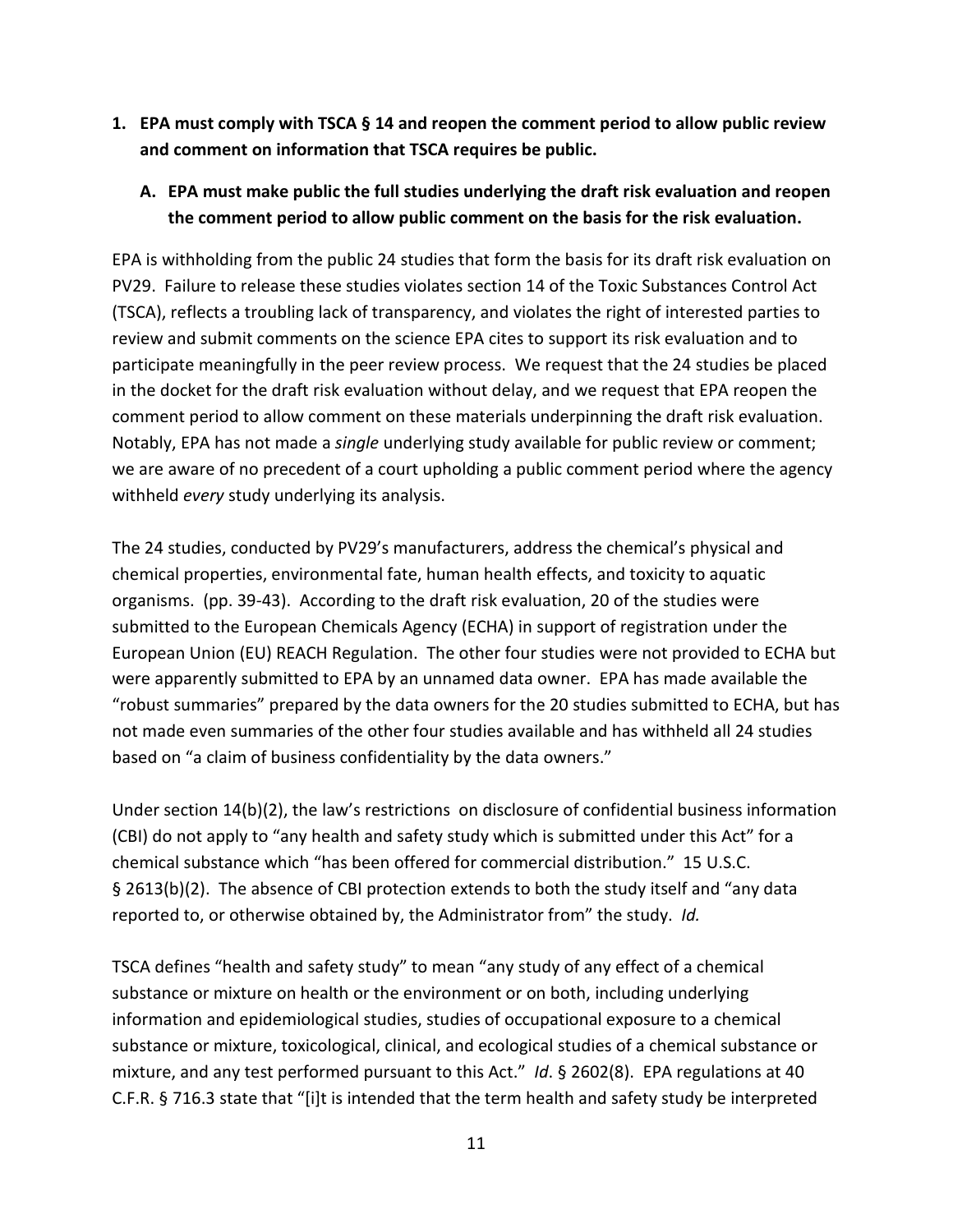broadly" and encompass "[a]ny data that bear on the effects of a chemical substance on health or the environment." The regulations are explicit that tests to determine the chemical and physical properties and fate and transport behavior of a substance fall within the definition, along with studies of a chemical's human health effects and ecotoxicity. 40 C.F.R. § 720.3(k).

Thus, the 24 studies on PV29 are "health and safety studies" that cannot receive CBI protection under TSCA. Moreover, EPA's obligation to disclose these studies cannot be satisfied merely by releasing "robust summaries" but requires public access to the full studies.

EPA has not described the claim(s) of confidentiality which it believes justifies withholding the 24 studies, but with respect to chemical substances, the only portion of a health and safety study or underlying information that can be treated as CBI under section 14(b)(2) is information "that discloses processes used in the manufacture or processing of a chemical substance." The 24 studies likely contain little, if any, information meeting this description, and in the unlikely event any of the studies contain legitimate and substantiated CBI of this type, it can be redacted while all health and safety information is disclosed as provided for in section 14(b)(1).

It is possible that the data owners are basing their CBI claims on their "proprietary interest" in the studies under REACH. However, EPA could only honor these CBI claims if they have a basis in section 14 of TSCA. Nothing in section 14 allows EPA to avoid its unconditional obligation to disclose health and safety studies because of property right claims under European Union (EU) law.

EPA has suggested that public access to the 24 studies is unnecessary because it "has confirmed that the results of these full study reports are consistent with the corresponding robust summaries available in ECHA." (p. 8). However, this puts the public in the untenable position of accepting EPA's findings on faith. Without access to the full studies, the public cannot form its own judgments about the quality of the studies and the proper interpretation of the results. Thus, the public cannot meaningfully comment on whether EPA's reliance on the studies is justified and whether they in fact support the Agency's conclusion that PV29 does not present any unreasonable risk of harmful effects on health and the environment. EPA's withholding of the studies effectively shuts the public out of the comment process because the 24 studies comprise the *sole* scientific basis for EPA's determination that PV29 is not hazardous to humans or aquatic species.

As EDF has explained in prior comments, there are numerous reasons that it is important that the public have access to full studies and the underlying information, not simply robust or other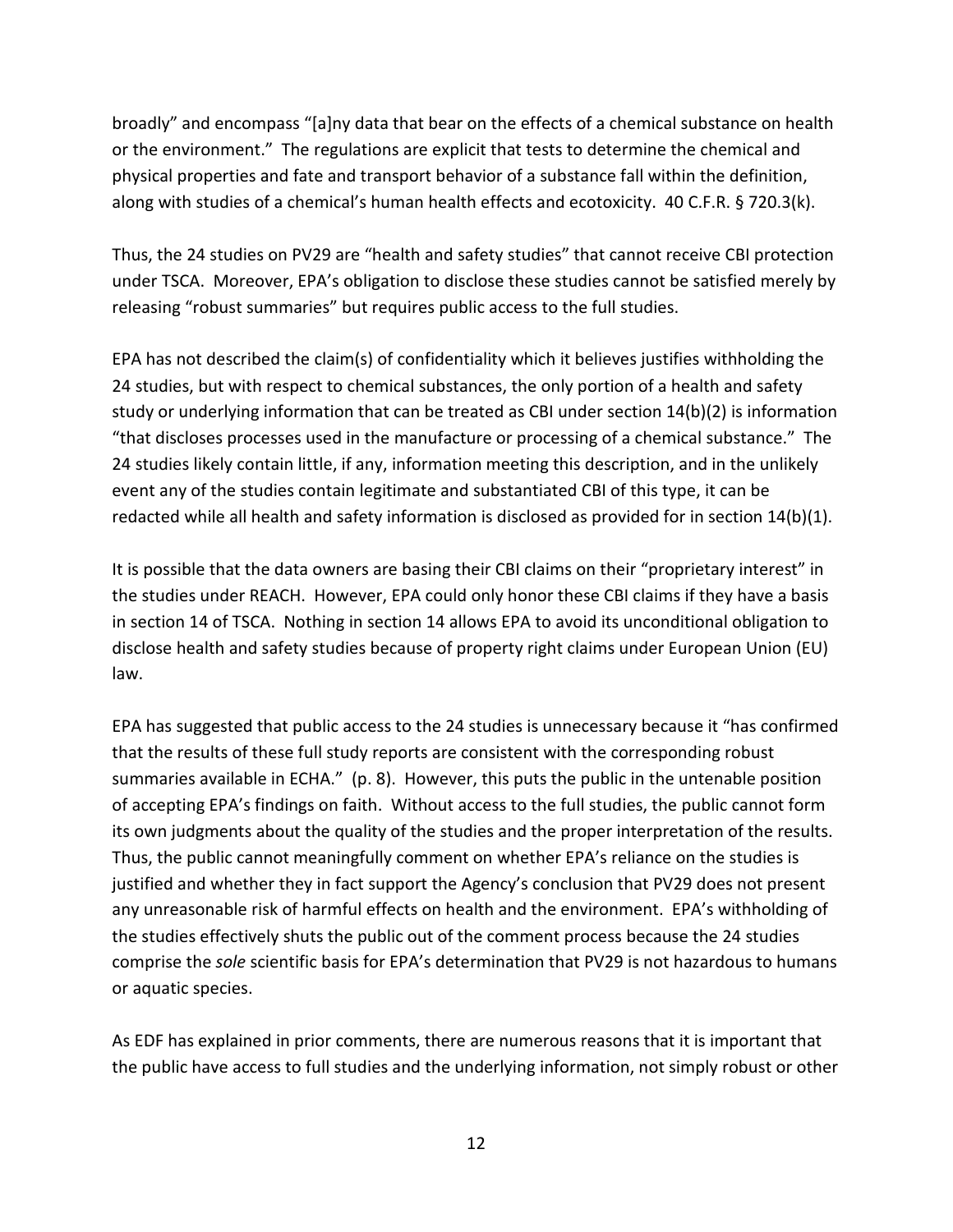study summaries.<sup>[3](#page-12-0)</sup> Without access to full studies, the public is largely unable to assess and comment on the quality of the studies used by the agency, including the extent to which the requirements of section 26(h) and 26(*i*) are met. Even the best study summaries are incomplete descriptions that do not allow for an independent examination of study quality and conclusions reached by authors. Common examples of such conclusions include, "findings were not statistically significant," "findings are within the range of historical controls," and "effects observed were non-linear [and therefore biologically questionable or irrelevant]." Divorced from the details of the actual design and results of a study, it is impossible to evaluate the appropriateness of such conclusions. Moreover, systematic review practices require access to full studies, as details of study design and results are necessary elements of consistently determining study quality and ultimately evidence integration.

EPA should make such information public and easily searchable through online portals such as the Health and Environmental Research Online (HERO) database. EDF incorporates and reiterates the numerous points made in support of public access to the full studies here. *Id*.

EPA's indication that it will allow members of the Scientific Advisory Committee on Chemicals (SACC) to review the 24 studies but deny access to the public only compounds this lack of transparency. An essential element of peer review under EPA's Peer Review Handbook is a process to provide public input to the reviewers. This will be impossible if the public lacks access to the 24 studies. Moreover, by treating portions of the peer review process as CBI, EPA will deny the public full access to the peer reviewers' deliberations, conclusions, and recommendations on a central element of the PV29 evaluation, further blocking meaningful public participation in the review process. It also will constrain the peer reviewers' ability to engage in a robust debate and discussion during the peer review process.

EPA's withholding of these studies also violates the requirements of public notice and comment codified in TSCA §  $6(b)(4)(H)$ . 15 U.S.C. § 2605(b)(4)(H). By requiring notice-and-comment at the draft risk evaluation stage, Congress meant to ensure a *meaningful* notice-and-comment opportunity as embodied by the procedural requirements of the Administrative Procedure Act (APA). "Under APA notice and comment requirements, '[a]mong the information that must be revealed for public evaluation are the "technical studies and data" upon which the agency relies [in its rulemaking].'" *Am. Radio Relay League, Inc. v. FCC*, 524 F.3d 227, 236 (D.C. Cir. 2008) (quoting *Chamber of Commerce v. SEC*, 443 F.3d 890, 899 (D.C. Cir. 2006)). "[T]he court explained long ago that '[i]n order to allow for useful criticism, it is especially important for the agency to identify and make available technical studies and data that it has employed in

<span id="page-12-0"></span> <sup>3</sup> *See, e.g.*, EDF Comments on Procedures for Chemical Risk Evaluation under the Amended Toxic Substances Control Act at p. 37, [https://www.regulations.gov/document?D=EPA-HQ-](https://www.regulations.gov/document?D=EPA-HQ-OPPT-2016-0654-0074)[OPPT-2016-0654-0074.](https://www.regulations.gov/document?D=EPA-HQ-OPPT-2016-0654-0074)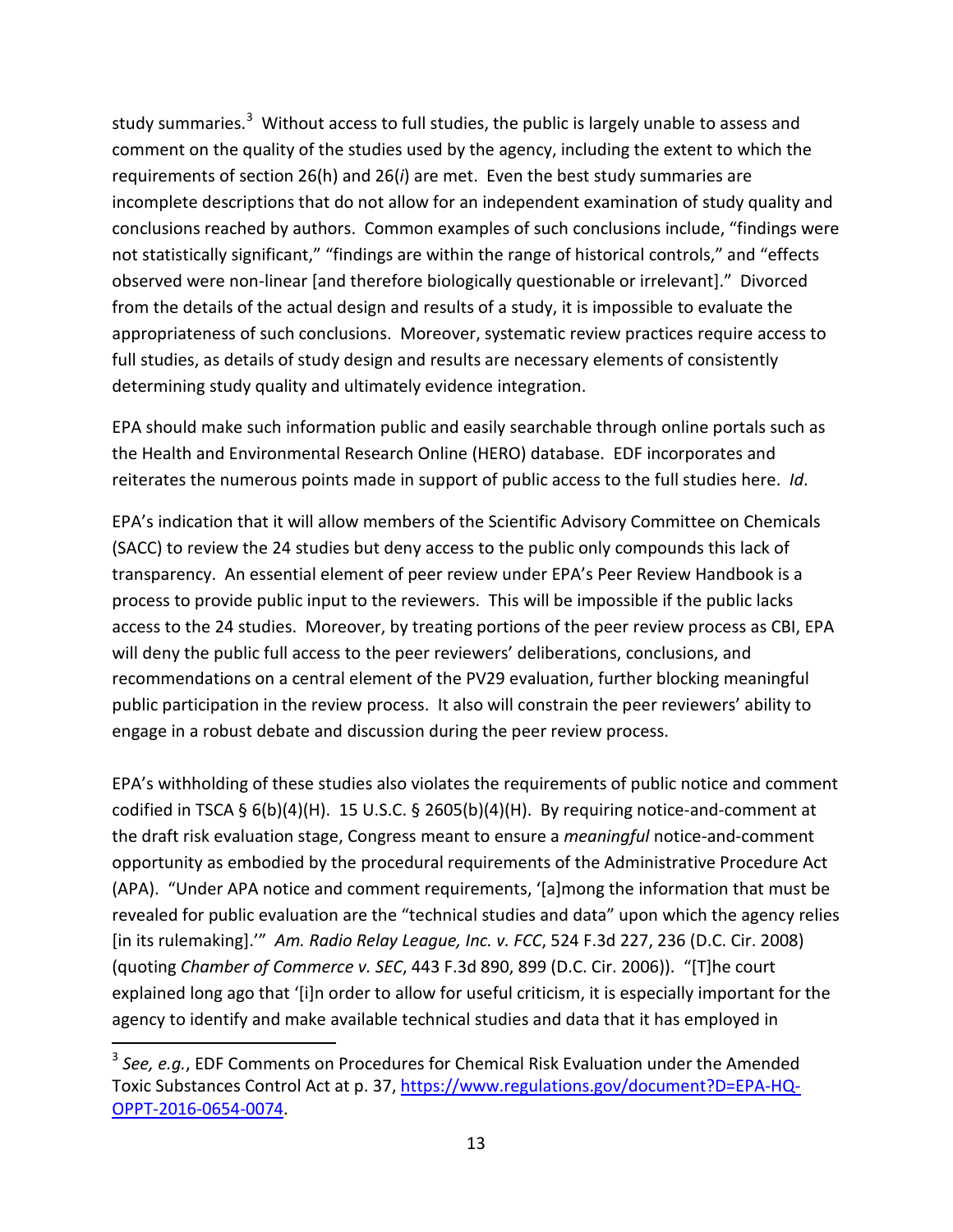reaching the decisions to propose particular rules.'" *Id.* (quoting *Conn. Light & Power Co. v. Nuclear Regulatory Comm'n*, 673 F.2d 525, 530 (D.C. Cir. 1982)). "It would appear to be a fairly obvious proposition that studies upon which an agency relies in promulgating a rule must be made available during the rulemaking in order to afford interested persons meaningful notice and an opportunity for comment." *Id.* at 237.

In *American Radio Relay League*, the D.C. Circuit found that an agency could not fulfill its noticeand-comment obligations by providing redacted versions of underlying studies, and the Court ruled that the agency had to provide the full studies for public comment. *Am. Radio Relay League, Inc. v. FCC*, 524 F.3d 227, 238 (D.C. Cir. 2008). As the Court explained, no authority suggests that an agency may "rely on the studies in a rulemaking but hide from the public parts of the studies that may contain contrary evidence, inconvenient qualifications, or relevant explanations of the methodology employed." *Id.* at 239. Here, the study summaries do not provide the detailed information or explanations of the methodologies employed necessary to analyze the studies or adequately assess their results or limitations. Only access to the full studies will allow a meaningful opportunity to comment.

Indeed, even on the limited record currently available, the public can identify discrepancies between how EPA weighed the studies and the analyses by those who provided the studies. For example, examining the "robust summaries" for the studies of acute inhalation toxicity, BASF described the "adequacy of the study" as "disregarded due to major methodological deficiencies" and the reliability as "not reliable." But EPA still ranked these studies as of "medium" quality. Thus, EPA's analysis cannot be reconciled, on its face, with the available summaries of the studies. The full studies are necessary to assess the weight appropriately given to the studies.

For these reasons, EPA must place the 24 studies in the docket for the PV29 risk evaluation without delay and reopen the comment period to allow public comment on these materials underlying the draft risk evaluation.

In addition, it bears noting that EPA falsely characterizes the origin of the summaries of 20 of these studies as produced by the European Chemicals Agency (ECHA), when the summaries were actually produced by the manufacturer(s) who submitted the studies. In the draft risk evaluation, EPA states that the studies submitted to the European Chemicals Agency (ECHA) were "summarized by [(ECHA)]." (pp. 5, 6). This statement is flatly false and thus arbitrary and capricious. Under REACH, [Registrants, not ECHA, develop the summaries](https://echa.europa.eu/documents/10162/13643/pg_report_robust_study_summaries_en.pdf/1e8302c3-98b7-4a50-aa22-f6f02ca54352) that are then made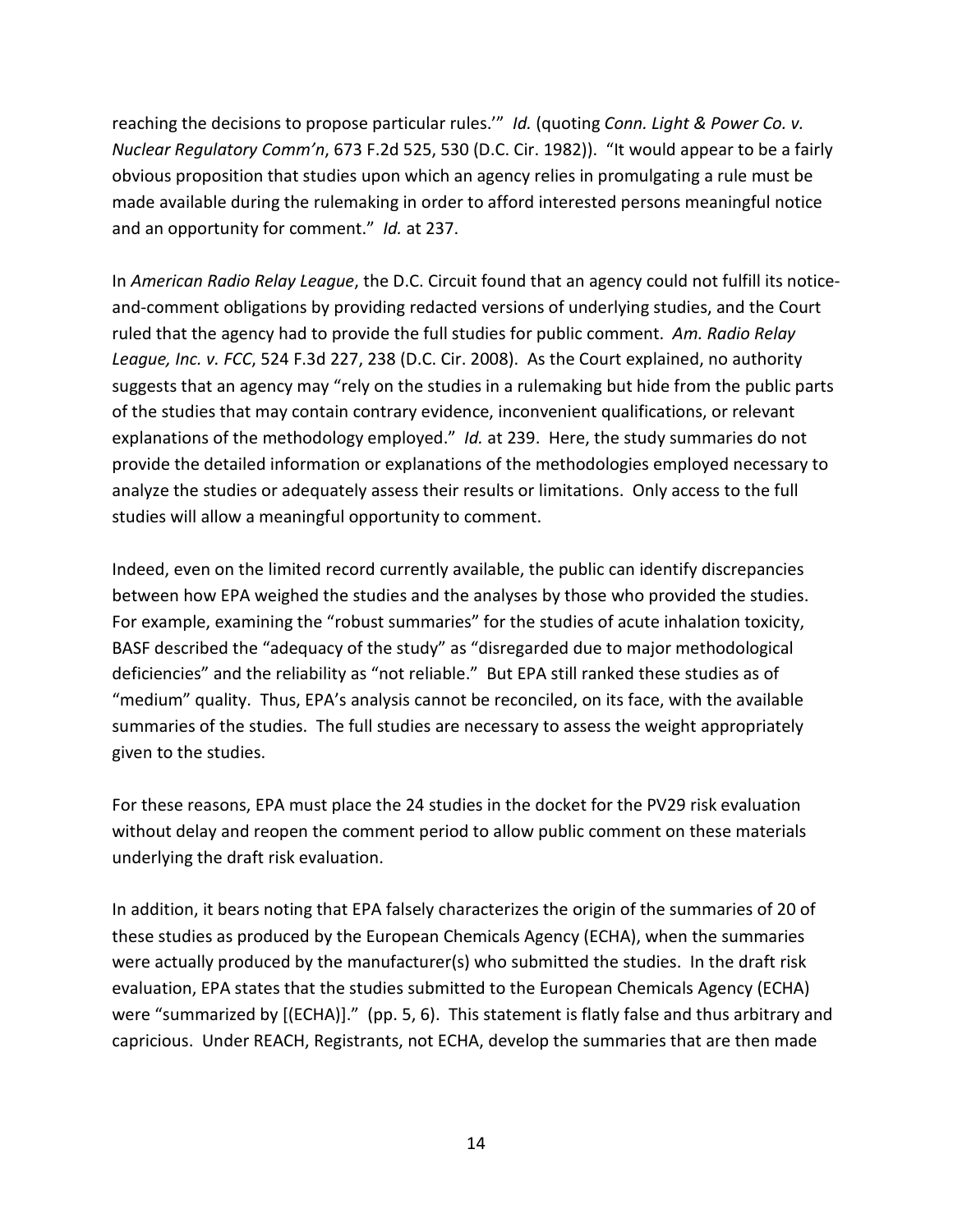available in the registration "dossiers" for REACH chemicals.<sup>[4](#page-14-1)</sup> Thus, these studies and summaries were submitted by the manufacturer(s) to ECHA for inclusion in the Registration, Evaluation, Authorisation and Restriction of Chemicals (REACH) registration dossiers; the studies and summaries have not been independently evaluated by ECHA or other government authorities in the EU. In citing information available through ECHA, EPA must clearly distinguish between industry data that have not been evaluated, industry data that have been evaluated by ECHA or other government authorities in the EU, and information that ECHA has itself developed or provided. At a minimum, EPA should not falsely state that the summaries were prepared by ECHA when they were, in fact, prepared by the manufacturer(s).

## <span id="page-14-0"></span>**B. EPA has failed to provide or develop even summaries of four of the scientific studies on which it relies.**

EPA indicates it has obtained full study reports for 24 individual scientific studies "from the data owners." (p. 6). As explained above, EPA's decision to withhold these studies is contrary to TSCA requirements and at odds with the goals of transparency and building confidence and trust in its risk evaluation process. For 20 of these 24 studies, EPA has directed reviewers to "robust summaries" that are publicly available through the website of the European Chemicals Agency (ECHA). However, not even summaries of the other four studies are available. They were not provided to ECHA, nor has EPA or the data owner bothered to provide summaries of these studies. Hence, the public has even less to examine in the case of these studies than it does for the other 20 studies. The four studies lacking even industry-prepared summaries are these:

- OECD Guideline 209: Activated Sludge, Respiration Inhibition Test (which assesses biodegradability)
- OECD Guideline 401: Acute Oral Toxicity with Rats
- OECD Guideline 404: Acute Dermal Irritation/Corrosion
- OECD Guideline 405: Acute Eye Irritation/Corrosion

See the references on page 20 to the first study and on page 26 to the other three. Moreover, while a few details of the latter three studies are provided in the draft risk evaluation's Appendix D, EPA provides nothing at all for the first of these four studies; it is not included in Appendix B. Our inquiry to EPA as to why an entry for this study was not included went unanswered.

<span id="page-14-1"></span> <sup>4</sup> *See* ECHA, *How to report robust study summaries: Practical Guide 3* p. 7 (Nov. 2012), [https://echa.europa.eu/documents/10162/13643/pg\\_report\\_robust\\_study\\_summaries\\_en.pdf](https://echa.europa.eu/documents/10162/13643/pg_report_robust_study_summaries_en.pdf/1e8302c3-98b7-4a50-aa22-f6f02ca54352) [/1e8302c3-98b7-4a50-aa22-f6f02ca54352.](https://echa.europa.eu/documents/10162/13643/pg_report_robust_study_summaries_en.pdf/1e8302c3-98b7-4a50-aa22-f6f02ca54352)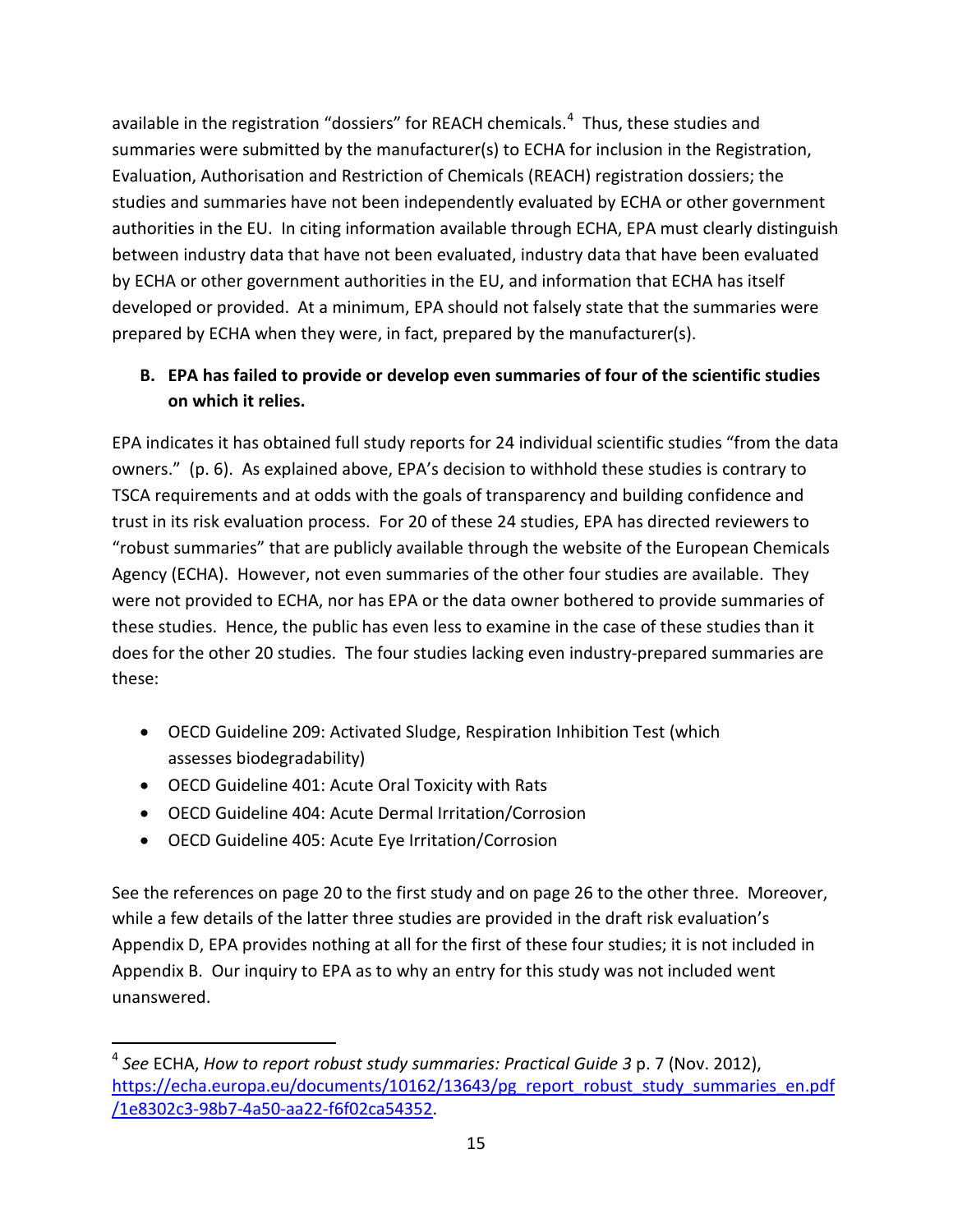EPA's failure to provide even summaries of these studies fatally undermines any attempt by the public to try to comment meaningfully on EPA's reliance on these studies. EPA has violated TSCA § 14 and the notice-and-comment requirements of TSCA.

## <span id="page-15-0"></span>**C. More broadly, EPA needs to implement the requirements of TSCA § 14 when reviewing materials for the risk evaluation, and EPA should now comply and allow for public comment on the materials that should be publicly available.**

As explained above, EPA must disclose the 24 studies as health and safety studies under TSCA. But more broadly, in preparing this draft risk evaluation, EPA should have complied with its affirmative obligations under TSCA § 14. Based on the current record, it appears EPA has completely failed to meet those affirmative obligations. EPA must now cure those violations, disclose information that should be disclosed under TSCA § 14, and provide a public comment period based on the information that should be public under TSCA § 14.

As explained above in section 1.A, information from health and safety studies should be disclosed as a matter of law under TSCA  $\S$  14(b)(2) because it cannot be claimed confidential under TSCA § 14. In addition, for materials that can be subject to a confidentiality claim, EPA has an affirmative obligation to review at least 25% of non-chemical identity confidentiality claims under TSCA, 15 U.S.C. § 2613(g), and EPA has stated that it is implementing that obligation by "review[ing] every fourth submission received that contains non-chemical identity [confidential business information (CBI)] claims."<sup>[5](#page-15-1)</sup> Thus, on balance, EPA should have reviewed all confidentiality claims asserted in at least approximately one-fourth of the information submissions it received. Those claims must be substantiated at the time of submission. EPA must complete reviews of confidentiality claims within 90 days of receipt of the claims, and if EPA denies a claim, EPA must disclose the information that had been claimed confidential 30 days after notifying the claimant of the denial, absent a challenge to the denial in district court. 15 U.S.C. § 2613(g)(1)(A), (g)(2)(B). But there is no evidence that EPA has reviewed a *single* confidentiality claim received for information used in the draft risk evaluation.

In developing this draft risk evaluation, a large fraction of the information EPA relied upon constituted health and safety studies or information from such studies. All such information not subject to the narrow exception for process information needed to be made public. 15 U.S.C. § 2613(b)(2).

<span id="page-15-1"></span><sup>&</sup>lt;sup>5</sup> EPA REVIEW AND DETERMINATION OF CBI CLAIMS UNDER TSCA, [https://www.epa.gov/tsca-cbi/epa](https://www.epa.gov/tsca-cbi/epa-review-and-determination-cbi-claims-under-tsca)[review-and-determination-cbi-claims-under-tsca](https://www.epa.gov/tsca-cbi/epa-review-and-determination-cbi-claims-under-tsca) (last visited Jan. 14, 2019).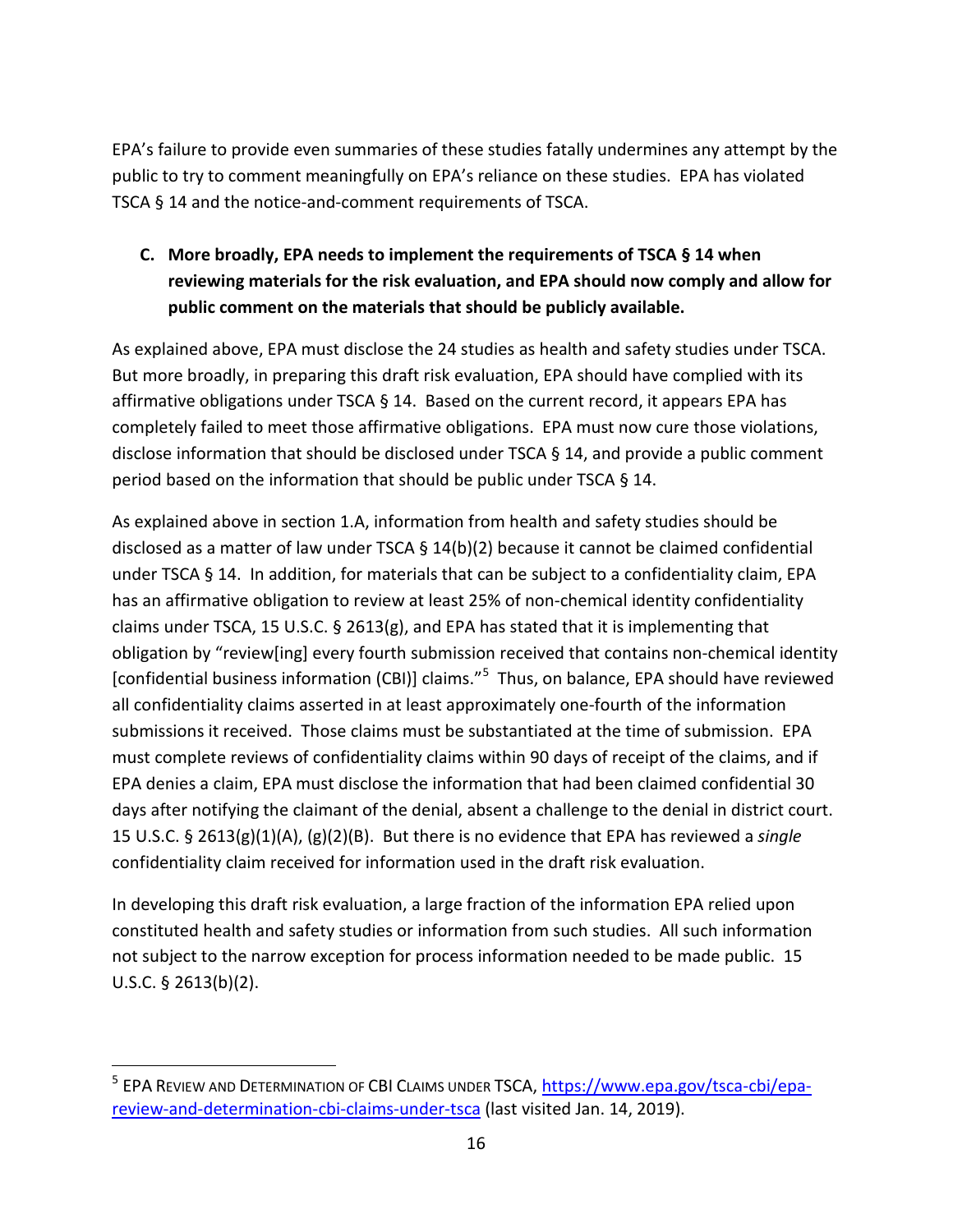For example, EPA often relied upon information submitted by BASF, Sun Chemical Corporation, or CPMA. *See, e.g.*, (p. 10) (citing these sources). Many of the submissions consist of information from health and safety studies or other health and safety information that must be disclosed. For example, EPA relied on a communication from Sun Chemical Corporation for the statement that: "an approximate maximum workplace air concentration of 0.5 mg/m<sup>3</sup> would be expected over a 12 hour shift." (p. 22) (citing Mott, 2017a). The underlying information in the submission qualifies as "any information reported to, or otherwise obtained by, [EPA] from a health and safety study," 15 U.S.C. § 2613(b)(2)(B), because such studies include "studies of occupational exposure to a chemical substance," *id*. § 2602(8). Similarly, EPA relies on a communication from Sun Chemical Corporation for the statement that: "it is estimated that 0.6 lb/day of [PV29] is being discharged." (p. 21) (citing Mott, 2017b). Once again, the underlying information in the submission qualifies as "any information reported to, or otherwise obtained by, [EPA] from a health and safety study." 15 U.S.C. § 2613(b)(2)(B), because such studies include "[a]ny data that bear on the effects of a chemical substance on health or the environment." 40 C.F.R. § 720.3(k). EPA must disclose these submissions under TSCA.

Many additional examples are present in the draft risk evaluation; EPA appears to have taken no steps to comply with its obligations to disclose information under TSCA § 14. EPA must cure those violations by disclosing the information that constitutes health and safety information under TSCA § 14(b)(2). At a minimum, this information includes materials in BASF 2013, BASF 2017, Mott 2017a, Mott 2017b, and Sun Chemical 2017.

- <span id="page-16-1"></span><span id="page-16-0"></span>**2. EPA's draft fails to address serious limitations and uncertainties associated with several PV29 physical-chemical properties and environmental fate characteristics on which EPA relies to conclude low hazard.**
	- **A. EPA's heavy reliance on a single, highly uncertain value for PV29's water solubility casts major doubt on EPA's hazard, exposure, and risk conclusions.**
		- *i. EPA's use of a single, poorly documented value does not accurately reflect the available data on PV29's water solubility.*

<span id="page-16-2"></span>EPA's draft risk evaluation repeatedly invokes PV29's low water solubility as a primary basis for concluding the chemical poses little hazard, exposure potential, or risk. The draft refers *more than 20 times* to the chemical's low water solubility as justification for its often-sweeping conclusions that the chemical poses no concern. Given how much of EPA's analysis hinges on the value it has assigned for this physical-chemical property, it warrants intense scrutiny. That scrutiny reveals that this value simply cannot bear the weight EPA has assigned to it.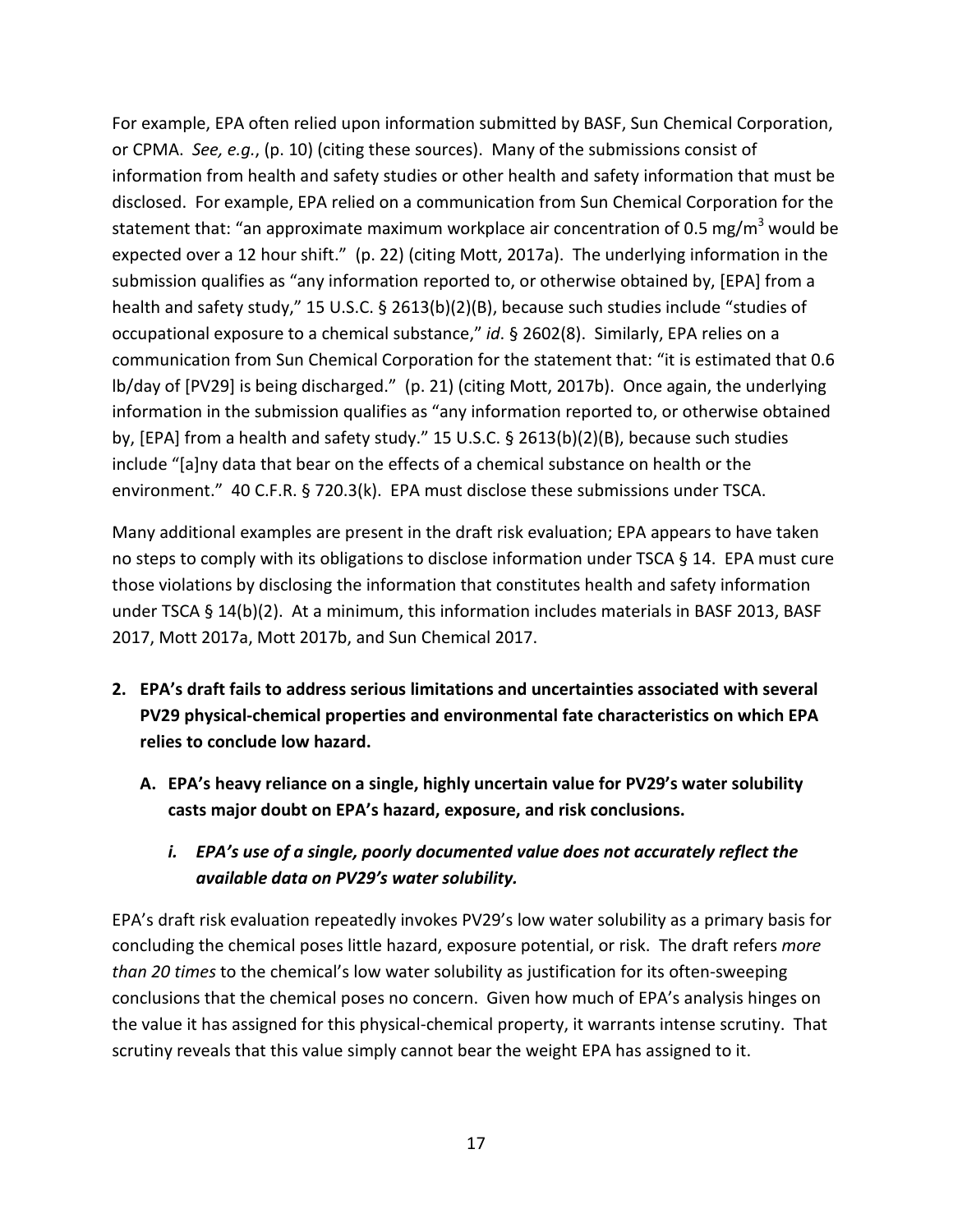EPA relies on a single experimental value – 0.01 milligrams per liter (mg/L) – reported in 2013 by one of the chemical's manufacturers in the registration dossier it submitted to the European Chemicals Agency (ECHA). EPA has not made the study itself available, so only a summary prepared by the manufacturer is accessible by the public. There are a number of reasons to question the validity of or level of confidence that should be placed in that lone value, which EPA has entirely failed to mention, let alone address.

First, the summary of that study includes an important caveat in its fine print: "Study was performed without considering the pH value."<sup>[6](#page-17-0)</sup> EPA makes no mention of this fact about the study on which it relies. Yet pH (the relative acidity or alkalinity of a solution) can dramatically affect the water solubility of a substance. In 2018, the Organization for Economic Co-operation and Development's (OECD) Chemicals Committee issued its "Guidance Document on Aqueous-Phase Aquatic Toxicity Testing of Difficult Test Chemicals."[7](#page-17-1) On page 25, the OECD stated: "it is noted that the pH of the distilled water [the medium in which water solubility is typically measured] may be different than that of the test solution [the medium in which, for example, a substance's toxicity is tested] and that differences in those pHs may significantly affect the solubility."

Second, EPA itself has cited different values for the water solubility of PV29. In its 2017 scope document for PV29, $^8$  $^8$  EPA listed its water solubility as 0.169 mg/L, a value derived using estimation models EPA relies on for other PV29 properties. Yet the decision to discard that earlier value, which is 16.9 times higher than the value EPA now chooses to rely on, is not mentioned, let alone explained, by EPA in its draft risk evaluation.

Third, summaries of the various environmental fate or toxicity studies included in the ECHA dossier for PV29 reported higher solubility values for PV29:

• A 1988 study that reported testing of PV29's acute toxicity to freshwater fish, which used OECD Test Guideline #203 and indicated it complied with Good

<span id="page-17-1"></span><sup>7</sup> OECD, *Guidance Document on Aqueous-Phase Aquatic Toxicity Testing of Difficult Test Chemicals* (Jul. 2018),

<span id="page-17-2"></span><sup>8</sup> U.S. EPA, *Scope of the Risk Evaluation for Pigment Violet 29 (Anthra[2,1,9-def:6,5,10 d'e'f']diisoquinoline-1,3,8,10(2H,9H)-tetrone)* p. 16 (June 2017), [https://www.epa.gov/sites/production/files/2017-06/documents/pv29\\_scope\\_06-22-17.pdf](https://www.epa.gov/sites/production/files/2017-06/documents/pv29_scope_06-22-17.pdf) (hereinafter "PV29 Scope").

<span id="page-17-0"></span><sup>&</sup>lt;sup>6</sup> PV29 Water Solubility Study Summary (2011), [https://echa.europa.eu/registration-dossier/-](https://echa.europa.eu/registration-dossier/-/registered-dossier/10330/4/9/?documentUUID=a7731d6e-6a80-4ce6-9513-035bf3314462) [/registered-dossier/10330/4/9/?documentUUID=a7731d6e-6a80-4ce6-9513-035bf3314462](https://echa.europa.eu/registration-dossier/-/registered-dossier/10330/4/9/?documentUUID=a7731d6e-6a80-4ce6-9513-035bf3314462)

<sup>(</sup>located in section of summary titled "Any other information on results incl. tables").

[http://www.oecd.org/officialdocuments/publicdisplaydocumentpdf/?cote=env/jm/mono\(2000](http://www.oecd.org/officialdocuments/publicdisplaydocumentpdf/?cote=env/jm/mono(2000)6/rev1&doclanguage=en) [\)6/rev1&doclanguage=en](http://www.oecd.org/officialdocuments/publicdisplaydocumentpdf/?cote=env/jm/mono(2000)6/rev1&doclanguage=en) (hereinafter "OECD 2018 Guidance").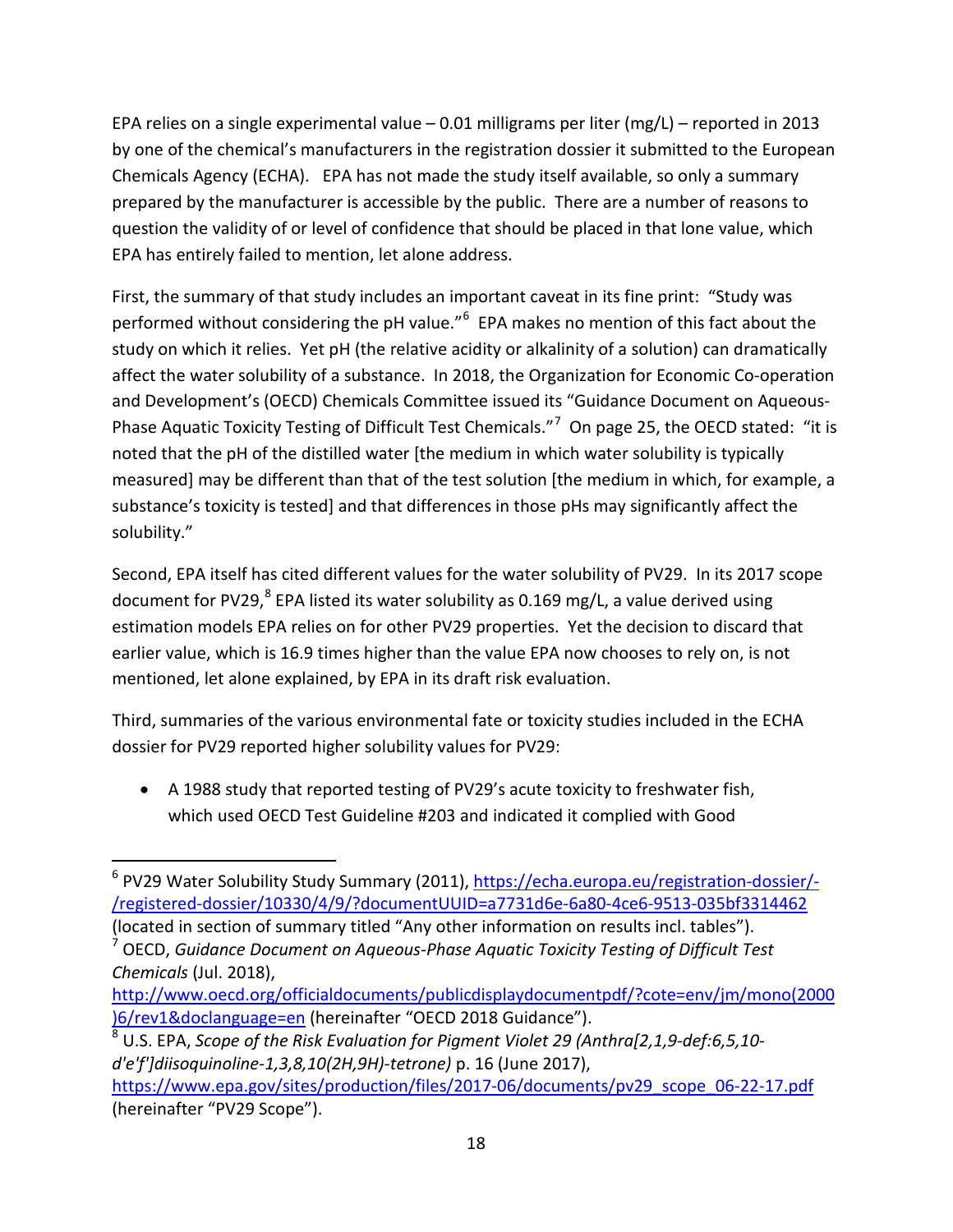Laboratory Practices (GLP), $9$  listed the chemical's solubility in the test solution as 670 mg/L – 67,000 times higher than the value EPA relies on.

• A 1999 study measuring PV29's biodegradability, which used OECD Test Guideline #301F and was GLP-compliant,  $10$  reported the chemical's solubility in the test solution as "<500 mg/L," or up to 50,000 times higher than the value EPA relies on.

It is arbitrary and capricious for EPA to rely heavily on one measured value for water solubility (based on a study which concededly failed to account for pH) while ignoring other potential values for water solubility cited by EPA or observed in other studies. EPA also must address the discrepancy between its estimated value of water solubility and the various measured values, and EPA must address how it can rely on estimated values elsewhere while discounting them here.

# <span id="page-18-0"></span>*ii. EPA's extension of its unsupported assertion about PV29's toxicity to encompass chronic toxicity distorts the extent of available data and is counter to authoritative guidance on toxicity testing of such substances.*

As a general matter, measured solubility values for relatively poorly soluble substances are highly uncertain. [11](#page-18-3) In particular, even where no effect is observed in *acute* aquatic toxicity studies up to the apparent limit of water solubility of a substance, that cannot be used to conclude there are no *chronic* toxic effects in aquatic species.

This is clearly stated in OECD's 2018 Guidance:

It is important to note that an absence of acute toxic effects at the saturation concentration cannot be used as the basis for predicting no chronic toxicity at saturation or at lower concentrations. Where test chemicals are predicted to have no acute toxic effects at saturation, it is recommended to consult the relevant regulatory authorities. Some regulatory authorities may prefer to omit acute toxicity tests and proceed straight to chronic toxicity testing.<sup>[12](#page-18-4)</sup>

<span id="page-18-1"></span> <sup>9</sup> *See* BASF, PV29 Acute Toxicity to Fish Study Summary (1988), [https://echa.europa.eu/registration-dossier/-/registered-](https://echa.europa.eu/registration-dossier/-/registered-dossier/10330/6/2/2/?documentUUID=cbecdba9-978c-4328-882f-4a8983018043)

<span id="page-18-2"></span>[dossier/10330/6/2/2/?documentUUID=cbecdba9-978c-4328-882f-4a8983018043.](https://echa.europa.eu/registration-dossier/-/registered-dossier/10330/6/2/2/?documentUUID=cbecdba9-978c-4328-882f-4a8983018043)<br><sup>[10](https://echa.europa.eu/registration-dossier/-/registered-dossier/10330/6/2/2/?documentUUID=cbecdba9-978c-4328-882f-4a8983018043)</sup> See BASF, PV29 Biodegradation Study Summary (1999), [https://echa.europa.eu/registration](https://echa.europa.eu/registration-dossier/-/registered-dossier/10330/5/3/2/?documentUUID=91ec6123-e4e1-4e78-8113-9d96c278a022)[dossier/-/registered-dossier/10330/5/3/2/?documentUUID=91ec6123-e4e1-4e78-8113-](https://echa.europa.eu/registration-dossier/-/registered-dossier/10330/5/3/2/?documentUUID=91ec6123-e4e1-4e78-8113-9d96c278a022)

<span id="page-18-3"></span>[<sup>9</sup>d96c278a022.](https://echa.europa.eu/registration-dossier/-/registered-dossier/10330/5/3/2/?documentUUID=91ec6123-e4e1-4e78-8113-9d96c278a022)<br><sup>11</sup> OECD 2018 Guidance, p. 25.

<span id="page-18-4"></span> $12$  OECD 2018 Guidance, p. 53.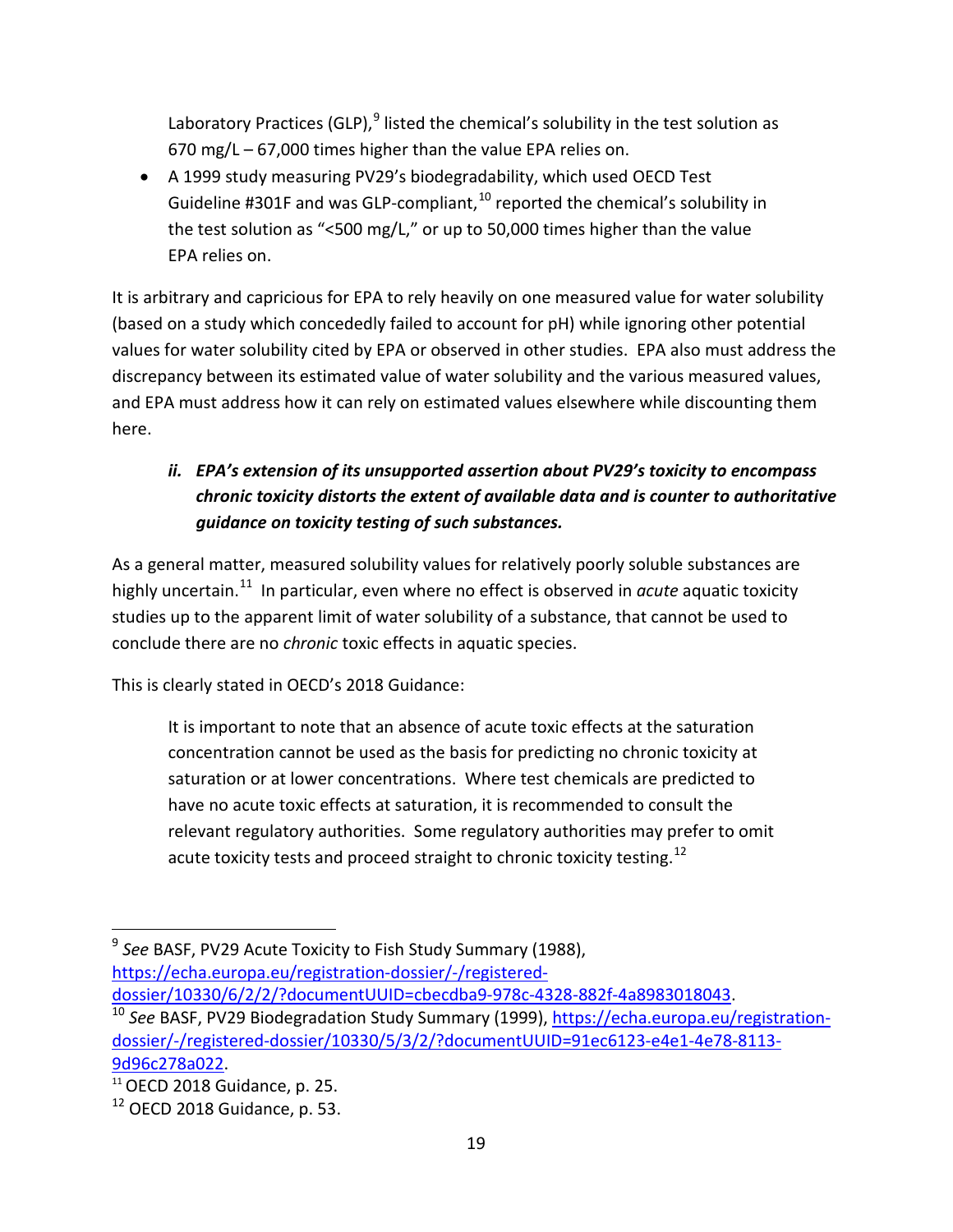Yet EPA draws just such a no-effect conclusion without hesitation. It has not identified any chronic aquatic toxicity studies of PV29 at all. Yet in its risk determination for PV29, EPA asserts: "No effects were observed in environmental hazard testing with aquatic species up to the limit of solubility of the chemical, and it is not expected that aquatic exposures can reach concentrations where adverse effects can be seen." (p. 32). Even assuming this is an accurate statement of the findings of the acute aquatic toxicity studies EPA possesses, it cannot possibly apply to chronic aquatic toxicity, a fact EPA fails to mention. It is arbitrary and capricious for EPA to infer no chronic effect based solely on acute toxicity data. EPA's unqualified statement then serves as the basis for a further unwarranted leap to EPA's risk determination that PV29 "does not present an unreasonable risk of injury to \*\*\* *the environment*." EPA cannot make an accurate prediction about effects to the environment, as a whole, based solely on acute aquatic toxicity, both because it ignores chronic hazards and because the environment also includes other components such as sediment, land, and air, not just the aquatic environment.

To repeat: EPA draws this sweeping conclusion in the absence of any chronic data and in direct contravention of authoritative scientific guidance that makes clear no such conclusion can be drawn. EPA's conclusion is contrary to the best available science and is arbitrary and capricious. In addition, as explained more below, EPA has authority to require testing for chronic hazard, and EPA's failure to obtain this reasonably available information violates EPA's duties under TSCA.

The deficiencies in EPA's evidence base and assessment of ecological effects is further discussed in section 3.C. below.

## <span id="page-19-0"></span>**B. EPA downplays the very high level of persistence in the environment of PV29 in environment.**

In the Executive Summary of the draft risk evaluation, EPA repeatedly cites those physicalchemical and environmental fate properties of PV29, such as low water solubility and bioaccumulation potential, that it relies on to conclude the chemical presents little or no risk. *See* (pp. 5, 6). Yet the Executive Summary makes no mention at all of another key characteristic of PV29: The very high persistence of the chemical in the environment.

Not until page 19 of the draft risk evaluation is there any mention of this key parameter that is directly relevant to both the hazard and exposure potential of PV29. The mention on page 19 is the only reference to PV29's high persistence in the entire draft risk evaluation. EPA never explains why this characteristic of PV29 can be disregarded.

It should be noted that the PBT assessment summary provided by BASF to ECHA in its registration dossier for PV29 – which is the source cited by EPA on page 19 – clearly states that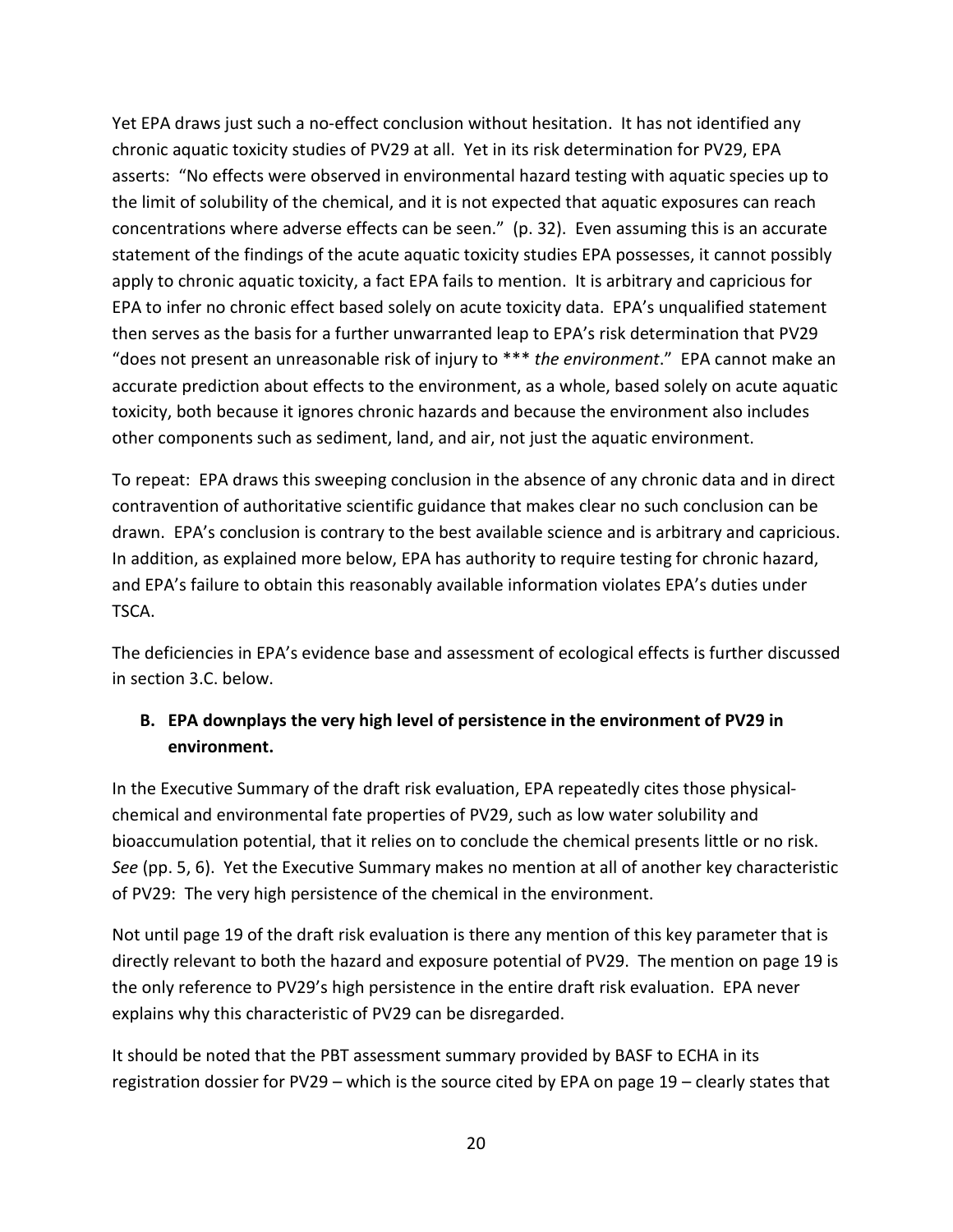the substance is, not only persistent, but "very persistent" (vP).<sup>13</sup> PV29's very persistent characteristic increases the possibility that it presents an unreasonable risk, and EPA fails to address this aspect of the problem in its draft risk evaluation.

EPA's total failure to grapple with the implications of this PV29 characteristic suggests a strong desire on its part to avoid acknowledging potential concerns while touting other properties it views as exculpatory. This is hardly the way to build trust or confidence in the objectivity of EPA's risk evaluation.

## <span id="page-20-0"></span>**C. EPA relies on incomplete and uncertain data to conclude that PV29 does not bioaccumulate.**

EPA lacks any measured data that directly assess the potential for PV29 to bioaccumulate in humans or other organisms. Such data would include experimental measurements of the substance's Bioconcentration Factor (BCF) or Bioaccumulation Factor (BAF). EPA has neither. Instead, EPA relies on model estimates of the BCF and BAF derived using its EPI Suite, which EPA presents in Table 3-1 on page 19 of the draft risk evaluation. No further details as to their estimation are provided – other than footnote "b" in that table, which states:

There are limited pigment data in the EPI Suite™ training set which is an uncertainty regarding the fate characterization. Despite the limitation in the dataset, similarities with other organic classes indicates [*sic*] that these predicted fate properties can be estimated by substructure fragments.

Estimation models are only as good as the "training set" – the extent and quality of the data that goes into them – and EPA signals here that there is reason to question the validity of its estimated BCF and BAF values. It then, without providing any detail at all, asserts "similarities with other organic classes" – which it does not identify – can be relied on to overcome the training set deficiencies. In the absence of far greater detail, these assertions simply cannot be trusted, especially when they pertain to such an important property of PV29. This is particularly so because other authorities note that estimation models for bioaccumulation "tend to have high uncertainties."<sup>[14](#page-20-2)</sup> Given the limitations of these models and EPA's ability –

<span id="page-20-1"></span> <sup>13</sup> PV29 PBT ASSESSMENT, [https://echa.europa.eu/registration-dossier/-/registered](https://echa.europa.eu/registration-dossier/-/registered-dossier/10330/2/3/?documentUUID=7bdcdc6c-f96e-4adc-b499-dc7704398813)[dossier/10330/2/3/?documentUUID=7bdcdc6c-f96e-4adc-b499-dc7704398813](https://echa.europa.eu/registration-dossier/-/registered-dossier/10330/2/3/?documentUUID=7bdcdc6c-f96e-4adc-b499-dc7704398813) (last visited Jan. 14, 2019).

<span id="page-20-2"></span><sup>14</sup> ECHA, *How to bring your registration dossier in compliance with REACH Tips and Hints - Part 5: Bioaccumulation II* p. 8 (Feb. 2014),

https://echa.europa.eu/documents/10162/13628/06 bioaccumulation webinar en.pdf/4a723 [708-59a8-4312-95c6-dcbfeba64f2b.](https://echa.europa.eu/documents/10162/13628/06_bioaccumulation_webinar_en.pdf/4a723708-59a8-4312-95c6-dcbfeba64f2b)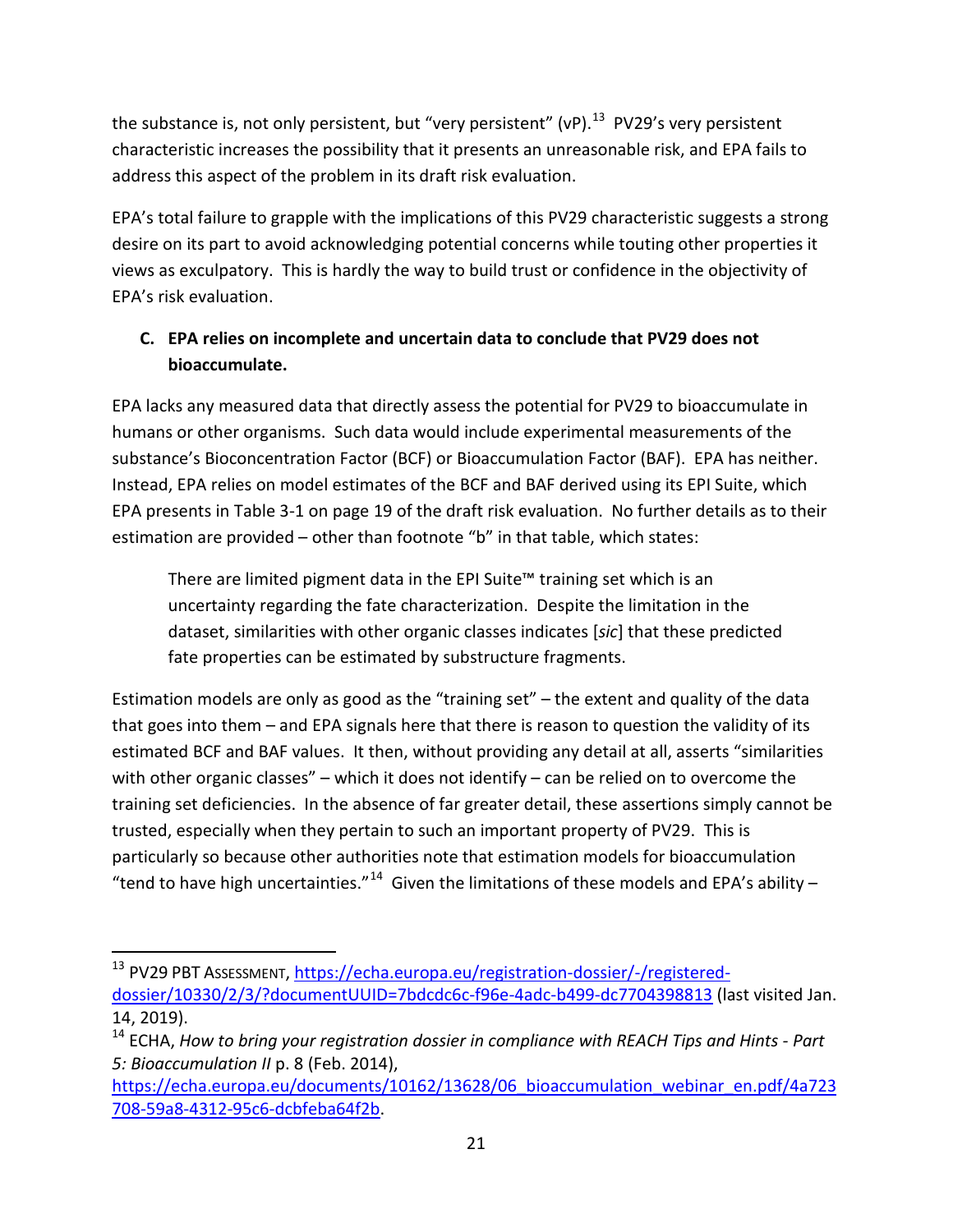but unwillingness – to require testing to address these crucial endpoints, EPA has failed to rely on reasonably available information or the best available science.

The registration dossier for this chemical submitted to ECHA also lacks any measured (or estimated) BCF and BAF values. It does, however, cite a measured value (though not even a summary of the corresponding study is provided) for a different parameter that the registrant asserts demonstrates the chemical does not bioaccumulate. That value, for the chemical's "octanol-water partition coefficient" – referred to interchangeably as either "log  $K_{ow}$ " or "log  $P_{ow}$ " – is cited as 0.85, and on that basis the registrant concludes PV29 does not bioaccumulate.

In its draft risk evaluation, however, EPA argues that this value was derived using "unacceptable methods" and cannot be used. (p. 8). Indeed, EPA asserts that this parameter cannot be measured at all for PV29, though EPA does not cite to evidence supporting this conclusion. Instead, it uses another estimate: EPI Suite's predicted log  $K_{ow}$  value of 3.76 – which reflects a ratio of solubility in octanol vs. water that is orders of magnitude higher than the measured value reported to ECHA.

This brings us back to EPA's derivation of its estimates for BCF and BAF. According to EPA's documentation for its EPI Suite model, $15$  these values are estimated using either of two methods:

BCFBAF™: Formerly called BCFWIN™, this program estimates fish bioconcentration factor and its logarithm using two different methods. The first is the traditional regression *based on log KOW* plus any applicable correction factors, and is analogous to the WSKOWWIN™ method. The second is the Arnot-Gobas method, which calculates BCF from mechanistic first principles.

Because it has failed to provide any detail at all, EPA does not indicate which method it used to derive its BAF and BCF values. But if it used the first method, then it would likely have relied on its estimated value for log  $K_{ow}$ . This sounds remarkably circular and hence suspect: EPA may have used an estimated value for log  $K_{ow}$ , which differs dramatically from the experimental value EPA rejected, to derive yet more estimated values for BAF and BCF.

Even assuming that EPA's estimate for log  $K_{ow}$  is accurate, it is far from clear that this value  $$ and BCF and BAF values derived based on it – supports EPA's assertion that PV29 has low bioaccumulation potential. While ECHA generally regards a log  $K_{ow}$  </= 4.5 to be indicative of

<span id="page-21-0"></span><sup>&</sup>lt;sup>15</sup> EPI SUITE™-ESTIMATION PROGRAM INTERFACE, [https://www.epa.gov/tsca-screening-tools/epi](https://www.epa.gov/tsca-screening-tools/epi-suitetm-estimation-program-interface#models)[suitetm-estimation-program-interface#models](https://www.epa.gov/tsca-screening-tools/epi-suitetm-estimation-program-interface#models) (last visited Jan. 14, 2019) (emphasis added).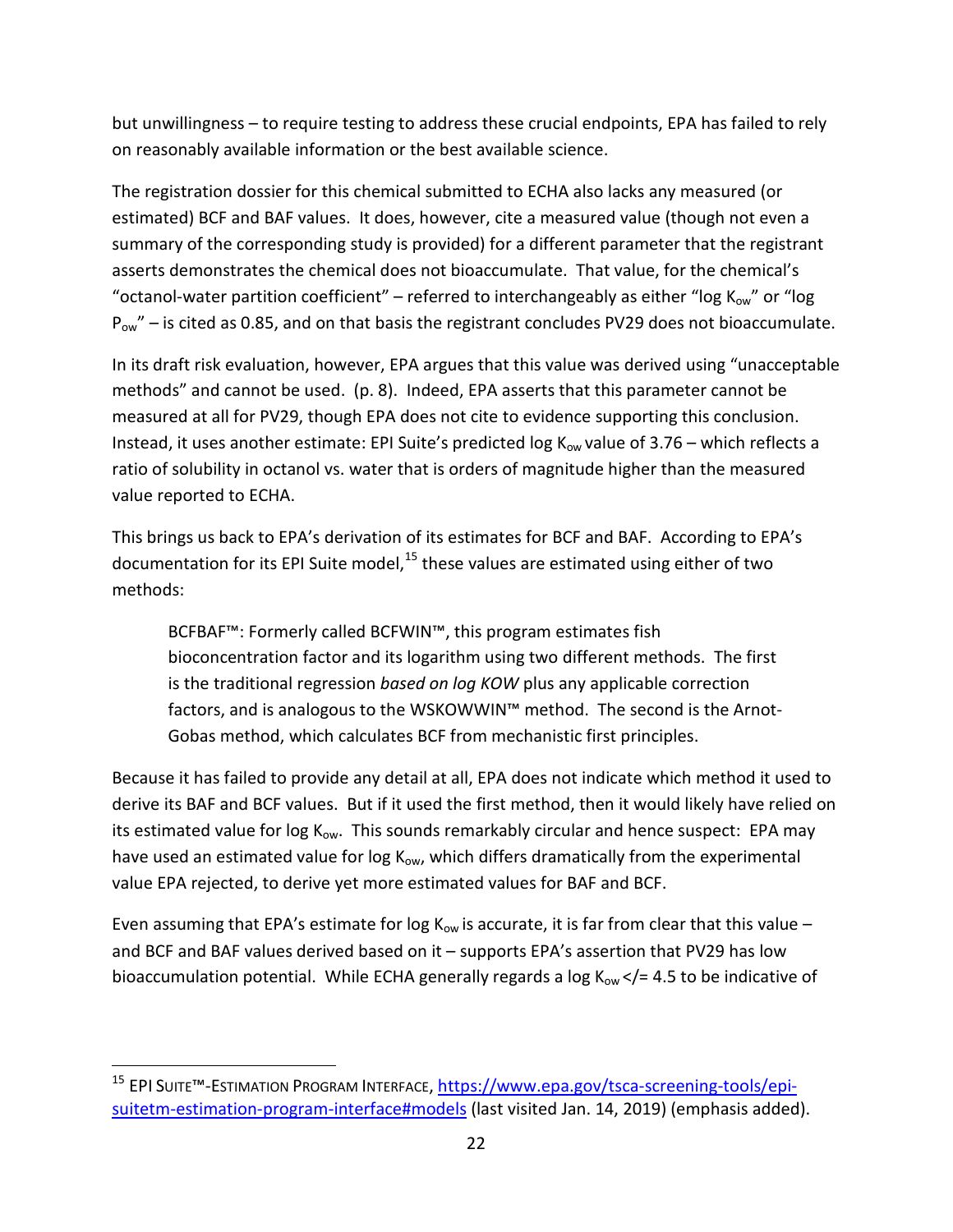low bioaccumulation potential,<sup>[16](#page-22-1)</sup> ECHA generally requires more measured data on bioaccumulation if a substance's log  $K_{ow}$  exceeds 3, as here.<sup>17</sup> In addition, none of these approaches account for potential for bioaccumulation directly from air, which can be a concern for certain substances with log  $K_{ow}$  exceeding 2,<sup>[18](#page-22-3)</sup> and is relevant to assessing risk to airbreathing organisms such as terrestrial or avian species – aspects of environmental risk that EPA utterly fails to account for.

In sum, EPA has provided no data and scant analysis to support its bald assertion that PV29 has low bioaccumulation potential. It has not required the development of any measured data to assess this critical endpoint, and relies on model estimates that introduce considerable uncertainty. EPA has fallen far short of what would be needed to conclude PV29 has low bioaccumulation potential. EPA has failed to generate reasonably available information that could have provided measured data of this endpoint, and EPA has also failed to establish that it has relied on the best available science given that EPA could easily have required testing to fill this crucial data gap. In addition, EPA's descriptions of its approach to estimating these values are so limited and vague that the reader cannot reasonably discern EPA's actual approach to deriving these values.

## <span id="page-22-0"></span>**D. Under REACH, European authorities have identified PV29 as a suspected PBT and vPvB, and intend to subject it to a substance evaluation on that basis.**

In marked contrast to EPA's assertion of a clean bill of health for PV29, at least two member countries of the European Union have identified PV29 as a suspected "substance of very high concern" (SVHC) under the REACH Regulation. Specifically, PV29 is listed as a "suspected  $PBT/VPVB''$  and is proposed to undergo a substance evaluation in 2021.<sup>[19](#page-22-4)</sup>

<span id="page-22-4"></span>[https://echa.europa.eu/documents/10162/13643/information\\_requirements\\_part\\_c\\_en.pdf.](https://echa.europa.eu/documents/10162/13643/information_requirements_part_c_en.pdf) <sup>19</sup> ECHA, *Draft Community Rolling Action Plan (CoRAP) update for years 2019-2021* p. 22 (Oct. 2018)[, https://echa.europa.eu/documents/10162/13628/corap\\_list\\_2019-](https://echa.europa.eu/documents/10162/13628/corap_list_2019-2021_en.pdf/3be44b84-5d72-01fe-f8d7-3a5a9c27951e)

<span id="page-22-1"></span> <sup>16</sup> *See* ECHA, *Guidance on Information Requirements and Chemical Safety Assessment Chapter R.11: PBT/vPvB assessment* p. 82 (June 2017),

[https://echa.europa.eu/documents/10162/13632/information\\_requirements\\_r11\\_en.pdf/a8cc](https://echa.europa.eu/documents/10162/13632/information_requirements_r11_en.pdf/a8cce23f-a65a-46d2-ac68-92fee1f9e54f)

<span id="page-22-2"></span>[e23f-a65a-46d2-ac68-92fee1f9e54f.](https://echa.europa.eu/documents/10162/13632/information_requirements_r11_en.pdf/a8cce23f-a65a-46d2-ac68-92fee1f9e54f) [17](https://echa.europa.eu/documents/10162/13632/information_requirements_r11_en.pdf/a8cce23f-a65a-46d2-ac68-92fee1f9e54f) *See* ECHA, *How to bring your registration dossier in compliance with REACH Tips and Hints -* Part 5: Bioaccumulation II pp. 4, 6 (Feb. 2014),

[https://echa.europa.eu/documents/10162/13628/06\\_bioaccumulation\\_webinar\\_en.pdf/4a723](https://echa.europa.eu/documents/10162/13628/06_bioaccumulation_webinar_en.pdf/4a723708-59a8-4312-95c6-dcbfeba64f2b)

<span id="page-22-3"></span>[<sup>708-59</sup>a8-4312-95c6-dcbfeba64f2b.](https://echa.europa.eu/documents/10162/13628/06_bioaccumulation_webinar_en.pdf/4a723708-59a8-4312-95c6-dcbfeba64f2b) 18 *See* ECHA, *Guidance on Information Requirements and Chemical Safety Assessment Part C: PBT/vPvB assessment* p. 14 (June 2017),

<sup>2021</sup> en.pdf/3be44b84-5d72-01fe-f8d7-3a5a9c27951e. "PBT" stands for persistent, bioaccumulative and toxic; and "vPvB" stands for very persistent and very bioaccumulative.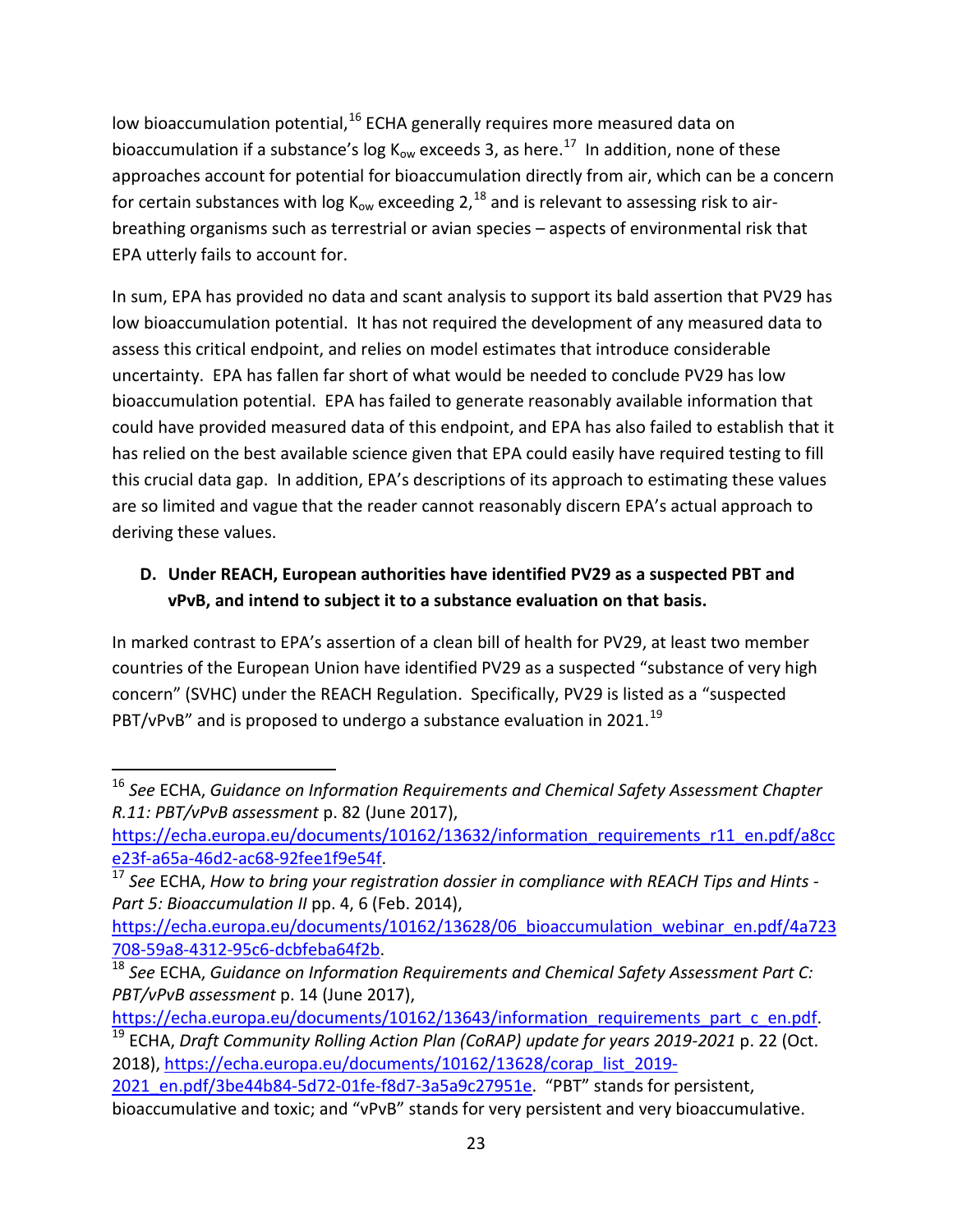EDF has not yet been able to obtain more detail on the basis for this listing of PV29, but it stands in direct contrast and contradiction to EPA's assertion that PV29 is not bioaccumulative or toxic. EPA's risk evaluation must address these concerns.

## <span id="page-23-0"></span>**E. EPA altered its prior characterization questioning the reliability of estimates derived using EPI Suite.**

EPA changed a footnote related to its use of EPISuite between the problem formulation and draft risk evaluation for PV29.

The footnote in the problem formulation states: "There are limited pigment data in the EPI Suite training set, *therefore values should be used with caution*."[20](#page-23-2) The footnote in the draft risk evaluation was changed to read: "There are limited pigment data in the EPI Suite™ training set which is an uncertainty regarding the fate characterization. Despite the limitation in the dataset, similarities with other organic classes indicates that these predicted fate properties can be estimated by substructure fragments." (p. 19, tbl. 3-1).

EPA's description of the appropriateness of EPI Suite for estimating PV29's physical chemical and environmental fate properties changed dramatically and without explanation. EPA should clarify and explain the change and address the appropriateness of using EPI Suite estimates in evaluating PV29's risks. Moreover, the original characterization openly acknowledges that there are limited pigment data in the EPI Suite training set, a fact that EPA still acknowledges. Therefore, its conclusion that "values should be used with caution" would appear to hold true. EPA must justify its decision to rely on EPI Suite despite these facts, and in particular, EPA must justify its decision to forego requiring testing for these endpoints.

# <span id="page-23-1"></span>**3. EPA's draft risk evaluation lacks sufficient information to evaluate potential uses, exposures, ecological and human health hazards, and risks.**

l

EPA's draft risk evaluation inaccurately asserts that the agency considered "all reasonably available data," (p. 5), and that the information on PV29 was sufficient for it to determine the

Substances meeting either of these designations are deemed to be "substances of very high concern" (SVHCs) under the REACH Regulation. Commission Regulation 1907/2006, Registration, Evaluation, Authorisation and Restriction of Chemicals, title VII, 2006 O.J. (L 396), [http://data.europa.eu/eli/reg/2006/1907/2018-03-01.](http://data.europa.eu/eli/reg/2006/1907/2018-03-01)<br><sup>[20](http://data.europa.eu/eli/reg/2006/1907/2018-03-01)</sup> U.S. EPA, *Problem Formulation of the Risk Evaluation for C.I. Pigment Violet 29 (Anthra[2,1,9-*

<span id="page-23-2"></span>*def:6,5,10-d'e'f']diisoquinoline-1,3,8,10(2H,9H)-etrone)* p. 22, tbl. 2-4 (May 2018), [https://www.epa.gov/sites/production/files/2018-](https://www.epa.gov/sites/production/files/2018-06/documents/pv29_problem_formulation_5-31-18.pdf)

[06/documents/pv29\\_problem\\_formulation\\_5-31-18.pdf](https://www.epa.gov/sites/production/files/2018-06/documents/pv29_problem_formulation_5-31-18.pdf) (emphasis added) (hereinafter "PV29 Problem Formulation").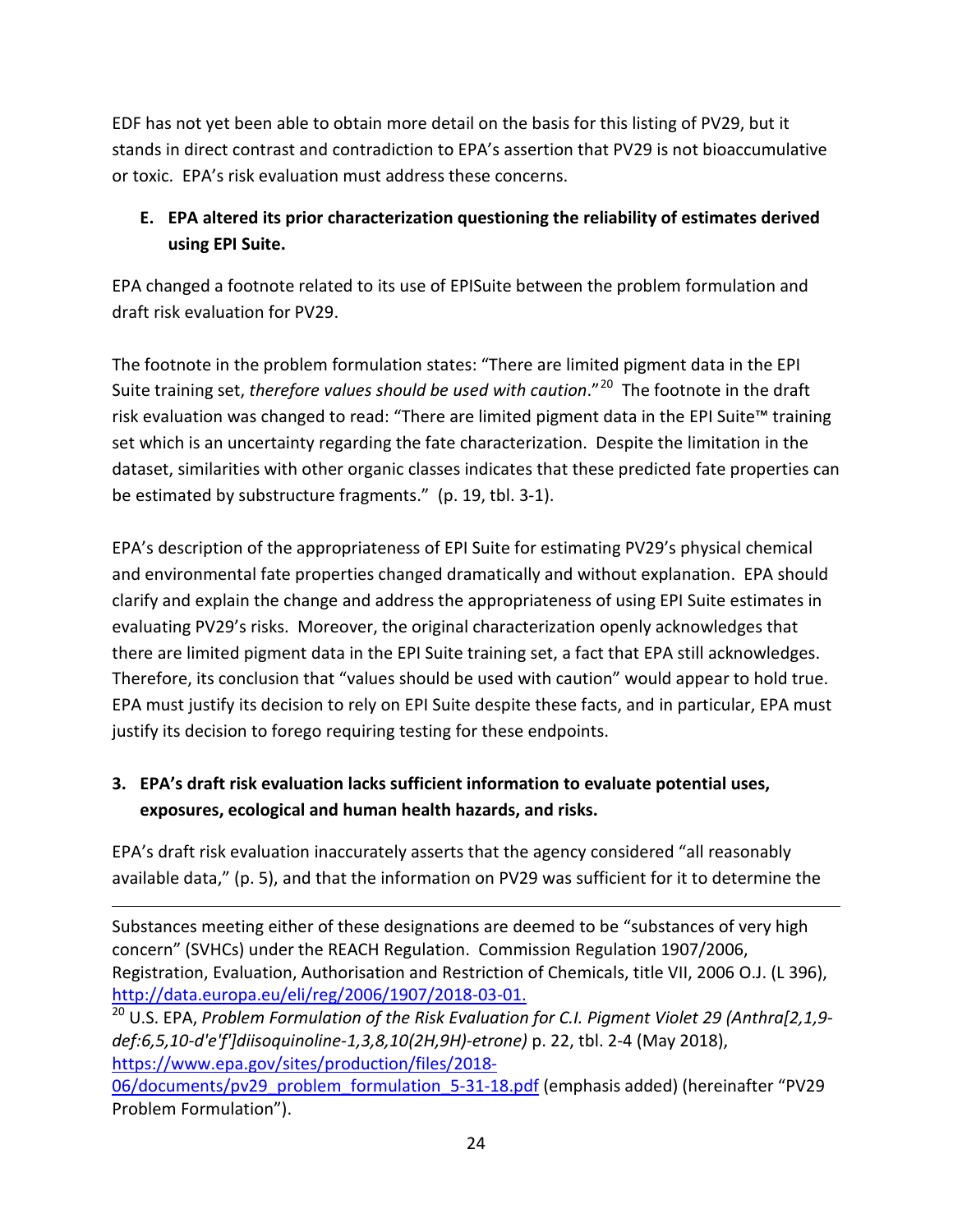chemical "does not present an unreasonable risk of injury to human health or the environment, without considering costs or other non-risk factors, including no unreasonable risk to potentially exposed and susceptible subpopulations identified as relevant, under the conditions of use." As these comments document, however, the many glaring data gaps are so large as to preclude EPA from making a "no unreasonable risk" determination for PV29. EPA's own definition of "reasonably available information" includes "information that EPA possesses or can *reasonably generate, obtain*, and synthesize for use in risk evaluations." 40 C.F.R. § 702.33. Yet, despite the major gaps and EPA's enhanced authority under the Lautenberg Act to require the development and submission of information, EPA has taken no steps whatsoever to use these authorities over the more than two years since PV29 was first identified as one of the first 10 substances to undergo risk evaluations.

EPA itself appears to recognize the thin support for many of its specific conclusions. The draft risk evaluation repeatedly uses qualifiers for specific conclusions, which are then dropped when it announces its risk determination. EPA has failed to explain how it can justify dropping these qualifications given the extreme data gaps in this administrative record.

Overall, based on our count, the draft includes 49 instances of EPA using the term "expected" (or "not expected") in front of its conclusions regarding hazard, exposure, or risk. EPA similarly uses other terms such as "likely" or "not likely" to qualify many statements. These usages are perhaps inadvertently frank reflections of the dearth of data and analysis EPA has presented across this entire document. In any event, EPA has not explained how it can justify a "no unreasonable risk" determination when it lacks so much data necessary to prepare an adequate risk evaluation.

A few of many examples:

- "Qualitative and quantitative considerations of physical chemical data, environmental fate data, manufacturing, and use information indicates that exposures of [PV29] *are expected to be limited* for the conditions of use of  $[PV29]."$  (p. 5) (emphasis added).
- "Due to its physical properties, *it is expected to bind strongly* to soil organic matter and migration through soil to groundwater is *likely to be minimal*. If released to water, hydrolysis is *expected to be negligible*. Based on its estimated Henry's Law Constant, [PV29] is *not expected to volatilize from water*. If released to air, it is *unlikely to* undergo direct photolysis and is *expected to* be in the solid phase (i.e. particulates)." (p. 19) (emphases added).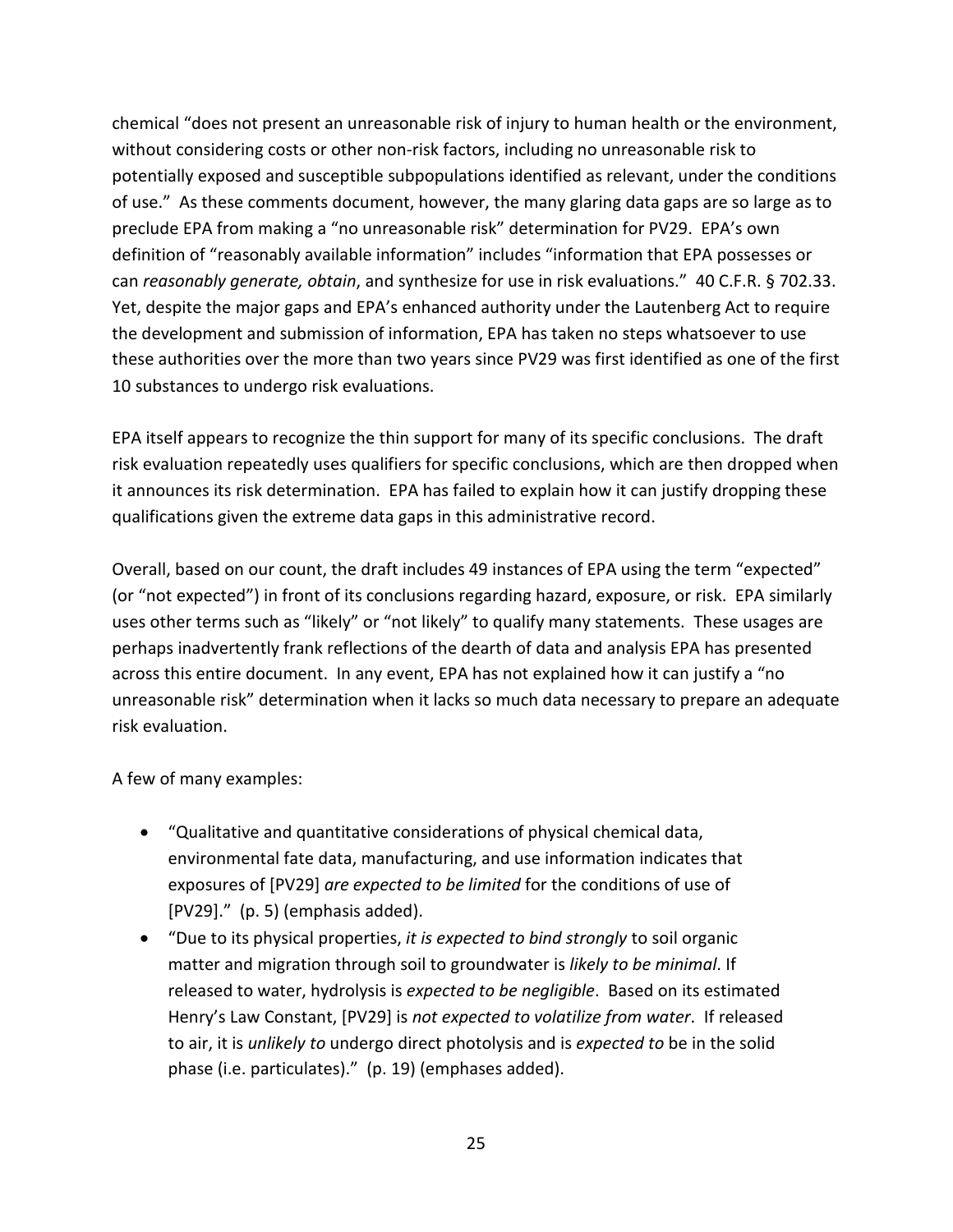• "Physical-chemical (see Table 2-1) and fate (see Table 3-1) properties as well as engineering controls limiting manufacturing releases (as discussed below), *are expected to result in limited exposure* to air, water and sediment, groundwater via biosolids, and landfill leaching." (p. 20) (emphasis added).

Below we discuss some of the many serious deficiencies in the information and analysis EPA has provided that render its "no unreasonable risk" determination unjustified. Additional deficiencies are raised in subsequent sections of these comments critiquing EPA's hazard, exposure and risk assessments for PV29.

### <span id="page-25-0"></span>**A. EPA lacks critical information on uses of PV29 and has inappropriately eliminated numerous uses or related exposures from its risk evaluation.**

#### *i. Uses other than as an intermediate, including import.*

<span id="page-25-1"></span>In the draft risk evaluation, EPA has summarily dismissed a wide range of uses of PV29 it had earlier identified at the scoping and problem formulation stages for this chemical. EPA has done so "due to the agency's *inability to prove that they are actually conditions of use,*" indicating that "no further evidence was found during the problem formulation and risk evaluation to support the *actual use* of [PV29] for these uses." (p. 11) (emphases added). Thus, EPA erroneously suggests that its analysis should be limited to "actual use" of PV29. (p. 11, n. 2).

Beyond these assertions, EPA has given no indication as to what it actually did to reach this determination, including the basis on which it decided that the evidence of these uses it had earlier cited was not or is no longer valid. EPA also excluded "import" of PV29 from analysis because EPA did not find evidence of actual import. EPA's removal of these conditions of use entirely from the risk evaluation for PV29 violates the legal standard for identifying "conditions of use," ignores available evidence supporting their inclusion, and fails to provide a reasoned explanation for the exclusion of these conditions of use.

First, in implying that the standard it must meet to include a use is to *prove* that the use is known to be occurring, EPA has rewritten TSCA's standard, which requires that EPA evaluate a chemical's risk under its "conditions of use," 15 U.S.C. § 2605(b)(4)(A), which is defined to include the circumstances "under which a chemical substance is *intended, known, or reasonably foreseen* to be \*\*\* used." 15 U.S.C. § 2602(4) (emphasis added). Where there is evidence indicating a use of a chemical is reasonably foreseen to be occurring or to be able to occur, EPA must consider it in its risk evaluation of that chemical. EPA's imposition upon itself of a burden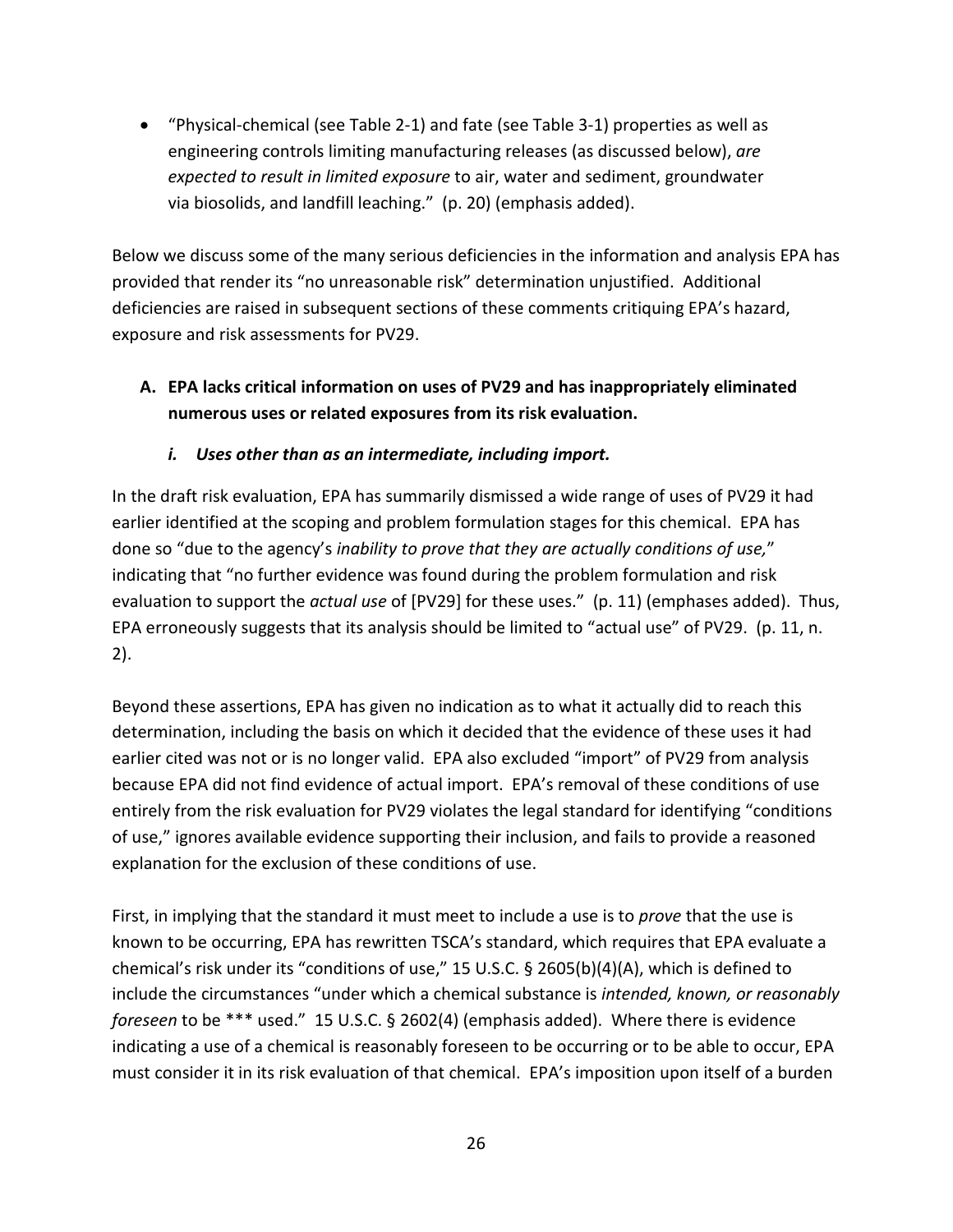of proving a use is actually occurring in order to include it in a risk evaluation violates its mandate under TSCA.

Limiting the analysis to "actual use" essentially limits conditions of use to "known" conditions of use, and it impermissibly reads "reasonably foreseen" out of the definition. Congress included "reasonably foreseen" circumstances within TSCA with the express goal of ensuring that EPA swept more broadly than known (or intended) uses; EPA cannot evade that duty by limiting its analysis to conditions of use with evidence of current, ongoing use—such an interpretation would effectively limit EPA's analysis to "known" uses. EPA cannot exclude the "other" conditions of use if they are "reasonably foreseen" circumstances.

Reasonably foreseen is a term of art with a long history in the law; it is well established under the law that "[a] natural and probable consequence is a foreseeable consequence. But to be reasonably foreseeable [t]he consequence need not have been a strong probability; a possible consequence which might reasonably have been contemplated is enough." *People v. Medina*, 209 P.3d 105, 110 (Cal. 2009) (internal citations and quotation marks omitted).

EPA has provided no analysis explaining why "import" and the "other" uses are not reasonably foreseen, especially given that EPA's initial research suggested that they are conditions of use. "Import," in particular, seems reasonably foreseen. Given that the chemical has a domestic market and is successfully sold to downstream processors and users, it is reasonably foreseeable that persons might import the substance at some point in the future. EPA has provided no basis for assuming that no one will import PV29 in the future.

Second, for at least several of the uses EPA has eliminated, there is readily accessible evidence of their *current* use. In February 2017, EPA published "preliminary information" on uses of PV29.<sup>21</sup> That document provides citations to a number of websites and Safety Data Sheets for some of the "other uses" that EPA included in its Problem Formulation for PV29 but now summarily dismisses. For instance:

• For "laboratory chemicals, light-harvesting materials, transistors, molecular switches, solar cells, optoelectronic devices," (included as uses on p. 17 of the PV29 Problem Formulation), the source is a still-active product page for  $PV29^{22}$  $PV29^{22}$  $PV29^{22}$  that states:

<span id="page-26-0"></span> <sup>21</sup> *See* U.S. EPA, *Preliminary Information on Manufacturing, Processing, Distribution, Use, and Disposal of PV29* (Feb. 2017)[, https://www.regulations.gov/document?D=EPA-HQ-OPPT-2016-](https://www.regulations.gov/document?D=EPA-HQ-OPPT-2016-0725-0004) [0725-0004](https://www.regulations.gov/document?D=EPA-HQ-OPPT-2016-0725-0004) (hereinafter "PV29 Preliminary Information").

<span id="page-26-1"></span><sup>&</sup>lt;sup>22</sup> ALFA AESAR BY THERMOS FISHER SCIENTIFIC,<https://www.alfa.com/en/catalog/044098/> (last visited Jan. 4, 2019).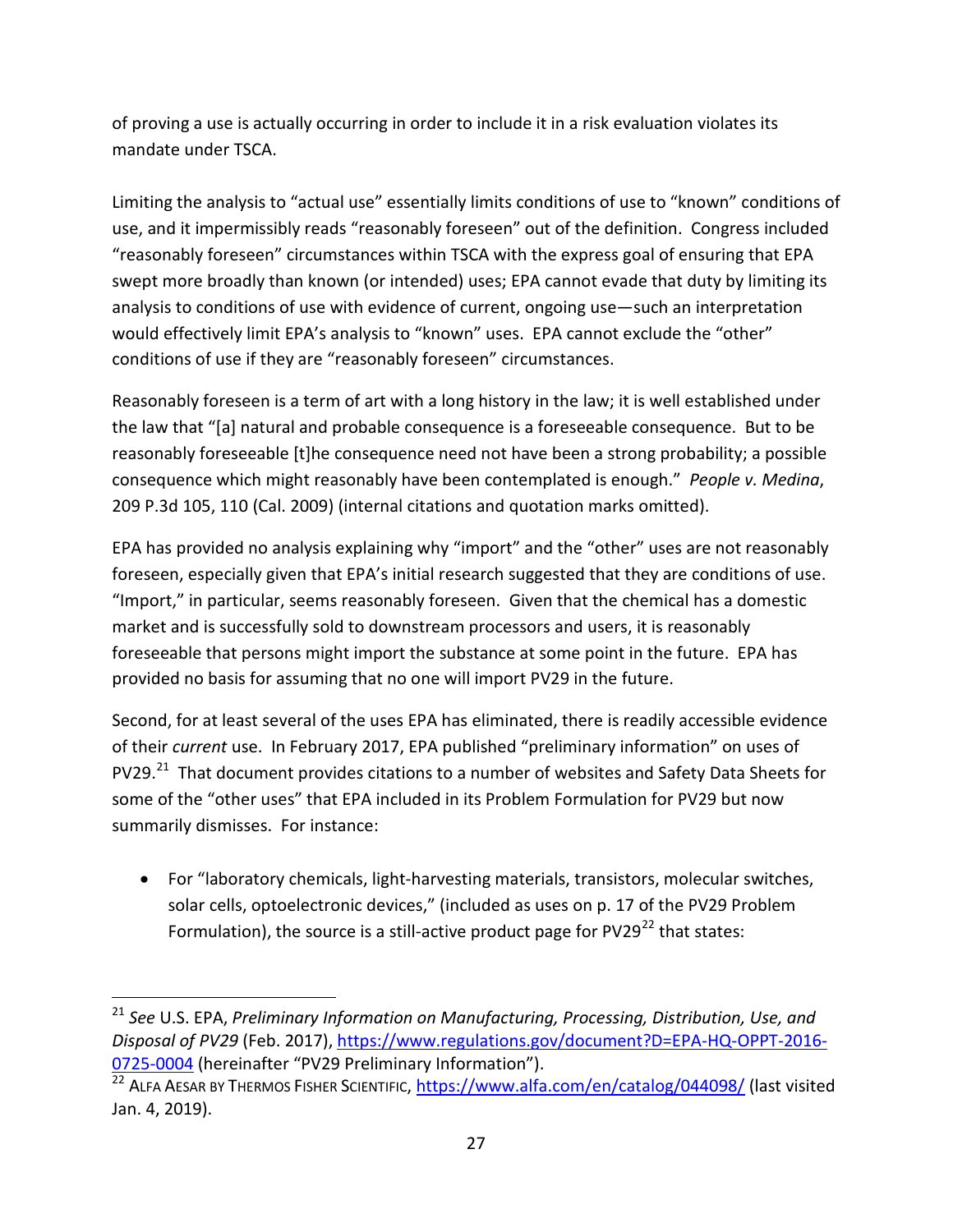[PV29] is used extensively as an industrial pigment. It is used as a tunable laser dye, light-harvesting material, transistor, molecular switched solar cell, and optoelectronic device.

The page carries a 2019 copyright and allows the user to directly order the material online. The attached Safety Data Sheet for the product lists the "identified use" of the chemical as "scientific research and development."<sup>[23](#page-27-0)</sup> It is not clear what "further evidence" would be necessary to support identifying this use as a "known use," let alone a reasonably foreseen condition of use.

- EPA had also previously identified "polyester fibers" as a condition of use in the "other uses" subcategory. The 2017 preliminary information document cites a number of product pages that identify use of the chemical in dying yarns and fiber. One product page states that the chemical is "[r]ecommended for mass-dyeing of polypropylene yarns and fibers."<sup>[24](#page-27-1)</sup> The page carries a 2019 copyright.
- One of Sun Chemical's webpages for "perrindo violet" (its trade name for PV29) advertises the product for use in "even the most demanding paper applications."<sup>[25](#page-27-2)</sup> Sun Chemical advertises this product for use in automotive, fiber, film, industrial, injection molding, inkjet, nonwoven, packaging, paper, powder coatings, publications, rigid packaging, and toner.<sup>[26](#page-27-3)</sup> These webpages carry 2019 copyrights. It is unclear what "further evidence" of the use of PV29 in these applications EPA would need and why it has been unable to find these readily accessible sources.

The reasonably available information reveals that PV29 is known or reasonably foreseen to be used in these circumstances, so EPA must include these conditions of use in the risk evaluation. Moreover, for the remaining excluded conditions of use, EPA has failed to provide a reasoned explanation for their exclusion, and in particular, EPA has failed to explain why the prior evidence originally leading to their identification does not support their inclusion. EPA's analysis fails to grapple with this important aspect of the problem and is arbitrary and capricious.

<span id="page-27-1"></span><span id="page-27-0"></span><sup>&</sup>lt;sup>23</sup> See Alfa Aesar, Safety Data Sheet, <u>https://www.alfa.com/en/content/msds/USA/44098.pdf</u>.<br><sup>24</sup> LUPROFIL VIOLET 50-1105 C4[, https://polymer-additives.specialchem.com/product/p-basf](https://polymer-additives.specialchem.com/product/p-basf-luprofil-violet-50-1105-c4)[luprofil-violet-50-1105-c4](https://polymer-additives.specialchem.com/product/p-basf-luprofil-violet-50-1105-c4) (last edited Dec. 18, 2017) (Luprofil is trade name for BASF's "perylene violet based pigment").

<span id="page-27-2"></span><sup>&</sup>lt;sup>25</sup> PERRINDO FOR PAPER,<https://www.sunchemical.com/product/perrindo-for-paper/> (last visited Jan. 13, 2019).

<span id="page-27-3"></span><sup>26</sup> *See* HIGH PERFORMANCE PIGMENT, [https://www.sunchemical.com/attributes/product-group](https://www.sunchemical.com/attributes/product-group-pigment/hpp/page/4/)[pigment/hpp/page/4/](https://www.sunchemical.com/attributes/product-group-pigment/hpp/page/4/) (last visited Jan. 13, 2019). While some of these uses appear to fall under use categories that EPA has not or may not have removed from the risk evaluation, others appear to have been removed, so we include the full list here to ensure none are overlooked.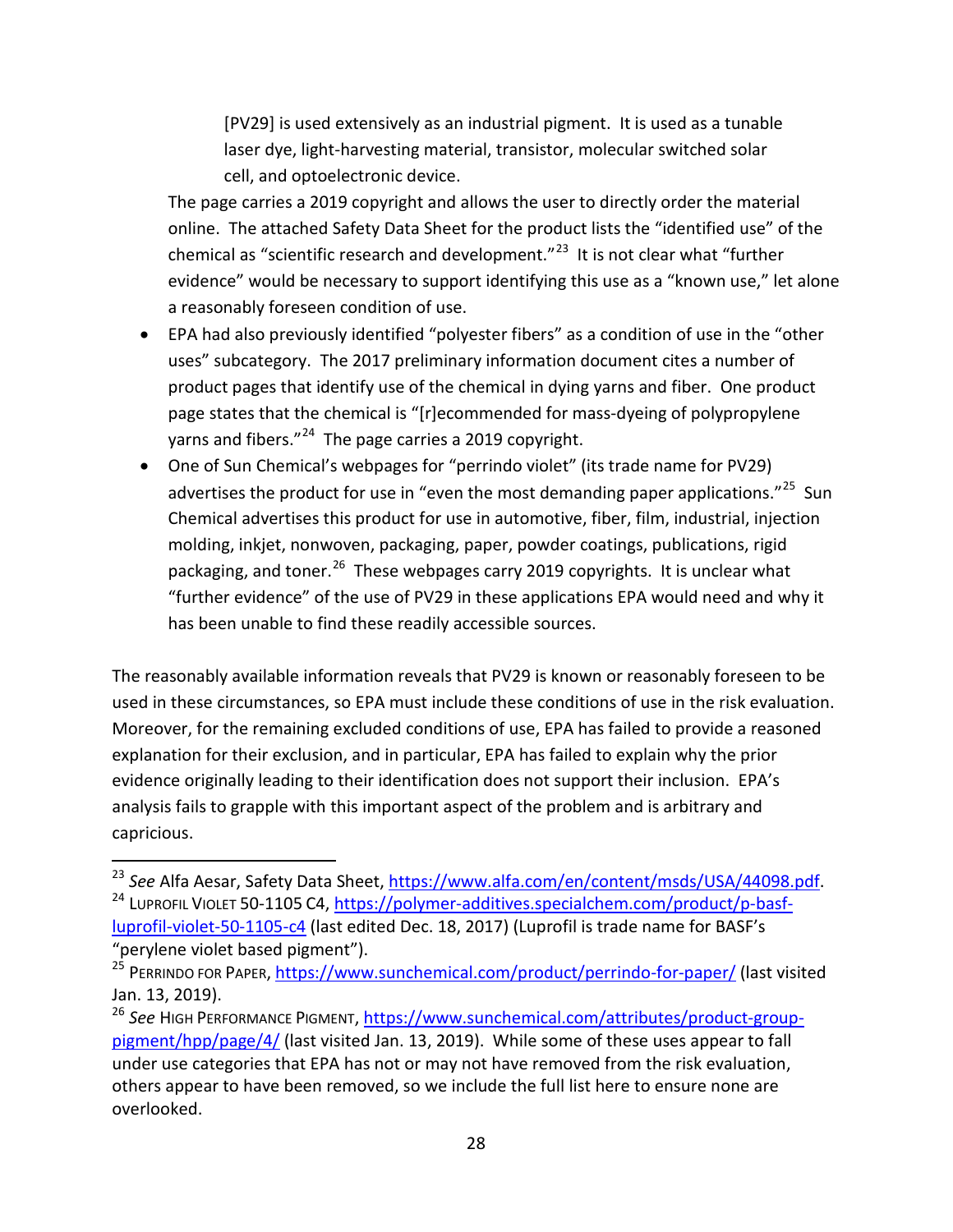## <span id="page-28-0"></span>*ii. Other uses that are reasonably foreseen absent compelling evidence to the contrary.*

More broadly, EPA appears to have evidence that PV29 is currently used *internationally* for many of the "other" conditions of use that EPA is now disregarding.<sup>27</sup> If PV29 is actually used for these purposes internationally, then EPA should also analyze those conditions of use because these are circumstances "under which a chemical substance is \*\*\* known \*\*\* to be manufactured, processed, distributed in commerce, used, or disposed of." 15 U.S.C. § 2602(4). In addition, it is reasonably foreseeable that persons might use PV29 in those same circumstances in the United States if persons already use PV29 for those purposes abroad. If EPA is excluding these conditions of use because they only occur abroad, then EPA should try to justify that choice. Alternatively, if EPA believes that its original information identifying these circumstances was erroneous or incomplete, then EPA should set forth its analysis establishing that these conditions of use are not reasonably foreseen. But as it is, the record evidence suggests that these circumstances are conditions of use and EPA's cursory dismissal of these conditions of use does not establish that they are not.

In particular, if any of these circumstances are known to have occurred in the past, then they are certainly reasonably foreseen conditions of use, absent compelling evidence that they will not resume. As argued further in section 8 of the comments, EPA must consider all conditions of use when preparing a risk evaluation under TSCA  $\S$  6, including so-called legacy uses, associated disposals, and legacy disposals. EDF has previously articulated these arguments and incorporates the arguments here. $^{28}$  $^{28}$  $^{28}$ 

Past conditions of use that are not currently ongoing are still "known" to have occurred in the past, and these conditions of use are definitely "reasonably foreseen." 15 U.S.C. § 2602(4). While there may well be circumstances in which a use that is not currently occurring could be said to be not "reasonably foreseen" at this time, the term surely cannot be read in such a way that only uses that are known to be current are "reasonably foreseen" as that would read it out of existence and collapse the inquiry to one where a use must be "known" to be considered "reasonably foreseen."

Numerous courts have recognized that circumstances are reasonably foreseen when similar circumstances have occurred in the past. *See, e.g*., *McKown v. Simon Prop. Grp., Inc.*, 344 P.3d

 <sup>27</sup> *See, e.g.*, PV29 Preliminary Information, p. 12.

<span id="page-28-2"></span><span id="page-28-1"></span><sup>&</sup>lt;sup>28</sup> EDF Comments on Ten Scopes under the Toxic Substances Control Act, pp. 4-11 (Sept. 2017), [https://www.regulations.gov/document?D=EPA-HQ-OPPT-2016-0725-0041;](https://www.regulations.gov/document?D=EPA-HQ-OPPT-2016-0725-0041) *see also* EDF Comments on Ten Problem Formulations under the Toxic Substances Control Act, app. A, [https://www.regulations.gov/document?D=EPA-HQ-OPPT-2016-0725-0061.](https://www.regulations.gov/document?D=EPA-HQ-OPPT-2016-0725-0061)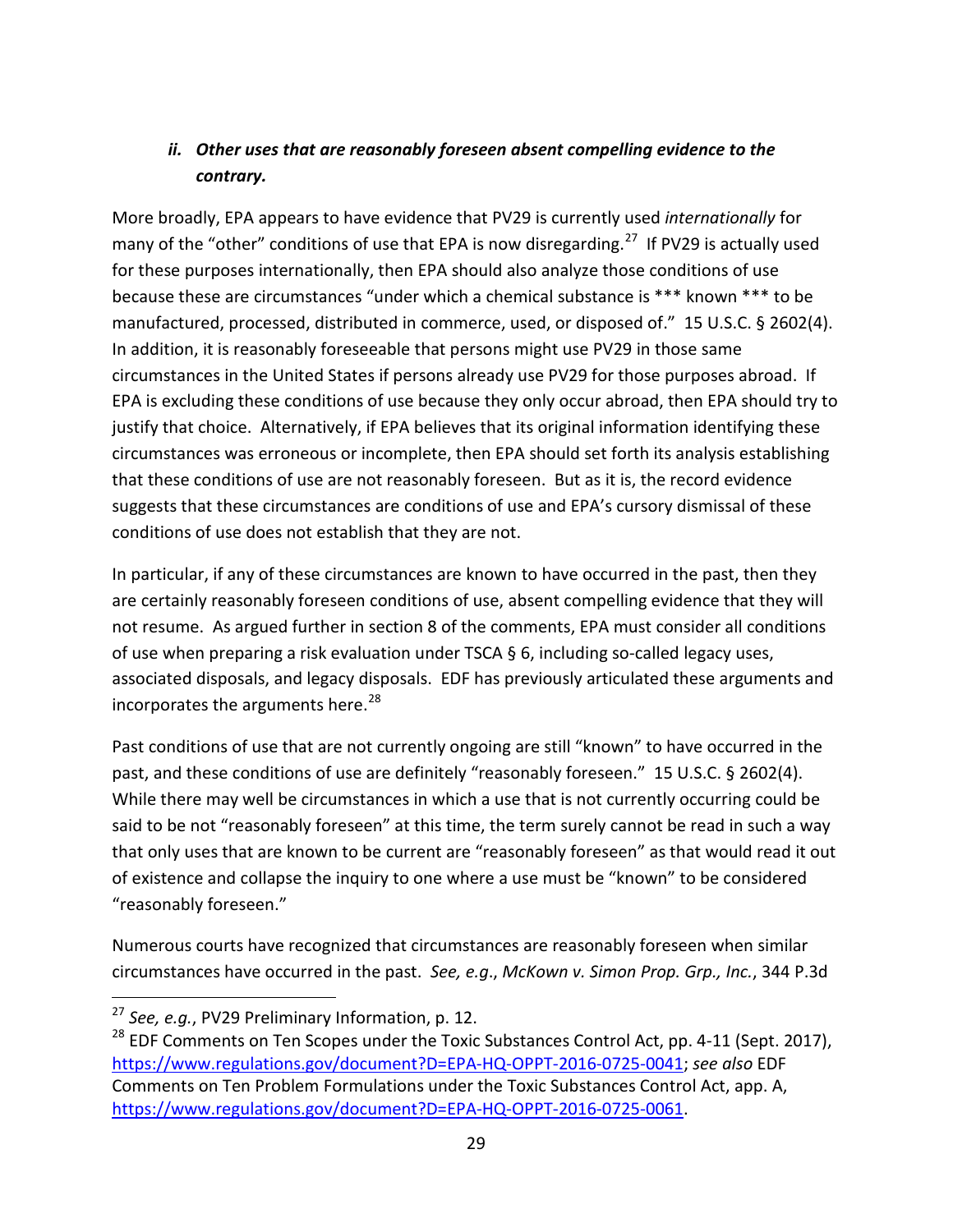661, 663 (Wash. 2015); *Burns v. Penn Cent. Co.*, 519 F.2d 512, 515 (2d Cir. 1975). The fact that these conditions of use occurred in the past establishes that they are reasonably foreseen.

It is hard to see how the mere cessation of use, particularly if it ceased recently, is by itself sufficient to render the use not "reasonably foreseen." The concept of "reasonably foreseen" wraps in uses that have never before existed if there is a logical rationale for thinking that such a use could occur; if a use has actually occurred, but merely halted, it is clearly not speculation that the chemical substance being evaluated could be used in that way; it is only a question of how likely it is that the chemical could be used that way again. EPA, however, does not appear to have undertaken such analyses.

As EPA itself acknowledged in its recently proposed significant new use rule for certain uses of asbestos, absent a regulation governing the resumption of an old condition of use, "the importing or processing of" a chemical for a past use that is no longer ongoing "may begin at any time." 83 Fed. Reg. at 26,927. Thus, the condition of use is reasonably foreseen absent a legal ban on it. Even if a chemical is no longer used for a particular condition of use, persons may resume past uses in response to economic, regulatory, or other changes. For example, in the problem formulation for 1-BP, EPA states that few dry cleaners still use 1-BP as a dry cleaning solvent, but EPA also acknowledges that it is reasonably foreseen that such use may increase in response to increasing regulation of perchloroethylene for that use. See Problem Formulation for 1-BP at p. 20. Similarly, other past conditions of use that have been phased out may resume in response to economic changes and regulatory shifts. *If* PV29 had a particular condition of use in the past, EPA should analyze that condition of use absent compelling evidence that the use will not resume in the future.

#### *iii. Use as an intermediate.*

<span id="page-29-0"></span>EPA asserts without any direct evidence that PV29's use as an intermediate does not result in any environmental releases and exposures:

The EPA determined that 90 percent of the production volume is *used on site* as a chemical intermediate. As a result, *only 10 percent of the total production volume (~60,000 lbs) is used in a way that could result in environmental releases and exposures*. (p. 20) (emphasis added).

This problem is exacerbated by EPA description of the nature of PV29's use as an intermediate: "During the use as a chemical intermediate, [PV29] is *consumed during the reaction*." (p. 20) (emphasis added).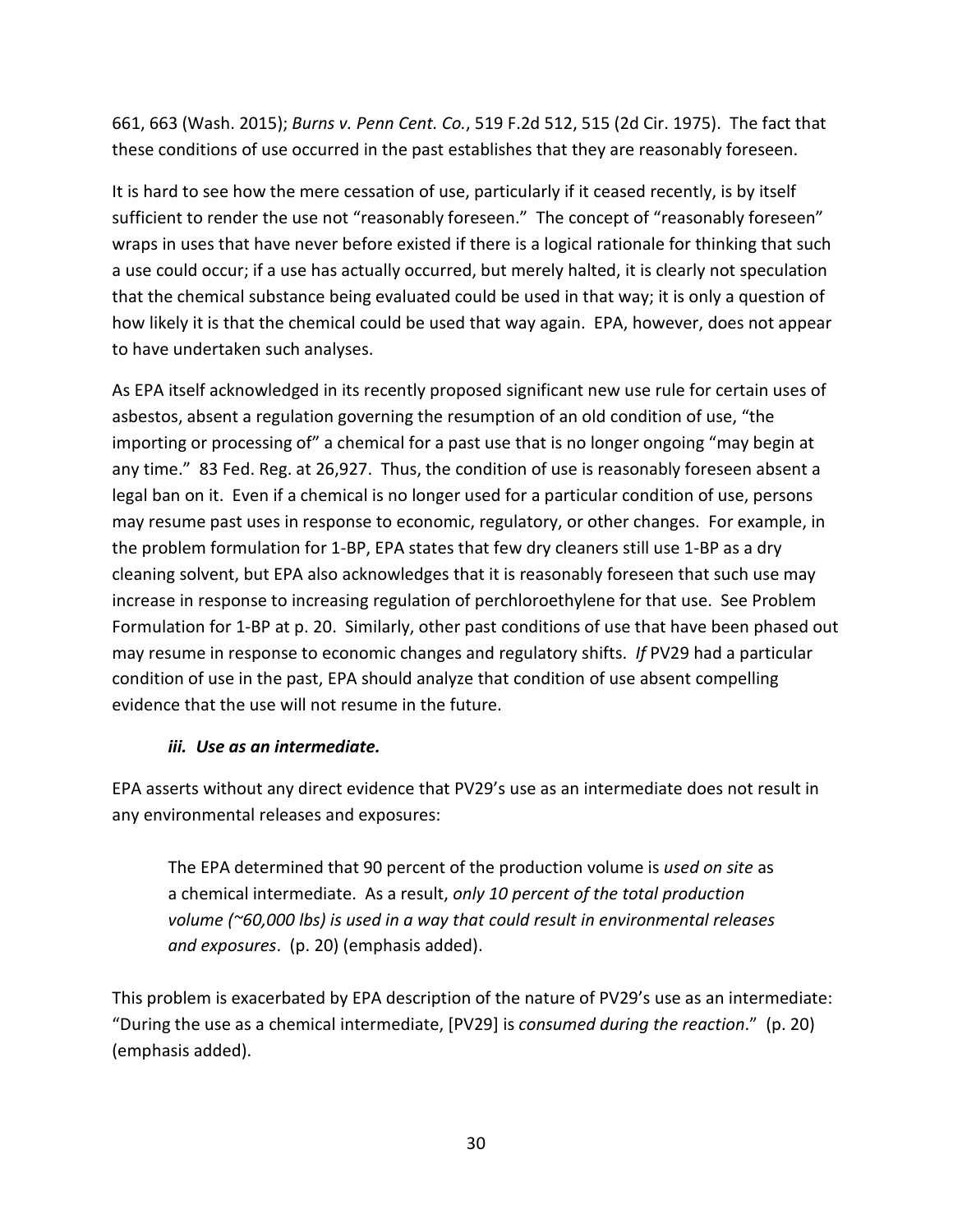EPA uses the term "site-limited intermediate" when describing this main use of PV29: "Approximately 90 percent of the domestic production volume of [PV29] in 2015 (~530,000 lbs) was processed as a *site-limited intermediate for the manufacture of other perylene pigments*." (p. 9) (emphasis added).

In making these assertions EPA is ignoring numerous factors that could lead to environmental releases or exposures, and as a result has failed to use its authorities to collect or require the development of information that it could have used to characterize those releases or exposures.

EPA's assertions regarding PV29's use as an intermediate raise several unaddressed relevant considerations.

First, EPA makes no mention of the potential for PV29 to remain present in the products generated from its use as an intermediate, whether site-limited or otherwise. PV29's presence in such final products arises in either of two ways, neither of which EPA addresses or presents any data about:

- Less-than-complete reaction of PV29 in the manufacture of the other chemicals could leave a residual level in the final product(s); EPA presents no evidence that PV29 is completely "consumed in the reaction." Our review of information submitted to EPA by industry sources indicates that such residuals do remain. For example, a comment submitted to EPA in 2017 from the American Coatings Association (ACA)<sup>[29](#page-30-0)</sup> has a section titled "Residuals and Trace Levels." ACA claims PV29 is "only present at trace levels," but provides no supporting data and in fact acknowledges that companies do not measure or report such levels because doing so "is an expensive, time consuming and labor intensive process."
- PV29's use as a site-limited intermediate also encompasses a second activity: its *intentional* addition to other pigments to adjust their color. Based on information on page 10 of the draft risk evaluation, use of the chemical as a site-limited intermediate involves two activities: "An intermediate to *create* or *adjust color* of other perylene pigments." Table 2-2 on page 13 also describes this use as "[c]reation [of] or adjustment to other perylene pigments." The 2017 ACA comment to EPA notes that PV29 may be present "[n]ot as an impurity, but may come in with other perylene pigments. Perylene pigment manufacturers sometimes use PV29 to adjust the color of a

<span id="page-30-0"></span> <sup>29</sup> *See* American Coatings Association (ACA) Comment on the Designation of PV29 for TSCA Risk Evaluation (Mar. 15, 2017), [https://www.regulations.gov/document?D=EPA-HQ-OPPT-2016-](https://www.regulations.gov/document?D=EPA-HQ-OPPT-2016-0725-0008) [0725-0008](https://www.regulations.gov/document?D=EPA-HQ-OPPT-2016-0725-0008) (hereinafter "ACA Comment").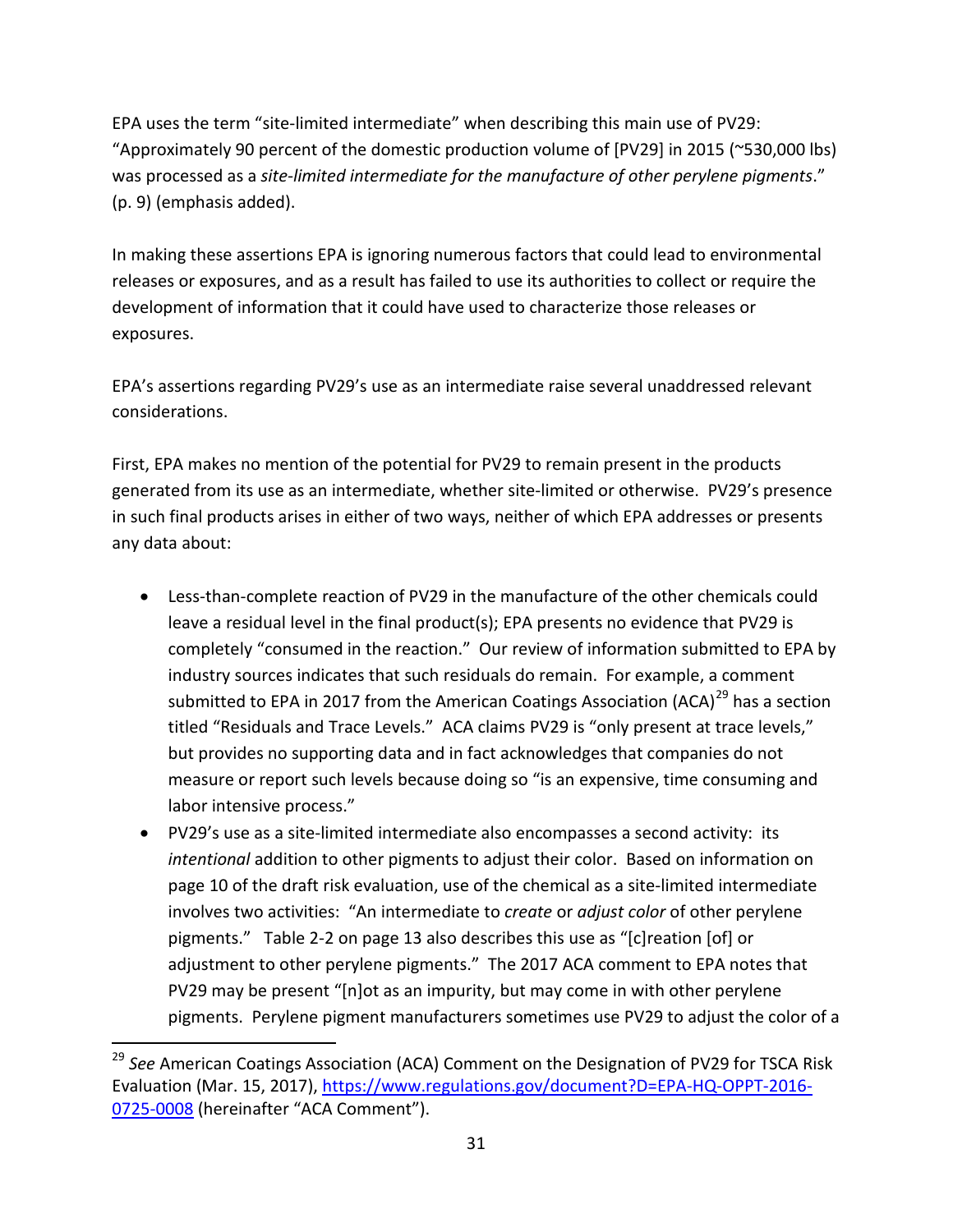batch of pigment." Yet EPA has presented no data on the levels of such intentionally added PV29 in the products resulting from its use as a site-limited intermediate and has not analyzed the associated potential for environmental releases and exposures.

Second, information provided by EPA leaves open the question of whether the intermediate use of PV29 is restricted to a single site or may involve more than one site. This is important, because if the use as an intermediate takes place at more than one site, then activities associated with its storage, transport and transfer entail greater risk of release and exposure than if those activities occur at only a single site.

Information EPA cites from the industry's main trade association, the Color Pigments Manufacturers Association (CPMA) $^{30}$  $^{30}$  $^{30}$  seems to suggest that these activities take place only at Sun Chemical's U.S. manufacturing facility:

- "[T] the majority of its [PV29's] production is consumed as a site limited chemical substance, at one facility known to be manufacturing this color pigment."<sup>[31](#page-31-1)</sup>
- "Sun Chemical manufactures the substance principally as in intermediate for manufacturing other pigments, principally C.I. Pigment Red 179 (CAS 5521-31-3) and C.I. Pigment Red 224 (CAS 128-69-8), at the Goose Creek facility. Over the years, depending upon changes in color styling and other marketing demands, 85-90% of the manufactured [PV29] has been consumed on site."<sup>[32](#page-31-2)</sup>

However, the 2017 ACA comment describes uses of PV29 by *two* companies (neither identified). While the uses are only broadly described, it appears they could encompass PV29's use to "adjust" other pigments' color:

| <b>Product</b>         | <b>Market</b> | <b>Percentage by Weight</b> |
|------------------------|---------------|-----------------------------|
| Pigment dispersions in | Industrial    | 8-16%                       |
| waterborne and         |               |                             |
| solventborne systems   |               |                             |
| Waterborne and         | Industrial    | $1 - 5%$                    |
| solventborne basecoats |               |                             |

Company A:

<span id="page-31-0"></span><sup>&</sup>lt;sup>30</sup> See Color Pigments Manufacturers Association (CPMA) Comment on the Designation of PV29 for TSCA Risk Evaluation (Mar. 13, 2017), [https://www.regulations.gov/document?D=EPA-HQ-](https://www.regulations.gov/document?D=EPA-HQ-OPPT-2016-0725-0006)OPPT-2016-0725-0006 (hereinafter "CPMA Comment").<br><sup>[31](https://www.regulations.gov/document?D=EPA-HQ-OPPT-2016-0725-0006)</sup> CPMA Comment, p. 3.

<span id="page-31-1"></span>

<span id="page-31-2"></span><sup>&</sup>lt;sup>32</sup> CPMA Comment, p. 5.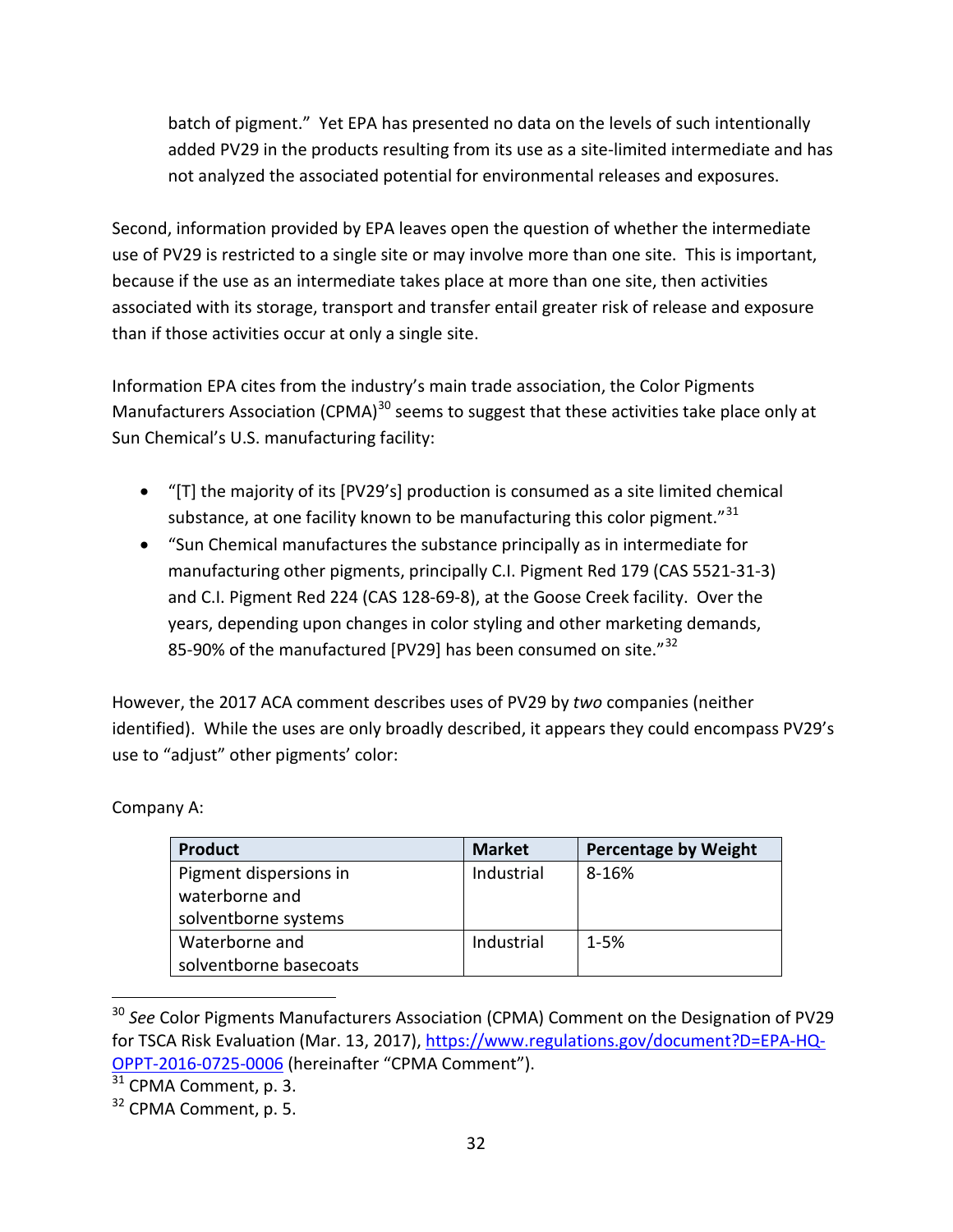| Not an impurity, but may          | Industrial | $< 0.1\%$ |
|-----------------------------------|------------|-----------|
| come in with other perylene       |            |           |
| pigments. Perylene pigment        |            |           |
| manufacturers sometimes use PV29  |            |           |
| to adjust the color of a batch of |            |           |
| pigment.                          |            |           |

Company B:

| <b>Product</b>                    | <b>Market</b> | <b>Percentage by Weight</b> |
|-----------------------------------|---------------|-----------------------------|
| Colorant in solvent borne coating | Industrial    | Up to $16\%$                |

Whether or not these uses fall under EPA's use of the term site-limited intermediate, they clearly entail the transfer of PV29 between more than one site, which presents the potential for environmental releases or exposures that EPA has not examined and for which it appears to have obtained no actual data.

Thus, the evidence in the record indicates that PV29's use as an intermediate does result in PV29's presence in end products either as a residual or as an intentional addition. Those uses can result in exposure, and EPA's contrary conclusion is contradicted by the evidence in the record. As a result, EPA's failure to analyze the exposures and risks arising from PV29's use as an intermediate is arbitrary and capricious and fails to account for reasonably available information.

### <span id="page-32-0"></span>**B. EPA lacks critical exposure information for PV29.**

Remarkably few data exist on potential exposures to PV29, and EPA took no steps at all to use its authority to require the submission or development of any more exposure data. Based on the draft risk evaluation, EPA has no actual data on the levels of PV29 released to or present in air, soil, sediment, surface water, people, other organisms, workplaces or products containing or made from the chemical. It lacks any data from, and hasn't used its authorities to require, monitoring in workplaces or any environmental media.

To some extent EPA acknowledges these data deficiencies, including as sources of uncertainty in its risk evaluation:

• "[T]he lack of environmental monitoring data means that the limited predicted environmental concentrations cannot be verified empirically." (p. 27).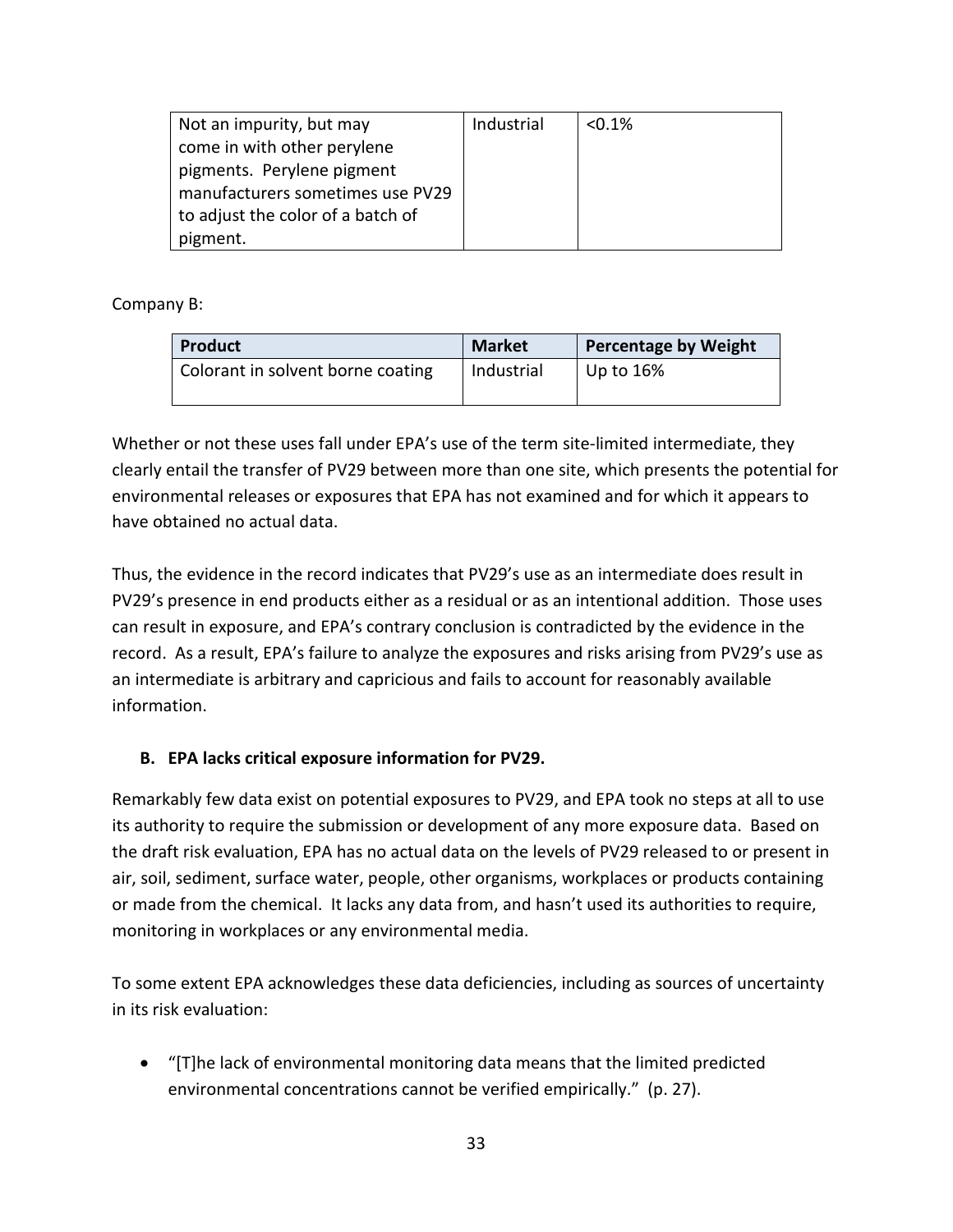- "[E]nvironmental monitoring data were not available to verify the conclusions of limited environmental exposures." (p. 27).
- "[T]here is some uncertainty as monitoring data were not identified to verify the conclusions of low exposure via water and air." (p. 31).

EPA's decision to proceed with no data on these exposures, despite its power to require the generation of this information, violates EPA's duty to rely on reasonably available information and to comply with TSCA § 26(h), including the duty to use the best available science. In addition, as result of these data gaps, EPA's conclusions generally lack the substantial evidence required to support EPA's factual findings.

#### *i. Environmental, consumer, and general population exposures.*

<span id="page-33-0"></span>EPA lacks any actual data characterizing environmental, consumer, and general population exposures. Instead it claims that releases can be expected to be low based on the chemical manufacturer's assertions that they are, which EPA has made no attempt to confirm or analyze. EPA asserts that exposures can be expected to be low based on the chemical's physicalchemical properties and its wholly unsubstantiated claim that consumers and the general population "are *expected* to be exposed at concentrations lower than worker exposures." (p. 32) (emphasis added). This assertion entirely ignores the fact that the concentration might well be higher in a consumer product (e.g., an artist paint) and that the physical form of the chemical, the nature of activities potentially leading to exposure, the controls in or not in place, and myriad other factors are likely to differ greatly from those at the site of manufacture, which is the only setting EPA has analyzed at all. Among other things, by EPA's own account, the manufacturing facility includes numerous systems designed to capture PV29, *see, e.g.*, (p. 23), and many of these measures would or may not be present in other settings. Hence, EPA's expectations that concentrations would invariably be lower than those to which workers are exposed are undermined by EPA's other statements. EPA's reasoning is thus incoherent.

As already noted, EPA has no actual data on the levels of PV29 released to or present in air, soil, sediment, surface water, people, other organisms, or products containing or made from the chemical. It lacks any data from, and has not used its authorities to require, any monitoring or other measurement of the chemical's presence in any products, wastes, air or water releases, or environmental media.

The only "data" EPA presents in its entire discussion of potential environmental, consumer and general population exposures is this assertion: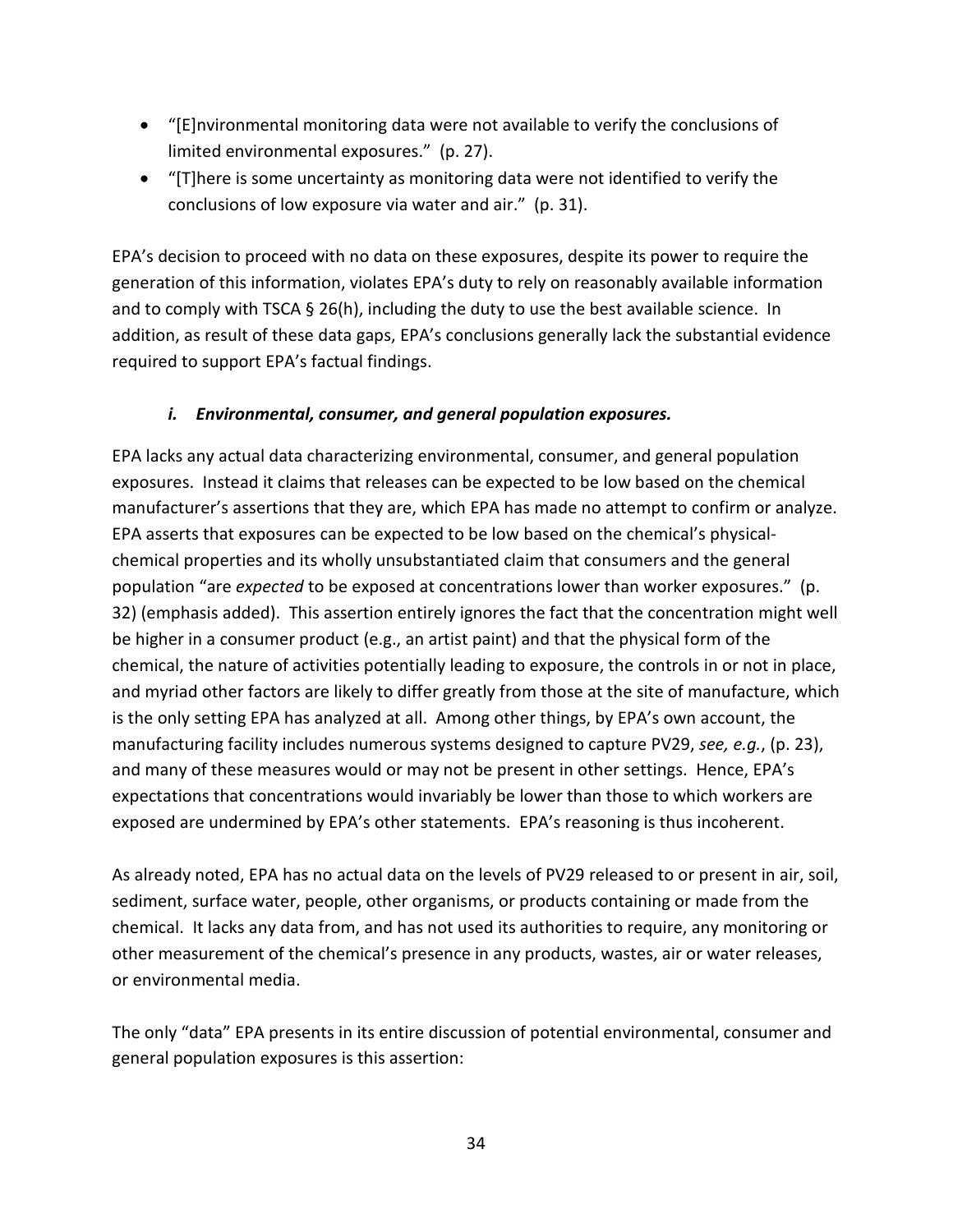Ultimately, of the NPDES-permitted TSS discharges for this sole domestic manufacturing facility, it is estimated that 0.6 lb/day of [PV29] is being discharged (<0.1 percent of produced [PV29]) (Mott, 2017b). (p. 21).

EPA obtained this estimate through a personal communication from an employee of Sun Chemical, the only U.S. manufacturer of PV29 that reported manufacture under EPA's Chemical Data Reporting (CDR) rule in 2016 and 2012.<sup>33</sup> To state the obvious, Sun Chemical has a strong interest in having EPA find its chemical safe.<sup>[34,](#page-34-1)[35](#page-34-2)</sup> All the public has to go on is the statement just cited and a reference in the draft risk evaluation indicating that Sun Chemical's Robert C. Mott personally communicated this value to EPA on September 25, 2017. EPA has not even made the content of the personal communication public, nor has it provided or alluded to any *actual* data provided by Mott to support his statement. EPA cites this value, but acknowledges it is not directly measured at all but is at best a "guesstimate" of what fraction of a value for total suspended solids (TSS) is comprised of PV29. Even the data for TSS are not provided.

Moreover, it appears that, in order to rely on this information, EPA had to exempt it from being scrutinized using its own TSCA Systematic Review approach. On page 18 of the draft risk evaluation, EPA states that its systematic review approach "is not well suited for the review" of such "correspondences with industry \*\*\* used to inform the likelihood of exposure," and "[a]s a result, formal data quality evaluation of these references according to the *Application of Systematic Review in TSCA Risk Evaluations* (U.S. EPA, 2018a) was not conducted." EPA's

<span id="page-34-2"></span><sup>35</sup> Notably, Sun Chemical's NPDES-permitted, daily maximum release amount for total suspended solids (TSS) is 3,331 lbs/day. NPDES PERMIT LIMITS AND MONITORING REQUIREMENTS FOR SUN CHEMICAL BUSHY PARK FACILITY, GOOSE CREEK, SC, [https://echo.epa.gov/trends/loading](https://echo.epa.gov/trends/loading-tool/reports/permit-limits?permit_id=SC0003441&year=2018)[tool/reports/permit-limits?permit\\_id=SC0003441&year=2018](https://echo.epa.gov/trends/loading-tool/reports/permit-limits?permit_id=SC0003441&year=2018) (last visited Jan. 10, 2019). Assuming *arguendo* that Mott's estimate of 0.6 lbs/day as the amount of PV29 present in the facility's TSS release is accurate, this would mean that the release of PV29 makes up only 0.02% of the allowable daily release of TSS from the facility. Moreover, a brief examination of Sun Chemical's effluent charts shows that on October 31, 2018 the daily release of TSS was 380 lbs (which is an amount generally representative of the values provided for 2018), and based on Mott's estimate, PV29 would still make up only 0.16% of the daily release. EFFLUENT CHARTS FOR SUN CHEMICAL BUSHY PARK FACILITY, GOOSE CREEK, SC, [https://echo.epa.gov/effluent](https://echo.epa.gov/effluent-charts#SC0003441)[charts#SC0003441](https://echo.epa.gov/effluent-charts#SC0003441) (last visited Jan. 14, 2018) (select "All Outfalls" and "TSS"). Considering the NPDES permitted and reported levels of TSS, does EPA still consider Mott's estimate of PV29 release to the environment to be reasonable?

<span id="page-34-0"></span><sup>&</sup>lt;sup>33</sup> EPA states this on page 9 of the draft risk evaluation. CDR reporting is limited to sites that manufacture 25,000 or more pounds per reporting year of a chemical, however, so it does not capture any additional companies or sites manufacturing less than that amount.

<span id="page-34-1"></span><sup>&</sup>lt;sup>34</sup> See section 12.C. and D. of these comments for discussion of the limitations of information EPA receives through voluntary means.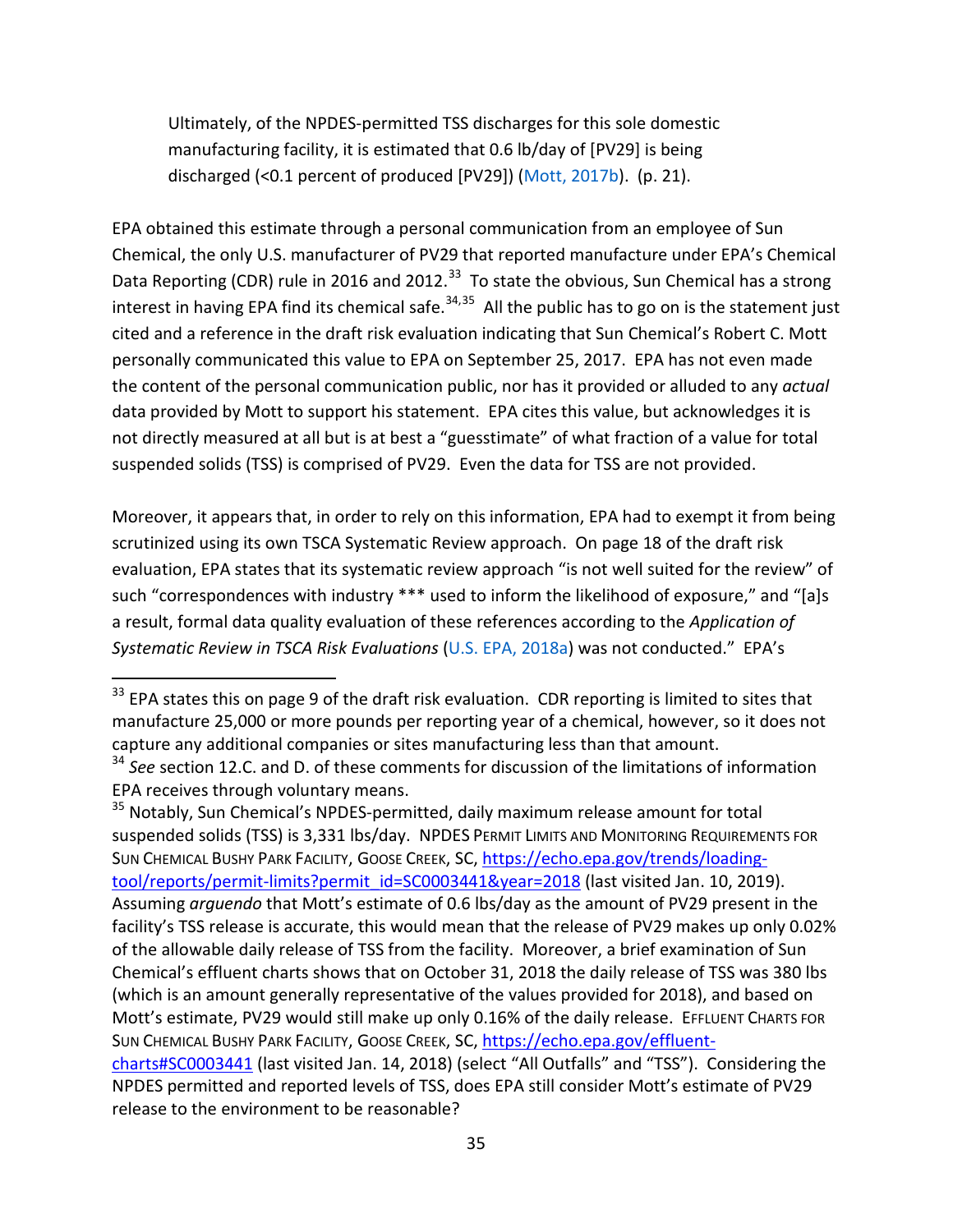decision to selectively exclude certain sources of information from its Systematic Review approach results in inconsistent and arbitrary decision-making. In addition, EPA's own Risk Evaluation Rule requires that EPA use a systematic review approach when weighing evidence, 40 C.F.R. § 702.33, thus excluding certain evidence from that approach violates EPA's own risk evaluation rule. Nonetheless, EDF has serious concerns with EPA's TSCA systematic review approach; see section 7 below.

EPA appears to have relied exclusively (or nearly so) on this same source to draw all of its conclusions on the extent of environmental releases and exposures, including:

- "approximately 1-2 percent of the [manufacturing?] volume is potentially released to air, landfill and surface water" (p. 20);
- "air releases directly to the environment from manufacturing are expected to be limited based on the use of dust handling systems by the manufacturer" (p. 21);
- 1-2 percent of the [manufacturing?] volume of PV29 may enter surface water (p. 21);
- "destruction removal efficiencies for incinerators are expected to be >99 percent" (p. 21); and
- "environmental exposures are likely to be limited for [PV29]. As a result, no further analysis was necessary for environmental releases and environmental exposure" (p. 21).

EPA thus lacks substantial evidence to support its conclusions about environmental, consumer, and general population exposures. By proceeding without any measured data or other reliable information about these exposures, despite the ability to require reporting of such information, EPA has failed to rely on reasonably available information. EPA has also failed to comply with the requirements of TSCA § 26(h), including the obligation to use the best available science.

### *ii. Occupational exposures.*

<span id="page-35-0"></span>With respect to occupational exposures, EPA says it "conducted a quantitative screening-level assessment of occupational exposure using a high-end estimate of inhalation and dermal exposure." (p. 5). In this subsection we identify numerous deficiencies in the data EPA used and assumptions it made for this exposure assessment. In sum, EPA lacks substantial evidence on occupational exposures from the inhalation and dermal routes, and EPA has no evidence about exposures to downstream processors and users. EPA relies excessively on voluntarily submitted information that is not publicly accessible, and may be unreliable as it appears to be accompanied by no supporting or explanatory information confirming its accuracy. EPA's analyses contain numerous unwarranted assumptions that render its reasoning arbitrary, and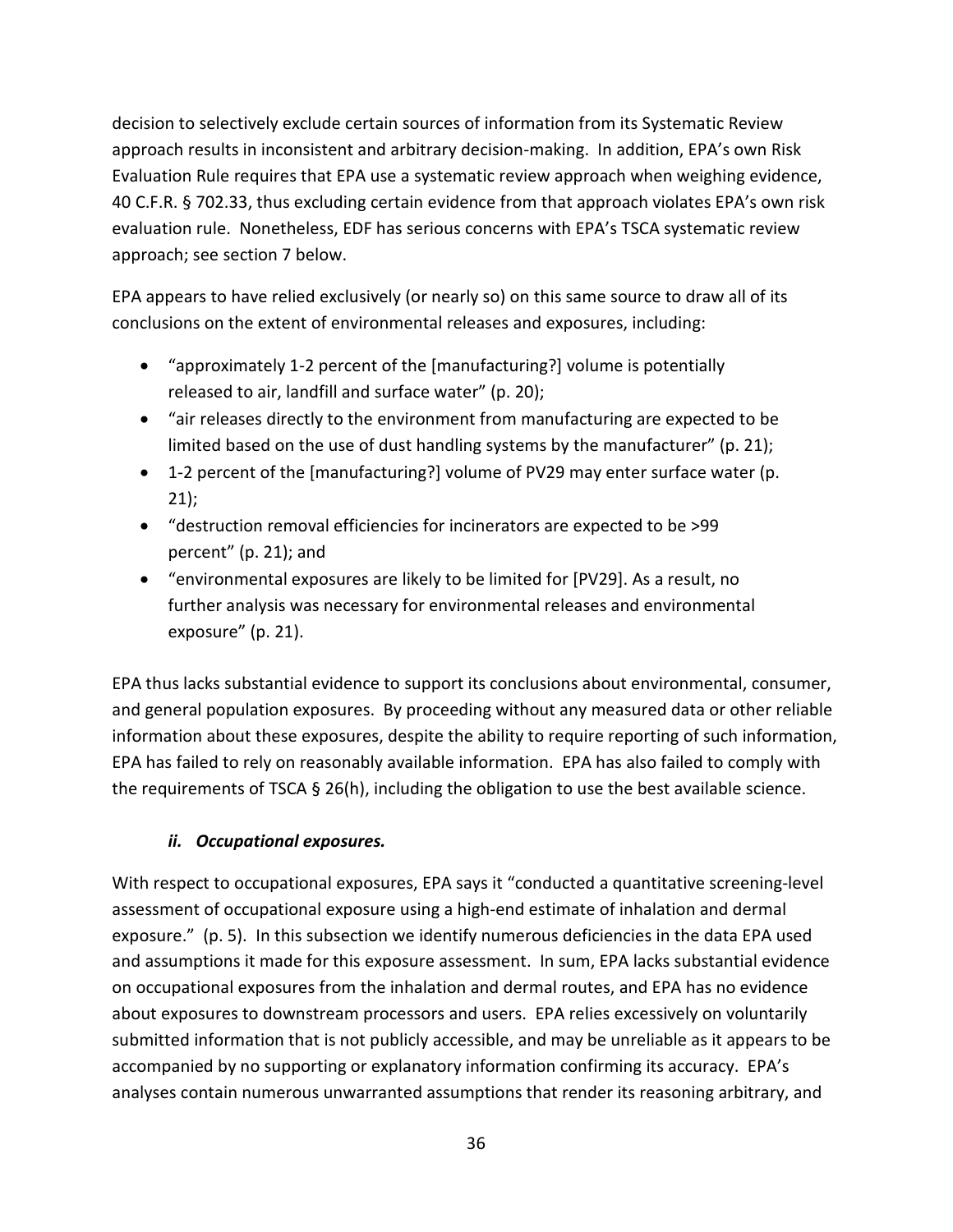by failing to require any reporting or tests of occupational exposure despite the clear authority to obtain that information, EPA has failed to consider reasonably available information or use the best available science.

In assessing dermal exposures to workers, EPA appears to have relied on modeling (p. 23), even though EPA itself acknowledges that measured workplace exposure data is preferred over modeled estimates.<sup>[36](#page-36-0)</sup> EPA has identified a hierarchy of information sources when assessing exposure, ranked from most to least preferred in the following order:

- 1. Measured personal exposure monitoring data for the chemical.
- 2. "Indirectly" measured area exposure concentration monitoring data.
- 3. Measured data for a "surrogate" chemical with similar "exposure-affecting" properties and used in the same (or very similar) process.
- 4. Modeled exposure estimates:
	- Simulated exposure estimates (e.g., mass balance model) for the chemical.
	- Regulated limits as an estimated "upper bound" of exposure.
	- "Rule-of-thumb" exposure estimates, or those developed using analogous points of reference and engineering judgment.<sup>[37](#page-36-1)</sup>

EPA also states "[t]his order of preference is expected to apply generally to most cases of worker exposure assessment."<sup>[38](#page-36-2)</sup> Yet, despite EPA's clearly stated preference for measured exposure monitoring data, EPA has made no attempt to attain workplace monitoring data for dermal exposure; nor has it explained why resorting to modeling when it could have required measured data to be developed is sufficient for this risk evaluation.

## *a. Inhalation exposures.*

EPA asserts that, for the inhalation assessment, it obtained and used workplace "air monitoring data." The nature of these "data" warrants scrutiny. EPA obtained them through a personal communication from an employee of Sun Chemical, the only U.S. manufacturer of PV29 that reported manufacture under EPA's Chemical Data Reporting (CDR) rule in 2016 and 2012,<sup>[39](#page-36-3)</sup> who claims, according to EPA, that "an approximate maximum workplace air concentration of 0.5 mg/m<sup>3</sup> [milligrams per cubic meter] would be expected over a 12 hour shift" at a PV29

<span id="page-36-0"></span> <sup>36</sup> U.S. EPA, *ChemSTEER USER Guide: Chemical Screening Tool for Exposures and Environmental Releases* p. 251 (2013), [https://www.epa.gov/sites/production/files/2015-](https://www.epa.gov/sites/production/files/2015-05/documents/user_guide.pdf) [05/documents/user\\_guide.pdf](https://www.epa.gov/sites/production/files/2015-05/documents/user_guide.pdf) (hereinafter "ChemSTEER Guide").

<span id="page-36-1"></span> $rac{37}{37}$  *Id.* 

<span id="page-36-2"></span><sup>38</sup> *Id.*

<span id="page-36-3"></span> $39$  EPA states this on page 9 of the draft risk evaluation. CDR reporting is limited to sites that manufacture 25,000 or more pounds per reporting year of a chemical, however, so it does not capture any additional companies or sites manufacturing less than that amount.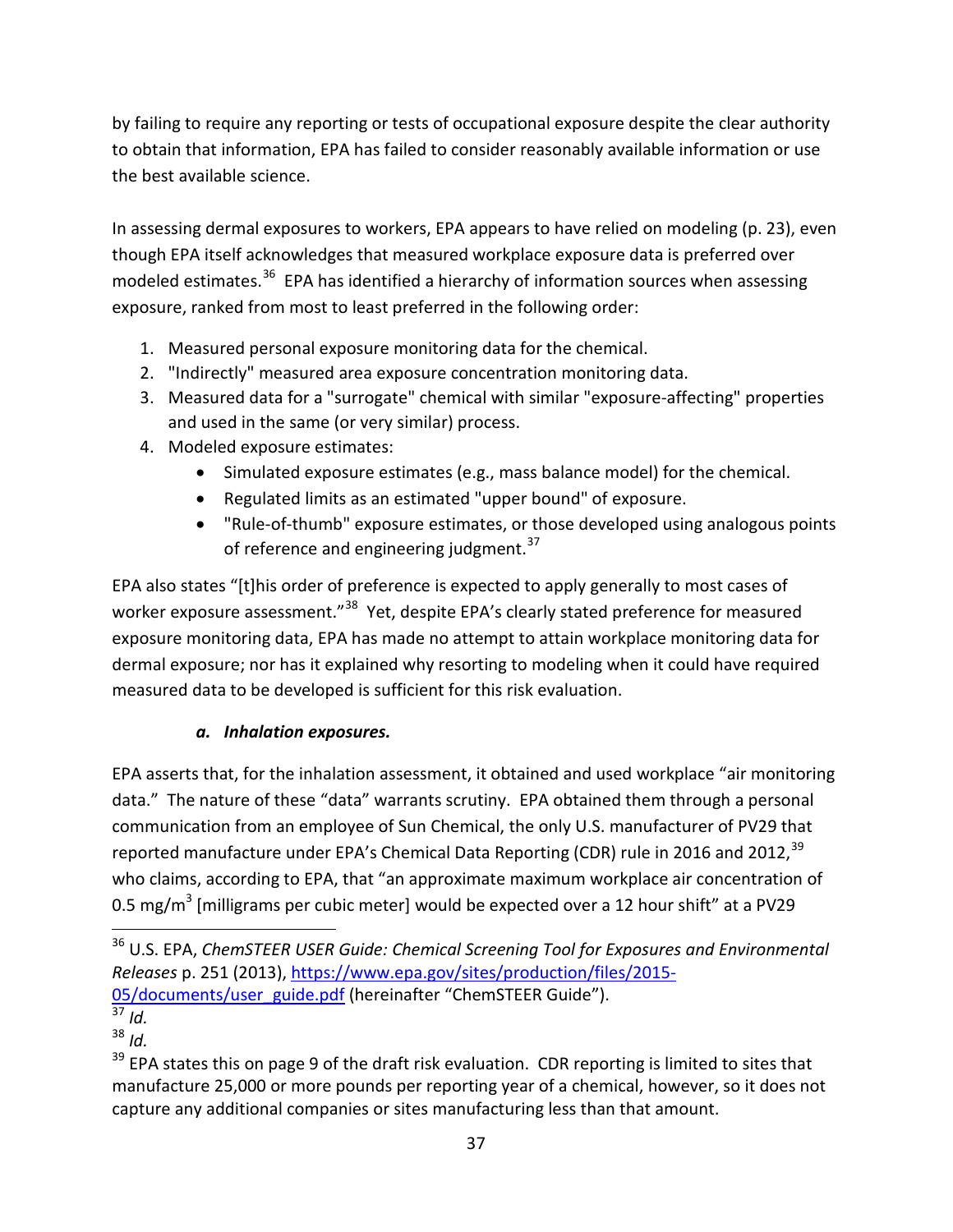manufacturing facility. (p. 22). To state the obvious, Sun Chemical is an entity with a strong interest in having EPA find its chemical safe. $40$  All the public has to go on is the statement just cited and a reference in the risk evaluation indicating that Sun Chemical's Robert C. Mott personally communicated this value to EPA on September 25, 2017. EPA has not even made the content of the personal communication public, nor has it provided or alluded to any *actual* data provided by Mott to support his statement. EPA cites this value, but then acknowledges it does not know what this workplace air value actually represents, noting the personal communication was not clear: "It is not clear if the monitoring data were for [PV29] or for total dust." (p. 22). Agencies have correctly rejected industry submissions when they lack sufficient annotations and analysis of the submitted data. *See, e.g.*, *American Iron & Steel Inst. v. OSHA*, 939 F.2d 975, 985 (D.C. Cir. 1991).

Moreover, it appears that, in order to rely on this information, EPA had to exempt it from being scrutinized using its own TSCA Systematic Review approach. On page 18 of the draft risk evaluation, EPA states that its systematic review approach "is not well suited for the review" of such "correspondences with industry \*\*\* used to inform the likelihood of exposure," and "[a]s a result, formal data quality evaluation of these references according to the *Application of Systematic Review in TSCA Risk Evaluations* (U.S. EPA, 2018a) was not conducted." As explained above, this selective exemption from systematic review is both arbitrary and violates 40 C.F.R. § 702.33.

EPA also assumes without explanation or justification that workers could potentially inhale PV29 only in dust form. Yet the chemical is also produced in high-concentration solution form:

- "[PV29] is manufactured as a solid and *in solution* \*\*\*. It is handled and processed as a dry powder *and formulation* during all conditions of use." (p. 20) (emphases added).
- "Workers at the manufacturing site handle large volumes of [PV29] at *nearly 100 percent concentration*." (p. 22) (emphasis added).

EPA has not analyzed inhalation exposures to the chemical in solution at high concentration, nor has it provided any basis to conclude that such exposures would be a) lower than or b) exclusive of inhalation exposures to the chemical in solid form. Various activities involving the chemical in solution could readily yield mists or aerosols (or possibly even vapors, despite the chemical low vapor pressure at room temperature) that could be inhaled.

<span id="page-37-0"></span> <sup>40</sup> *See* section 13.C. and D. of these comments for discussion of the limitations of information EPA receives through voluntary means.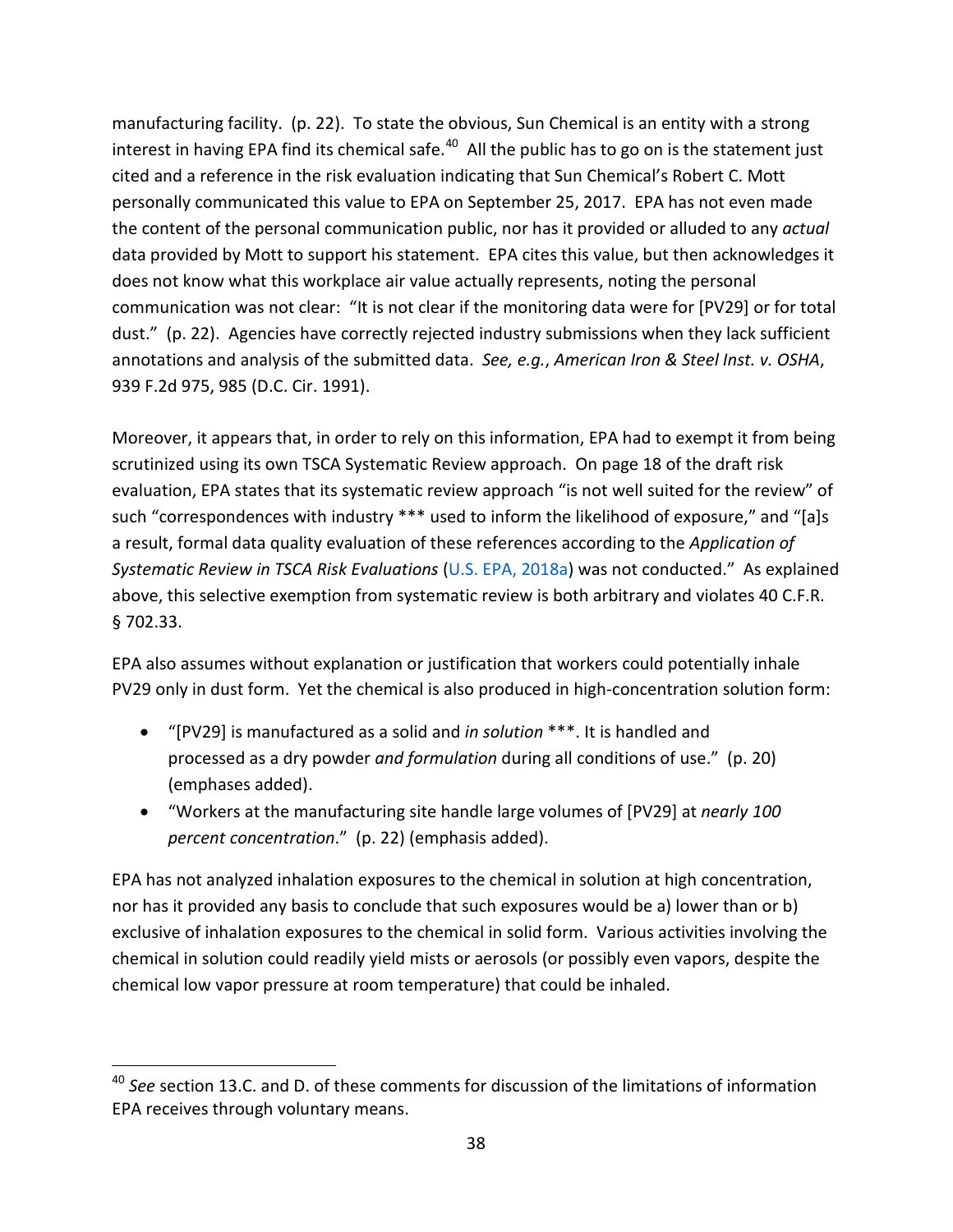The industry's main trade association, the Color Pigments Manufacturers Association (CPMA), submitted a comment to EPA in 2017 noting use of PV29 in downstream applications involving high heat (which could generate vapors) or spraying (which could generate mists or aerosols).<sup>[41](#page-38-0)</sup> In describing applications it estimated as comprising about 58% of total sales of PV29, CPMA stated (emphases added):

OEM and refinish paint: ~58%; these sales are primarily to paint manufacturers for use in automotive paints, both for original equipment manufacture (in which the paint is *baked onto the metal* by the car manufacturer) and for refinish (where the *paint is sprayed on by auto body shops*). [PV29] is a high-performance pigment and is one of the few pigments in its color range that *can withstand the high heat involved in OEM application*. It is highly light-fast, and so will not fade after years of direct sun exposure.<sup>[42](#page-38-1)</sup>

The chemical's known uses in products such as inks and artists' paints could also entail activities generating mists, aerosols, or vapors. Yet EPA fails to mention, let alone analyze, the potential for inhalation of any form other than powder or dust, and appears to have no data at all to characterize such exposures.

Finally, EPA acknowledges it has no actual data on inhalation absorption of PV29:

[PV29] is presented with limited data sets and one of the factors that is *missing is the absorption potential*. Despite the *lack of an absorption test*, the EPA was able to describe potential absorption of [PV29] based on physical-chemical properties, which indicate that [PV29] is classified as poorly absorbed by all routes of exposure (low solubility, low vapor pressure), which led the EPA to consider a default assumption of 10 percent absorption from dermal exposure and 100 percent absorption from inhalation. (p. 30) (emphases added).

Astoundingly, EPA relies wholly on physical-chemical properties to definitively conclude that "[PV29] is classified as poorly absorbed by all routes of exposure." (p. 30). It should be noted that, in the absence of any actual absorption data, EPA's assumption of 100% absorption could likely have lent some conservatism – but only if EPA had applied it consistently, across the multiple potential exposures, and to all physical forms of the chemical that could be inhaled.

<span id="page-38-0"></span><sup>&</sup>lt;sup>41</sup> CPMA Comment, p. 5.

<span id="page-38-1"></span> $42$  *Id.*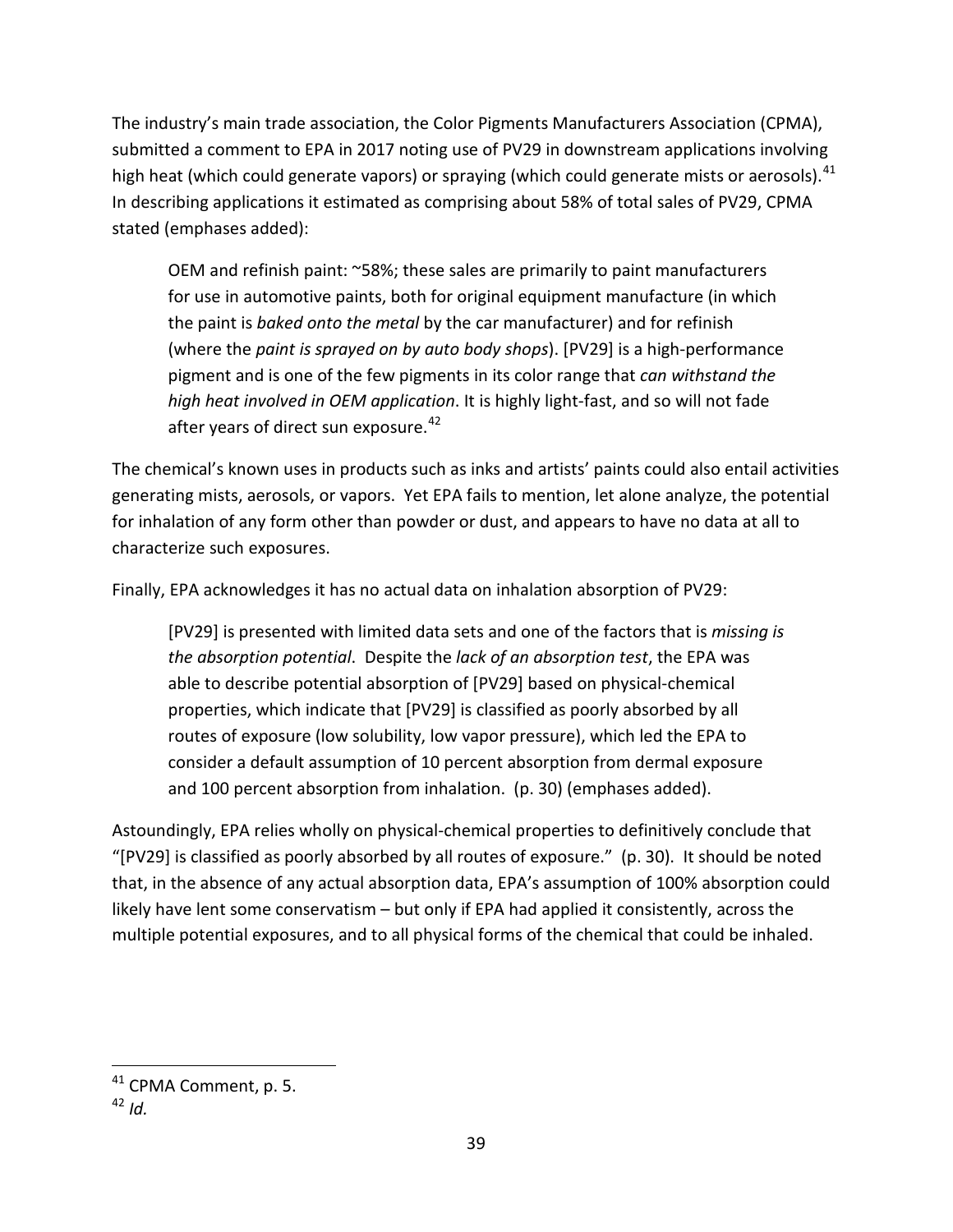### *b. Dermal exposures.*

With respect to dermal exposure of workers, EPA presented only a single scenario that it claims represents the "theoretical maximum exposure." (p. 23). There is no basis for this characterization. Certain aspects of the scenario do appear to be conservative: EPA used a "high" default for the amount of solid material contacting skin and assumed no use of gloves. However, nothing in EPA's cited source, its ChemSTEER user guide, describes these assumptions as comprising a "theoretical maximum exposure." Other aspects of EPA's modeling assumptions do not appear to be conservative at all:

- $\bullet$  Only a single exposure event per worker is assumed per day.<sup>[43](#page-39-0)</sup>
- Only a single worker is assumed to be exposed per day.<sup>[44](#page-39-1)</sup>
- Yet the range of activities to which the model applies would clearly have the potential to involve multiple exposures per day or exposure of multiple workers.<sup>[45](#page-39-2)</sup>

EPA's apparent use of these default values appears to be at odds with other data EPA has regarding the number of workers potential exposed to PV29 at Sun Chemical's facility. The ChemSTEER model's user guide and other sources call on users to modify the default values where they are data available to more accurately estimate dermal exposure. <sup>[46](#page-39-3)</sup> EPA's 2016 CDR data reported by Sun Chemical for this facility indicate that between 25 and 50 workers are likely exposed to the chemical substance during manufacturing.<sup>[47](#page-39-4)</sup> Also, the 2016 CDR data reported by Sun Chemical indicate that between 100 and 500 workers are likely exposed to the chemical substance during industrial processing. [48](#page-39-5) EPA has not explained why it did not use these reported data from the company instead of the ChemSTEER defaults noted above.

<span id="page-39-0"></span> <sup>43</sup> ChemSTEER Guide, p. 342.

<span id="page-39-1"></span><sup>44</sup> *Id.*

<span id="page-39-2"></span><sup>45</sup> *Id.* at p. 341.

<span id="page-39-3"></span><sup>46</sup> *Id.* at p. 342 (the user "may elect to change any parameter"); Pamela R.D. Williams, et al., *An Overview of Exposure Assessment Models Used by the US Environmental Protection Agency* at 107 (2010),

<https://pdfs.semanticscholar.org/61ad/1b7ee18f3b3f77ec3ed36c38803049a49750.pdf> ("[T]he default values in these models can be modified, and *should be changed* if other values are deemed more suitable for the specific exposure scenario being evaluated.") (emphasis added). <sup>47</sup> Chemical Data Reporting for Pigment Violet 29 (2016),

<span id="page-39-4"></span>[https://chemview.epa.gov/chemview/?tf=0&ch=81-33-4&su=2-5-6-7&as=3-10-9-8&ac=1-15-](https://chemview.epa.gov/chemview/?tf=0&ch=81-33-4&su=2-5-6-7&as=3-10-9-8&ac=1-15-16&ma=4-11-1981377&tds=0&tdl=10&tas1=1&tas2=asc&tas3=undefined&tss=&modal=template&modalId=19354179&modalSrc=4&modalDetailId=34729751&modalCdr=19354179) [16&ma=4-11-](https://chemview.epa.gov/chemview/?tf=0&ch=81-33-4&su=2-5-6-7&as=3-10-9-8&ac=1-15-16&ma=4-11-1981377&tds=0&tdl=10&tas1=1&tas2=asc&tas3=undefined&tss=&modal=template&modalId=19354179&modalSrc=4&modalDetailId=34729751&modalCdr=19354179)

<span id="page-39-5"></span>[<sup>1981377&</sup>amp;tds=0&tdl=10&tas1=1&tas2=asc&tas3=undefined&tss=&modal=template&modalId=](https://chemview.epa.gov/chemview/?tf=0&ch=81-33-4&su=2-5-6-7&as=3-10-9-8&ac=1-15-16&ma=4-11-1981377&tds=0&tdl=10&tas1=1&tas2=asc&tas3=undefined&tss=&modal=template&modalId=19354179&modalSrc=4&modalDetailId=34729751&modalCdr=19354179) [19354179&modalSrc=4&modalDetailId=34729751&modalCdr=19354179.](https://chemview.epa.gov/chemview/?tf=0&ch=81-33-4&su=2-5-6-7&as=3-10-9-8&ac=1-15-16&ma=4-11-1981377&tds=0&tdl=10&tas1=1&tas2=asc&tas3=undefined&tss=&modal=template&modalId=19354179&modalSrc=4&modalDetailId=34729751&modalCdr=19354179) <sup>48</sup> *Id.*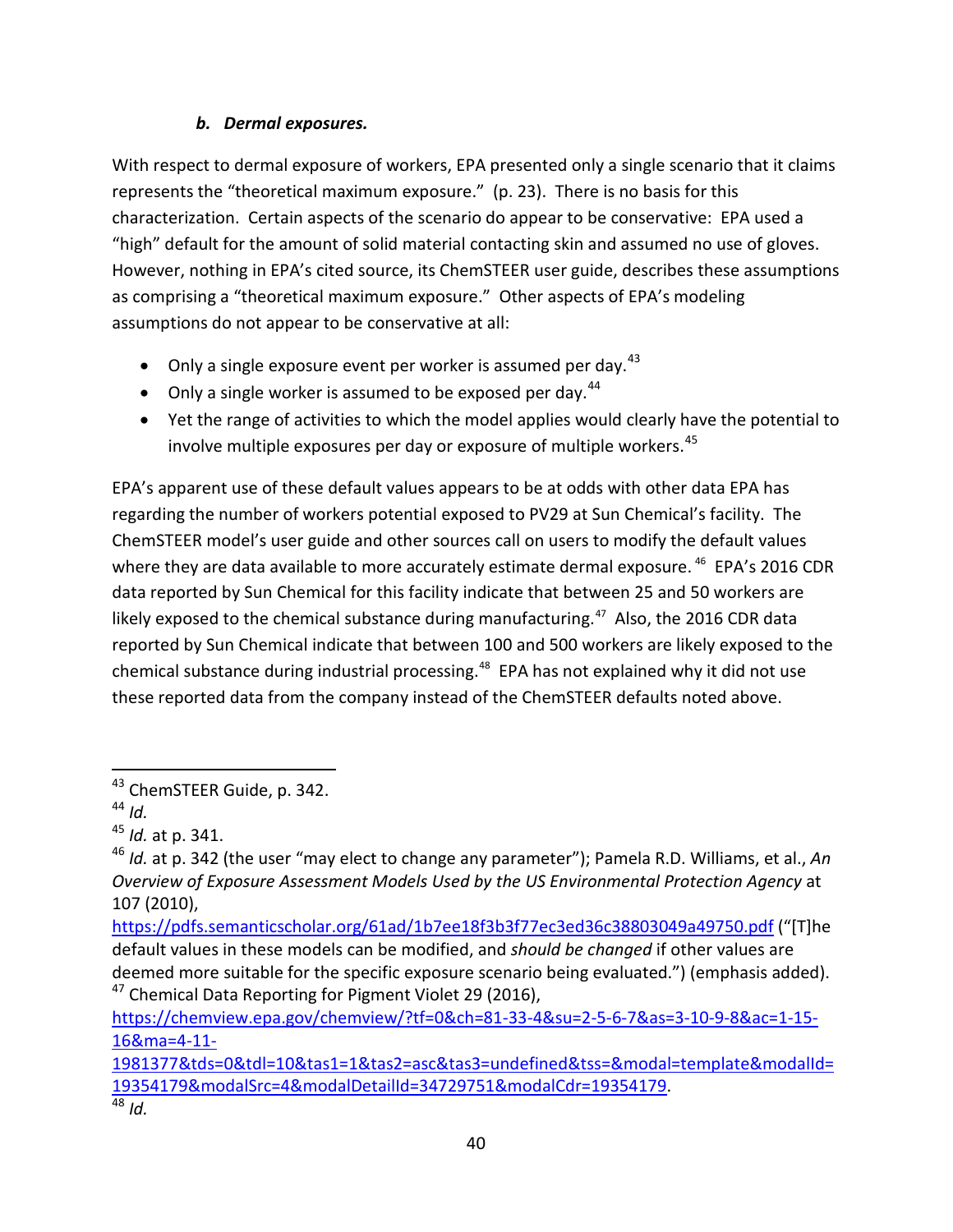EPA's dermal exposure analysis assumed exposure would only be to PV29 in solid form. Yet the material is also produced in the form of a high-concentration solution:

- "[PV29] is manufactured as a solid and in solution \*\*\*. It is handled and processed as a dry powder and formulation during all conditions of use." (p. 20).
- "Workers at the manufacturing site handle large volumes of [PV29] at nearly 100 percent concentration." (p. 22).

EPA has not analyzed dermal exposures to the chemical in solution at high concentration, nor has it provided any basis to conclude that such exposures would be a) lower than or b) exclusive of dermal exposures to the chemical in solid form.

Finally, EPA acknowledges it has no actual data on dermal absorption of PV29:

[PV29] is presented with limited data sets and one of the factors that is *missing is the absorption potential*. Despite the *lack of an absorption test*, the EPA was able to describe potential absorption of [PV29] based on physical-chemical properties, which indicate that [PV29] is classified as poorly absorbed by all routes of exposure (low solubility, low vapor pressure), which led the EPA to consider a default assumption of 10 percent absorption from dermal exposure and 100 percent absorption from inhalation. (p. 30) (emphases added).

Astoundingly, EPA relies wholly on physical-chemical properties to definitively conclude that "[PV29] is classified as poorly absorbed by all routes of exposure." (p. 30). In its risk calculations, EPA used a default assumption of 10% dermal absorption. EPA cites as support a document from ECHA. (p. 30, n. 10). However that document actually supports a default assumption of 100% dermal absorption. ECHA states:

[i]nitially, basic physicochemical information should be taken into account, i.e. molecular mass and lipophilicity (log P). Following, a default value of 100% skin absorption is generally used unless molecular mass is above 500 and log P is outside the range [-1, 4], in which case a value of 10% skin absorption is chosen (de Heer et al., 1999).  $49$ 

In this case, EPA reports that PV29's molecular weight is 390.35 and estimates its log P (also called log  $K_{ow}$ ) as 3.76. (p. 9, tbl. 2-1). Hence, both parameters fall within the stated range that warrants a default assumption of 100% dermal absorption, not 10%.

<span id="page-40-0"></span> <sup>49</sup> ECHA, *Guidance on Information Requirements and Chemical Safety Assessment Chapter R.7c: Endpoint specific guidance* p. 186 (June 2017), [https://echa.europa.eu/documents/10162/13632/information\\_requirements\\_r7c\\_en.pdf.](https://echa.europa.eu/documents/10162/13632/information_requirements_r7c_en.pdf)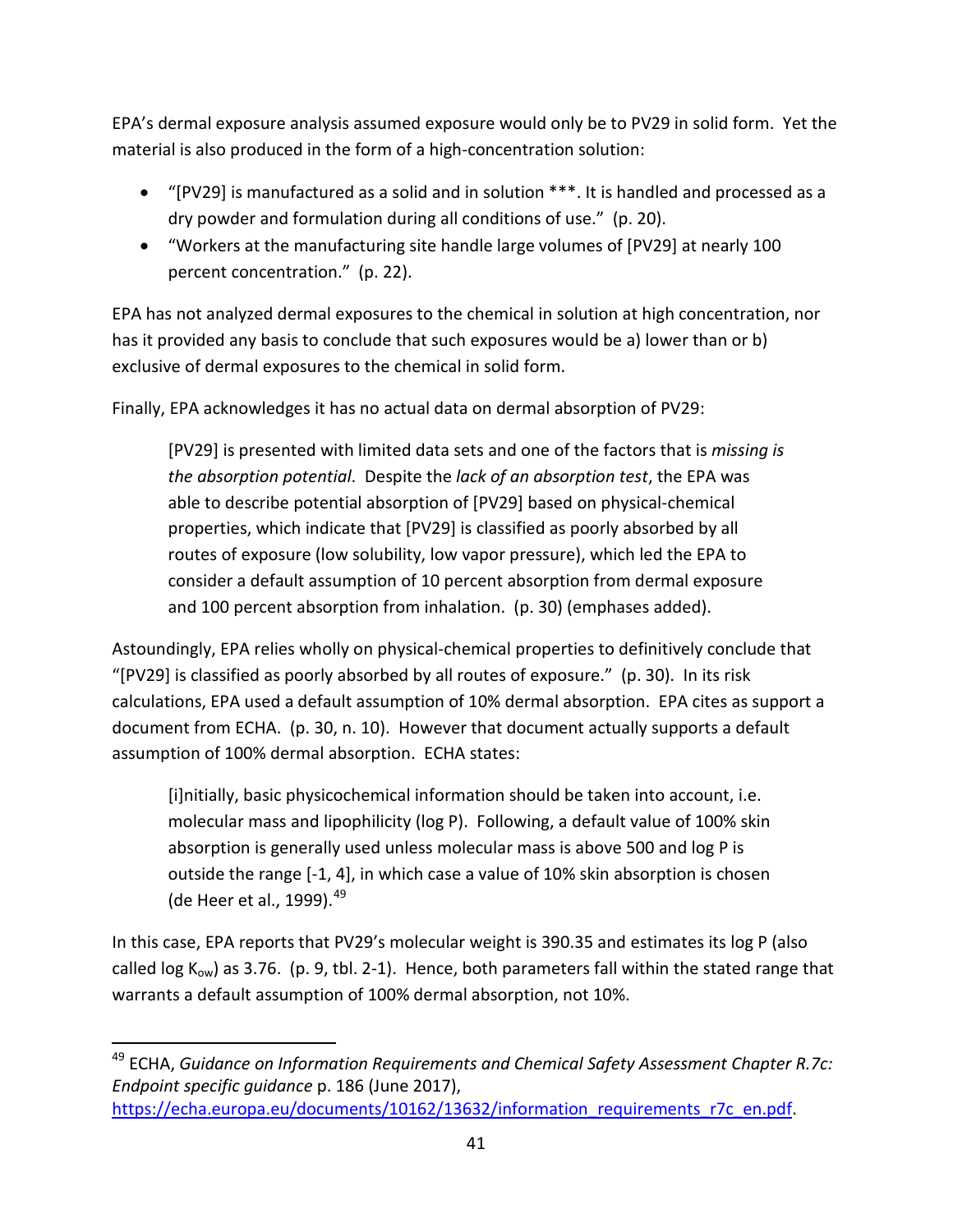#### *c. Worker exposures at downstream processing and use sites.*

EPA's draft risk evaluation has not provided and EPA does not appear to possess any data on potential exposures to workers at downstream processing and use sites, nor even information on how many sites are involved or how many workers are potential exposed.

Our re-review of EPA's earlier documents on PV29 turned up only two far-from-adequate statements relevant to these questions:

- The preliminary information document states: "For the 2012 CDR period, four firms reported processing PV29."<sup>[50](#page-41-0)</sup>
- The problem formulation references, without citing any source, "the twenty downstream industrial facilities that process [PV29] into plastics, paints and coatings."[51](#page-41-1)

Hence, EPA does not appear to have data that could be used to characterize either the number or extent of worker exposures at such facilities. Bizarrely, the only "analysis" EPA has presented in the draft risk evaluation that is relevant to worker exposure potential at such sites is its justification for not analyzing environmental releases and environmental exposures from downstream processing and use sites: "Because per site volumes handled by downstream users are likely to be much less than the manufacturer (i.e., less than 5 percent each), it is expected that potential [PV29] discharges per site to water and its related sediment, infiltration to groundwater via land application of biosolids, other landfill leaching, and air emissions will be proportionally lower." (p. 21). The reference to "5 percent" presumably reflects the problem formulation's undocumented reference to the existence of "twenty downstream industrial facilities that process" PV29.

It is nonsensical to assume without any actual data that one can simply divide the (unquantified) level of exposure at PV29's single manufacturing facility by the number of downstream sites to draw any conclusions whatsoever about exposure potential at the latter sites. The form of the material, the nature of activities potentially leading to exposure, the controls in or not in place, and myriad other factors must be assumed to vary significantly. It is quite possible for occupational exposure at a downstream site to significantly exceed exposure at the manufacturing site given the potentially different activities and controls that might be in place. EPA has pointed to no evidence supporting its contrary assumption.

<span id="page-41-0"></span> <sup>50</sup> PV29 Preliminary Information, p. 5.

<span id="page-41-1"></span><sup>&</sup>lt;sup>51</sup> PV29 Problem Formulation, p. 23.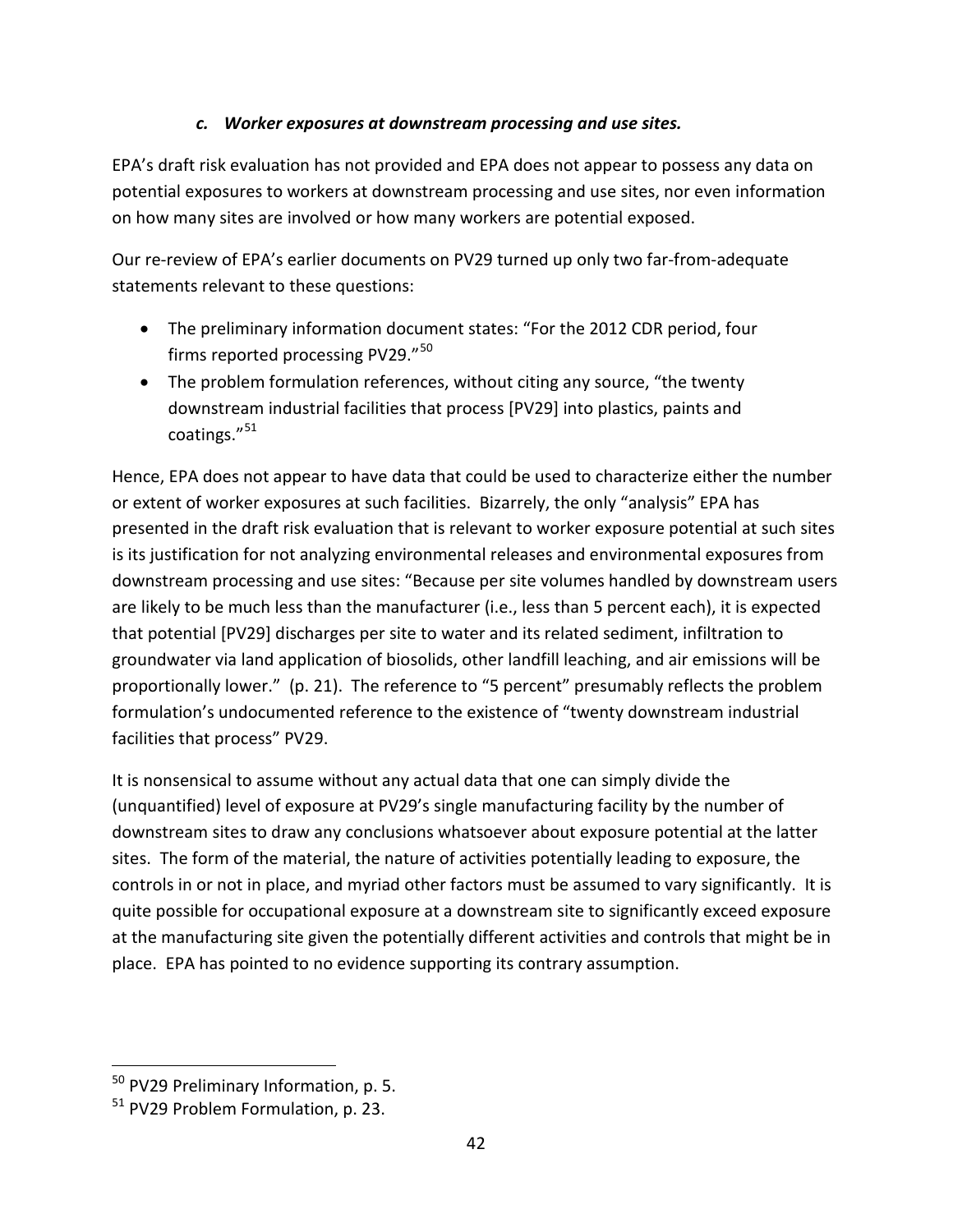## **C. EPA's draft risk evaluation lacks sufficient information to evaluate potential ecological hazards and risks.**

Information on potential ecological hazards in EPA's draft risk evaluation is limited to three guideline acute aquatic studies using the following methods: OECD-221 Lemna sp. Growth Inhibition Test,  $52,53$  $52,53$  Growth Inhibition Test,  $54$  OECD-202 Daphnia sp. Acute Immobilisation Test,<sup>[55](#page-42-3)</sup> and OECD-203 fish, Acute Toxicity Test.<sup>[56](#page-42-4)</sup>

EPA cannot fully and sufficiently evaluate the potential ecotoxicity of PV29 on the basis of these three studies alone. In particular, these guideline studies are all short-term acute toxicity tests and are limited to a handful of types of aquatic organisms. EPA has not identified 1) any chronic ecological toxicity studies, 2) any study of toxicity to sediment-dwelling organisms, or 3) any studies of toxicity to terrestrial or avian organisms. Indeed, EPA notes in the draft risk evaluation:

[T]here are no data that characterize the hazard of [PV29] to aquatic species following chronic exposure, nor are there toxicity testing with terrestrial species data available to characterize the hazards of [PV29], so there is some uncertainty regarding the environmental risk following acute exposure to sediment-dwelling invertebrates, chronic exposure to aquatic species, and exposure to terrestrial species. In addition, the lack of environmental monitoring data means that the limited predicted environmental concentrations cannot be verified empirically.<sup>[57](#page-42-5)</sup> (p. 27).

The consequence of such drastically limited ecotoxicity information is not "some uncertainty," but rather uncertainty so significant that EPA cannot possibly sufficiently evaluate the

<span id="page-42-0"></span> <sup>52</sup> OECD, *Test No. 221: Lemna sp. Growth Inhibition Test* (2006), [https://www.oecd](https://www.oecd-ilibrary.org/environment/test-no-221-lemna-sp-growth-inhabition-test_9789264016194-en)[ilibrary.org/environment/test-no-221-lemna-sp-growth-inhabition-test\\_9789264016194-en.](https://www.oecd-ilibrary.org/environment/test-no-221-lemna-sp-growth-inhabition-test_9789264016194-en)

<span id="page-42-1"></span> $\frac{53}{53}$  Note EPA's draft risk evaluation incorrectly identifies this guideline study (OECD-221) as OECD-201 in Appendix C-1.

<span id="page-42-2"></span><sup>54</sup> OECD, *Test No. 201: Freshwater Alga and Cyanobacteria, Growth Inhibition Test* (2011), [https://www.oecd-ilibrary.org/environment/test-no-201-alga-growth-inhibition](https://www.oecd-ilibrary.org/environment/test-no-201-alga-growth-inhibition-test_9789264069923-en)[test\\_9789264069923-en.](https://www.oecd-ilibrary.org/environment/test-no-201-alga-growth-inhibition-test_9789264069923-en)

<span id="page-42-3"></span><sup>55</sup> OECD, *Test No. 202: Daphnia sp. Acute Immobilisation Test* (2004), [https://www.oecd](https://www.oecd-ilibrary.org/environment/test-no-202-daphnia-sp-acute-immobilisation-test_9789264069947-en)[ilibrary.org/environment/test-no-202-daphnia-sp-acute-immobilisation-test\\_9789264069947](https://www.oecd-ilibrary.org/environment/test-no-202-daphnia-sp-acute-immobilisation-test_9789264069947-en) [en.](https://www.oecd-ilibrary.org/environment/test-no-202-daphnia-sp-acute-immobilisation-test_9789264069947-en)

<span id="page-42-4"></span><sup>56</sup> OECD, *Test No. 203: Fish, Acute Toxicity Test* (1992), [https://www.oecd](https://www.oecd-ilibrary.org/environment/test-no-203-fish-acute-toxicity-test_9789264069961-en)[ilibrary.org/environment/test-no-203-fish-acute-toxicity-test\\_9789264069961-en.](https://www.oecd-ilibrary.org/environment/test-no-203-fish-acute-toxicity-test_9789264069961-en)

<span id="page-42-5"></span><sup>57</sup> *See also* discussion of limited environmental exposure and monitoring information in section 3.B.i.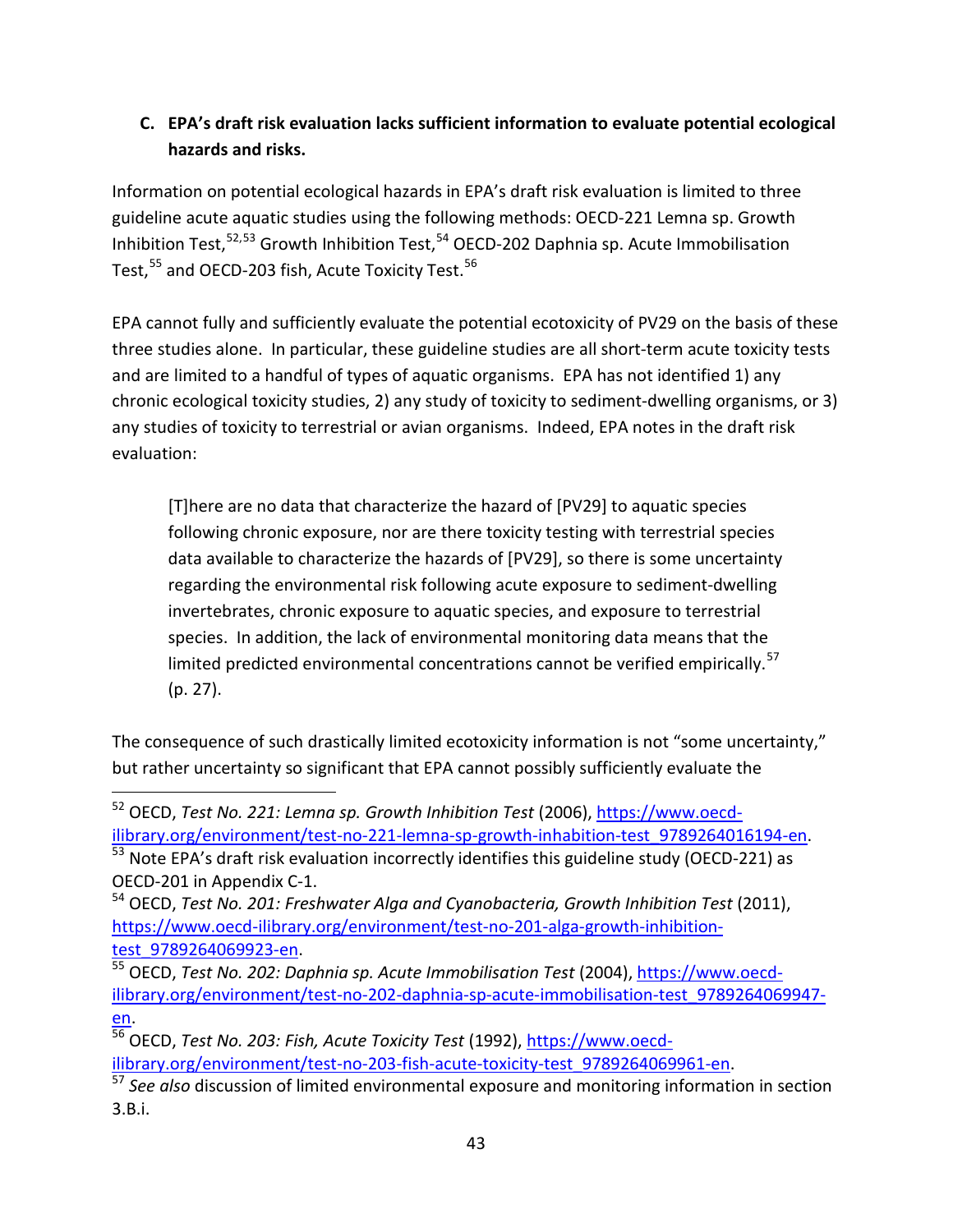ecological hazards and risks of PV29 resulting from its known releases, the magnitude of which remain unquantified and are "characterized" solely on the basis of a private personal communication with a conflicted industry source.<sup>[58](#page-43-0)</sup> While EPA asserts that the lack of hazard identified in the three acute, aquatic guideline studies is sufficient to conclude that PV29 "demonstrates a low hazard to environmental receptors," (p. 26), EPA's assertion is unfounded and deeply problematic. EPA's ultimate conclusion that PV29 presents a low hazard lacks substantial evidence in the record and does not reflect the best available science, because EPA lacks *any* data on chronic hazard, hazard to sediment-dwelling organisms, or hazard to terrestrial or avian organisms. In addition, given that EPA could have reasonably required the generation of this information during this risk evaluation, EPA has failed to consider reasonably available information about these hazards.

### *i. Data from acute aquatic toxicity studies cannot substitute for studies of chronic aquatic toxicity.*

EPA should not assume that data from acute aquatic studies can sufficiently address potential chronic aquatic effects for the same chemical. Acute aquatic toxicity tests and chronic aquatic toxicity tests are designed to measure different toxicological effects. Acute aquatic toxicity studies typically measure a limited set of effects (e.g., lethality) over a very short period of exposure, whereas chronic aquatic toxicity studies are designed to measure delayed, sub-lethal effects (e.g., hatching, growth, and survival)<sup>[59](#page-43-1)</sup> following longer periods of exposure.<sup>[60](#page-43-2)</sup> EPA guidelines to develop numerical national water quality criteria for the protection of aquatic organisms require data from acute and chronic aquatic toxicity tests.<sup>[61](#page-43-3)</sup> Moreover, many chemicals have been shown to exhibit significantly different aquatic acute and chronic toxicity values, and these values can differ widely across species for the same chemical.<sup>[62,](#page-43-4)[63](#page-43-2)</sup> For example, Ahlers 2006 notes:

<span id="page-43-1"></span><span id="page-43-0"></span> <sup>58</sup> *See* section 12.C. of these comments for more concerning such conflicts of interest. 59 AQUATIC TOXICITY[, https://ec.europa.eu/jrc/en/eurl/ecvam/alternative-methods-toxicity](https://ec.europa.eu/jrc/en/eurl/ecvam/alternative-methods-toxicity-testing/validated-test-methods/aquatic-toxicity)[testing/validated-test-methods/aquatic-toxicity](https://ec.europa.eu/jrc/en/eurl/ecvam/alternative-methods-toxicity-testing/validated-test-methods/aquatic-toxicity) (last visited Jan. 13, 2019).

<span id="page-43-2"></span><sup>60</sup> Am. Soc'y for Testing & Materials (ASTM), *Standard Guide for Conducting Acute, Chronic, and Life-Cycle Aquatic Toxicity Tests with Polychaetous Annelid* (2000),

[https://www.waterboards.ca.gov/water\\_issues/programs/tmdl/docs/303d\\_policydocs/151.pdf](https://www.waterboards.ca.gov/water_issues/programs/tmdl/docs/303d_policydocs/151.pdf)

<span id="page-43-3"></span><sup>61</sup> U.S. EPA, *Guidelines for Deriving Numerical National Water Quality Criteria for the Protection Of Aquatic Organisms and Their Uses* (1985), [https://www.epa.gov/sites/production/files/2016-](https://www.epa.gov/sites/production/files/2016-02/documents/guidelines-water-quality-criteria.pdf) [02/documents/guidelines-water-quality-criteria.pdf.](https://www.epa.gov/sites/production/files/2016-02/documents/guidelines-water-quality-criteria.pdf)

<span id="page-43-4"></span> $\frac{62}{1}$  Jan Ahlers, et al., *Acute to chronic ratios in aquatic toxicity--variation across trophic levels and relationship with chemical structure*, 25:11 ENVTL. TOXICOLOGY & CHEMISTRY 2937-45 (Nov. 2006), <https://www.ncbi.nlm.nih.gov/pubmed/17089717/> ("For fish, daphnids, and algae, acute to chronic ratios (ACRs) have been determined from experimental data regarding new and existing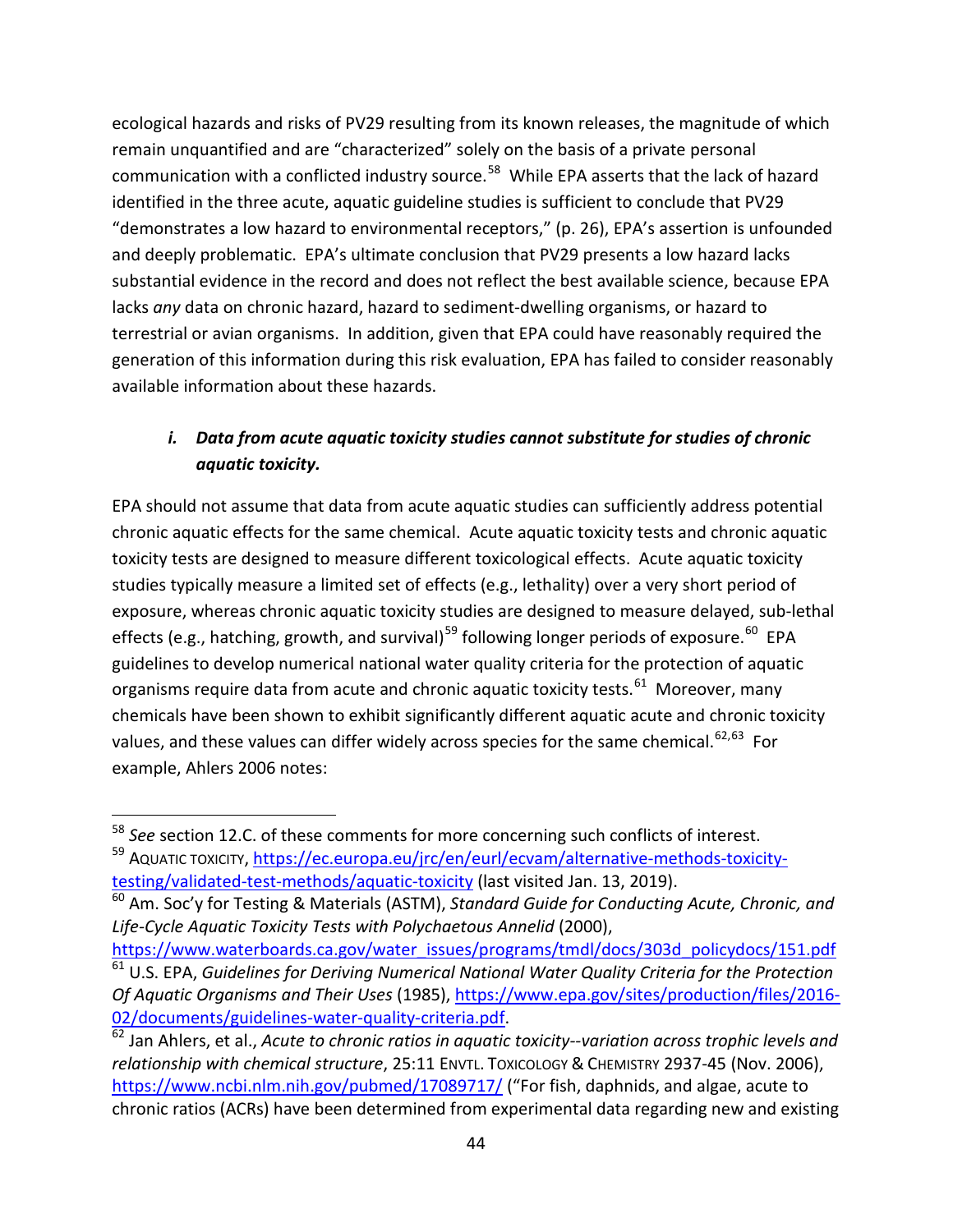The evaluation revealed that acute data have only limited predictive value for long-term effects in aquatic ecosystems. The ACR correlates neither with acute toxicity nor with base-line toxicity as modeled through log Kow, and no ACR correlation is found across trophic levels. Whereas narcosis (and, in particular, nonpolar narcosis) appears to be a useful predictor for low ACRs, a nonnarcotic MOA is not a good indicator of high ACR. At the same time, compounds containing at least one SA [structural alert] have a substantially increased probability for a high ACR. Accordingly, a scheme combining both MOA and SA knowledge may be the best current model to discriminate, in the context of priority setting, between low and high ACRs when chronic data are lacking. The overall result is that at present, a conservative prediction of long-term toxicity can be achieved only through life-cycle tests.<sup>[64](#page-44-0)</sup>

As discussed in section 2.D., at least two member counties of the European Union (EU) have identified PV29 as a suspected "substance of very high concern" (SVHC) under the REACH Regulation. Specifically, PV29 is listed as "suspected PBT/vPvB."<sup>[65](#page-44-1)</sup> Under the REACH regulation,

chemicals. Only test results in accord with the European Union Technical Guidance Document (TGD) and validated by authorities were considered. Whereas the median ACRs of 10.5 (fish), 7.0 (daphnids), and 5.4 (algae) are well below the ACR safety factor of 100 as implied by the TGD, *individual ACRs vary considerably and go up to 4400. The results suggest that a safety factor of 100 is not protective for all chemicals and trophic levels.* Neither a correlation between ACR and baseline toxicity as modeled through the logarithmic octanol-water partition coefficient nor an ACR correlation across trophic levels exists. Narcosis is associated with a preference for a low ACR; nevertheless, low ACRs are frequently obtained for nonnarcotics. Analysis of chemical structures led to the derivation of structural alerts to identify compounds with a significantly increased potential for a high ACR, which may prove to be useful in setting test priorities. *At present, however, life-cycle tests are the only way to conservatively predict long-term toxicity.*") (emphases added).

<sup>63</sup> *See* Martin May, et al., *Evaluation of acute-to-chronic ratios of fish and Daphnia to predict acceptable no-effect levels*, 28:1 ENVTL. SCIENCES EUROPE 16 (2016),

[https://www.ncbi.nlm.nih.gov/pmc/articles/PMC5044967/.](https://www.ncbi.nlm.nih.gov/pmc/articles/PMC5044967/)

 $\overline{\phantom{a}}$ 

<span id="page-44-0"></span><sup>64</sup> Jan Ahlers, et al., *Acute to chronic ratios in aquatic toxicity--variation across trophic levels and relationship with chemical structure*, 25:11 ENVTL. TOXICOLOGY & CHEMISTRY 2937-45 (Nov. 2006), [https://www.ncbi.nlm.nih.gov/pubmed/17089717/.](https://www.ncbi.nlm.nih.gov/pubmed/17089717/)

<span id="page-44-1"></span><sup>65</sup> ECHA, Guidance on Information Requirements and Chemical Safety Assessment Chapter R.11: *PBT/vPvB assessment* p. 82 (June 2017),

[https://echa.europa.eu/documents/10162/13632/information\\_requirements\\_r11\\_en.pdf/a8cc](https://echa.europa.eu/documents/10162/13632/information_requirements_r11_en.pdf/a8cce23f-a65a-46d2-ac68-92fee1f9e54f) [e23f-a65a-46d2-ac68-92fee1f9e54f.](https://echa.europa.eu/documents/10162/13632/information_requirements_r11_en.pdf/a8cce23f-a65a-46d2-ac68-92fee1f9e54f)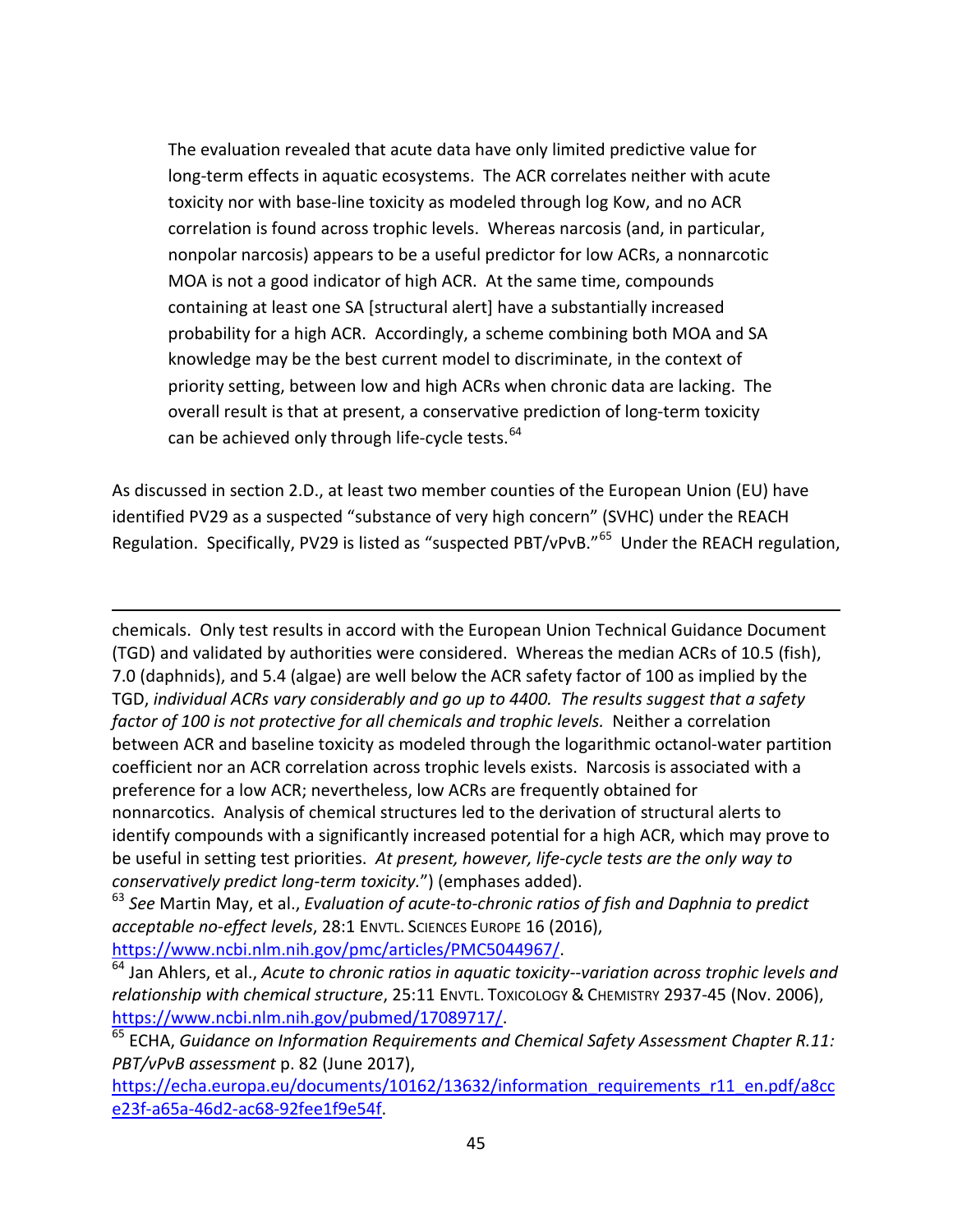substances assessed as a PBT or vPvB require further action including long-term toxicity testing.<sup>[66](#page-45-0)</sup>

Among other testing, PV29 should be subject to long-term aquatic toxicity testing given its clearly persistence, the lack of evidence that it is not bioaccumulative, and concerns from at least two EU member countries that PV29 may be a PBT or vPvB.

EPA ultimately concludes in the draft risk evaluation that PV29 "\*\*\* is *unlikely* to present an unreasonable risk to environmental receptors from chronic exposures." (p. 28) (emphasis added). Not only is this an unscientific and unreasonable conclusion, it is also does not meet the risk determination standard under TSCA section 6, s*ee* 15 U.S.C. § 2605(b)(4)(A), which requires that EPA determine whether a substance does or does not present unreasonable risk, not whether risk is likely or unlikely.

## *ii. EPA's citing of the results of a Canadian screening exercise does not support EPA's assertion that PV29 presents low aquatic hazard.*

In seeking to find support for its conclusion, EPA cites the results of a screening process that the government of Canada applied to PV29 in 2006. On page 11 of the draft risk evaluation, EPA states: "[t]he conclusion of Canada's screening indicated that because of low toxicity and low solubility, [PV29]'s hazard potential is low (Environment Canada, 2006)." And on page 25: "[t]his is consistent with the Canadian Ecological Risk Classification for [PV29], which did not present additional information, where it was determined that [PV29] did not meet the criteria for categorization as a prioritized substance for further evaluation and the potential hazard is low (Environment Canada, 2006)." Upon examination, Environment Canada's screening process does not support these particular statements or a finding of no unreasonable risk. Given the limited nature of Environment Canada's screening, EPA cannot rely on the screening to support a finding of no unreasonable risk.

We examined the source EPA cited to determine if it supported EPA's conclusions, and we found it did not support them. That link goes to an entry in EPA's HERO database, which in turn links to a general page on Environment Canada's website titled "Domestic substances list: categorization of existing substances." Using the substance search function on that page brought us to a PV29-specific page: [https://pollution-waste.canada.ca/substances-](https://pollution-waste.canada.ca/substances-search/Substance/DisplaySubstanceDetails?Id=81-33-4)

<span id="page-45-0"></span><sup>&</sup>lt;sup>66</sup> Commission Regulation 1907/2006, Registration, Evaluation, Authorisation and Restriction of Chemicals, annex XIII, sec. 2.1. & sec. 3.2.3, 2006 O.J. (L 396),

[http://data.europa.eu/eli/reg/2006/1907/2018-03-01;](http://data.europa.eu/eli/reg/2006/1907/2018-03-01) *see also id.* at annex I, sec. 4.1 (requiring that the PBT and vPvB assessment conducted as part of the chemical safety assessment required under Article 14, be done in accordance with annex XIII).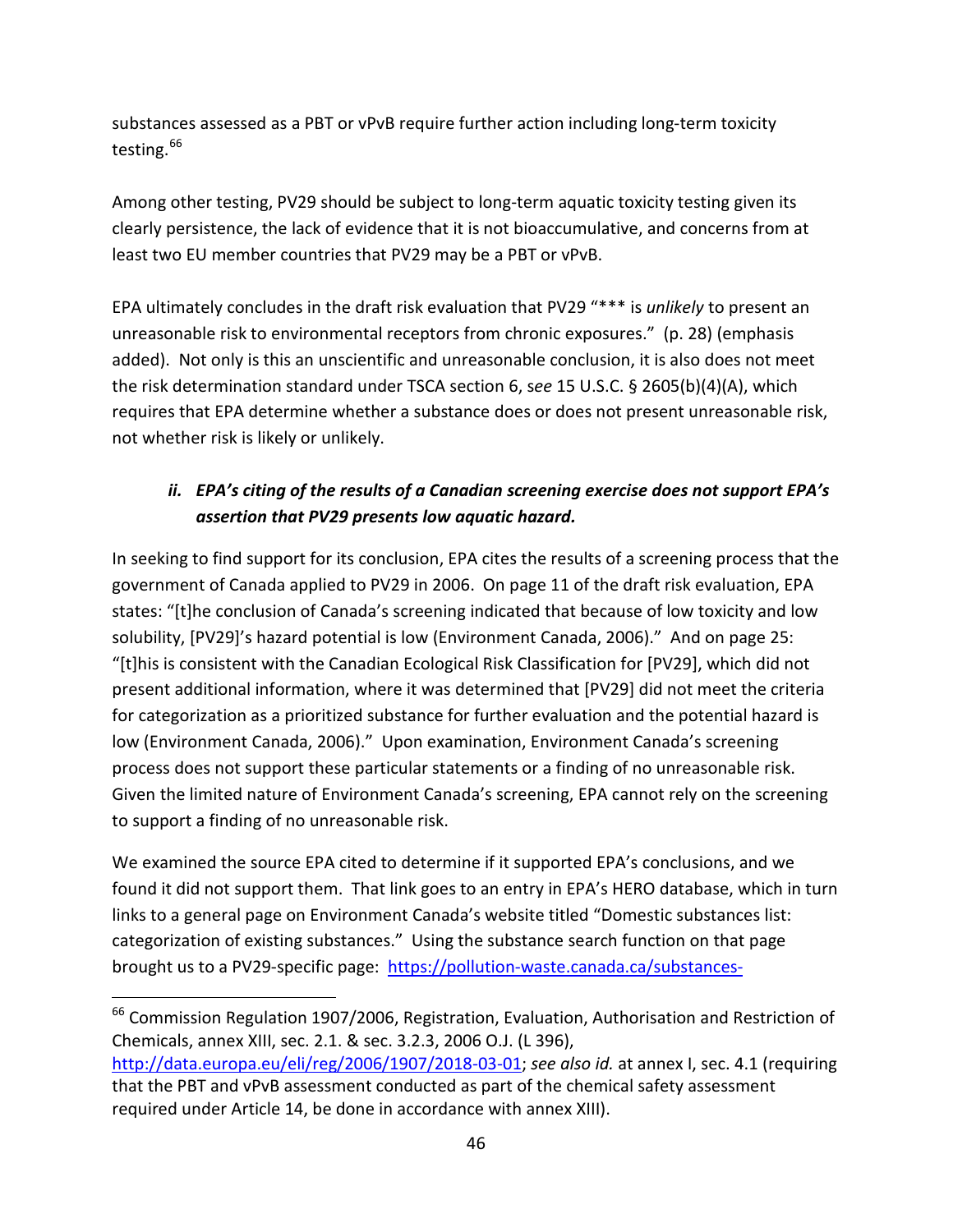[search/Substance/DisplaySubstanceDetails?Id=81-33-4.](https://pollution-waste.canada.ca/substances-search/Substance/DisplaySubstanceDetails?Id=81-33-4) This page indicates that Environment Canada had indeed concluded that PV29 "[d]id not meet the criteria under subsection 73(1) of the Canadian Environmental Protection Act, 1999 (CEPA)." However, it gave no indication as to the basis for that decision and provided no direct support for EPA's assertions of "low toxicity and low solubility" and that "the potential hazard is low."

On December 11, 2018, EDF inquired with the EPA contact person listed for the PV29 draft risk evaluation, noting EPA's referenced citation did not indicate the basis for Environment Canada's determination and seeking further information about how that source supported EPA's conclusions. Unfortunately, despite our several attempts to get more clarifying information, we did not receive a substantive response from EPA.

We therefore conducted further research on our own to clarify what Environment Canada did and did not determine and on what basis.

First, here is some important background. The 1999 amendments to the Canadian Environmental Protection Act (CEPA) required Health Canada to sort through 23,000 substances on the Domestic Substances List (DSL) to identify ("categorize in") chemicals meeting certain criteria indicative of potential risk, and to do so in just seven years (1999 to 2006).<sup>[67](#page-46-0)</sup> Unlike prioritization under TSCA, Canada's categorization exercise was intended only to identify chemicals of potentially high concern, *not* to also identify chemicals of low concern. In addition, Canadian officials made do with whatever information they already had or could develop rapidly through predictive models.<sup>[68](#page-46-1)</sup>

Many chemicals reviewed by Canada were not "categorized in" because the available information was too uncertain or lacking altogether. No attempts were made to fill data gaps though testing. As a result, despite what EPA asserts, chemicals that Canada found not to meet the categorization criteria *cannot* be characterized as affirmatively low-concern. Given that TSCA now gives EPA strong information generation authorities, EPA is not compelled to make do with whatever data, however limited, it already has. In addition, EPA has an affirmative obligation to consider reasonably available information, including information that EPA can require be generated. Moreover, TSCA requires EPA to conduct a full risk evaluation of PV29, not a mere screening exercise to determine whether it meets certain pre-set criteria of

<span id="page-46-0"></span> <sup>67</sup> *See* Canadian Environmental Protection Act, S.C. 1999, c. 33, pt. 5 Controlling Toxic Substances, [https://www.canada.ca/en/environment-climate-change/services/canadian](https://www.canada.ca/en/environment-climate-change/services/canadian-environmental-protection-act-registry/publications/canadian-environmental-protection-act-1999/part-5.html)[environmental-protection-act-registry/publications/canadian-environmental-protection-act-](https://www.canada.ca/en/environment-climate-change/services/canadian-environmental-protection-act-registry/publications/canadian-environmental-protection-act-1999/part-5.html)[1999/part-5.html.](https://www.canada.ca/en/environment-climate-change/services/canadian-environmental-protection-act-registry/publications/canadian-environmental-protection-act-1999/part-5.html)

<span id="page-46-1"></span><sup>68</sup> *See* Richard Denison, *O Canada!*, EDF HEALTH BLOG (Jul. 24, 2009), [http://blogs.edf.org/health/2009/07/24/o-canada/.](http://blogs.edf.org/health/2009/07/24/o-canada/)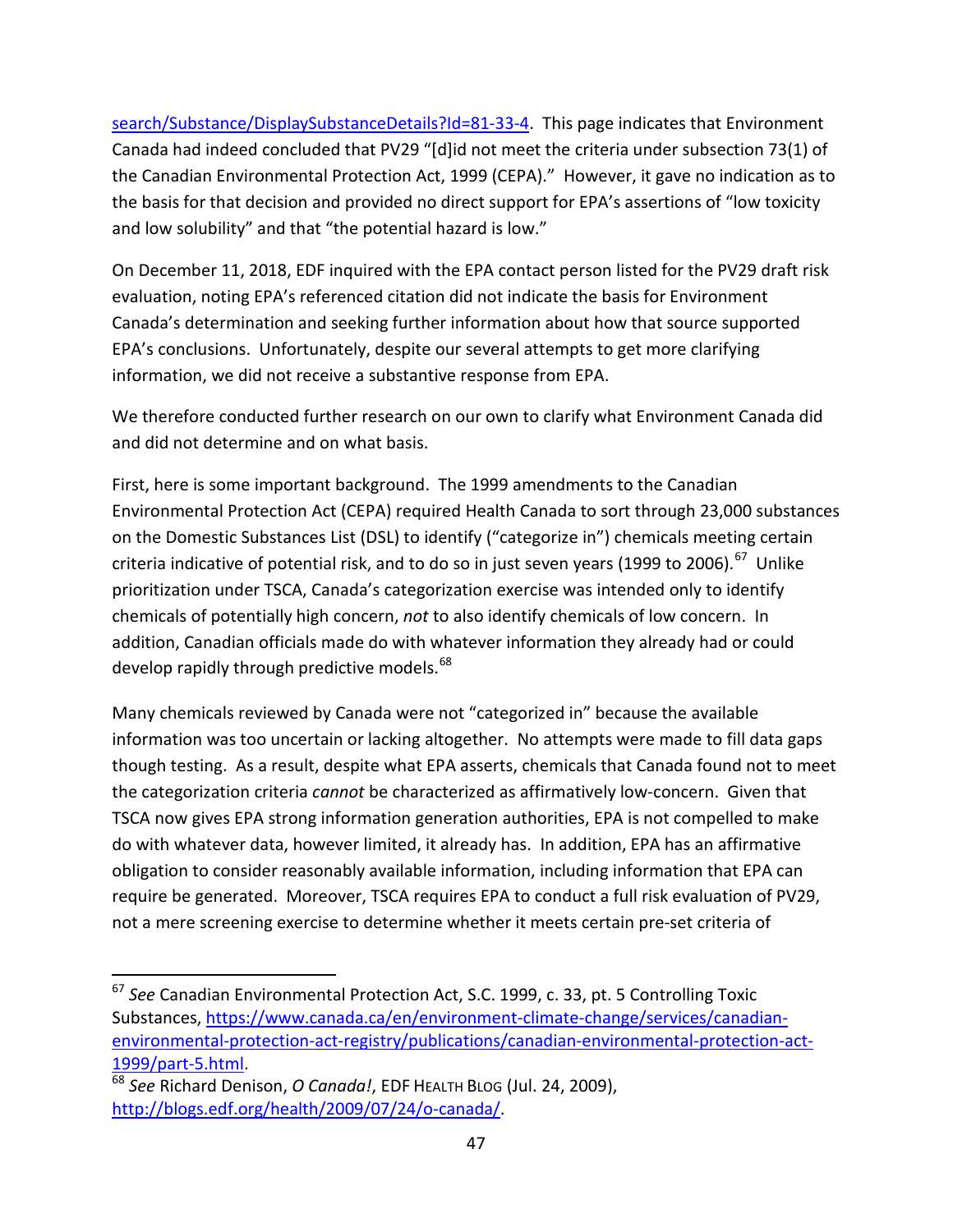concern. Canada's DSL categorization in no way meets TSCA's requirements for a full risk evaluation.

EDF contacted Environment Canada to better discern the data it used with respect to aquatic toxicity in making its categorization decision for PV29. On December 20, 2018, Environment Canada provided us with a 2006 document titled "Ecological Categorization Criteria and Process for Substances on the Domestic Substances List."<sup>[69](#page-47-0)</sup> That document states (boldface in original): "**Environment Canada prefers to use acute toxicity studies over chronic toxicity studies because more studies and QSAR models are available for acute endpoints.** This makes it easier to directly compare the properties of a large number of substances." While that approach might make some sense for a screening exercise applied to thousands of chemicals and where the authority to fill data gaps is lacking, it is hardly an excuse for EPA to rely exclusively on conclusions drawn from acute toxicity studies when conducting a full risk evaluation of PV29.

That document also indicated that Environment Canada used the following cut-off for its acute aquatic toxicity criterion: If a chemical's  $LC_{50}(EC_{50}) \le 1$  mg/L,<sup>[70](#page-47-1)</sup> then it is deemed to meet the categorization criterion of being "inherently toxic to aquatic species (iT)."

Finally, EDF located Environment Canada's specific DSL categorization results for PV29, using an OECD chemicals data portal.<sup>71</sup> That webpage indicates that Environment Canada's "pivotal" toxicity value was its predicted acute toxicity to fathead minnows, with the LC50 value being 0.115 mg/L.<sup>72</sup> This value is nearly 10-fold *lower* than Environment Canada's cut-off of 1 mg/L.

<span id="page-47-0"></span> $69$  This document does not appear to be available online any longer. EDF is happy to make it available upon request.

<span id="page-47-1"></span> $70$  Environment Canada's document states: "LC50 represents the concentration of a substance in water causing death in 50% of the experimental organisms in the water. EC50 represents the concentration of a substance in water inducing toxic effects on 50% of the experimental organisms." LC stands for lethal concentration and EC for effects concentration. <sup>71</sup> *See* CATEGORIZATION RESULTS FROM THE CANADIAN DOMESTIC SUBSTANCE LIST**,** 

<span id="page-47-2"></span>[https://canadachemicals.oecd.org/ChemicalDetails.aspx?ChemicalID=e1470396-fb0b-4c24-](https://canadachemicals.oecd.org/ChemicalDetails.aspx?ChemicalID=e1470396-fb0b-4c24-977e-813a67a9d834)

<span id="page-47-3"></span><sup>977</sup>e-813a67a9d834 (last visited Jan. 14, 2019).<br><sup>[72](https://canadachemicals.oecd.org/ChemicalDetails.aspx?ChemicalID=e1470396-fb0b-4c24-977e-813a67a9d834)</sup> In EPA's May 2018 problem formulation for PV29, EPA indicates that it had earlier assigned PV29 a high hazard score when placing it on its 2012 TSCA Work Plan, "based on a predicted, modeled fish acute LC50 value of 4.6 mg/l" reported by Environment Canada. PV29 Problem Formulation, p. 40. But Environment Canada, in the source cited by EPA, clearly indicates the "pivotal" value it used in categorization was the far lower – hence, more toxic – value of 0.115 mg/l.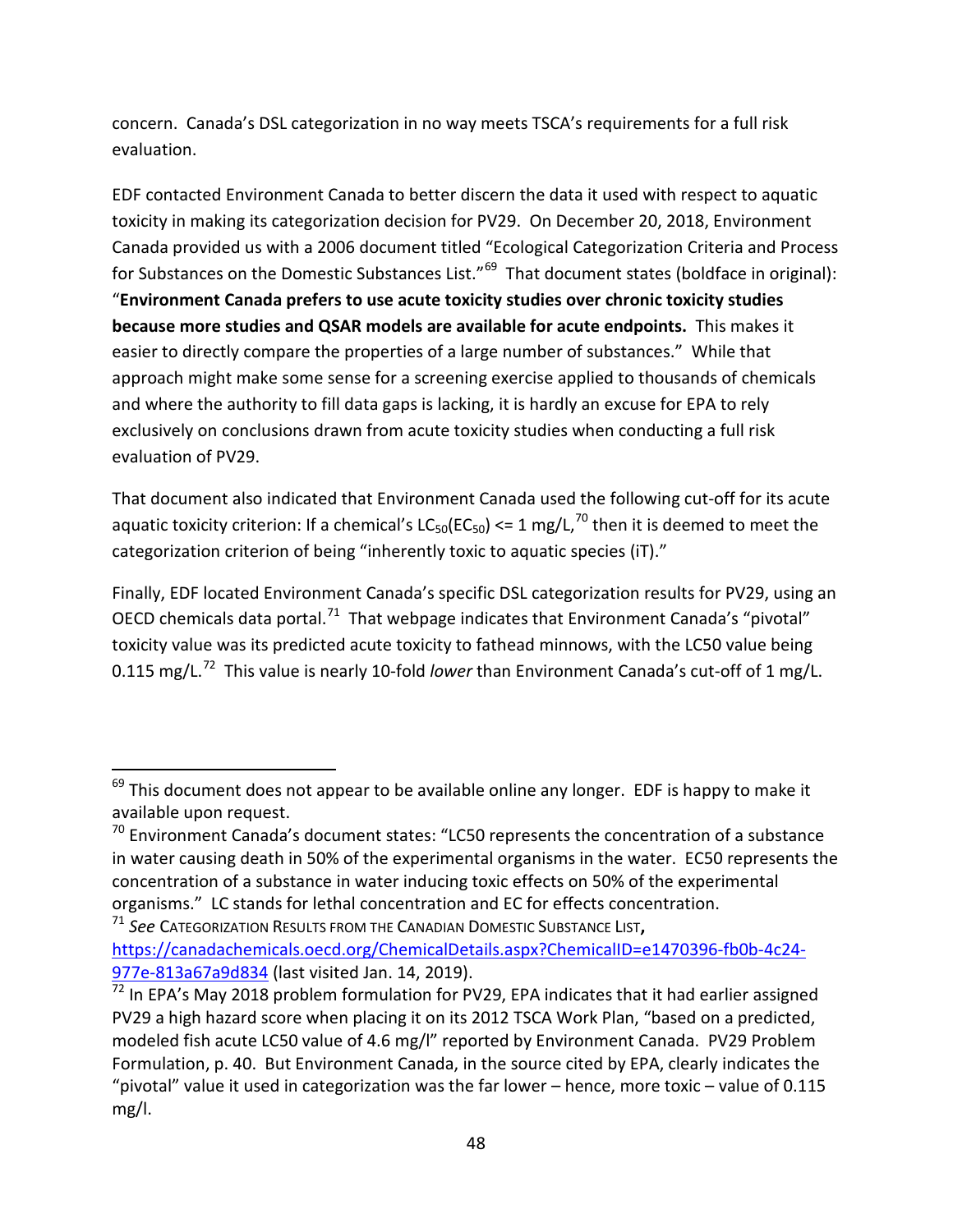| Pivotal value for iT<br>(mg/l)                                                 | 0.115 |
|--------------------------------------------------------------------------------|-------|
| Toxicity to fathead<br>minnow (LC50 in mg/l)<br>as predicted by Topkat<br>v6.1 | 0.115 |

It should be noted that Environment Canada's "pivotal" value of 0.115 mg/L for PV29's acute aquatic toxicity is lower than the water solubility estimate of 0.169 mg/L EPA provided in its PV29 scope document.[73](#page-48-0) Even assuming *arguendo* that EPA's assertions with respect to PV29's poor water solubility are accurate, this means that PV29 could reach levels of solubility in water sufficient to kill 50% or more of fathead minnows exposed to it – not to mention exerting other non-lethal aquatic effects.

Of further note is that Environment Canada's specific DSL categorization results for PV29 include only *acute* toxicity values for aquatic toxicity, confirming that Environment Canada did not have or generate any chronic aquatic toxicity data for the chemical. Given that the value cited by Environment Canada is well below its cut-off value for identifying a substance as "inherently toxic to aquatic species (iT)," EDF looked for but could not find any explanation from Environment Canada for why, despite these data, it determined that PV29 did not meet the iT categorization criterion.

However, a statement in the draft risk evaluation hints at an explanation. On pages 10-11, EPA states:

[t]his determination for [PV29] and seven other similar pigments were made using a combination of QSAR modeling and hazard data for analogous pigments with low solubility (Pigment Red 149; CAS RN 4948-15-6). The conclusion of Canada's screening indicated that because of low toxicity and low solubility, [PV29]'s hazard potential is low (Environment Canada, 2006).

If this is the explanation, it is wholly inadequate: Neither EPA nor the Environment Canada source EPA has cited have provided any predicted or measured data for the similar pigments, and searching Environment Canada's website and the Canadian data via the OECD chemicals portal for Pigment Red 149 did not yield such data either. In addition, this explanation does not address why the "pivotal" modeled value for toxicity should be disregarded when it indicates a potential unreasonable risk.

<span id="page-48-0"></span> <sup>73</sup> PV29 Scope, p. 16.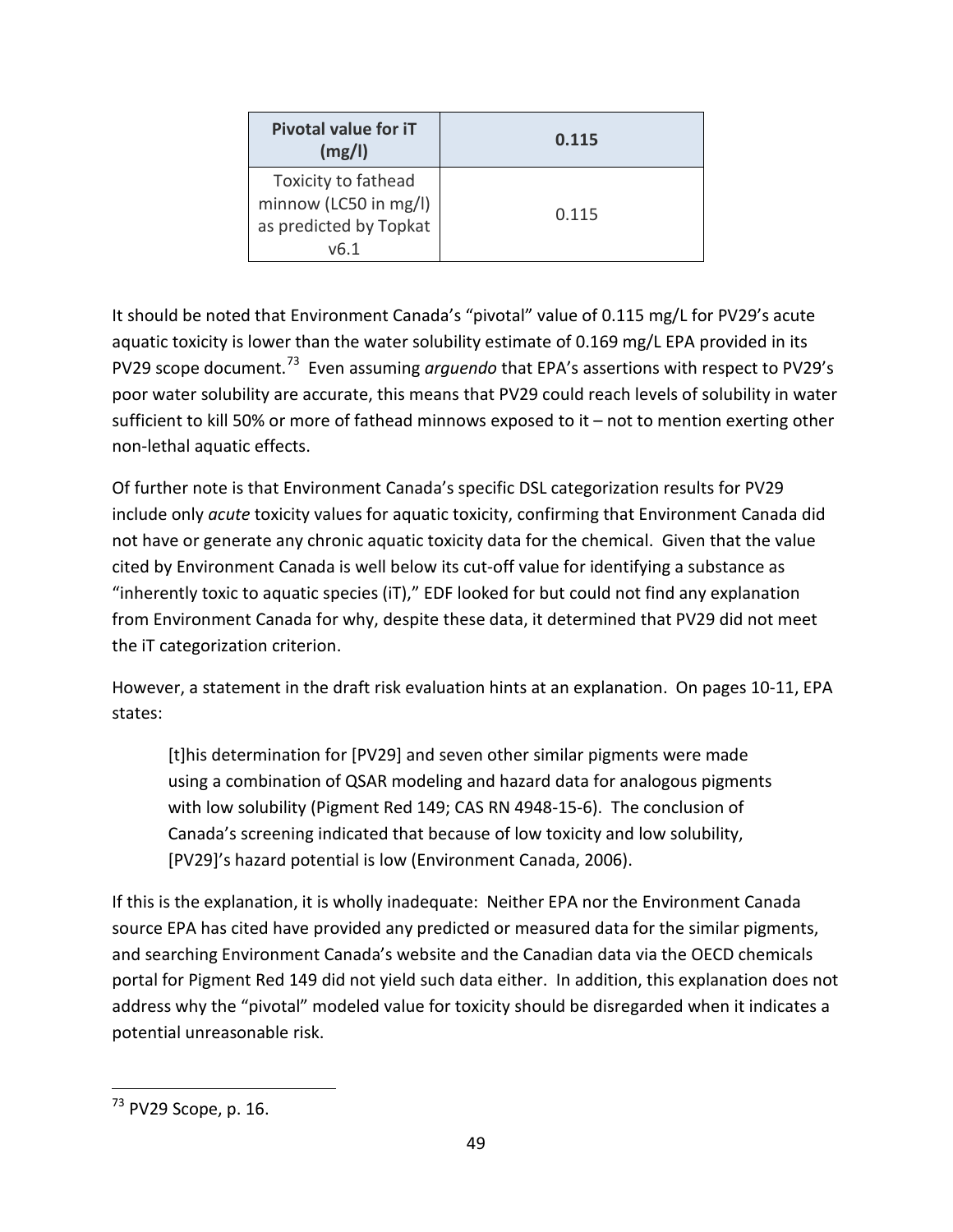EPA has failed to explain, or provide a link to a source that explains, why this pivotal toxicity value can be ignored, and given its implications for toxicity, ignoring this value while otherwise relying on Environment Canada's analysis is arbitrary and capricious.

As noted earlier, EDF found that EPA's cited source does not directly support its specific assertion that Environment Canada found "because of low toxicity and low solubility, [PV29]'s hazard potential is low." EDF asked EPA to clarify or provide the information. Unfortunately, EPA declined to do so.

One other possible explanation of Environment Canada's categorization decision is that it, like EPA, presumed that toxic levels would not be reached due to low solubility of PV29 or the other pigments. If so, our earlier discussion of the uncertainties in estimating water solubility for such substances fully applies here as well. In any event, as OECD notes, this line of argument cannot rule out that there are chronic effects at lower levels, and there is no indication that Environment Canada had any chronic toxicity data for the other pigments.

Environment Canada's screening process concededly did not address chronic aquatic toxicity, and its analysis acknowledges a modeled acute toxicity value that raises concerns. Given the different purpose and limited nature of Environment Canada's analysis and the lack of explanation for its conclusion, it would be arbitrary and capricious to rely on that screening process to support a finding of no unreasonable risk.

## *iii. Data from a single acute Daphnia magna study (OECD-202) cannot be used as a proxy to evaluate potential hazards to all sediment-dwelling invertebrates.*

EPA acknowledges that it lacks information to evaluate potential hazards to sediment-dwelling organisms, but then indicates without any discussion or substantiation that there is no concern based on 1) the "weight of the evidence considering the limited potential for aquatic releases" and 2) lack of observed effects in all environmental hazard studies. (p. 27).

It is entirely unclear what EPA is referring to by "weight of the scientific evidence considering limited exposure for aquatic releases." EPA's draft risk evaluation includes no discussion of how it has applied a weight-of-evidence approach for any aspect of the evaluation. Moreover, as discussed in section 3.B.i., EPA relies heavily on personal communications with a representative from the sole reporting U.S. manufacturer of PV29, Sun Chemical, for information relating to its use, release, and disposal.

Despite EPA's acknowledgment that PV29 is likely to accumulate in sediment, (p. 27), and in the absence of hazard information for sediment-dwelling organisms, EPA asserts data on the water flea Daphnia can suffice because it is an invertebrate like some sediment-dwelling organisms.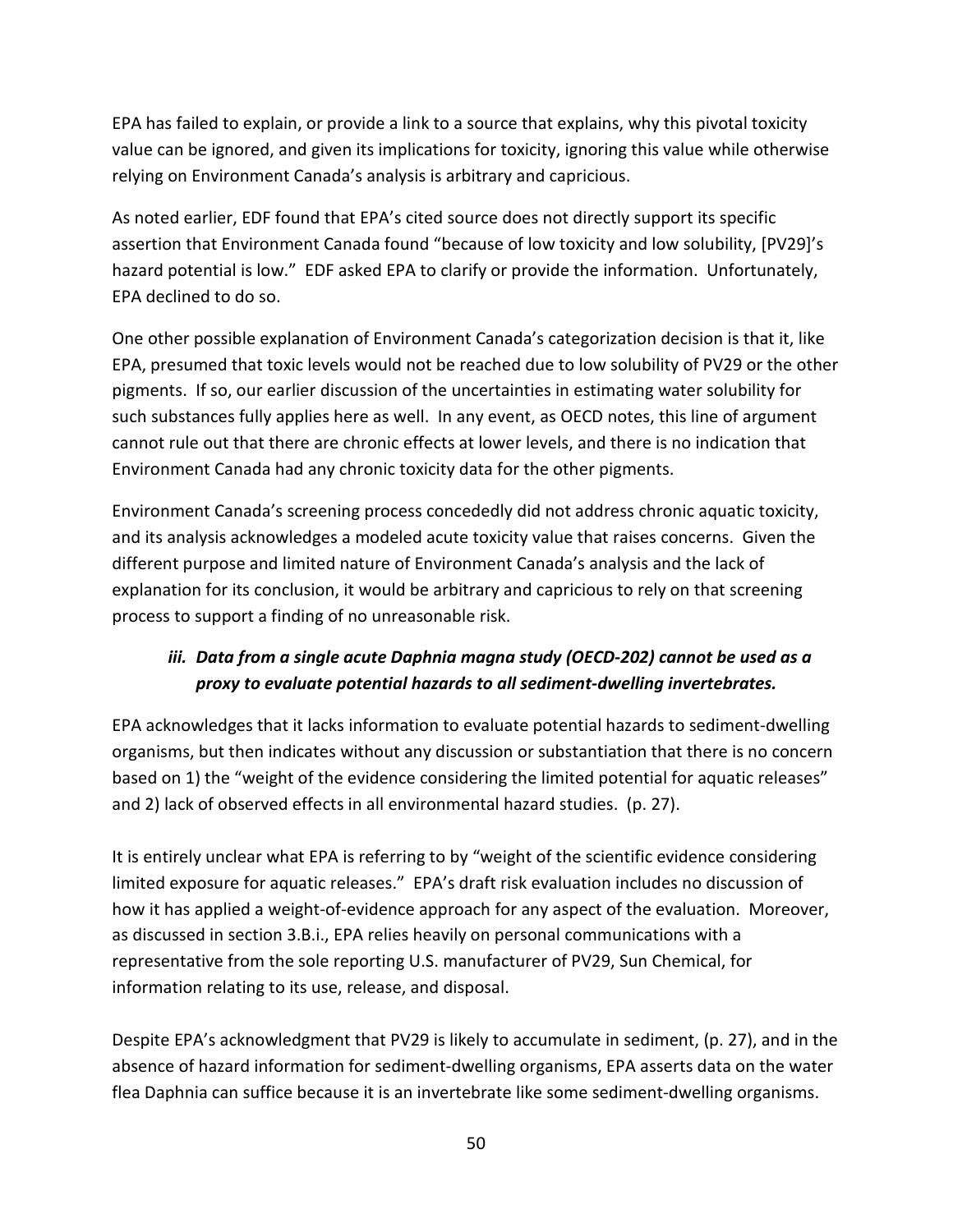The lack of observed effects in Daphnia is not sufficient to dismiss potential hazards to all sediment-dwelling invertebrates or other organisms.<sup>[74](#page-50-0)</sup> As noted below, it is particularly questionable to rely on aquatic toxicity studies to assess toxicity to sediment-dwelling and other organisms for a chemical with low water solubility.

EPA concludes that PV29 "is *unlikely* to present an unreasonable risk to sediment-dwelling, aquatic invertebrates." (p. 27) (emphasis added). Not only is this an unscientific and unreasonable conclusion, it is also does not meet the risk determination standard under TSCA section 6, *see* 15 U.S.C. § 2605(b)(4)(A), which requires that EPA determine that a substance does or not present unreasonable risk, not whether risk is likely or unlikely.

### *iv. EPA lacks any information on potential terrestrial toxicity of PV29.*

EPA has not identified any studies of potential terrestrial (including avian) toxicity for PV29, despite the fact that this substance is persistent and released into the environment including to landfills where it has potential to leach and contaminate soil. Again, the hazard database for potential ecological toxicity of PV29 is limited to three acute aquatic toxicity studies. This is wholly inadequate to characterize the potential toxicity PV29 poses to the range of ecological organisms that may be exposed to this substance, including terrestrial organisms.

<span id="page-50-0"></span> <sup>74</sup> *See* Gary L. Phipps, et al., *Use of the aquatic oligochaete Lumbriculus variegatus for assessing the toxicity and bioaccumulation of sediment-associated contaminants*, 12:2 ENVTL. TOXICOLOGY & CHEMISTRY 269 (Feb. 1993),

<https://setac.onlinelibrary.wiley.com/doi/abs/10.1002/etc.5620120210> ("An ideal test, or suite of tests, for contaminated sediments would have a number of attributes, including (a) ecological relevance (i.e., the organisms are, or represent, potentially important species in aquatic ecosystems), (b) ability to assess chronic end points such as reproductive effects, (c) incorporation of all relevant routes of exposure (i.e., exposure to interstitial water, ingestion of contaminated particles), (d) tolerance of a wide range of physical sediment characteristics (e.g., particle size), and (e) ability to assess bioaccumulation of sediment-associated contaminants. Also, any species recommended for standard tests should be easily cultured and handled in the laboratory. *Many different organisms and test end points have been proposed for assessing contaminated sediments [3]. However, the majority of these tests do not conform to all of the above criteria. For example, many researchers use upper-water-column test species, such as cladocerans* [which includes Daphnia] *and fishes, to assess the toxicity of contaminated sediments; however, these organisms are not relevant if species of concern are benthic, particularly in terms of adequately addressing all possible routes of exposure*.") (emphases added); *see also* U.S. EPA, *Methods for Measuring the Toxicity and Bioaccumulation of Sediment-associated Contaminants with Freshwater Invertebrates* (Mar. 2000), [https://permanent.access.gpo.gov/lps45981/ZyPDF.pdf.](https://permanent.access.gpo.gov/lps45981/ZyPDF.pdf)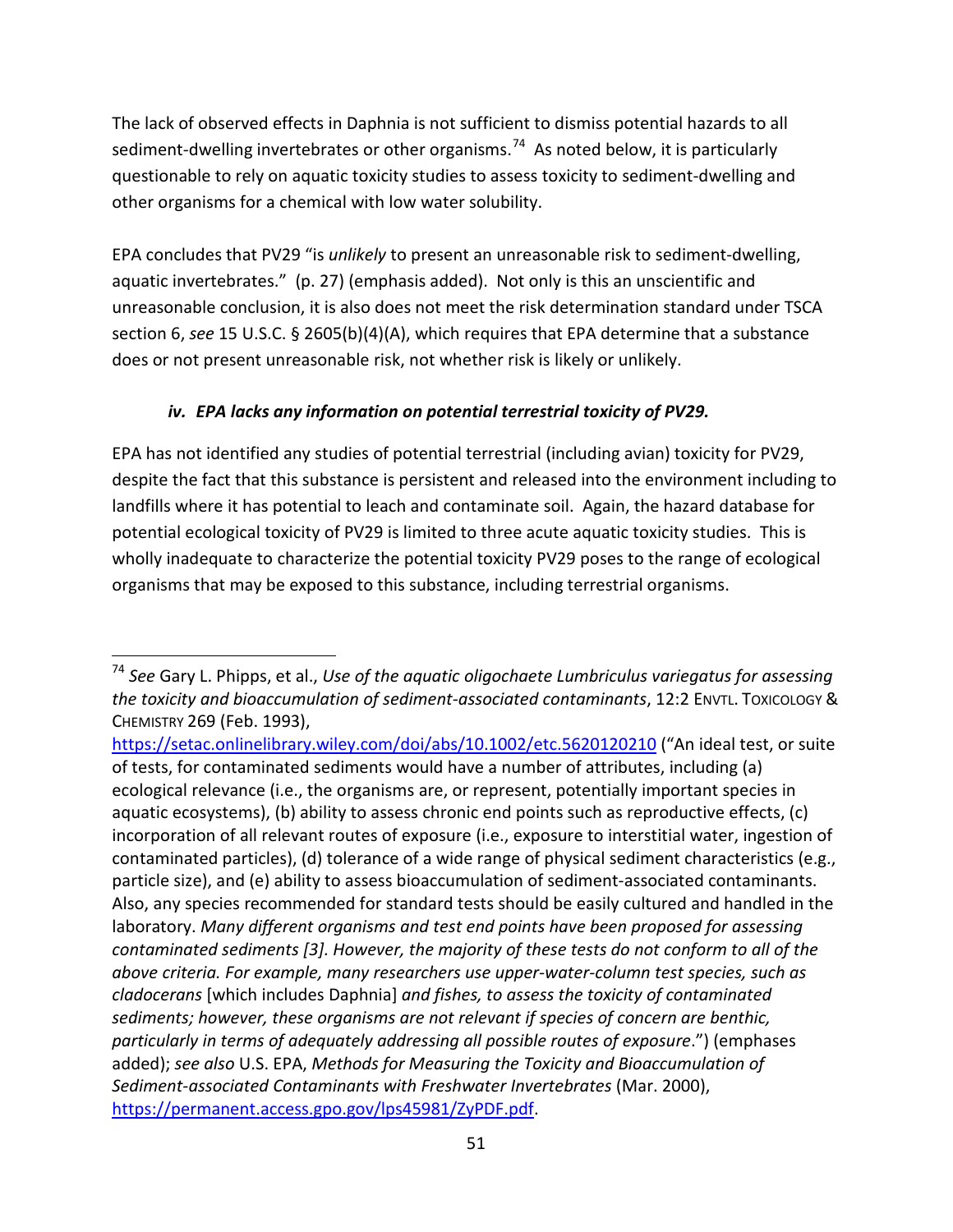Indeed, a 2014 European Chemicals Agency (ECHA) report notes (emphasis added):

Limited information is available regarding the sensitivity of aquatic versus terrestrial organisms to chemical substances. Hazard criteria based on aquatic organisms is by some Authors in the scientific literature considered to provide a conservative classification. On the other hand for some substances higher toxicity has been observed for the terrestrial compartment. At the same time the aquatic and non-aquatic ecosystems differ with regards to mechanisms of toxicity and metabolism as well as exposure and uptake routes*. Especially for substances with low water solubility toxic effects may not be detectable through acute aquatic toxicity tests whereas prolonged aquatic exposure and/or tests with terrestrial organisms exposed through soil or food may result in toxic effects.*[75](#page-51-0)

Not only does ECHA make clear that toxicity to terrestrial organisms may differ from aquatic organisms, specifically noting that the toxicity to the former may be higher, but that for substances with low water solubility, as is the case for PV29, acute aquatic toxicity testing may be insufficient to evaluate toxicity to aquatic organisms resulting from prolonged exposure.

Similarly, the authors of a 2014 National Academies report, *A Framework to Guide Selection of Chemical Alternatives* state that "relative chemical hazards to terrestrial organisms do not necessarily follow the same patterns as that seen with aquatic organisms, necessitating separate testing and assessment schemes."<sup>[76](#page-51-1)</sup>

The lack of any terrestrial toxicity data for PV29 is a major data gap and deficiency, leading to significant uncertainty in an evaluation of its potential ecological risks. Because EPA lacks *any* evidence on terrestrial toxicity, EPA's conclusion that PV29 does not present a hazard to the environment is not based on substantial evidence and cannot be justified.

## *v. EPA employs completely circular arguments to dismiss any potential ecological risk.*

EPA states:

<span id="page-51-0"></span> <sup>75</sup> Nanna B. Hartmann, et al., *Review of available criteria for non-aquatic organisms within PBT/vPvB frameworks Part II: Toxicity assessment* p. 37 (Aug. 2014), [http://publications.jrc.ec.europa.eu/repository/bitstream/JRC90621/lbna26737enn.pdf.](http://publications.jrc.ec.europa.eu/repository/bitstream/JRC90621/lbna26737enn.pdf)

<span id="page-51-1"></span><sup>&</sup>lt;sup>76</sup> NAT'L RESEARCH COUNCIL, A FRAMEWORK TO GUIDE SELECTION OF CHEMICAL ALTERNATIVES p. 83 (2014), [https://www.ncbi.nlm.nih.gov/books/NBK253965/.](https://www.ncbi.nlm.nih.gov/books/NBK253965/)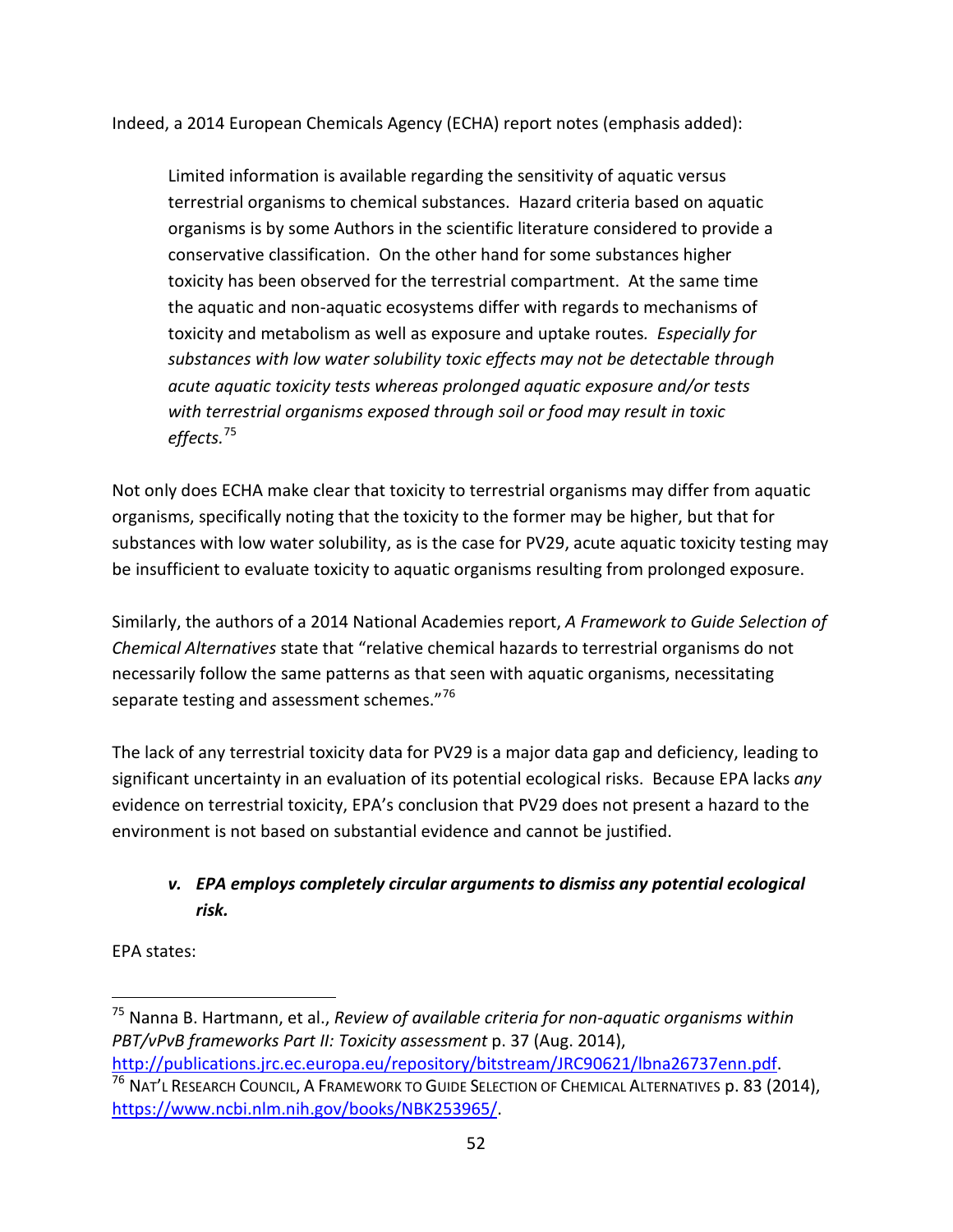In the previous sections, the EPA determined that expected releases and subsequent environmental exposures are limited as a result of a qualitative consideration of available physical-chemical, environmental fate, manufacturing and release, and exposure information. While the agency has determined that there are sufficient data available to make this determination, environmental monitoring data were not available to verify the conclusions of limited environmental exposures. This lack of monitoring data is unlikely to impact the conclusions, as the low solubility of the chemical and lack of environmental hazard means that it would be unlikely for environmental concentrations to reach a level where adverse effects could be observed in environmental receptors. (p. 27).

EPA employs entirely circular arguments to dismiss potential risks of harm resulting from exposure to PV29. EPA acknowledges the inadequate hazard information for PV29 (three acute aquatic studies), but then dismisses any concern about this by asserting there is limited exposure potential for PV29. The agency then acknowledges the limited exposure information for PV29, but then dismisses any concern about this by citing the "lack of environmental hazard"—as determined by three acute aquatic toxicity studies, as well as its low solubility. EPA repeatedly employs this sort of circular argument throughout the draft risk evaluation to argue away any risk concerns. The resulting "analysis" lacks the necessary evidentiary support and reflects arbitrary reasoning.

\* \* \*

In sum, EPA bases its sweeping conclusion that PV29 presents no environmental hazard or risk solely on acute aquatic toxicity data that, according to EPA's Appendix C listings, examined only the single endpoint of mortality. Where other acute data, such as those developed by Environment Canada using prediction models, indicate acute toxicity, EPA dismisses those based on the chemical's presumed low water solubility – an argument subject to the significant limitations noted in section 2.A. above that add considerable uncertainty even to a conclusion of no or low acute aquatic toxicity.

Yet EPA takes numerous huge leaps from there, first to assert no aquatic toxicity of any kind, then to assert no environmental hazard of any kind, and finally to assert no environmental risk.

EPA's effort to invoke Environment Canada's findings as support falls far short of what is needed, based as it is on a screening approach that was forced to rely on available data, however limited, and clearly only considered acute aquatic toxicity.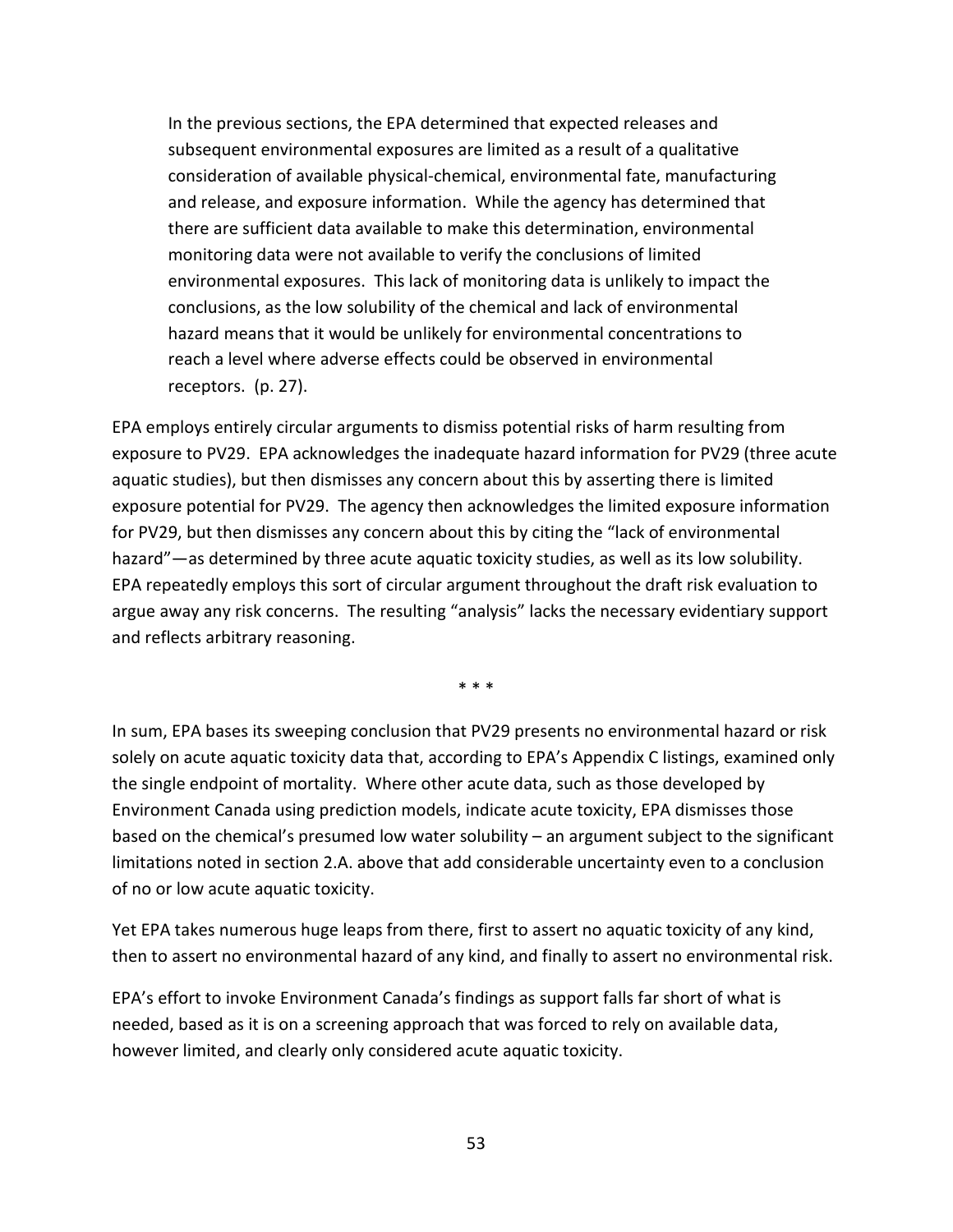Having relied solely on acute aquatic toxicity data, EPA's draft risk evaluation has failed even to establish that PV29 presents no acute aquatic hazard or risk, let alone that it presents no chronic aquatic hazard or risk or more broadly, no environmental hazard or risk. No evidence in the administrative record speaks to chronic aquatic toxicity or to non-aquatic environmental hazards, so EPA cannot rationally reach conclusions about those hazards or risks. EPA decisions under TSCA must be supported by substantial evidence, 15 U.S.C. § 2618(c)(1)(B)(II), and here EPA has no evidence supporting these conclusions.

## **D. EPA's draft risk evaluation lacks sufficient information to evaluate potential human health hazards and risks.**

## *i. The evidence base for PV29 for evaluating potential human health hazards is inadequate.*

The evidence base for PV29 does not even fulfill the OECD Screening Information Data Set  $(SIDS)<sup>77</sup>$  $(SIDS)<sup>77</sup>$  $(SIDS)<sup>77</sup>$  - "the minimum amount of data that is required for making an initial hazard assessment of chemicals."<sup>[78](#page-53-1)</sup> The total extent of human health effects data identified in EPA's draft risk evaluation is captured in the table below:

| <b>Target Organ/System</b> | <b>Study Type</b>                       | <b>Number of Studies</b> |
|----------------------------|-----------------------------------------|--------------------------|
| Mortality                  | OECD-401; Acute Oral                    | 3                        |
| Mortality                  | Acute Inhalation Toxicity <sup>79</sup> | 2                        |
| Mortality                  | Acute-Intraperitoneal                   | 2                        |
|                            | Toxicity                                |                          |
| Reproductive and           | OECD-421; Reproduction and              | 1                        |
| Developmental              | Developmental Toxicity                  |                          |
|                            | screening test                          |                          |
| Skin Irritation            | OECD-404; Skin irritation:              | $\mathcal{P}$            |
|                            | occlusive & Skin irritation: in         |                          |
|                            | vivo                                    |                          |
| Eye irritation             | OECD-405; Eye                           | $\mathfrak z$            |
|                            | irritation/Corrosion                    |                          |

<span id="page-53-0"></span><sup>&</sup>lt;sup>77</sup> OECD, MANUAL FOR THE ASSESSMENT OF CHEMICALS, chp. 2 Data Gathering (Mar. 2012), [http://www.oecd.org/chemicalsafety/testing/49944183.pdf.](http://www.oecd.org/chemicalsafety/testing/49944183.pdf)

<span id="page-53-1"></span><sup>78</sup> CHAPTER 2. DATA GATHERING AND TESTING: SIDS, THE SIDS PLAN AND THE SIDS DOSSIER, [http://www.oecd.org/chemicalsafety/risk-](http://www.oecd.org/chemicalsafety/risk-assessment/chapter2datagatheringandtestingsidsthesidsplanandthesidsdossier.htm)

[assessment/chapter2datagatheringandtestingsidsthesidsplanandthesidsdossier.htm](http://www.oecd.org/chemicalsafety/risk-assessment/chapter2datagatheringandtestingsidsthesidsplanandthesidsdossier.htm) (last visited Jan. 14, 2019).

<span id="page-53-2"></span><sup>79</sup> *See* section 7.B.ii. below for a discussion of the disqualifying methodological problems with these studies and EPA's failure to account for them.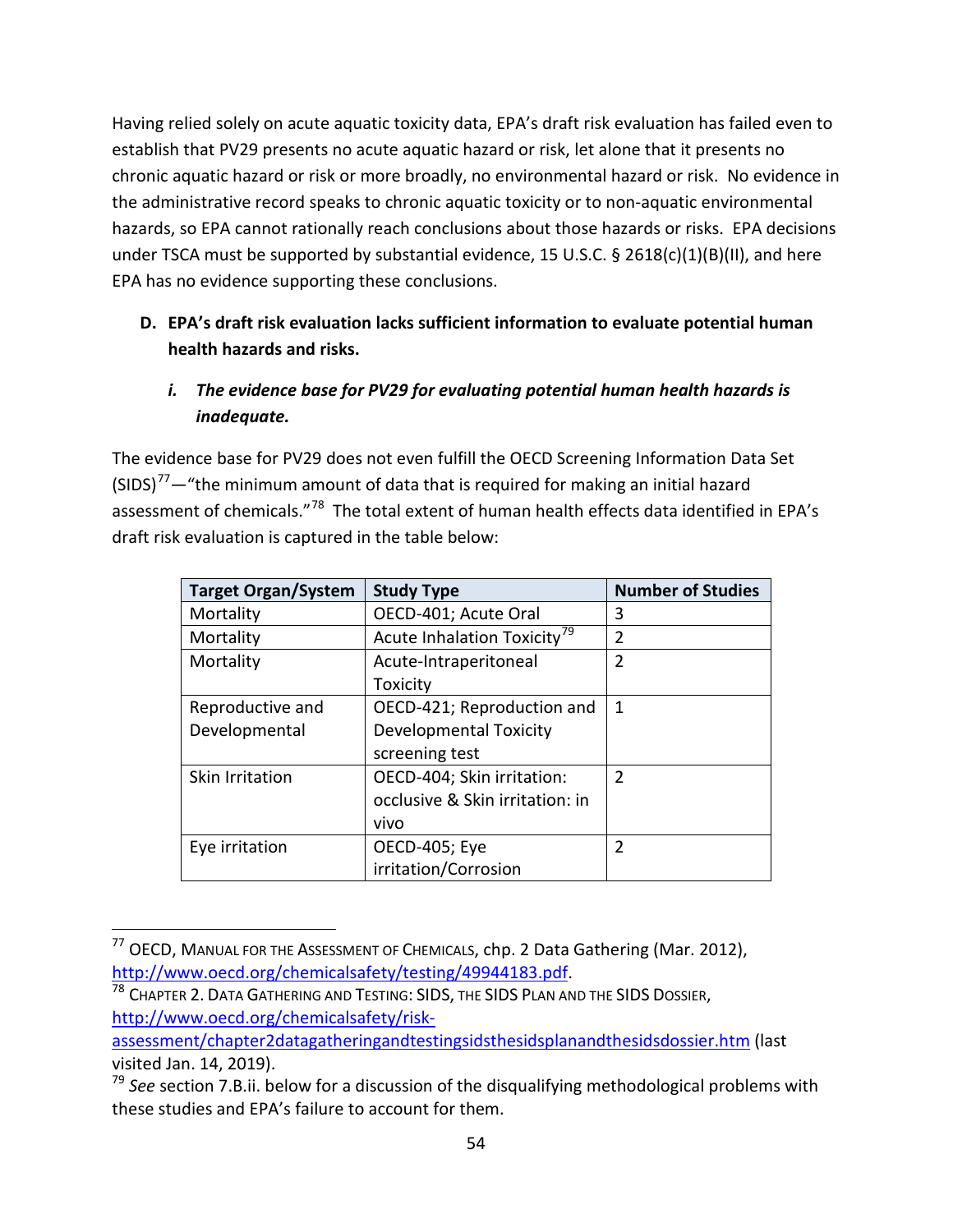| Skin sensitization | OECD-429; Skin sensitization:<br>mouse local lymphocyte<br>assay (LLNA) | 1 |
|--------------------|-------------------------------------------------------------------------|---|
| Genotoxicity       | OECD-471; Genotoxicity -<br>gene mutation (in vitro)                    |   |
| Genotoxicity       | OECD-476; Genotoxicity -<br>gene mutation (in vitro)                    |   |

Almost all of the data are acute and much of it examines only lethality. Importantly, as with ecological toxicity (see section 3.C.), there are no chronic toxicity studies available to evaluate potential human toxicity.

Despite the inadequacy of the evidence base for evaluating potential human toxicity, EPA concludes:

These full study reports concluded that no adverse effects were observed for all routes of exposure (oral, dermal, inhalation), nor were dermal or eye irritation effects reported. As a result, the EPA concludes that [PV29] presents a low hazard to human health. \*\*\* No data was found on the metabolism of [PV29]; hence the metabolic fate is unknown. However, [PV29] is unlikely to be metabolized based on poor absorption." (p. 25).

Essentially, EPA is claiming that the general absence of hazardous effects observed in the extremely limited amount and types of tests available means that PV29 isn't hazardous at all. This is an absurd conclusion to draw, does not represent the best available science, and harkens back to the problems with the original TSCA that in the absence of data showing a hazard, EPA could not require the data necessary to fill data gaps, and that an absence of data indicating harm was equated to evidence of no harm. EPA's argument that the absence of metabolic data is acceptable because of poor absorption is entirely inappropriate given the severe deficiencies in EPA's absorption data and arguments (see sections 3.B.ii. and 4.A.ii.). Ultimately, EPA's conclusion that PV29 presents a low hazard to human health lacks a sufficient evidentiary basis and reflects arbitrary reasoning, in which EPA draws conclusions from the available evidence that the evidence does not support. Moreover, by failing to use its information authorities to fill these data gaps, EPA has failed to consider reasonably available information in reaching this conclusion.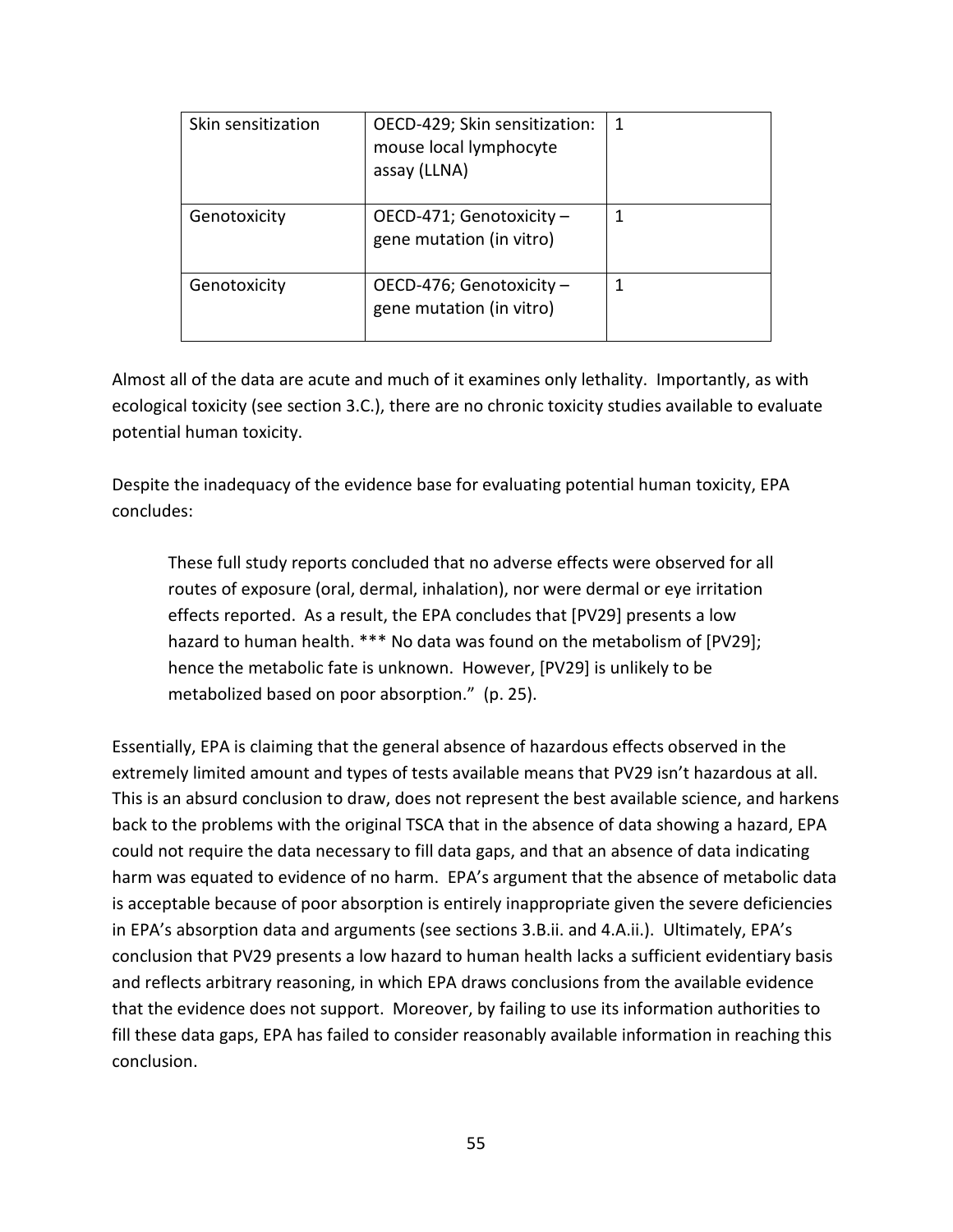At the same time, EPA swiftly discounts evidence of hazard where it is observed in the evidence base:

Toxicity effects were observed in the intraperitoneal studies at high concentrations (LD50= 7000-9000 mg/kg-bw). However, the nature of this route of exposure is not relevant for [PV29] because the test material is injected directly into the intra-peritonium (body cavity) and [PV29] is poorly absorbed by all routes due to its low solubility. (p. 25).

Here again, EPA invokes its problematic low solubility argument. EPA cannot rely on a deeply flawed low solubility-low absorption argument to dismiss the observed effects in the two intraperitoneal studies (see sections 3.B.ii. and 4.A.ii. ).

EPA relies on a screening reproduction and developmental toxicity study, OECD-421, for its human health risk calculation for workers (see section 4.B.-D. for discussion of deficiencies in EPA's exclusive focus on worker risks). The OECD-421 guideline study is not a rigorous assessment of potential reproductive or developmental toxicity. The OECD-421 guideline itself notes:

This test does not provide complete information on all aspects of reproduction and development. In particular, it offers only limited means of detecting postnatal manifestations of pre-natal exposure, or effects that may be induced during post-natal exposure. Due (amongst other reasons) to the relatively small numbers of animals in the dose groups, the selectivity of the end points, and the short duration of the study, *this method will not provide evidence for definite claims of no effects*. [80](#page-55-0)

Similarly, EPA's own Health Effects Test Guideline modeled after OECD-421, OPPTS 870.3550 Reproductive/Developmental Toxicity Screening Test, contains the same critical, qualifying language pertaining to the limitations of this guideline study:

This test does not provide complete information on all aspects of reproduction and development. In particular, it offers only limited means of detecting postnatal manifestations of prenatal exposure, or effects that may be induced

<span id="page-55-0"></span> <sup>80</sup> OECD, *Test No. 421: Reproduction/Developmental Toxicity Screening Test*, [https://www.oecd](https://www.oecd-ilibrary.org/docserver/9789264264380-en.pdf?expires=1546544951&id=id&accname=guest&checksum=2C7FF0874B41A0E9082D0CF0248A7F3F)[ilibrary.org/docserver/9789264264380](https://www.oecd-ilibrary.org/docserver/9789264264380-en.pdf?expires=1546544951&id=id&accname=guest&checksum=2C7FF0874B41A0E9082D0CF0248A7F3F) [en.pdf?expires=1546544951&id=id&accname=guest&checksum=2C7FF0874B41A0E9082D0CF0](https://www.oecd-ilibrary.org/docserver/9789264264380-en.pdf?expires=1546544951&id=id&accname=guest&checksum=2C7FF0874B41A0E9082D0CF0248A7F3F) [248A7F3F](https://www.oecd-ilibrary.org/docserver/9789264264380-en.pdf?expires=1546544951&id=id&accname=guest&checksum=2C7FF0874B41A0E9082D0CF0248A7F3F) (emphasis added).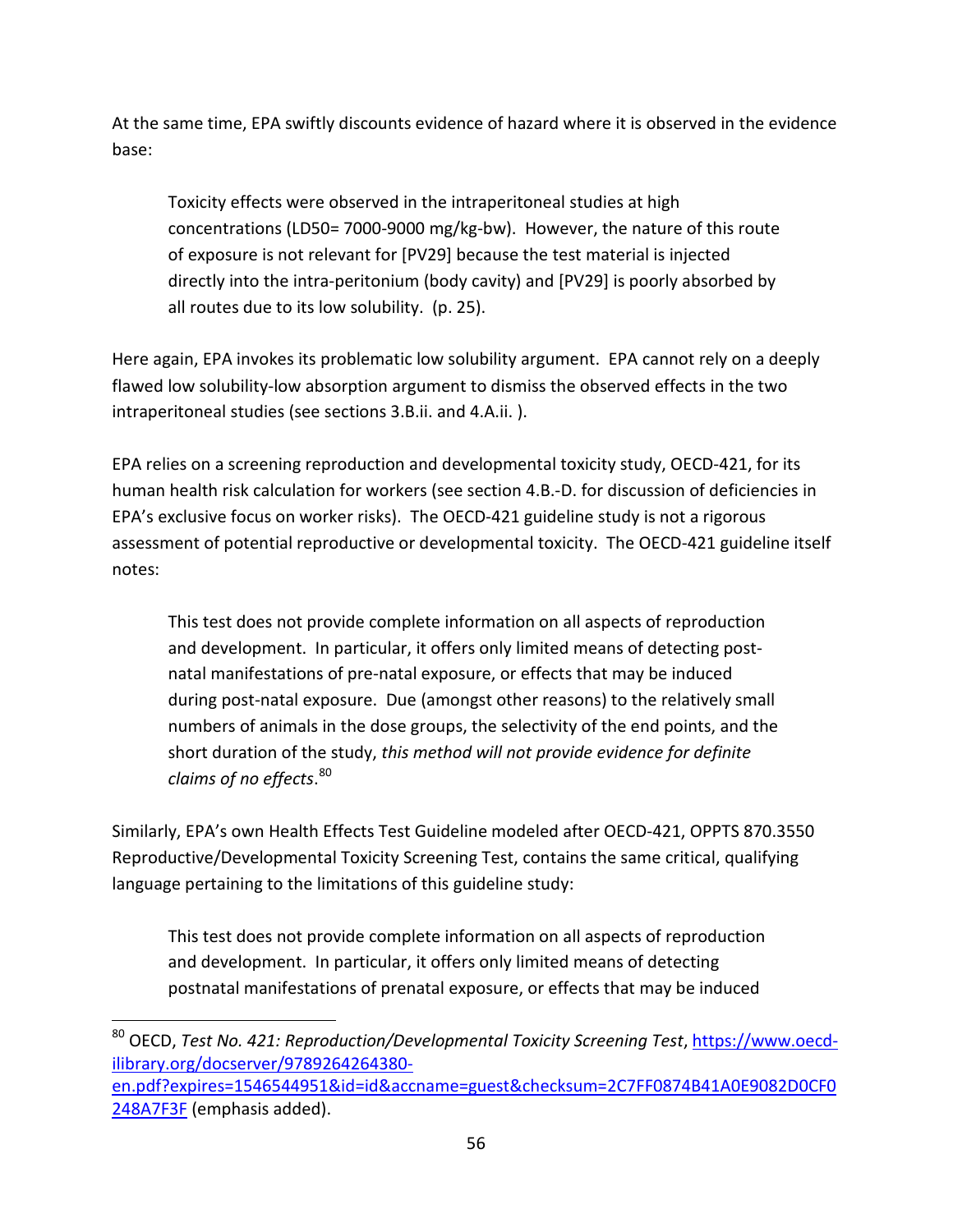during postnatal exposure. *Due (amongst other reasons) to the relatively small numbers of animals in the dose groups, the selectivity of the end points, and the short duration of the study, this method will not provide evidence for definite claims of no effects*. [81](#page-56-0)

EPA entirely fails to acknowledge its own and OECD's guidance stating clearly that the limits of this screening test are such that the agency cannot use the negative results from this study to conclude there are no reproduction or developmental effects. EPA then goes on to conclude, "As no effects were observed up to the limit-dose, further chronic toxicity testing is not needed." (p. 31). This is a gross perversion of toxicology—short-term studies cannot substitute for long-term evaluations of chronic effects. It also contradicts statements the agency makes a few sentences earlier: "This test [OECD-421] does not provide complete information on all aspects of reproduction and development, but rather provides a limited means of detecting post-natal manifestations of pre-natal exposure, or effects that may be induced during postnatal exposure." (p. 31).

#### *ii. EPA's conclusion that PV29 is not carcinogenic is based on insufficient information.*

#### EPA states:

While no suitable analogs were identified for [PV29] concerning genotoxicity, structural activity relationships (SAR) considerations and the expected poor absorption and uptake of [PV29], support the EPA's conclusion that [PV29] is unlikely to be a carcinogen. (p. 25).

#### AND

The absence of a chronic exposure carcinogenicity study resulted in some uncertainty regarding the carcinogenicity of [PV29]. Based on the available data, [PV29] is not reported to be a developmental neurotoxin. Despite the lack of this study, the carcinogenic potential of [PV29] was sufficiently assessed using available data, which included two short-term, genotoxicity studies and a consideration of the structural activity of the compound, which determined that [PV29] is not likely to be carcinogenic. (p. 31).

<span id="page-56-0"></span> <sup>81</sup> U.S. EPA, *Health Effects Test Guidelines OPPTS 870.3550 Reproduction/Developmental Toxicity Screening Test* p. 1 (Jul. 2000), [https://www.regulations.gov/document?D=EPA-HQ-](https://www.regulations.gov/document?D=EPA-HQ-OPPT-2009-0156-0015)[OPPT-2009-0156-0015](https://www.regulations.gov/document?D=EPA-HQ-OPPT-2009-0156-0015) (emphasis added).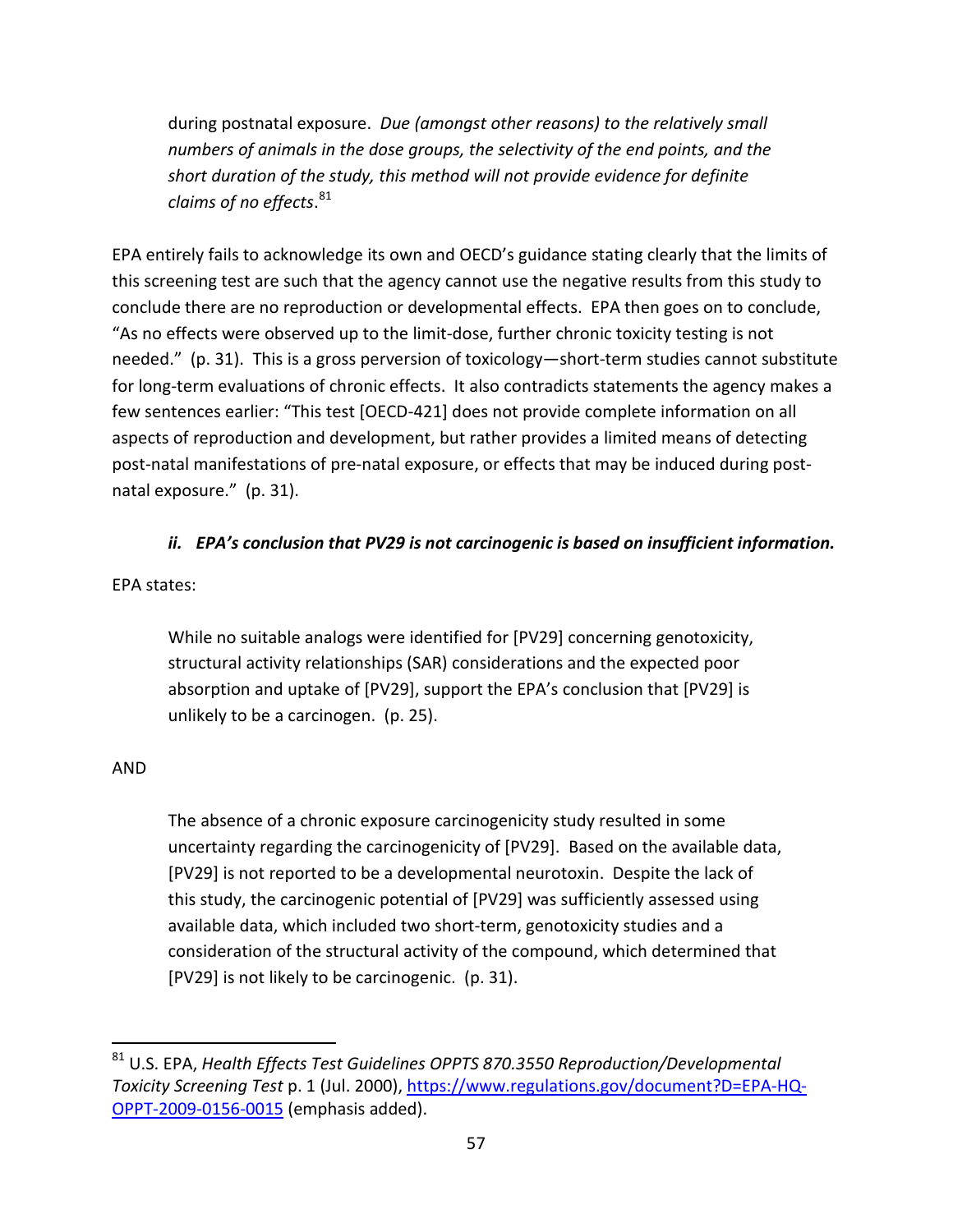EPA's rationale for deciding PV29 is not likely to be a carcinogen is highly flawed:

- EPA makes an *exposure* argument expected poor absorption and uptake to conclude a carcinogenic *hazard* does not exist. Whether or not PV29 has carcinogenic hazard potential is completely independent of the issue of exposure.
- EPA irrelevantly notes the absence of any reports of developmental neurotoxicity. This has nothing to do with concerns regarding carcinogenicity; and EPA doing so serves to highlight that EPA lacks adequate information regarding developmental neurotoxicity yet somehow erroneously believes the lack of *reports* of developmental neurotoxicity means that PV29 does not have this effect.
- The agency lacks any *in vivo* genotoxicity or clastogenicity studies or chronic studies of carcinogenicity.
- Genotoxicity is not the only mode of carcinogenicity. Other modes of carcinogenicity for which EPA has no relevant data whatsoever include, for example, oxidative stress and chronic inflammation.[82](#page-57-0)
- PV29 is a derivative of perylene—a polycyclic aromatic hydrocarbon (PAH). The carcinogenicity of PAHs is well-established. $83$  An analysis of PV29 through ToxTree provides a structural alert for PV29 given its structural similarity to PAHs. $^{84}$  $^{84}$  $^{84}$  Notably, metabolic activation of PAHs is a key aspect of this class of substances' carcinogenic potential.<sup>[85](#page-57-3)</sup> EPA lacks any information regarding the metabolism of PV29. (p. 25). EPA completely fails to analyze this structural alert or consider this evidence suggesting that PV29 may be a carcinogen.

EPA lacks substantial evidence supporting its finding that PV29 is unlikely to be a carcinogen, and reasonably available information suggests that PV29 may be a carcinogen. By failing to collect the information necessary to assess carcinogenicity—including but not limited to *in vivo* genotoxicity or clastogenicity studies—EPA has failed to consider reasonably available information necessary to accurately assess PV29's risks.

<span id="page-57-0"></span> <sup>82</sup> Smith MT, et al., *Key Characteristics of Carcinogens as a Basis for Organizing Data on Mechanisms of Carcinogenesis*, 124:6 ENVTL. HEALTH PERSPECTIVES 713-21 (June 2016), [https://www.ncbi.nlm.nih.gov/pubmed/26600562.](https://www.ncbi.nlm.nih.gov/pubmed/26600562)

<span id="page-57-1"></span><sup>83</sup> Agency for Toxic Substances & Disease Registry (ATSDR), *Case Studies in Environmental Medicine Toxicity of Polycyclic Aromatic Hydrocarbons (PAHs)* p. 34 (2009), [\(https://www.atsdr.cdc.gov/csem/csem.asp?csem=13&po=11.](https://www.atsdr.cdc.gov/csem/csem.asp?csem=13&po=11)

<span id="page-57-2"></span><sup>84</sup> TOXTREE - TOXIC HAZARD ESTIMATION BY DECISION TREE APPROACH, <http://toxtree.sourceforge.net/> (last visited Jan. 14, 2019).

<span id="page-57-3"></span><sup>85</sup> William M. Baird, et al., *Carcinogenic polycyclic aromatic hydrocarbon-DNA adducts and mechanism of action*, 45:2-3 ENVTL. & MOLECULAR MUTAGENESIS (Feb. 2005), [https://onlinelibrary.wiley.com/doi/abs/10.1002/em.20095.](https://onlinelibrary.wiley.com/doi/abs/10.1002/em.20095)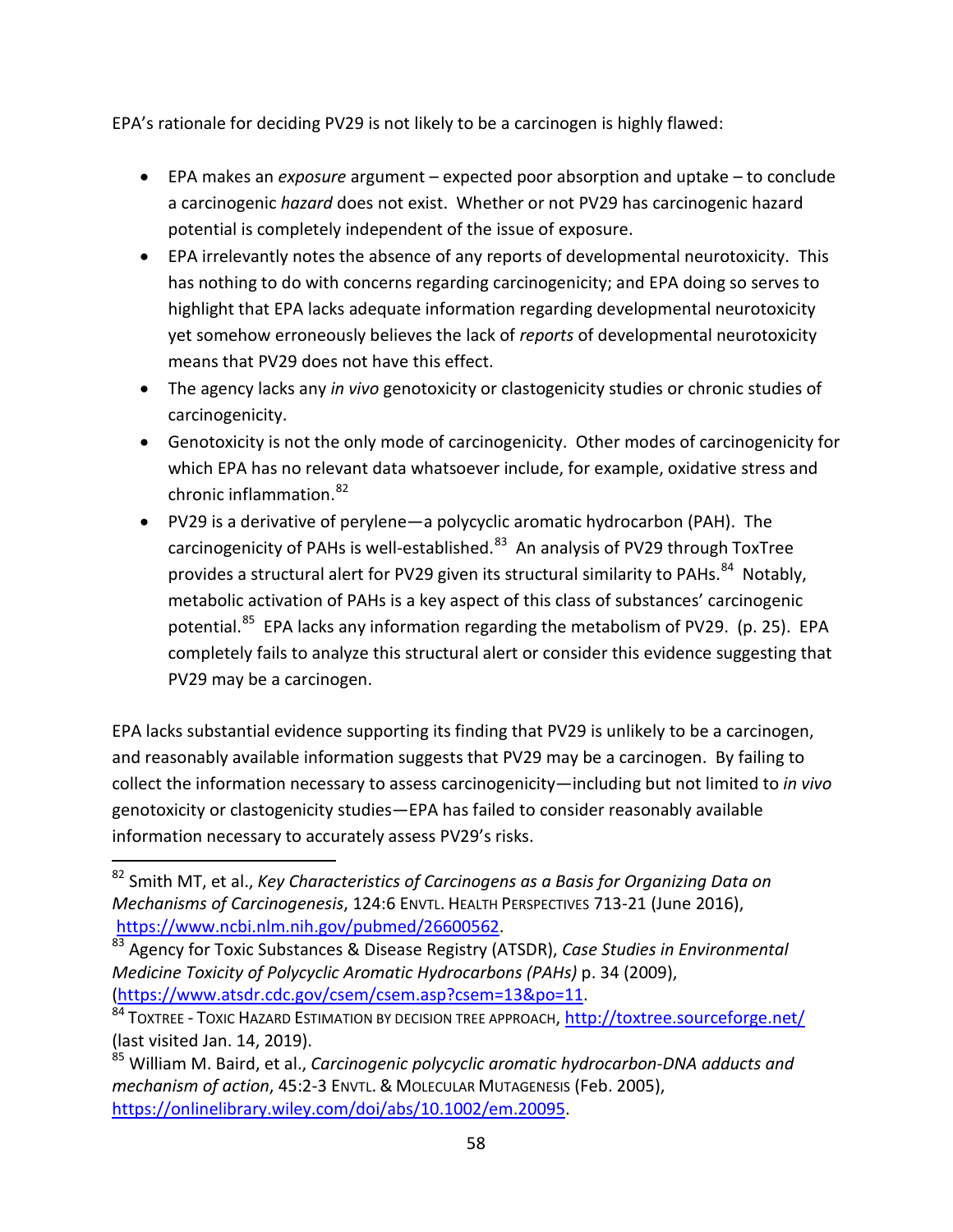- **4. EPA's exposure assessments and assumptions are deeply flawed.**
	- **A. EPA's occupational exposure assessment is replete with problems.**
		- *i. EPA restricts its occupational exposure analysis to the site of manufacture, failing to account for worker exposures at downstream processing and use sites.*

EPA's only effort at a quantitative assessment of worker exposures to PV29 is limited to what EPA claims is "a high-end exposure analysis \*\*\* to represent a theoretical high-end exposure of [PV29] *at a manufacturing site*." (p. 22) (emphasis added). There are numerous reasons to question the data and model assumptions EPA used to carry out this analysis, including the suspect nature of the workplace air concentration discussed earlier in section 3.B.ii.A.

While EPA acknowledges the potential for exposure to workers at downstream processing sites, (p. 22) ("Oral and inhalation exposures from downstream processors and users are possible"), the agency quickly discounts this possibility by asserting PPE will be used and oral absorption will be poor due to low water solubility. We have addressed the flaws in these assertions elsewhere in these comments (see discussion on water solubility in section 2.A.i., discussion of oral absorption in section 4.A.ii., and discussion of the limitations of reliance on PPE in section 14).

It is entirely inappropriate for EPA to ignore exposure of workers at processing and use sites given that EPA has provided no actual data on the extent of use or efficacy of engineering controls and PPE at such sites. (The only relevant resource provided is CPMA's letter, which asserts – backed by no data – that customers processing paint and plastics are "understood" to handle dry powder using modern engineering controls.<sup>86</sup>) In the case of workers processing PV29 for rubber products, there is absolutely no information provided to the public on use of engineering controls or PPE.

Moreover, EPA's analysis is based on the unsupported assertion that worker exposures at the manufacturing site will necessarily be higher than all other worker exposures. EPA's only rationale for this assertion is that "per site volumes handled by downstream users are likely to be much less than the manufacturer (i.e., less than 5 percent each)," (p. 20), the implication being that if a lower volume is present at a site, that automatically translates into lower exposure – without regard to the form of the material, the nature of activities potentially leading to exposure, the controls in or not in place, and myriad other factors that are likely to be highly variable. EPA provides no other basis for limiting its entire quantitative occupational exposure analysis to the site of manufacture.

<span id="page-58-0"></span> <sup>86</sup> CPMA Comment, p. 6.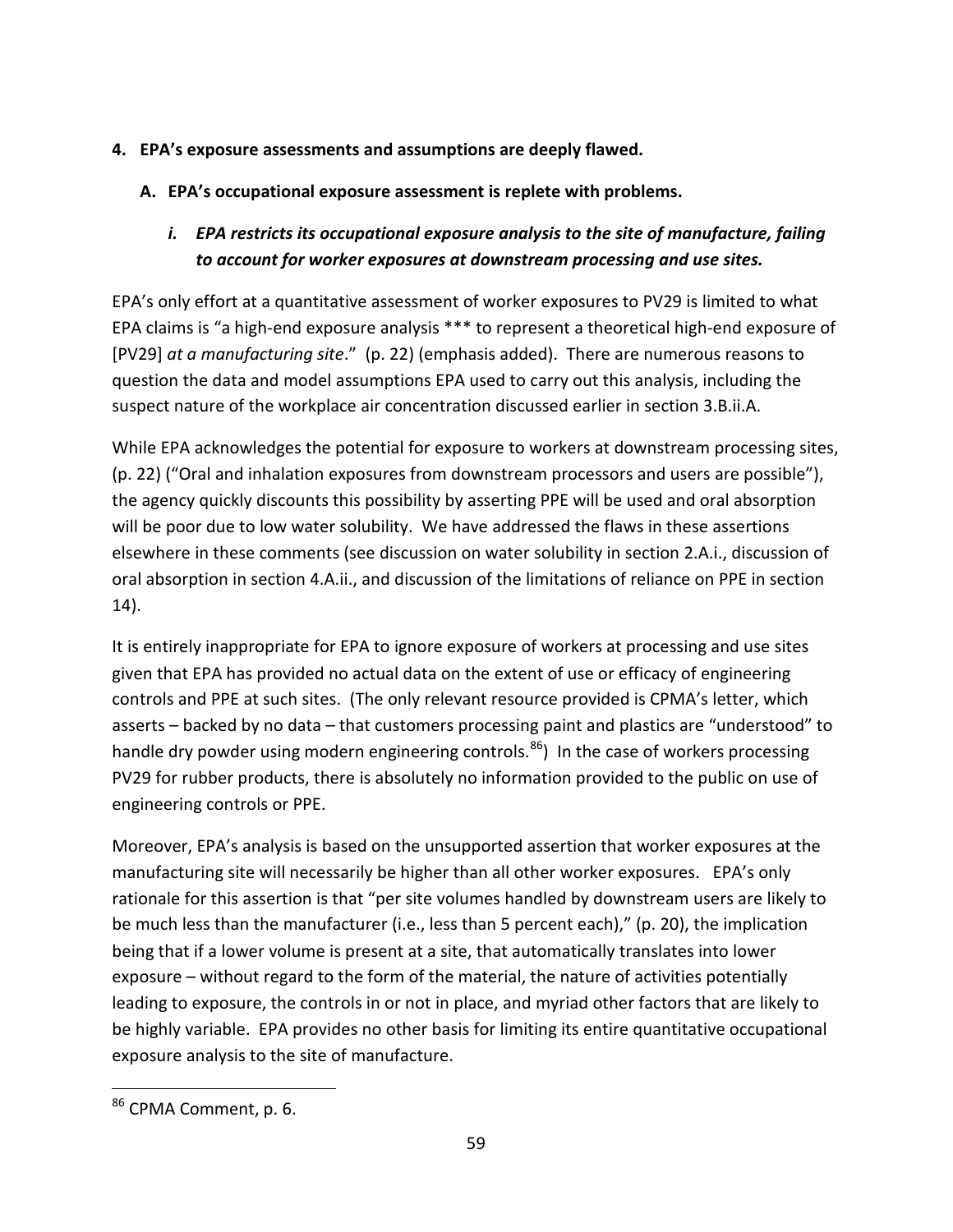Notably, the draft risk evaluation appears to rely on the engineering controls allegedly in place at the manufacturing site, *see, e.g.*, (pp. 23, 24), which EPA expects would lower workplace air levels and air releases. EPA has no data establishing that similar engineering controls are in place at processing and use sites, so EPA has no basis for assuming that the reported air monitoring value for the manufacturing site constitutes a "high-end estimate."

As previously noted in section 3.B.ii., EPA also assumed that workers would be exposed via inhalation and dermal routes only to the substance in solid (powder) form, ignoring the fact that the substance is also produced in high-concentration solution, which provides the potential for exposure to mists, aerosols, vapors and direct skin contact with liquids.

EPA's complete failure to analyze exposure at processor and use sites ignores an important aspect of the problem and is thus arbitrary and capricious. EPA also has authority to obtain information on these exposures, and by failing to collect that information, EPA has failed to consider reasonably available information and to comply with TSCA § 26(h), including the duty to use the best available science.

## *ii. EPA's series of rationales for dismissing the significance of worker exposures are weak and based on little actual data or analysis.*

EPA then dismisses manufacturing and downstream worker exposures to PV29 using a series of weak or otherwise problematic arguments discussed below. The absence of empirical evidence supporting EPA's conclusions means that EPA's conclusions are not supported by substantial evidence, and once again, EPA has failed to consider reasonably available information and use the best available science which could have provided actual evidence on these exposures.

### *a. Inhalation and dermal exposures.*

With regard to inhalation and dermal exposures, EPA states:

Workers may be exposed via inhalation and dermal routes during the handling of neat materials. However, absorption via inhalation pathways is expected to be low due to low water solubility and dermal absorption is estimated to be negligible for the neat material (because it is a solid of high molecular weight), and poor absorption in solution (based on high molecular weight and low solubility). (pp. 21-22).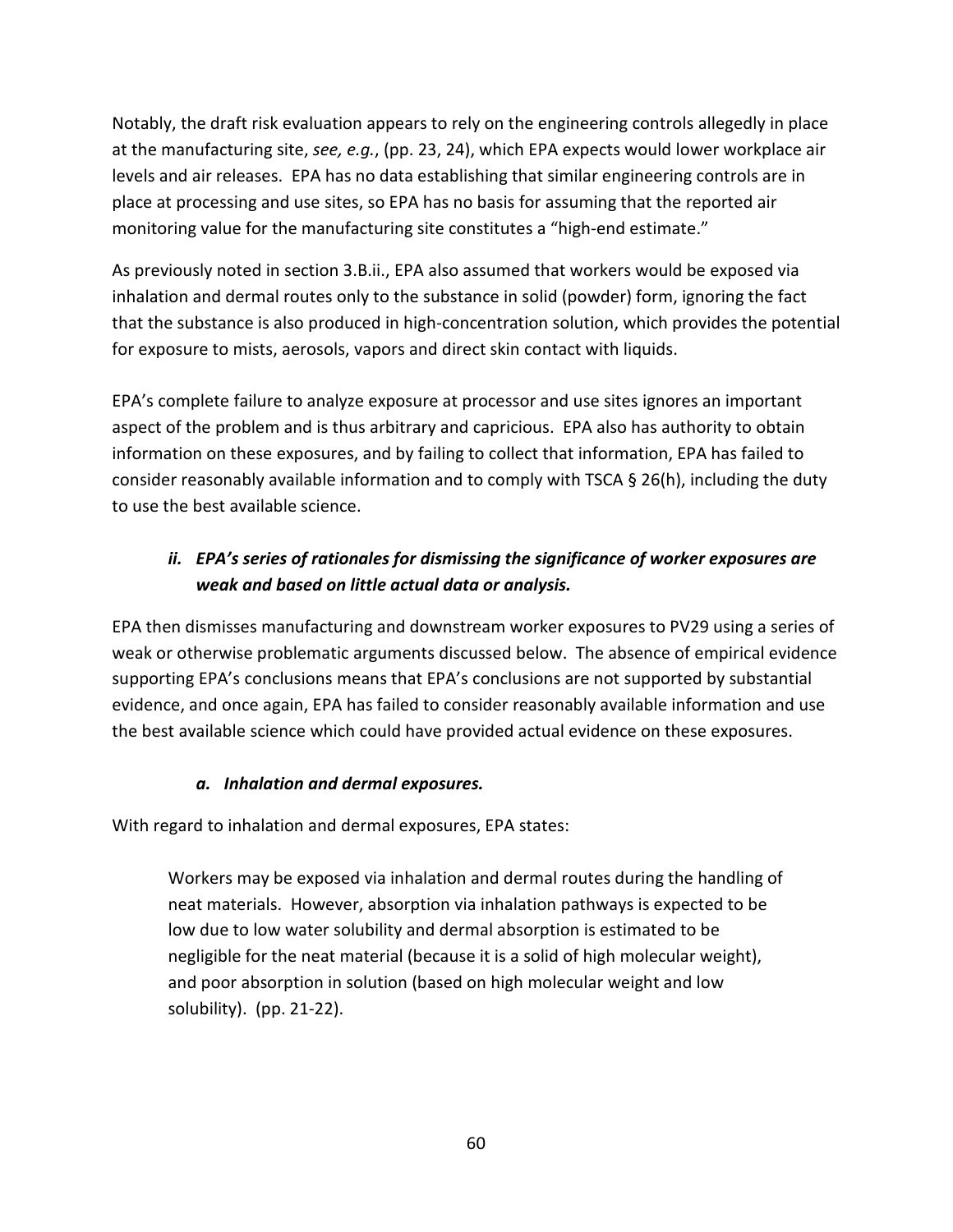This excerpt is poorly written and unclear, but EPA appears to be asserting that workers are not exposed to the neat substance via inhalation and dermal routes for reasons including low water solubility and high molecular weight.

A poorly soluble substance in water can be inhaled and cause adverse effects. Multiple studies reveal that inhalation of poorly soluble particles can lead to significant health impacts, including chronic pulmonary inflammation, pulmonary fibrosis, and lung tumors. [87](#page-60-0),[88,](#page-60-1)[89](#page-60-2)

In addition, EPA is ignoring the multiple mechanisms by which chemicals, including poorly soluble substances, may be absorbed. As noted in a 2017 report by ECHA:

The major routes by which toxicants enter the body are via the lungs, the gastrointestinal tract (both being absorption surfaces by nature), and the skin. To be absorbed, substances must transverse across biological membranes. Mostly this occurs by passive diffusion. \*\*\* [A]bsorption may occur via facilitated diffusion, active transport or pinocytosis, processes that are more actively directed and therefore require energy).<sup>[90](#page-60-3)</sup>

Moreover, EPA has not considered the absorption of PV29 as present in formulations such as paints, coating, and inks. The presence of other constituents in a PV29 formulation can significantly alter the absorbability of PV29. The pharmaceutical industry employs many different approaches to increase the absorption of drugs with lower water solubility, including for example the use of surfactants. $91,92$  $91,92$  Surfactants are a common constituent of paints and coatings. [93](#page-60-6)

<span id="page-60-5"></span>[https://echa.europa.eu/documents/10162/13632/information\\_requirements\\_r7c\\_en.pdf.](https://echa.europa.eu/documents/10162/13632/information_requirements_r7c_en.pdf)

<span id="page-60-0"></span> <sup>87</sup> Eileen D. Kuempel, et al., *Human and Animal Evidence Supports Lower Occupational Exposure Limits for Poorly-Soluble Respirable Particles*, 58:9 THE ANNALS OF OCCUPATIONAL HYGIENE 1205 (Nov. 2014), [https://www.ncbi.nlm.nih.gov/pmc/articles/PMC4618468/.](https://www.ncbi.nlm.nih.gov/pmc/articles/PMC4618468/)

<span id="page-60-1"></span><sup>88</sup> Oberdörster G., *Lung particle overload: implications for occupational exposures to particles*, 21:1 REGULATORY TOXICOLOGY & PHARMACOLOGY 123 (Feb. 1995),

<span id="page-60-2"></span>[https://www.ncbi.nlm.nih.gov/pubmed/7784625.](https://www.ncbi.nlm.nih.gov/pubmed/7784625)<br><sup>[89](https://www.ncbi.nlm.nih.gov/pubmed/7784625)</sup> Mike Jayjock, *Inhaled Insoluble Particles are more than a Nuisance*, HUMAN HEALTH RISK ASSESSMENT TO CHEMICALS (June 22, 2014), [http://jayjock-](http://jayjock-associates.blogspot.com/2014/06/inhaled-insoluble-particles-are-more.html)

<span id="page-60-3"></span>[associates.blogspot.com/2014/06/inhaled-insoluble-particles-are-more.html.](http://jayjock-associates.blogspot.com/2014/06/inhaled-insoluble-particles-are-more.html)<br><sup>[90](http://jayjock-associates.blogspot.com/2014/06/inhaled-insoluble-particles-are-more.html)</sup> ECHA, *Guidance on Information Requirements and Chemical Safety Assessment Chapter R.7c: Endpoint specific guidance* p. 176 (June 2017),

<span id="page-60-6"></span><span id="page-60-4"></span><sup>91</sup> Shweta Gupta, et al., *Formulation Strategies to Improve the Bioavailability of Poorly Absorbed Drugs with Special Emphasis on Self-Emulsifying Systems*, ISRN PHARM. (Dec. 2013), [https://www.ncbi.nlm.nih.gov/pmc/articles/PMC3888743/.](https://www.ncbi.nlm.nih.gov/pmc/articles/PMC3888743/)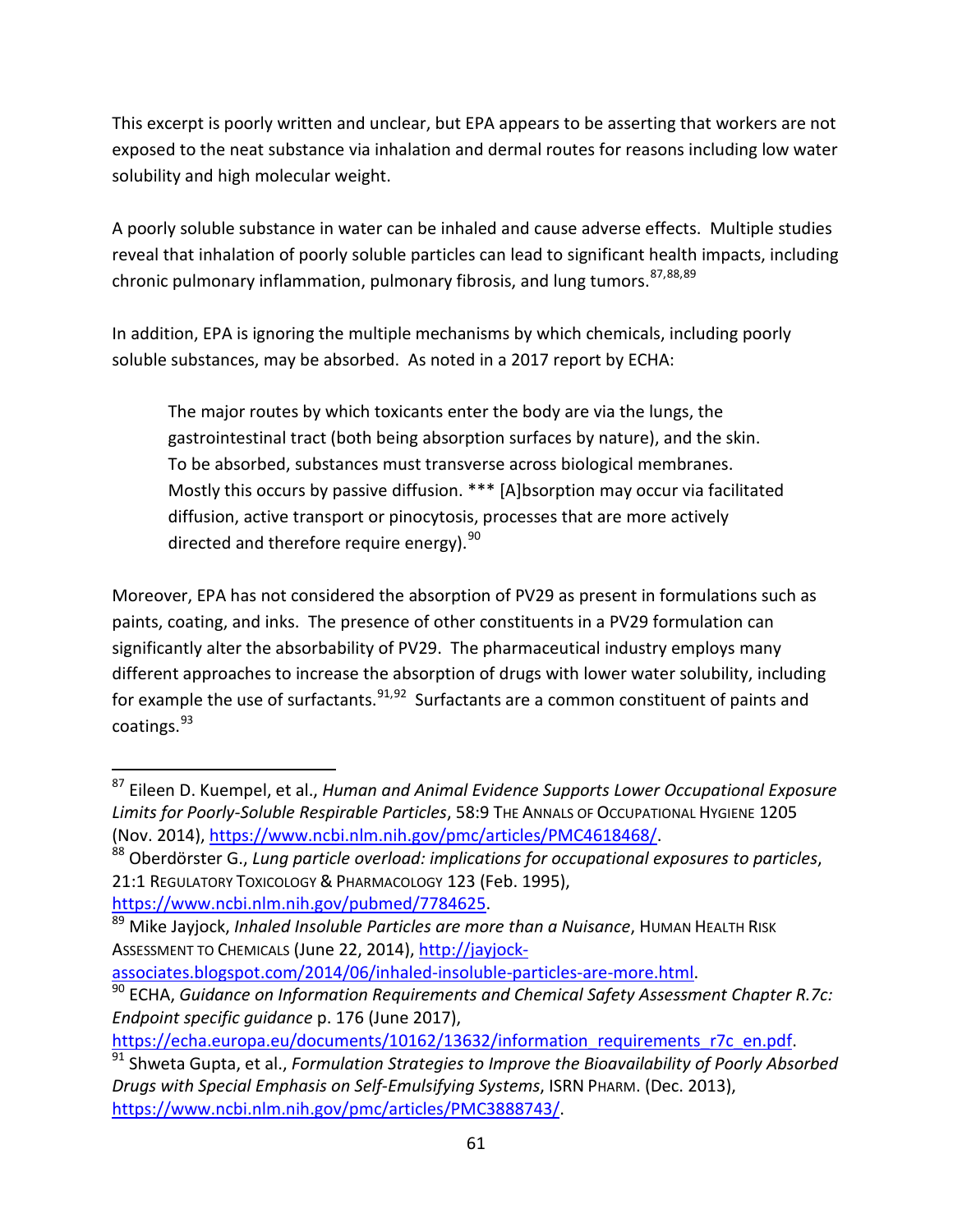EPA's argument that exposure via inhalation is expected to be negligible because of low water solubility is highly problematic and discordant with current scientific understanding. At a minimum, EPA should have obtained actual absorption information instead of simply assuming that low solubility will necessarily result in low absorption.

EPA additionally attempts to rely on industrial hygiene controls to dismiss worker exposures:

Engineering controls for [PV29], as stated directly in the SDS, include adequate ventilation, processing enclosure, and local exhaust ventilation or other engineering controls. Personal protective equipment (PPE) includes safety glasses with side-shields, dust goggle under certain circumstances, chemical resistant impervious gloves, and particulate respirators if needed (BASF, 2017; CPMA, 2017a; Sun Chemical, 2017). Oral and inhalation exposures from downstream processors and users are possible; however, occupational exposures from these downstream users are likely to be limited due to the expected use of PPE (per Safety Data Sheet for [PV29]) and poor oral absorption due to low water solubility (BASF, 2017; CPMA, 2017a; Sun Chemical, 2017). (p. 22).

The extent of information available on these controls is limited to safety data sheets from BASF and Sun Chemical and a comment from the Color Pigments Manufacturer Association (CPMA). There appear to be no empirical data to document the extent of use or effectiveness of any of these industrial hygiene controls. Additionally, EPA again invokes inadequate arguments around poor oral absorption due to low water solubility.

In subsection iii of this section and section 14 below, we further discuss why EPA's reliance on SDSs and PPE is insufficient to dismiss worker exposures.

## *b. Oral exposures.*

Broadly with regard to oral exposure, EPA states:

<sup>93</sup> DOW SURFACTANTS - INDUSTRIAL COATINGS AND PAINTS, <https://www.dow.com/surfactants/applications/paints/indust.htm> (last visited Jan. 14, 2019).

 <sup>92</sup> Ketan T. Savjani, et al., *Drug Solubility: Importance and Enhancement Techniques*, ISRN PHARM. (Jul. 2012), [https://www.ncbi.nlm.nih.gov/pmc/articles/PMC3399483/.](https://www.ncbi.nlm.nih.gov/pmc/articles/PMC3399483/)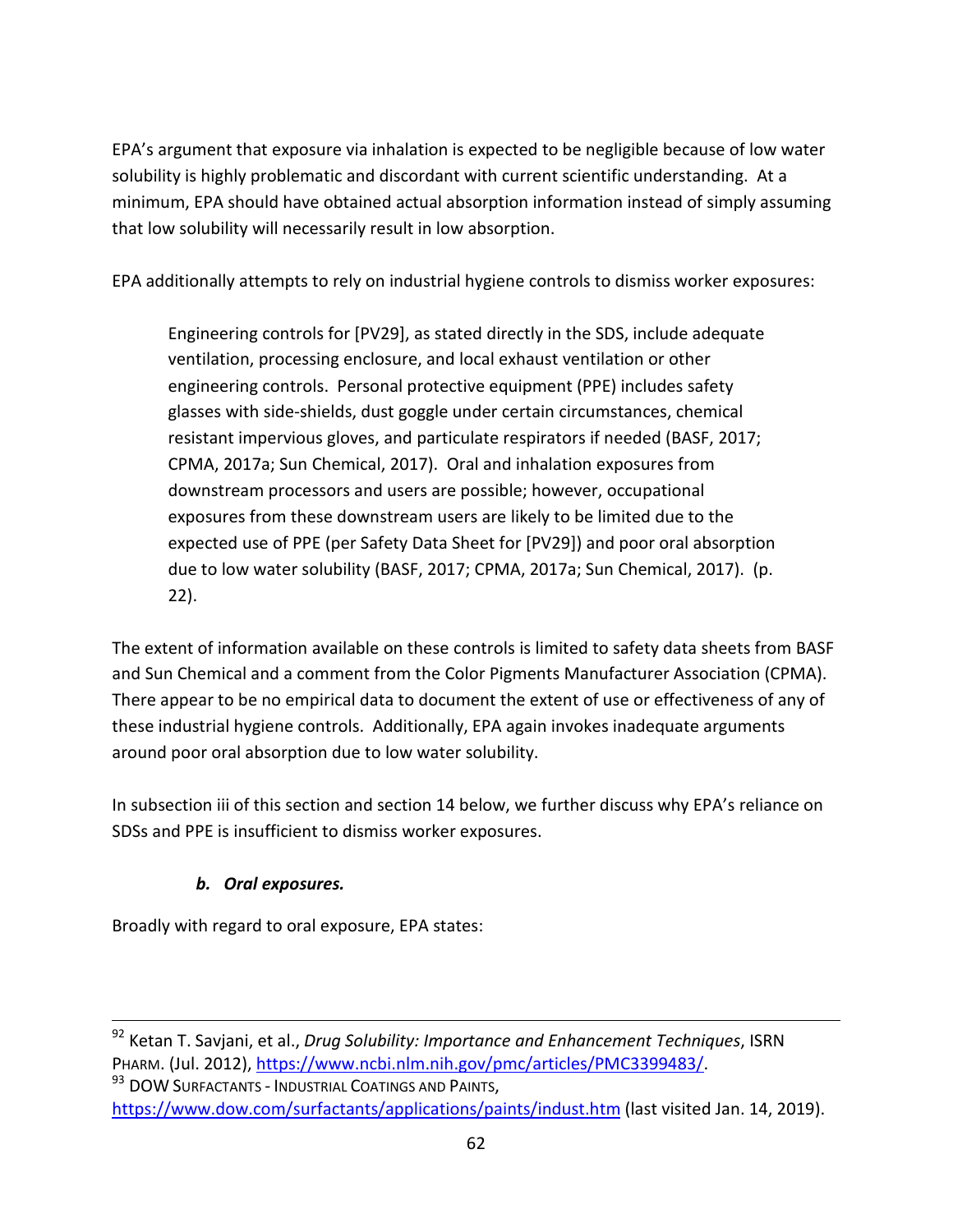Oral ingestion is not a relevant pathway for workers manufacturing [PV29] since there is no foreseeable route of exposure. Standard workplace practices prohibit eating and smoking in manufacturing facilities. In addition, minimal incidental oral exposures are avoided by the use of personal protective equipment (PPE) that are discussed below (Mott, 2017a). In addition, oral absorption is poor due to low water solubility. (p. 22).

This argument assumes oral exposure would only occur if workers eat contaminated food or smoke. It also assumes without any documentation that there is 100% compliance with the noeating-or-smoking policy. Research has revealed that incidental ingestion by workers from hand-to-mouth contact occurs in the workplace.<sup>[94](#page-62-0)</sup>

No information is provided on the type of PPE used and whether it is sufficiently protective; EPA simply asserts that the equipment will be used and will entirely eliminate incidental oral exposure. EPA needs to more closely assess the potential for oral exposure via pathways beyond ingestion of contaminated food. EPA again references low water solubility as a basis for poor oral absorption for workers. This is problematic for the reasons already discussed.

EPA also relies here on a personal communication from one employee of what EPA states is the only reporting U.S. manufacturer of the chemical, Sun Chemical (Mott 2017a). EPA appears to have no empirical data as to the extent of use or effectiveness of any of these controls. Moreover, the content of the Mott 2017a personal communication is not publicly available.<sup>[95](#page-62-1)</sup> Nor is there any mention made of the inherent conflict of interest that this personal communicator has in minimizing any concerns over exposure to the chemical his company makes (see section 3.B.ii.a.). Yet EPA relies heavily on this conflicted source<sup>[96](#page-62-2)</sup> to support its conclusions that workplace exposures are negligible.

EPA must immediately make public the details of the Mott 2017a, and all other personal communications relevant to the risk evaluation in the docket. EPA's reliance on these personal

<span id="page-62-0"></span> <sup>94</sup> Melanie G. Ng, et al., *Inadvertent ingestion exposure: hand- and object-to-mouth behavior among workers*, 26 J. OF EXPOSURE SCIENCE & ENVTL. EPIDEMIOLOGY 9-16 (2016), [https://www.nature.com/articles/jes201471.](https://www.nature.com/articles/jes201471)

<span id="page-62-1"></span><sup>&</sup>lt;sup>95</sup> EDF's search of the PV29 problem formulation and risk evaluation dockets for Mott 2017a yielded nothing; the only related item is a document noting that a February 13, 2017 meeting was held between EPA and representatives of BASF, SOCMA, GL+PC, Avanti, CPMA, and Sun Chemical (Robert Mott). Stakeholder Meeting with CPMA – February 13, 2017, [https://www.regulations.gov/document?D=EPA-HQ-OPPT-2016-0725-0026.](https://www.regulations.gov/document?D=EPA-HQ-OPPT-2016-0725-0026) 96 *See* section 12.C. of these comments for more concerning such conflicts of interest.

<span id="page-62-2"></span>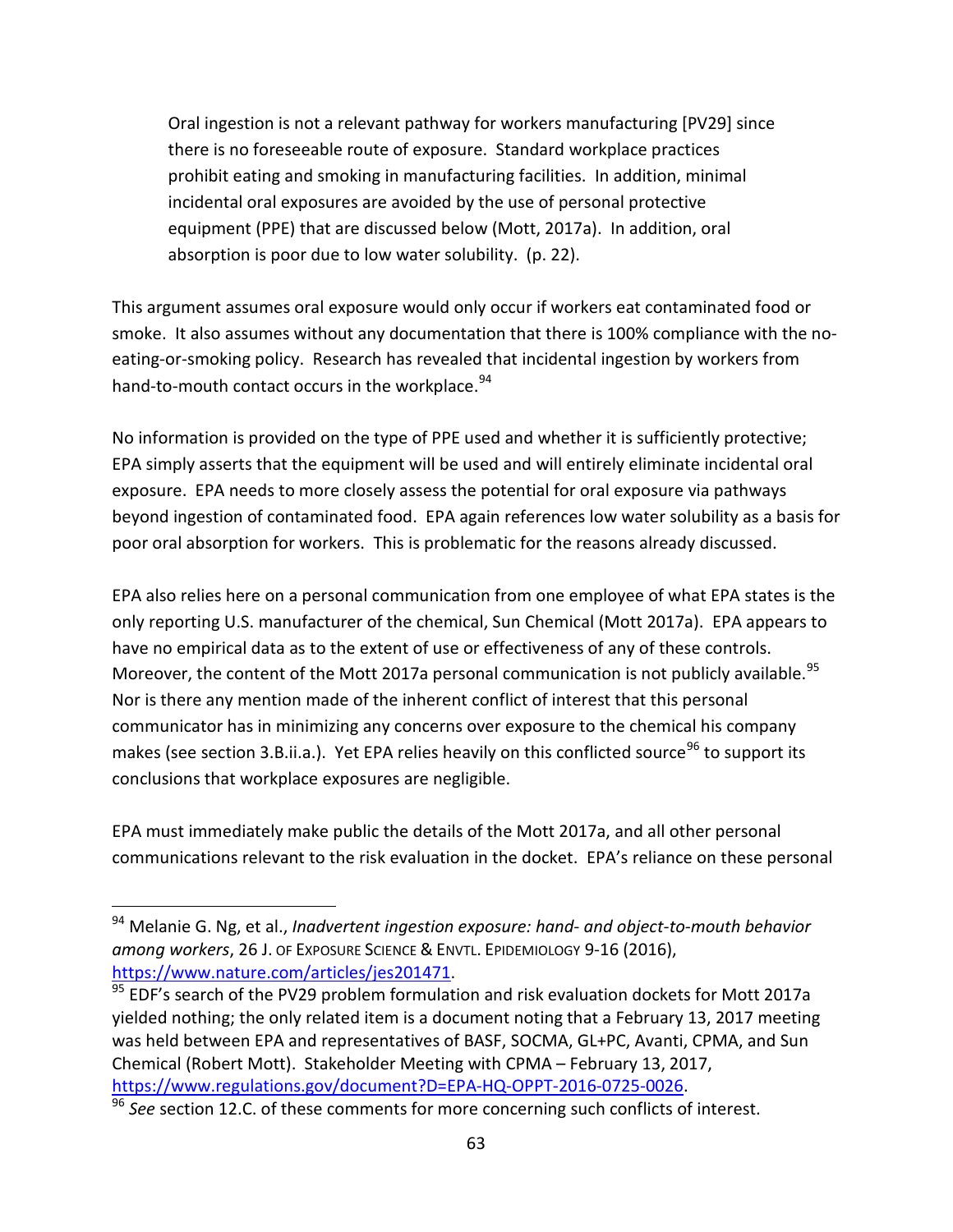communications to assert limited exposure to workers (and the environment) is highly questionable given the lack of information provided and the inappropriateness of evaluating risk only assuming universal use and efficacy of industrial hygiene controls

Finally, EPA asserts that PV29 will not leach from plastics or paints: "When [PV29] is encapsulated in plastics or paint resins, it is not expected to leach out (21 CFR 178.3297, (BASF, 1998))." This conclusion appears to be completely drawn from information included in a food additives petition to FDA for PV29 which is not publicly available. It is also highly doubtful, given extensive lack of empirical data EPA has in its possession, that information submitted with the food additives petition contains measured data evaluating the leaching potential for PV29.

# *iii. EPA relies on Safety Data Sheets (SDSs) and unsubstantiated industry statements to discount potentially relevant routes of exposure and does not provide access to the referenced SDSs.*

EPA repeatedly asserts that exposure is minimal due to engineering controls and personal protective equipment (PPE) specified in Safety Data Sheets (SDSs) for PV29. For example:

Engineering controls for [PV29], as stated directly in the SDS, include adequate ventilation, processing enclosure, and local exhaust ventilation or other engineering controls. Personal protective equipment (PPE) includes safety glasses with side-shields, dust goggle under certain circumstances, chemical resistant impervious gloves, and particulate respirators if needed (BASF, 2017; CPMA, 2017a; Sun Chemical, 2017). Oral and inhalation exposures from downstream processors and users are possible; however, occupational exposures from these downstream users are likely to be limited due to the expected use of PPE (per Safety Data Sheet for [PV29]) and poor oral absorption due to low water solubility (BASF, 2017; CPMA, 2017a; Sun Chemical, 2017). (p. 22).

EPA repeatedly cites three sources to support its statements: BASF, 2017; CPMA, 2017a; Sun Chemical, 2017. However, the HERO database entries for the BASF SDS ("Paliogen® Red Violet K 5011: Material Safety Data Sheet")<sup>[97](#page-63-0)</sup> and the Sun Chemical SDS ("Safety Data Sheet: Violet

<span id="page-63-0"></span><sup>97</sup> PALIOGEN® RED VIOLET K 5011: MATERIAL SAFETY DATA SHEET, [https://hero.epa.gov/hero/index.cfm/reference/details/reference\\_id/4081884](https://hero.epa.gov/hero/index.cfm/reference/details/reference_id/4081884) (last visited Jan. 14, 2019).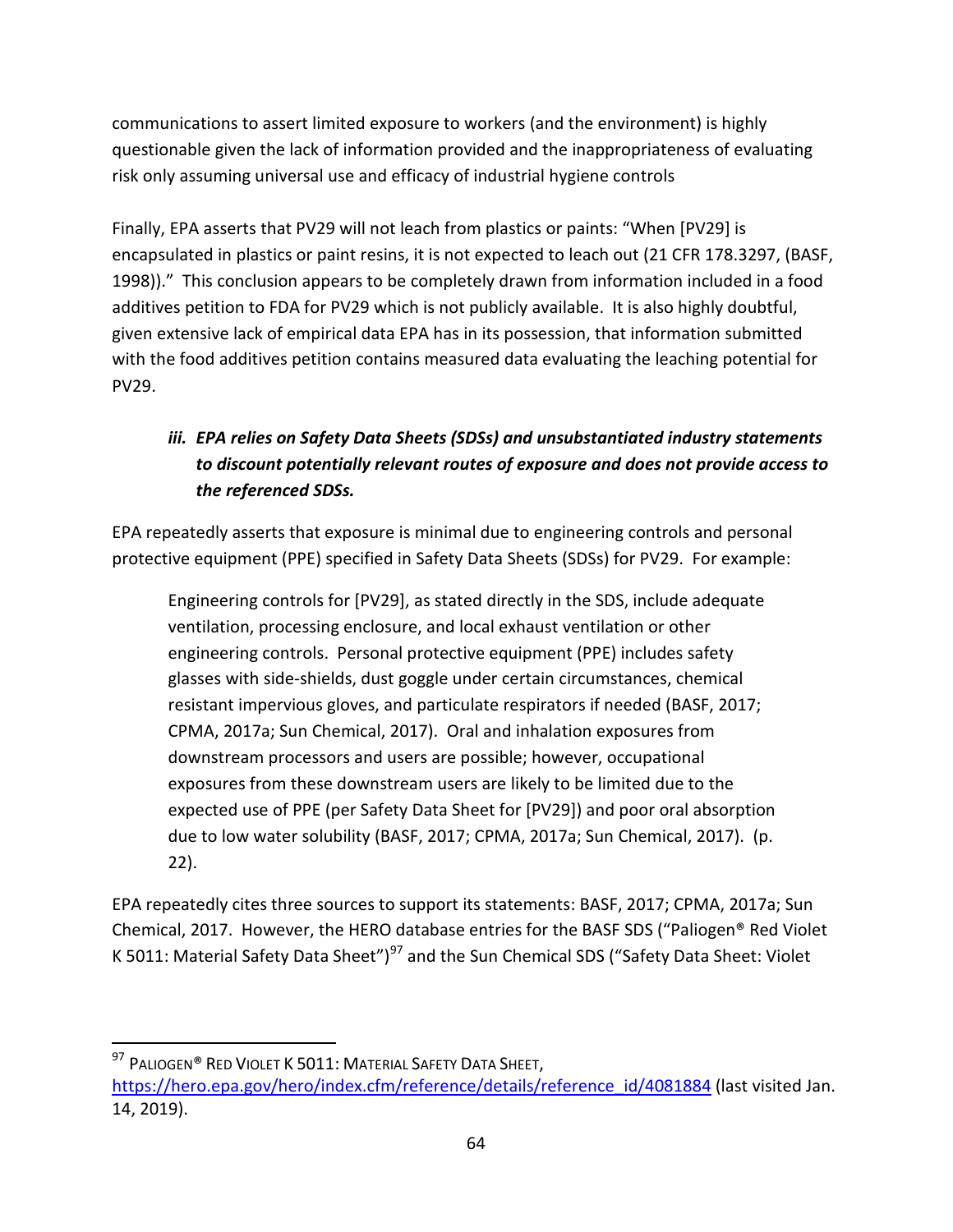29")<sup>[98](#page-64-0)</sup> do not provide links to the respective SDSs. Without access to the referenced SDSs, it is not possible for EDF and other commenters to assess the accuracy of EPA's claims regarding engineering controls and PPE.

Notably, EPA's description qualifies the extent of use of PPE with the phrase "if needed." This qualification calls into question whether the SDSs even describe use of this PPE as actually required, as recommended or otherwise optional, or as only required in limited circumstances. It is entirely unclear whether or how these SDSs describe the use of this PPE.

Given EPA's failures to provide the SDSs and the limited explanation provided by EPA, EDF attempted to locate the SDSs on its own.

We identified an SDS from BASF dated October 2018 for Paliogen Red Violet K 5411<sup>[99](#page-64-1)</sup> by locating "Pigment Violet 29" on BASF's SDS search database;<sup>[100](#page-64-2)</sup> however, we cannot be certain that it is the correct SDS given that the HERO database references a 2017 document for "Paliogen® Red Violet K 5*0*11."[101](#page-64-3) While the SDS we identified does list types of PPE recommended for use, it does not mention ventilation engineering controls, except what is recommended *in its absence*: "Breathing must be protected when large quantities are decanted without local exhaust ventilation."<sup>102</sup> This clearly indicates the potential for the chemical to be handled in settings where such engineering controls are not used – directly undermining EPA's assumption of universal use. Furthermore, this SDS is for a mixture that includes a component with an occupational exposure limit (Kaolin, CASRN: 1332-58-7); it is therefore unclear whether an SDS for the use of PV29 alone or in other formulations, if they exist, would include the same precautions.

<span id="page-64-0"></span>98 SAFETY DATA SHEET: VIOLET 29,

<span id="page-64-2"></span>100 BASF NORTH AMERICAN PIGMENTS,

[https://hero.epa.gov/hero/index.cfm/reference/details/reference\\_id/4121201](https://hero.epa.gov/hero/index.cfm/reference/details/reference_id/4121201) (last visited Jan. 14, 2019).

<span id="page-64-1"></span><sup>&</sup>lt;sup>99</sup> BASF, Safety Data Sheet (Dec. 2018),

[https://worldaccount.basf.com/wa/NAFTA~en\\_US/Catalog/Pigments/doc4/BASF/PRD/3004850](https://worldaccount.basf.com/wa/NAFTA~en_US/Catalog/Pigments/doc4/BASF/PRD/30048503/.pdf?asset_type=msds/pdf&language=EN&validArea=REG_EU&urn=urn:documentum:ProductBase_EU:09007af880396198.pdf) [3/.pdf?asset\\_type=msds/pdf&language=EN&validArea=REG\\_EU&urn=urn:documentum:Produc](https://worldaccount.basf.com/wa/NAFTA~en_US/Catalog/Pigments/doc4/BASF/PRD/30048503/.pdf?asset_type=msds/pdf&language=EN&validArea=REG_EU&urn=urn:documentum:ProductBase_EU:09007af880396198.pdf) [tBase\\_EU:09007af880396198.pdf.](https://worldaccount.basf.com/wa/NAFTA~en_US/Catalog/Pigments/doc4/BASF/PRD/30048503/.pdf?asset_type=msds/pdf&language=EN&validArea=REG_EU&urn=urn:documentum:ProductBase_EU:09007af880396198.pdf)

[https://worldaccount.basf.com/wa/NAFTA~en\\_US/Catalog/Pigments/pi/BASF/Brand/paliogen](https://worldaccount.basf.com/wa/NAFTA~en_US/Catalog/Pigments/pi/BASF/Brand/paliogen) (last visited Jan. 14, 2019).

<span id="page-64-3"></span><sup>101</sup> Paliogen® Red Violet K 5011: Material Safety Data Sheet,

[https://hero.epa.gov/hero/index.cfm/reference/details/reference\\_id/4081884](https://hero.epa.gov/hero/index.cfm/reference/details/reference_id/4081884) (last visited Jan. 14, 2019) (emphasis added).

<span id="page-64-4"></span> $102$  BASF, Safety Data Sheet p. 4 (Dec. 2018),

[https://worldaccount.basf.com/wa/NAFTA~en\\_US/Catalog/Pigments/doc4/BASF/PRD/3004850](https://worldaccount.basf.com/wa/NAFTA~en_US/Catalog/Pigments/doc4/BASF/PRD/30048503/.pdf?asset_type=msds/pdf&language=EN&validArea=REG_EU&urn=urn:documentum:ProductBase_EU:09007af880396198.pdf) [3/.pdf?asset\\_type=msds/pdf&language=EN&validArea=REG\\_EU&urn=urn:documentum:Produc](https://worldaccount.basf.com/wa/NAFTA~en_US/Catalog/Pigments/doc4/BASF/PRD/30048503/.pdf?asset_type=msds/pdf&language=EN&validArea=REG_EU&urn=urn:documentum:ProductBase_EU:09007af880396198.pdf) [tBase\\_EU:09007af880396198.pdf.](https://worldaccount.basf.com/wa/NAFTA~en_US/Catalog/Pigments/doc4/BASF/PRD/30048503/.pdf?asset_type=msds/pdf&language=EN&validArea=REG_EU&urn=urn:documentum:ProductBase_EU:09007af880396198.pdf)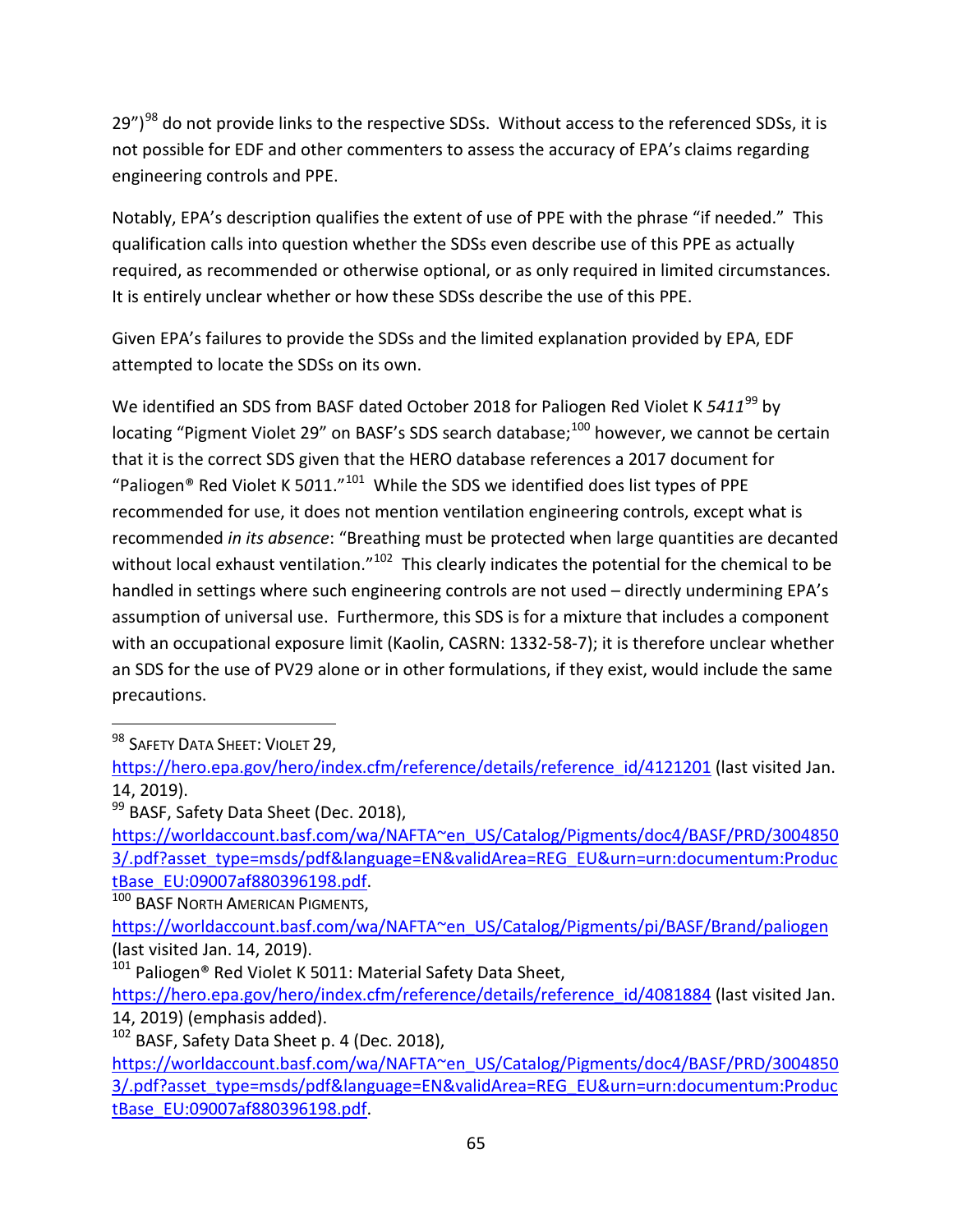We found that Sun Chemical's PV29 SDS is not accessible to the public, as the company only makes SDSs available to registered customers. $^{103}$  $^{103}$  $^{103}$ 

However, even if EPA had provided the SDSs, as it should have, the mere presence of language in an SDS is completely insufficient to conclude that engineering controls are actually in place or that personal protective equipment is actually utilized, or that they are sufficiently effective and protective. While SDSs are required to be provided as a hazard communication tool, the only legal requirement under OSHA is that the employer provide the SDS to employees and train them how to access and understand them. $104,105,106$  $104,105,106$  $104,105,106$  $104,105,106$  For example, the 2012 OSHA Hazard Communications Standard explains:

While the current HCS [Hazard Communication Standard] and this final standard require the provision of information on recommended control measures, including respiratory protection, personal protective equipment, and engineering controls, *there is no requirement for employers to implement the recommended controls*. An employer should use all available information when designing an appropriate protective program, bu*t a recommendation on a safety data sheet by itself would not trigger the need to implement new controls*. [107](#page-65-4)

Any legal requirement that SDS recommendations be followed would come through a separate requirement such as where there is an OSHA exposure limit for the substance. For PV29, one of the thousands of chemicals for which OSHA has no standard, there is no OSHA obligation beyond OSHA's rarely used general duty clause for employers to provide any protection for workers.

In fact, there is significant evidence that SDSs are frequently not understood or followed. For example, Nicol et al. (2008) conducted a systematic search of the literature and identified serious problems with the use of SDSs even as hazard communication tools: they are often

<span id="page-65-3"></span>

[https://www.osha.gov/OshDoc/Directive\\_pdf/CPL\\_02-00-160.pdf.](https://protect-us.mimecast.com/s/CyFFCERPpgh3Ep67upLVQE?domain=osha.gov)

<span id="page-65-0"></span><sup>&</sup>lt;sup>103</sup> Sun Chemical's website states "[r]egistered customers with existing logon credentials can visit the current site for information on how to access 3E Protect." Sun Chemical, *Sun Chemical Upgrades Its Safety Data Sheet Online Platform* (Dec. 11, 2017),

[https://www.sunchemical.com/sun-chemical-upgrades-its-safety-data-sheet-online-platform/.](https://www.sunchemical.com/sun-chemical-upgrades-its-safety-data-sheet-online-platform/) 3E Protect is their SDS and chemical management platform. *Id.*

<span id="page-65-1"></span><sup>&</sup>lt;sup>104</sup> OSHA Hazard Communication Standard, 77 Fed. Reg. 17574, 17788 (Mar. 26, 2012) (codified at 29 C.F.R. § 1910.1200(g)), [https://www.osha.gov/FedReg\\_osha\\_pdf/FED20120326.pdf.](https://www.osha.gov/FedReg_osha_pdf/FED20120326.pdf)

<span id="page-65-2"></span><sup>105</sup> OSHA, *Inspection Procedures for the Hazard Communication Standard (HCS 2012)* pp. 55-56 (Jul. 2015), [https://www.osha.gov/OshDoc/Directive\\_pdf/CPL\\_02-02-079.pdf.](https://protect-us.mimecast.com/s/T2bMCDk0oOs543O9c5gIJ1?domain=osha.gov) 106 OSHA, *Field Operations Manual* p. 5-2 (Aug. 2016),

<span id="page-65-4"></span> $107$  77 Fed. Reg. at 17693 (emphasis added).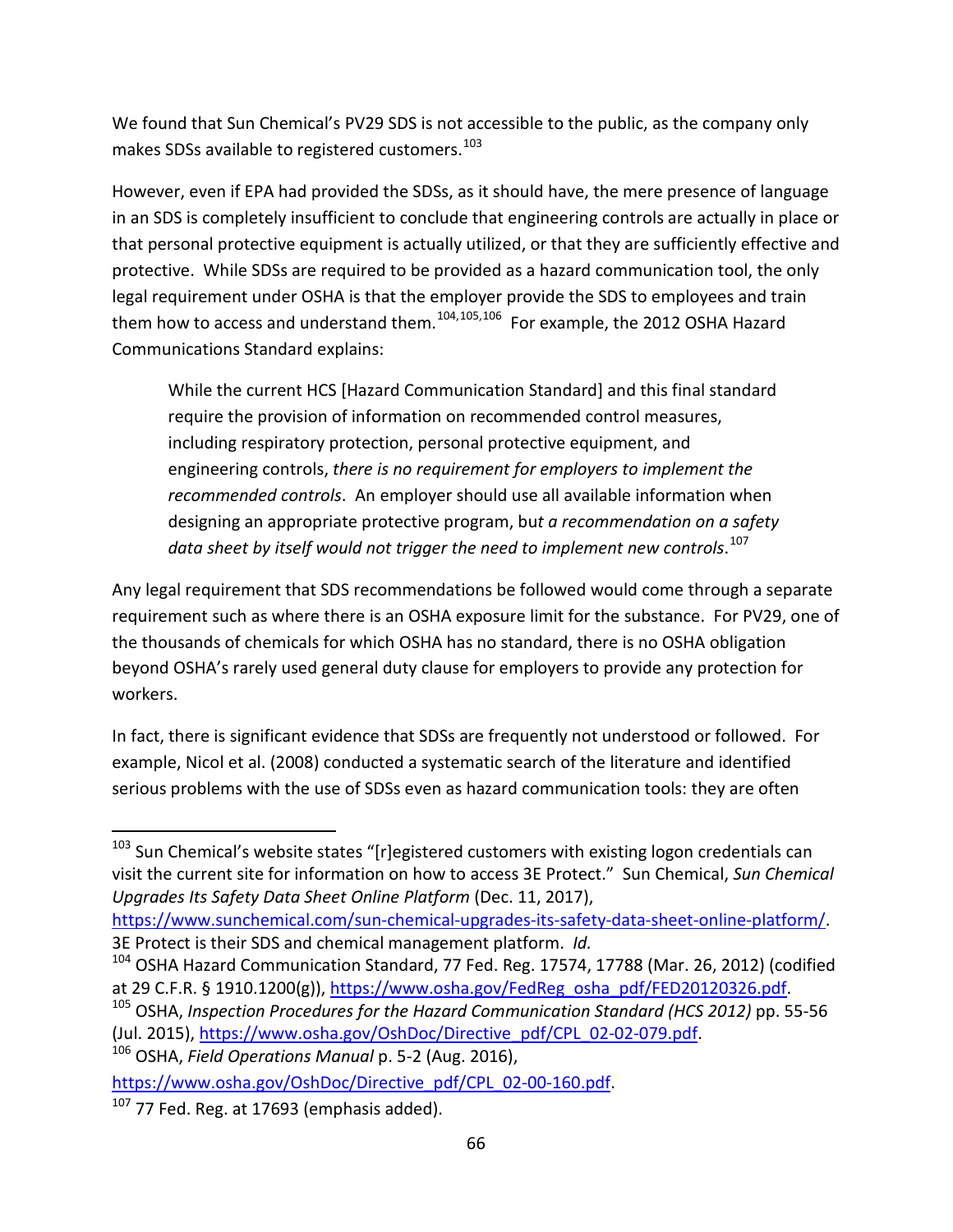inaccurate, incomplete, and too technical for workers to understand.<sup>108</sup> The 2012 OSHA Hazard Communication Standard corroborates these findings.<sup>[109](#page-66-1)</sup> For example, the Standard reports that "several studies show that employees do not understand approximately one-third of the safety and health information listed on SDSs prepared in accordance with the current standard" and that "[s]tudies also report that roughly 40% of persons reviewing SDSs found them difficult to understand." <sup>[110](#page-66-2)</sup>

Given the limitations of SDSs and given EPA's authority to require that manufacturers and processors develop and provide actual data on workplace exposures, EPA cannot reasonably rely on SDSs to assume workers are adequately protected.

The HERO database entry for "CPMA, 2017a" does provide a link to a comment submitted by the Color Pigments Manufacturers Association, Inc. to EPA in March 2017.<sup>[111](#page-66-3)</sup> While EPA does not specify what aspect of that letter it is citing, EPA appears to be relying on the following statement in the letter:

*Domestic exposures and releases.* As approximately 85-90% of Sun's production of [PV29] production is consumed onsite to make other pigments, there is no offsite exposure to this production. [PV29] is not subject to an OSHA permissible exposure level but is regulated simply as a nuisance particulate. Workers are provided with gloves and dust masks.

Customers are advised that the product is not known to possess any hazardous properties and is properly handled as a nuisance dust. During the processing of the products into paint and plastics, customers are understood to handle the dry powder using modern engineering controls, primarily due to the presence of other industrial chemicals and not the pigment.  $112$ 

<span id="page-66-0"></span> <sup>108</sup> Anne-Marie Nicol, et al., *Accuracy, comprehensibility, and use of material safety data sheets: A review*, 51:11 AM. J. OF INDUS. MED. 861-76 (Jul. 2008),

[https://onlinelibrary.wiley.com/doi/abs/10.1002/ajim.20613.](https://onlinelibrary.wiley.com/doi/abs/10.1002/ajim.20613)

<span id="page-66-1"></span> $109$  77 Fed. Reg. at 17593-95, 17603.

<span id="page-66-2"></span><sup>110</sup> *Id.* at 17603; *see also* OSHA, *Inspection Procedures for the Hazard Communication Standard (HCS 2012)* (Jul. 2015), [https://www.osha.gov/OshDoc/Directive\\_pdf/CPL\\_02-02-079.pdf.](https://protect-us.mimecast.com/s/T2bMCDk0oOs543O9c5gIJ1?domain=osha.gov) 111 CPMA Comment, [https://www.regulations.gov/document?D=EPA-HQ-OPPT-2016-0725-](https://www.regulations.gov/document?D=EPA-HQ-OPPT-2016-0725-0006)

<span id="page-66-3"></span>[<sup>0006.</sup>](https://www.regulations.gov/document?D=EPA-HQ-OPPT-2016-0725-0006)

<span id="page-66-4"></span> $\overline{112}$  CPMA Comment, p. 6.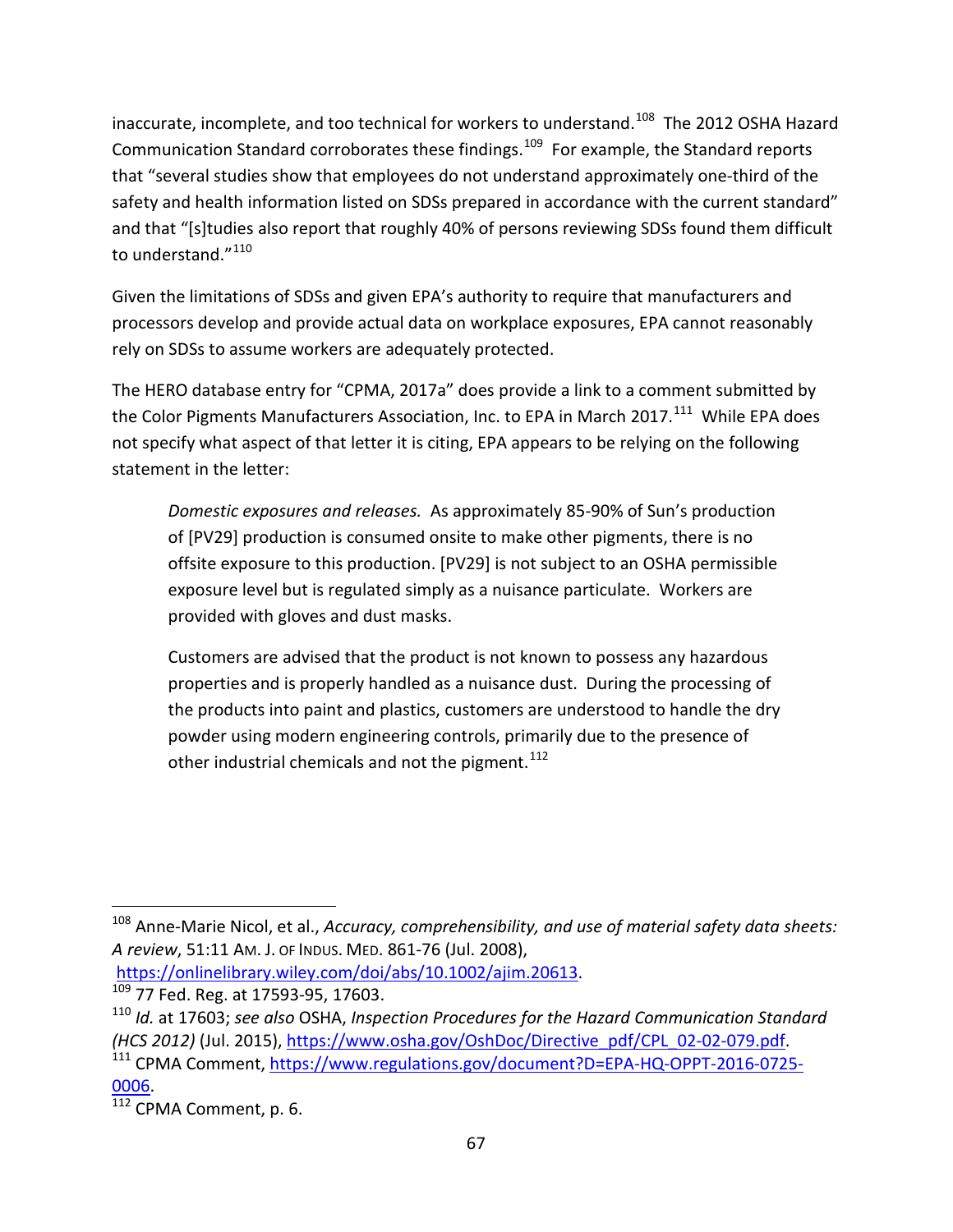CPMA provides no references or evidence to support these statements, some of which appear to be little more than conjecture (e.g., "customers are *understood to* handle dry powder using modern engineering control  $***$ .").<sup>[113](#page-67-0)</sup>

Finally, EPA completely ignores oral ingestion as a pathway of exposure – eliciting the "standard workplace practices prohibit eating and smoking in manufacturing facilities" and asserting that any minimal incidental oral exposure would be avoided by the use of personal protective equipment. EPA's only reference for this statement is a personal communication with Robert C. Mott with Sun Chemical Corporation. Details on the deficiencies in EPA's assessment of oral exposures are provided in subsection ii.B. of this section.

# *iv. EPA discounts exposure based on use of PPE, failing to acknowledge its real-world limitations.*

EPA hand-waves away the oral and dermal routes of exposure, at least in part by assuming that PPE is always utilized and effective:

- "[D]ermal absorption is estimated to be negligible for the neat material because it is a solid of high molecular weight, *use of PPE*, and due to poor absorption in solution based on low solubility." (pp. 21-22) (emphasis added).
- "In addition, minimal incidential *[sic]* oral exposures are avoided by the use of personal protective equipment (PPE)." (p. 22).

However, given the major real-world limitations of PPE, EPA should not assume efficacy of these measures without empirical data. The extent of use and efficacy of PPE and the ability to predict and control individual behavior are variable and uncertain. *See* section 14 below for further detail on real world limitations of PPE.

Use of PPE should only be considered sufficient to exclude an exposure scenario if robust and reliable data are available to document actual use and efficacy across all relevant settings and over time. EPA has not identified any such data here.

Furthermore, there can be no expectation that consumers exposed to PV29, for example, when using an artistic paint, will wear any personal protective gear at all.

# **B. EPA's rationale for dismissing consumer and general population exposures does not even qualify as cursory.**

As a result of the lack of any actual data, EPA states it was able to conduct only a "*qualitative* assessment of potential environmental, consumer, and general population exposures." (p. 5).

<span id="page-67-0"></span> <sup>113</sup> *Id.*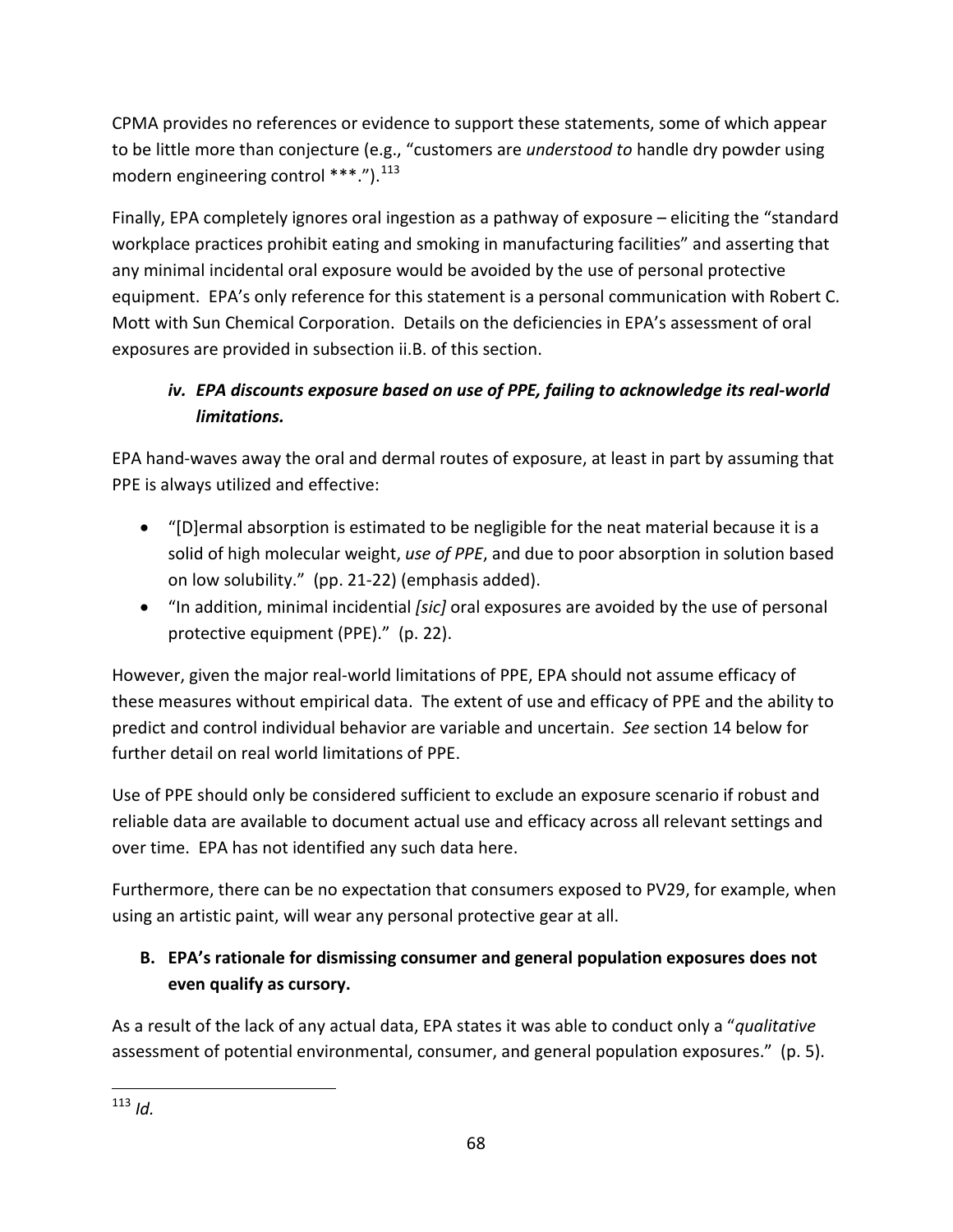Beyond assertions of low exposure invoking the chemical's physical-chemical properties, EPA's qualitative exposure assessment is largely a set of assertions, with no actual analysis or data, that concludes with the claim that consumers and the general population "are *expected* to be exposed at concentrations lower than worker exposures." (p. 32) (emphasis added).

TSCA section 6(b)(4)(F)(iv) requires that, in conducting a risk evaluation, EPA "shall \*\*\* take into account, where relevant, the likely duration, intensity, frequency, and number of exposures under the conditions of use of the chemical substance." Duration, intensity, frequency, and number are all quantitative terms, and EPA has provided no data or analysis characterizing any of these parameters with respect to environmental, consumer, and general population exposures. As a result, EPA has failed to meet TSCA's requirements for risk evaluations.

The only remotely "quantitative" element in EPA's entire discussion of potential consumer and general population exposures is the manufacturer's asserted estimate for water discharges from its manufacturing facility. In section 3.B.i., we discuss why this value is wholly unreliable and insufficient.

In addition, EPA's conclusions about environmental, consumer, and general population exposures are not supported by substantial evidence because, as far as the draft risk evaluation explains, these exposures are based solely on EPA's "expectations" that exposure will be lower than workplace exposures. EPA has not pointed to any actual evidence or analysis supporting this conclusion. Moreover, by failing to exercise its information authorities to obtain information about these exposures, EPA has failed to consider reasonably available information or comply with TSCA § 26(h), including the duty to use the best available science.

## **C. EPA's dismissal of any concerns about exposures of vulnerable subpopulations distorts the law's definition and fails to meet TSCA's requirements.**

EPA begins section 3.4.1 of the draft risk evaluation by faithfully citing TSCA's requirement that EPA evaluate risks to "potentially exposed or susceptible subpopulations," and then accurately transcribes the law's definition of that term. EPA then proceeds to ignore this mandate and distort the definition.

EPA states that "[I]n developing the risk evaluation, the EPA analyzed the reasonably available information to ascertain whether some human receptor groups may have greater exposure or susceptibility than the general population to the hazard posed by a chemical. The results of the available human health data, which reported no effects for all routes of exposure (oral, dermal, and inhalation), indicating that *there is no evidence of increased susceptibility for any single group relative to the general population*." (p. 24) (emphasis added).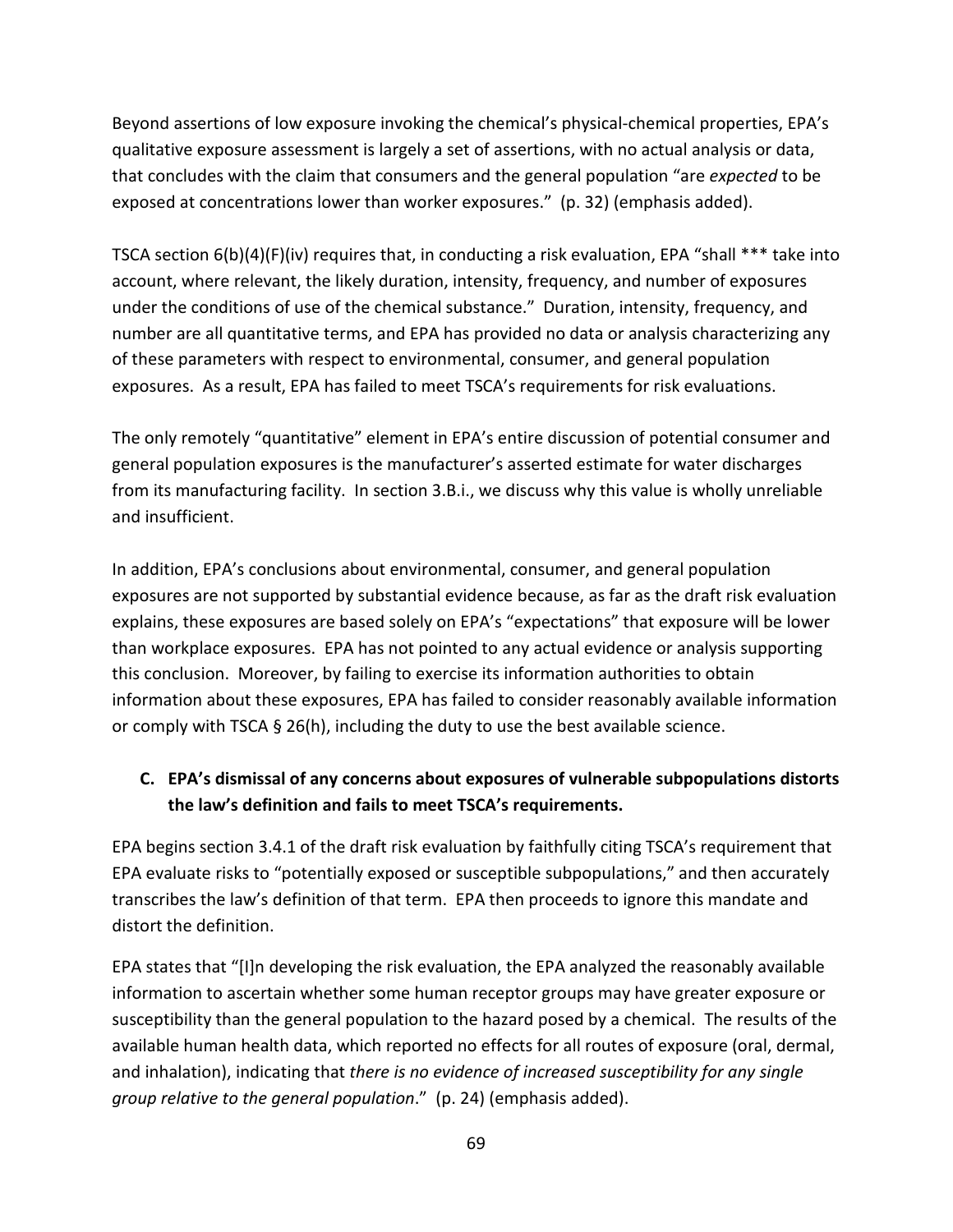Elsewhere in these comments we discuss at length the inadequacies of the data EPA has relied on. What EPA fails to mention here is that all but one of the human health studies EPA has *did not look for increased susceptibility* of various subpopulations. The one study that it might be argued did consider this factor – a screening-level reproduction and developmental toxicity study using OECD Guideline 421 – *cannot* be used to conclude "no effect," based on EPA's own guidance, as well as authoritative international guidance on this very test (see section 3.D.i. of these comments for a discussion of why it cannot). One cannot rationally conclude that there is no greater susceptibility when studies examining susceptibility are lacking.

Astoundingly, EPA is willing to conclude that a lack of effects in inadequate studies translate into no "increased susceptibility for any single group relative to the general population," which flies in the face of science-based decision-making and fails to meet TSCA's mandate that EPA actually determine whether a chemical presents risk to potentially exposed or susceptible subpopulations.

EPA then resorts to an exposure argument: "[T]he exposure calculation for workers is based on full immersion and is *therefore protective of all other subpopulations*, such as children and pregnant women in the general population, which are not expected be exposed to [PV29] at similarly high levels." (p. 24) (emphasis added).

This assertion – again made without any actual data or analysis – ignores the potential for increased susceptibility of certain subpopulations. Infants, children, pregnant women and the elderly are identified in TSCA as vulnerable subpopulations based mainly on their higher susceptibility, not higher exposure, so this argument even if it were supported is largely irrelevant. Even if EPA had demonstrated – which it has not – that a healthy adult worker does not face unreasonable risk from workplace exposures to PV29, and even if EPA had demonstrated – which it has not – that such workers always face greater exposure to PV29 than other subpopulations, EPA could not conclude that PV29 presents no unreasonable risk to those other subpopulations. EPA's argument contravenes the very purpose of TSCA's explicit provisions regarding risks to vulnerable subpopulations.

Given the absence of any reliable evidence addressing susceptibility, EPA's conclusions about susceptible subpopulations are not supported by substantial evidence. In addition, by failing to use its information authorities to obtain information on susceptibility, EPA has violated its duties to consider reasonably available information and use the best available science.

## **D. EPA's rationale for adopting a sentinel over aggregate exposure assessment approach is inadequate and also distorts the meaning of sentinel exposure assessment.**

EPA asserts: "As a result of the *limited nature of all routes of exposure* resulting from the conditions of use of [PV29], a consideration of aggregate exposures of [PV29] was deemed not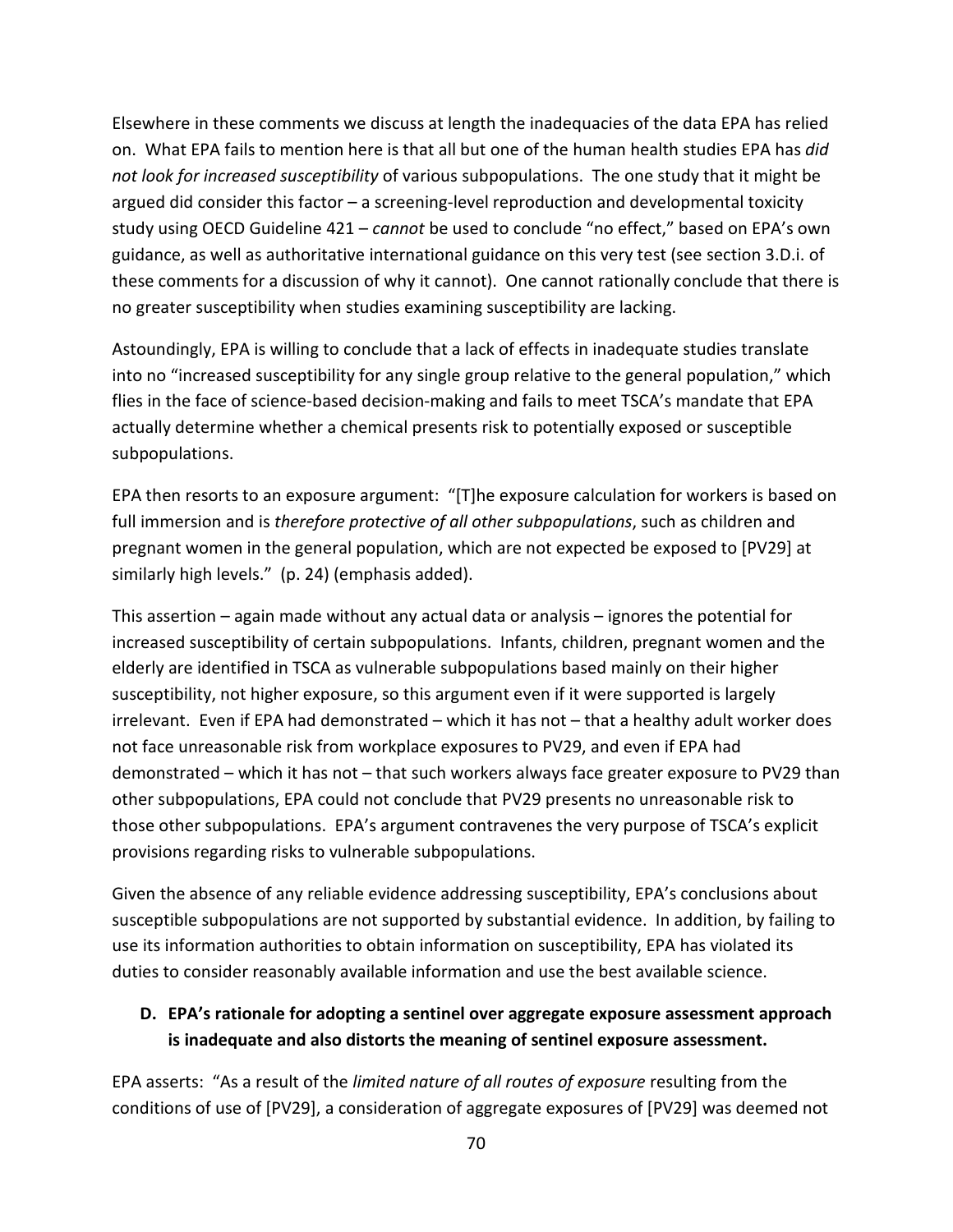to be appropriate for this risk evaluation." (p. 24) (emphasis added). Instead, EPA states it develop[ed] a screening-level analysis of sentinel exposure (dermal and inhalation) to workers (the population with the *theoretical highest anticipated exposure*)." (p. 14) (emphasis added). This rationale is inconsistent with EPA's own definitions of aggregate and sentinel exposure and does not reflect a science-based approach to exposure assessment. 40 C.F.R. § 702.33.

First, whether or not various routes of exposures are limited in nature or not is not a rational basis for selecting a sentinel approach. EPA needs to be able to demonstrate that in selecting a subset of exposures to be sentinels, it is accounting for all relevant exposures of individuals within the population or the environment. EPA's assertion that it need only account for the highest anticipated exposure ignores the potential that multiple sources of exposure, even if each is "limited," may expose the same entities and that the combination of those exposures may engender a risk greater than the risk from the highest exposure alone. A worker exposed to PV29 at work may also be exposed to the chemical at home, e.g., through exposure to consumer products containing it, or as a result of its presence in air, water, food, etc. EPA's approach also ignores the potential that a lower exposure may result in greater risk to a member of a vulnerable subpopulation.

Indeed, EPA's "screening-level analysis of sentinel exposure (dermal and inhalation) to workers" is inadequate even to assess the risk to a worker (even ignoring all other potential exposures that worker may experience). EPA did not consider or even mention the obvious and very real potential that a worker handling PV29 might be exposed by both inhalation and dermal routes.

EPA also misapplies the sentinel approach. EPA seems to believe the approach entails identifying the *single* highest exposure across all possible routes and subpopulations, that is, that it can select one sentinel exposure to represent all exposures.

Yet EPA's own definition of "sentinel exposure" in its Risk Evaluation Rule does not support this approach. EPA defined the term to mean "the exposure to a single chemical substance that represents the plausible upper bound of exposure relative to all other exposures within a broad *category of similar or related exposures*." 40 C.F.R. § 702.33 (emphasis added). A sentinel exposure can only stand in for those exposures that are sufficiently similar or related to be represented by the sentinel exposure for that category of exposures. Other sentinel exposures need to be identified for other categories of exposure that are less similar or related.

EPA's worker exposure assessment looked only at manufacturing workers handling the chemical in a solid/powder form. How can that possibly represent downstream workers handling a solution of the chemical or using a commercial product containing it? How could it represent the exposure of an artist using a violet paint, or an auto body worker spray-painting a car after hammering out a dent? These exposures are not similar or related to exposures of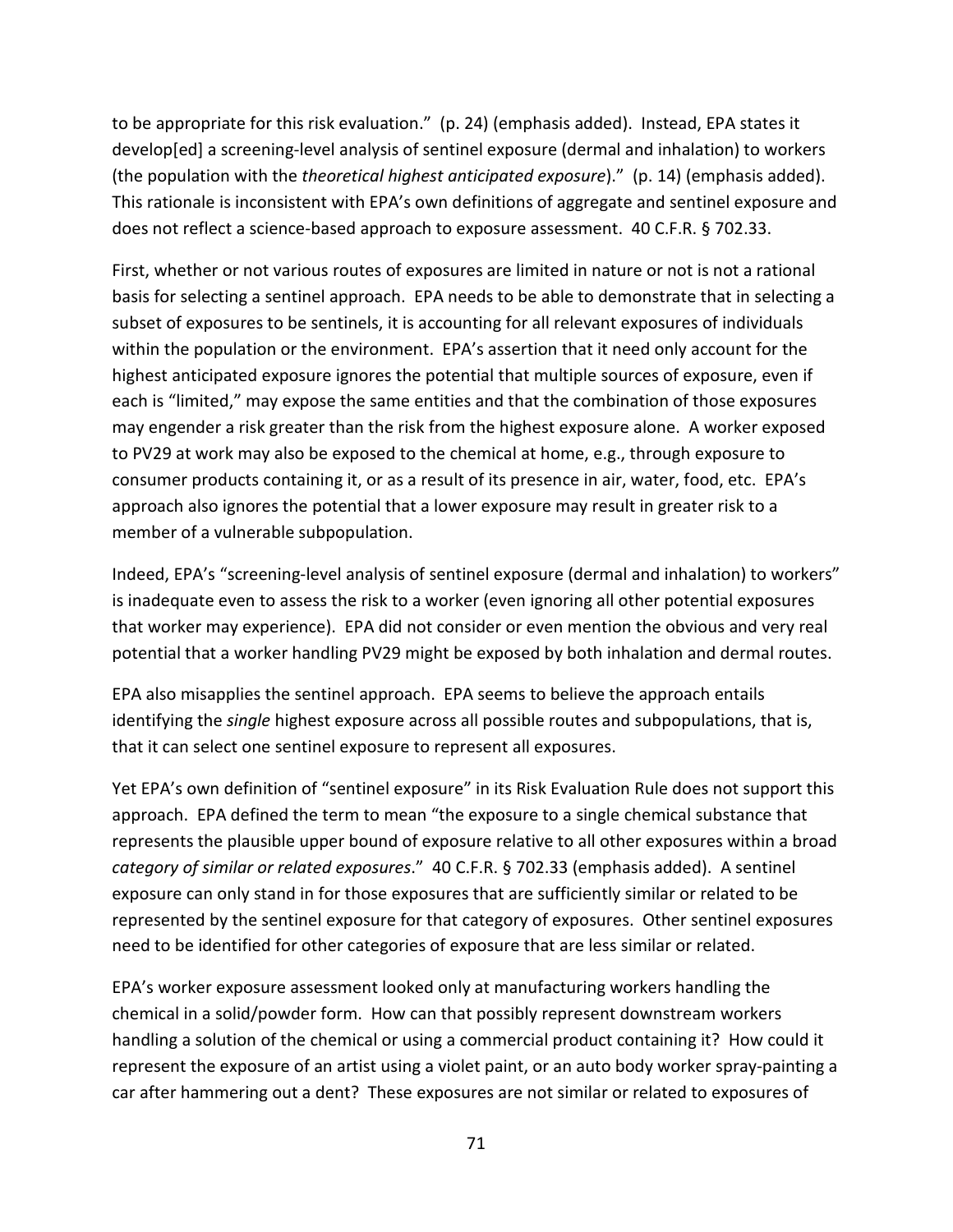manufacturing workers handling the chemical in a solid/powder form. EPA has provided no reasoning or explanation for how its use of a single sentinel value here complies with its regulatory definition of sentinel exposure.

Only by identifying multiple sentinel exposures for various categories of exposure can EPA reasonably evaluate a chemical substance's overall risk, which is what TSCA mandates EPA to do. Like aggregate exposure assessment, a sentinel exposure assessment methodology can be used, when appropriate, for accounting for the full range of relevant exposures to an entity. The sentinel exposures for different categories can be combined to account for the full range of relevant exposures.

EPA's decision to conduct only a screening-level assessment of certain manufacturing worker exposures and then claim that it can serve as the sole sentinel exposure for all other human exposures – all other workers, consumers, the general population, and all vulnerable subpopulations – is scientifically corrupt and fails to meet TSCA's mandates.

## **5. EPA's draft risk evaluation contains serious deficiencies with respect to characterizing potential hazards and risks to human health.**

As discussed in section 3.D., EPA has insufficient information to characterize hazards, exposures, and risks to human health, and its sweeping statements of no concern from exposure to PV29 are wholly inappropriate. Beyond the lack of information, EPA's human health risk characterization for PV29 has a number of serious deficiencies.

# **A. EPA's calculation of the potential dose rate (PDR) uses a NIOSH inhalation exposure rate that is over 40 years old and an air concentration for PV29 dust that lacks any empirical basis.**

EPA calculates a potential dose rate value (PDR) of 7.5 mg/day using a default respiration rate of 1.25 m<sup>3</sup>/hour and a "manufacturer-provided" workplace dust concentration of 0.5 mg/m<sup>3</sup>. The default respiration rate of 1.25 m<sup>3</sup>/hour appears to date back to a 1976 National Institute of Occupational Health (NIOSH) document titled "A Guide to Industrial Respiratory Protection," making this default value over 40 years old. $114$  EPA provides no evidence that this value remains valid, and must provide empirical evidence to support the use of this value in the final risk evaluation. The "manufacturer-provided" workplace PV29 dust concentration of 0.5 mg/m<sup>3</sup> is based on a personal communication with a single representative from the sole manufacturer of PV29 in the United States, Sun Chemical (Mott 2017a). As discussed in section 3.B.ii.a., EPA does not appear to have any measured data to support this value.

<span id="page-71-0"></span><sup>114</sup> NIOSH, A GUIDE TO INDUSTRIAL RESPIRATORY PROTECTION (1976).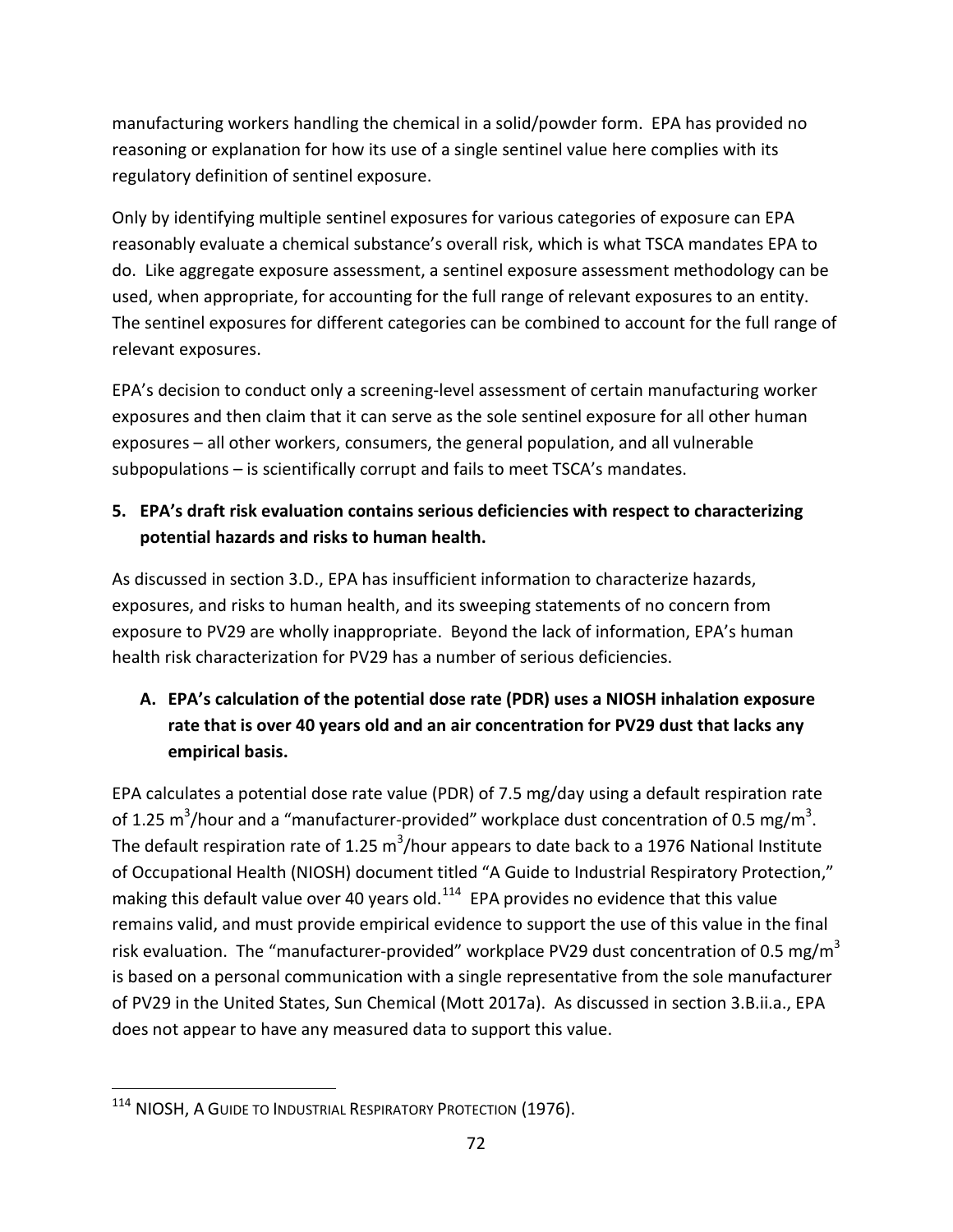# **B. EPA fails to include all necessary uncertainty factors in calculating the benchmark margins of exposure for worker inhalation and dermal exposures.**

EPA fails to include necessary uncertainty factors in its calculations of benchmark margins of exposure (BMOE) for risks to workers from inhalation and dermal exposure. The BMOE EPA derives is 100, resulting from the multiplication of two uncertainty factors—10 for interspecies variation (UF<sub>S</sub>) and 10 for intraspecies variation (UF<sub>H</sub>). However at a minimum, EPA should have included two additional uncertainty factors for: 1) "uncertainty in extrapolating from data obtained in a study with less-than-lifetime exposure to lifetime exposure (i.e., extrapolating from subchronic to chronic exposure);" and 2) "the uncertainty associated with extrapolation from animal data when the database is incomplete."<sup>[115,](#page-72-0)[116](#page-72-1)</sup>

In chemical risk assessment, uncertainty factors are default values applied in the characterization of chemical hazard and risk to account for uncertainties in the evidence base (e.g., using animal data to characterize effects in humans) and expected variability in the population (e.g., differences in underlying health conditions). As described in the National Academy of Sciences report, *Science and Decisions: Advancing Risk Assessment*:

[Uncertainty] factors are used to adjust for differences in individual human sensitivities, for humans' generally greater sensitivity than test animals' on a milligrams-per-kilogram basis, for the fact that chemicals typically induce harm at lower doses with longer exposures, and so on. At times, the factors have been termed safety factors, which is especially problematic given that they cover variability and uncertainty and are not meant as a guarantee of safety. $117$ 

With regard to the subchronic to chronic uncertainty factor, the EPA Risk Assessment Forum notes in its 2002 report*, A Review of the Reference Dose and Reference Concentration Processes*:

[D]uration adjustment currently in use is the application of a UF when only a subchronic duration study is available to develop a chronic reference value such

<span id="page-72-1"></span><sup>116</sup> REFERENCE DOSE (RFD): DESCRIPTION AND USE IN HEALTH RISK ASSESSMENTS, <https://www.epa.gov/iris/reference-dose-rfd-description-and-use-health-risk-assessments#1.4> (last visited Jan. 14, 2019).

<span id="page-72-0"></span> <sup>115</sup> U.S. EPA Risk Assessment Forum, *A Review Of The Reference Dose And Reference Concentration Processes* p. 4-38 (Dec. 2002), [https://www.epa.gov/sites/production/files/2014-12/documents/rfd-final.pdf.](https://www.epa.gov/sites/production/files/2014-12/documents/rfd-final.pdf)

<span id="page-72-2"></span><sup>&</sup>lt;sup>117</sup> NAT'L RESEARCH COUNCIL, SCIENCE AND DECISIONS: ADVANCING RISK ASSESSMENT at chp. 5, p. 132 (2009), [https://www.ncbi.nlm.nih.gov/pubmed/25009905.](https://www.ncbi.nlm.nih.gov/pubmed/25009905)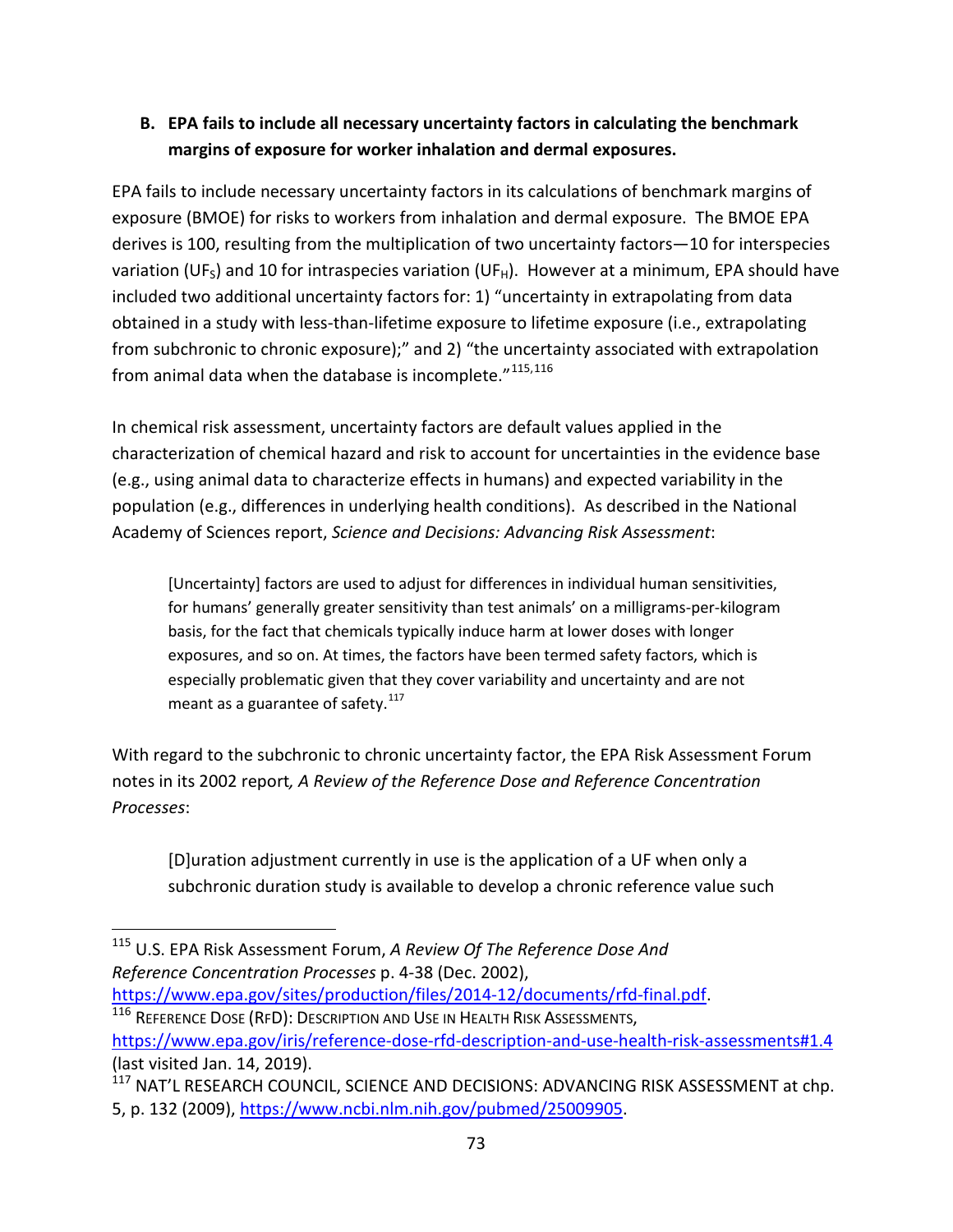as the RfC or the RfD (U.S. EPA, 1994). A default value of 10 for this UF is applied to the NOAEL/LOAEL or BMDL/BMCL from the subchronic study on the assumption that effects from a given compound in a subchronic study occur at a 10-fold higher concentration than in a corresponding (but absent) chronic study.<sup>[118](#page-73-0)</sup>

The OECD-421 study EPA uses to calculate margins of exposure for dermal and inhalation exposure to workers is of short duration, and is not a chronic study. In the absence of chronic data, EPA should apply an additional uncertainty factor of 10.

With regard to the database uncertainty factor, the same report notes:

The database UF is intended to account for the potential for deriving an underprotective RfD/RfC as a result of an incomplete characterization of the chemical's toxicity. In addition to identifying toxicity information that is lacking, review of existing data may also suggest that a lower reference value might result if additional data were available. Consequently, in deciding to apply this factor to account for deficiencies in the available data set and in identifying its magnitude, the assessor should consider both the data lacking and the data available for particular organ systems as well as life stages.<sup>[119](#page-73-1)</sup>

The characterization of PV29's human health toxicity is clearly incomplete as discussed extensively in section 3.D. EPA should apply an additional uncertainty factor of 10 to account for PV29's woefully incomplete database.

Application of just one of these uncertainty factors exceeds EPA's margin of exposure calculation for worker dermal exposure. Applying both additional uncertainty factors would result in a benchmark margin of exposure of 10,000—a value that exceeds by nearly thirty-fold EPA's margin of exposure for worker dermal exposure. EPA cannot conclude that PV29 does not present an unreasonable risk to workers.

There are additional uncertainty factors that are relevant and could also reasonably be applied, including factors to account for the uncertainty in extrapolating from a LOAEL to NOAEL and for

<span id="page-73-1"></span><span id="page-73-0"></span> 118 U.S. EPA Risk Assessment Forum, *A Review Of The Reference Dose And Reference Concentration Processes* p. 4-45 (Dec. 2002), [https://www.epa.gov/sites/production/files/2014-12/documents/rfd-final.pdf.](https://www.epa.gov/sites/production/files/2014-12/documents/rfd-final.pdf) <sup>119</sup> *Id*. at p. 4-44.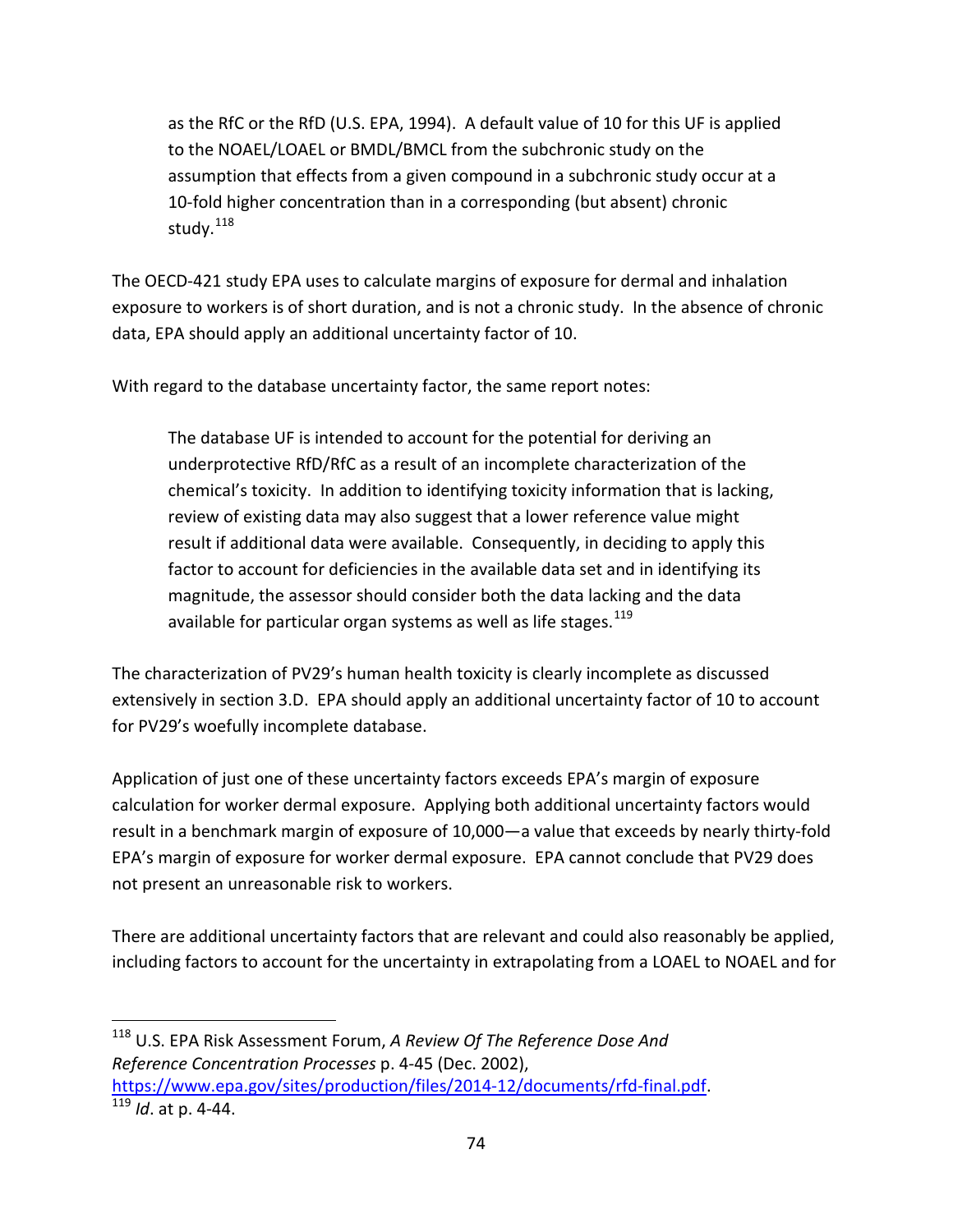deficiencies in the database related to children's health risks.<sup>[120](#page-74-0),[121](#page-74-1)</sup> Further uncertainty is introduced by EPA's route-to-route extrapolation—its use of an oral toxicity study to characterize potential inhalation and dermal effects and risks.<sup>[122](#page-74-2)</sup> (pp. 29-30).

*The excessive extent of uncertainty associated with the hazard evidence base for PV29—let alone data deficiencies with regard to exposure—means EPA has absolutely no basis to conclude that PV29 does not present unreasonable risk.*

# **C. EPA has failed to consider multiple routes of exposure to PV29 in its characterization of workplace risk.**

The margin of exposure for dermal exposure to workers (361) is only 3-4 times higher than EPA's presumed BMOE (100) even without including the additional uncertainty factors just discussed or other adjustments needed to address concerns about EPA's assumptions on dermal absorption (see sections 3.B.ii. and 4.A.ii.). It is important to reiterate that EPA assumed worker exposure would only occur to PV29 in the form of a dry powder. (pp. 23, 30). EPA did not include PV29 exposure to workers from formulations of PV29 (e.g., paints, inks, dyes) and ignored potential hand-to-mouth worker exposure based on a claimed prohibition on eating, drinking, and smoking in manufacturing facilities. (p. 22).

Even assuming 100% compliance with such prohibitions—and that all workers thoroughly wash before eating, drinking, or smoking—no other scenarios, including those where such prohibitions are not in place (e.g., consumer uses, including artists) or they may not be complied with (e.g., downstream processors and users), were considered because EPA simply assumed those exposures would be lower.

As discussed throughout these comments, EPA should accurately account for all routes and scenarios of exposure to PV29.

<span id="page-74-0"></span> $120$  *Id.* 

<span id="page-74-1"></span><sup>121</sup> U.S. EPA, *Consideration of the Fqpa Safety Factor and Other Uncertainty Factors in Cumulative Risk Assessment of Chemicals Sharing a Common Mechanism of Toxicity* (Feb. 2002)[, https://www.epa.gov/sites/production/files/2015-07/documents/apps-10x-sf-for-](https://www.epa.gov/sites/production/files/2015-07/documents/apps-10x-sf-for-cra.pdf)

<span id="page-74-2"></span>[cra.pdf.](https://www.epa.gov/sites/production/files/2015-07/documents/apps-10x-sf-for-cra.pdf) [122](https://www.epa.gov/sites/production/files/2015-07/documents/apps-10x-sf-for-cra.pdf) Rennen, MA, et al., *Oral-to-inhalation route extrapolation in occupational health risk assessment: a critical assessment*, 39:1 REG. TOXICOLOGY & PHARMACOLOGY 5-11 (2004), [https://www.ncbi.nlm.nih.gov/pubmed/14746775.](https://www.ncbi.nlm.nih.gov/pubmed/14746775)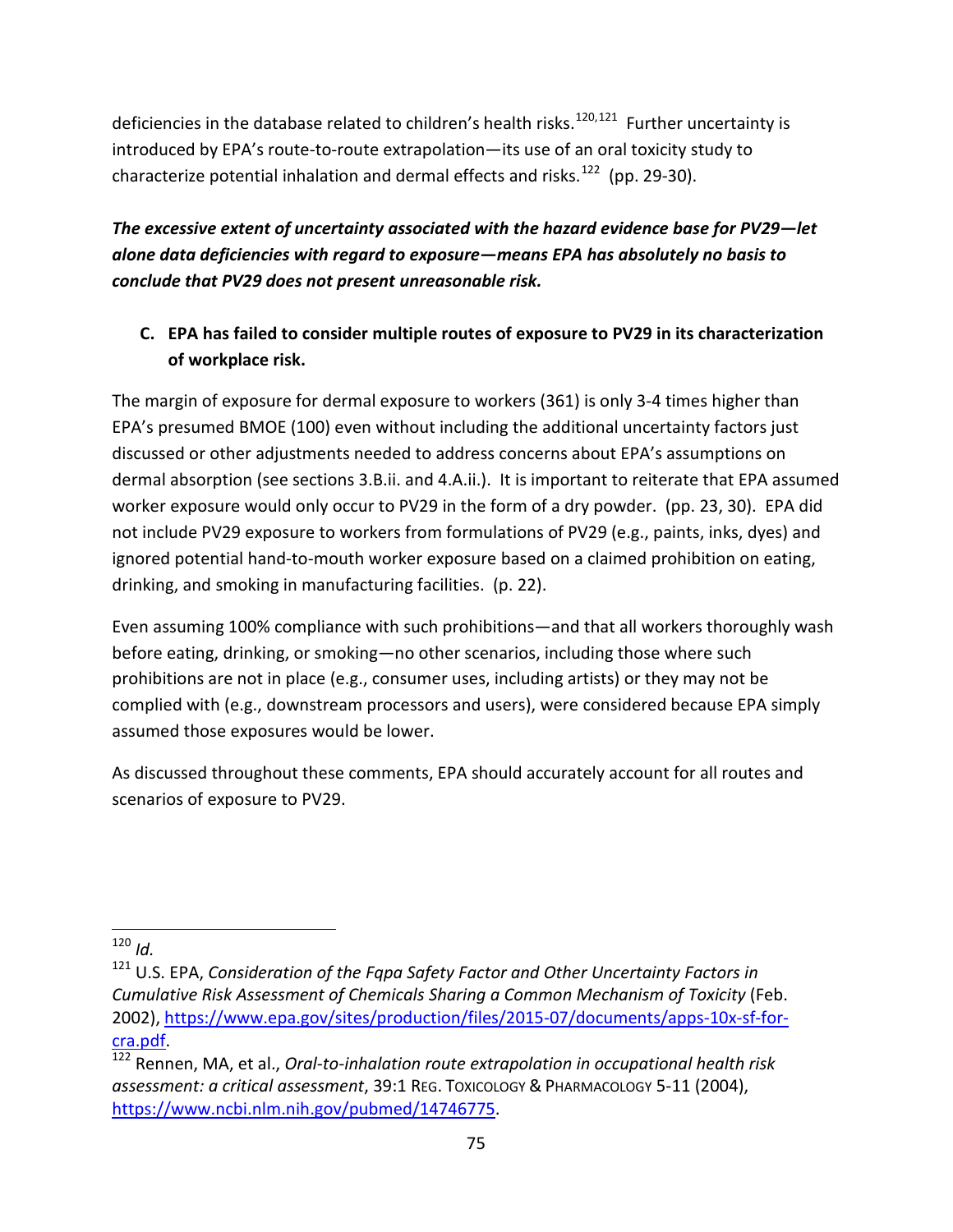#### **6. EPA has dropped all mention of a residual of PV29: naphthalimide.**

In the problem formulation, EPA identifies naphthalimide as a residual of PV29 as manufactured. EPA describes naphthalimide in the problem formulation as follows:

There are no known by-products or degradation products resulting from the manufacture of [PV29]. There is a residual amount of naphthalimide, the starting material used in the fusion, at approximately 1% (Sun Chemical, 2017a). Per robust study summary reports from the ECHA Database, the hazard profile of naphthalimide is low for human health and environmental receptors (ECHA, 2017a). Based on the minimal amount of naphthalimide released from manufacturing and low hazard, EPA will not conduct any further analysis of the naphthalimide residual associated with [PV29] production.<sup>[123](#page-75-0)</sup>

This is an entirely inadequate review of the potential risks associated with naphthalimide, based solely on industry information provided to and not evaluated by ECHA. It certainly does not comply with TSCA § 26(h) nor represent use of the best available science. Moreover, EPA has dropped all mention of naphthalimide in the draft risk evaluation. This is a significant, arguably deceitful, omission. By failing to adequately analyze naphthalimide, EPA has overlooked an important aspect of the problem and engaged in arbitrary and capricious analysis.

EPA must conduct a much more extensive review of the extent of presence and the potential risks of naphthalimide in PV29 before reaching a decision to do no further analysis. The implications of EPA's dismissal of any need to evaluate the naphthalimide residual are significant. EPA has indicated elsewhere that it will not analyze exposures and risks of chemicals only present incidentally (e.g., as an impurity or byproduct) (e.g., see 1,4-dioxane problem formulation<sup>124</sup>) when preparing risk evaluations, suggesting that the appropriate time for such evaluation may be when the parent substance is undergoing risk evaluation. EDF strongly disagrees that EPA can disregard a chemical's presence as an impurity or byproduct when evaluating the chemical, and our concerns are only affirmed and increased by EPA's cursory dismissal of the naphthalimide residual associated with PV29.

#### **7. EPA's application of systematic review in the PV29 risk evaluation is seriously flawed.**

EPA's Risk Evaluation Rule requires that EPA use a systematic review approach when weighing evidence, 40 C.F.R. § 702.33, but EPA's approach to systematic review in the PV29 risk

<span id="page-75-0"></span><sup>&</sup>lt;sup>123</sup> PV29 Problem Formulation, p. 14.

<span id="page-75-1"></span><sup>124</sup> U.S. EPA, *Problem Formulation of the Risk Evaluation for 1,4-Dioxane* (May 2018), [https://www.regulations.gov/document?D=EPA-HQ-OPPT-2016-0723-0064.](https://www.regulations.gov/document?D=EPA-HQ-OPPT-2016-0723-0064)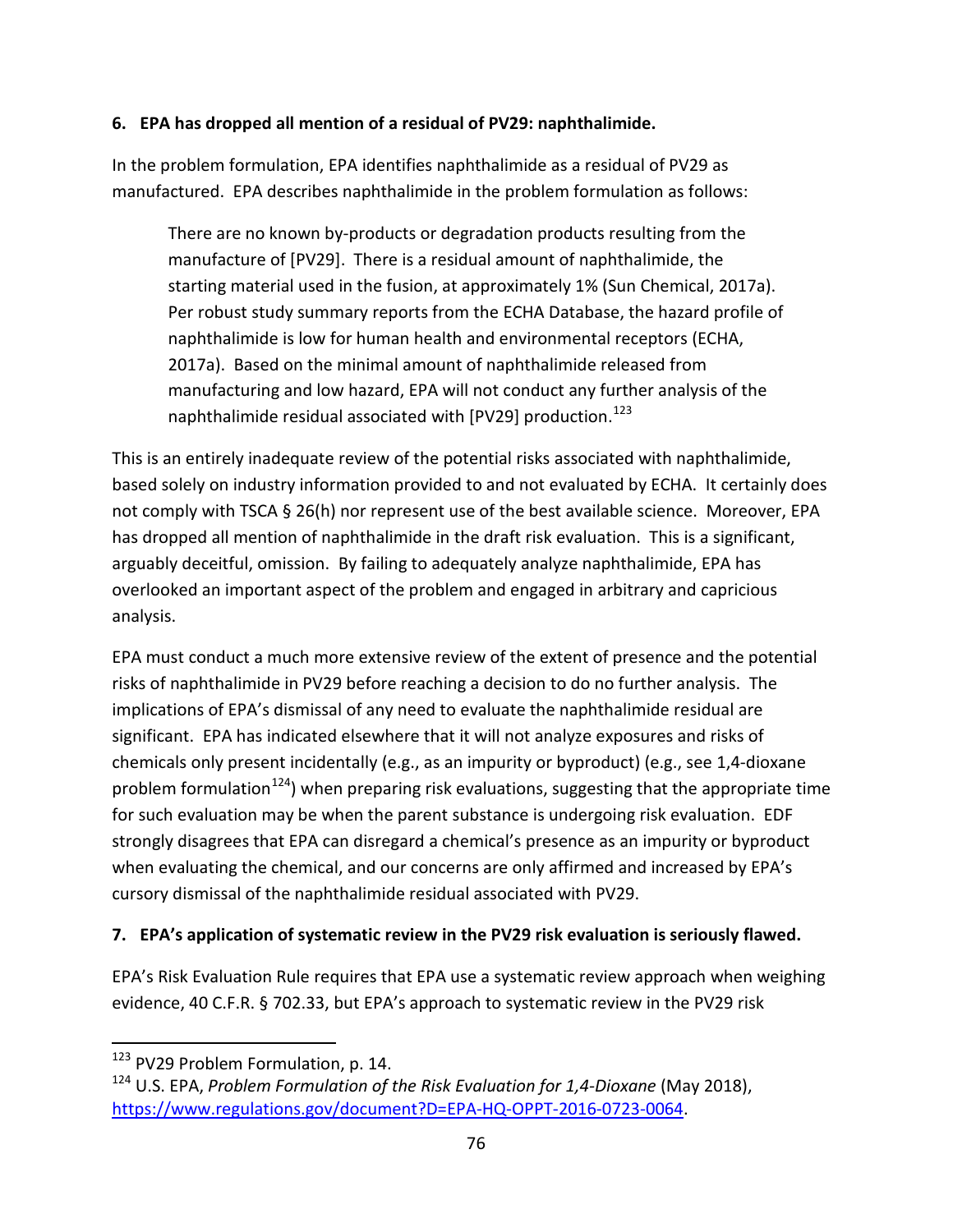evaluation violates numerous basic principles of systematic review. EPA thus violates its own regulation.

#### **A. EPA has failed to develop an upfront systematic review protocol for PV29.**

Violating a basic principle of systematic review, EPA failed to establish an upfront protocol for PV29. As EDF noted in our previous comments<sup>[125](#page-76-0)</sup> on EPA's *Application of Systematic Review in TSCA Risk Evaluations[126](#page-76-1)* document (hereafter TSCA systematic review document), EPA has acknowledged the importance of protocol development to the systematic review process. In the TSCA systematic review document, EPA states:

Protocol development is intended to *pre-specify* the criteria, approaches and/or methods for data collection, data evaluation and data integration. It is important to plan the systematic review approaches and methods *in advance* to reduce the risk of introducing bias into the risk evaluation process. (p. 19) (emphases added).

This statement aligns with authoritative sources on systematic review, including Cochrane and the National Academy of Sciences (NAS). The Cochrane Handbook states:

Publication of a protocol for a review prior to knowledge of the available studies reduces the impact of review authors' biases, promotes transparency of methods and processes, reduces the potential for duplication, and allows peer review of the planned methods (Light 1984).<sup>[127](#page-76-2)</sup>

Similarly, the 2014 NAS review of EPA's IRIS program states:

When the systematic review questions have been specified, a protocol for each review should be developed. A protocol makes the methods and the process of the review transparent, can provide the opportunity for peer review of the methods, and stands as a record of the review. The protocol also minimizes bias

<span id="page-76-0"></span><sup>&</sup>lt;sup>125</sup> EDF Comments on Application of Systematic Review in TSCA Risk Evaluations p. 8, [https://www.regulations.gov/document?D=EPA-HQ-OPPT-2018-0210-0077.](https://www.regulations.gov/document?D=EPA-HQ-OPPT-2018-0210-0077)

<span id="page-76-1"></span><sup>126</sup> U.S. EPA, *Application of Systematic Review in TSCA Risk Evaluations* (May 2018), [https://www.epa.gov/sites/production/files/2018-](https://www.epa.gov/sites/production/files/2018-06/documents/final_application_of_sr_in_tsca_05-31-18.pdf) [06/documents/final\\_application\\_of\\_sr\\_in\\_tsca\\_05-31-18.pdf.](https://www.epa.gov/sites/production/files/2018-06/documents/final_application_of_sr_in_tsca_05-31-18.pdf)

<span id="page-76-2"></span><sup>127</sup> The Cochrane Collaboration, *Cochrane Handbook for Systematic Reviews of Interventions* at pt. 1, chp. 2.1 (Mar. 2011), [http://handbook-5-1.cochrane.org/.](http://handbook-5-1.cochrane.org/)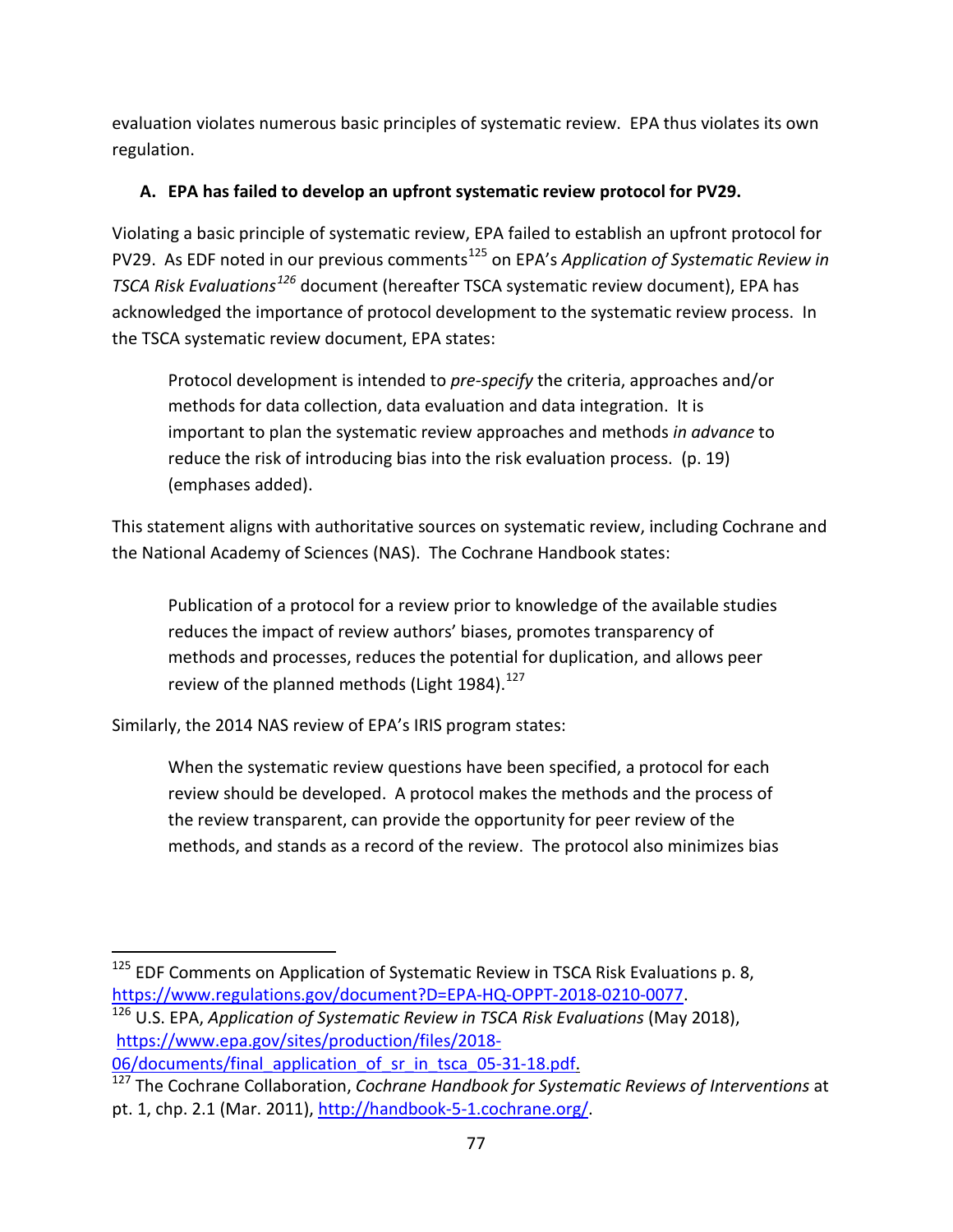in evidence identification by ensuring that inclusion of studies in the review does not depend on the findings of the studies.<sup>128</sup>

Despite EPA's acknowledgment of the importance of upfront protocol development, the agency has not developed such a protocol for PV29. In the TSCA systematic review document, EPA states that – for the first 10 chemicals – "protocol development is staged in phases while conducting the assessment work," pointing to a compressed timeline as justification for not producing a pre-established protocol. (p. 19). However, the draft risk evaluation for PV29 has been released without any indication that a protocol was in fact developed for this chemical as the assessment was conducted; no such protocol has been made publicly available.

EDF reiterates that EPA must develop pre-established protocols for each chemical undergoing risk evaluation and that insufficient time is not an acceptable justification for EPA's failure to develop protocols for the first 10 chemicals undergoing risk evaluation. Upfront protocol development is a fundamental feature of systematic review, which EPA by regulation has explicitly included in its definition of the weight of the scientific evidence. EPA must develop comprehensive protocols, make them publicly available, and subject them to public comment – prior to initiating subsequent steps of the risk evaluation process.

## **B. EPA's numerical scoring approach is flawed and opaque.**

As described in detail in prior comments<sup>[129](#page-77-1)</sup> on EPA's TSCA systematic review document (which we incorporate by reference here), the numerical scoring approach that EPA has adopted for individual study evaluation is entirely inconsistent with best practices in systematic review. These authoritative sources, including Cochrane and the National Academies' Institute of Medicine (IOM), explicitly advise against the use of scoring to evaluate studies, as this approach is not transparent and has been deemed unreliable by empirical evidence. EDF maintains that the numerical scoring approach that EPA has developed for its systematic review process is fundamentally inappropriate and urges EPA to do away with this strategy and replace it with an approach that reflects best practices in systematic review.

While the disparity between EPA's study evaluation approach and those recommended by leading systematic review experts provides ample reason for EPA to abandon its scoring

<span id="page-77-0"></span> <sup>128</sup> Nat'l Research Council, *Review of EPA's Integrated Risk Information System (IRIS) Process* at chp. 3, p. 36 (2014), [https://www.ncbi.nlm.nih.gov/books/NBK230069/.](https://www.ncbi.nlm.nih.gov/books/NBK230069/)<br><sup>129</sup> EDF Comments on Application of Systematic Review in TSCA Risk Evaluations pp. 12-17,

<span id="page-77-1"></span>[https://www.regulations.gov/document?D=EPA-HQ-OPPT-2018-0210-](https://www.regulations.gov/document?D=EPA-HQ-OPPT-2018-0210-0077) [0077https://www.regulations.gov/document?D=EPA-HQ-OPPT-2018-0210-0077.](https://www.regulations.gov/document?D=EPA-HQ-OPPT-2018-0210-0077)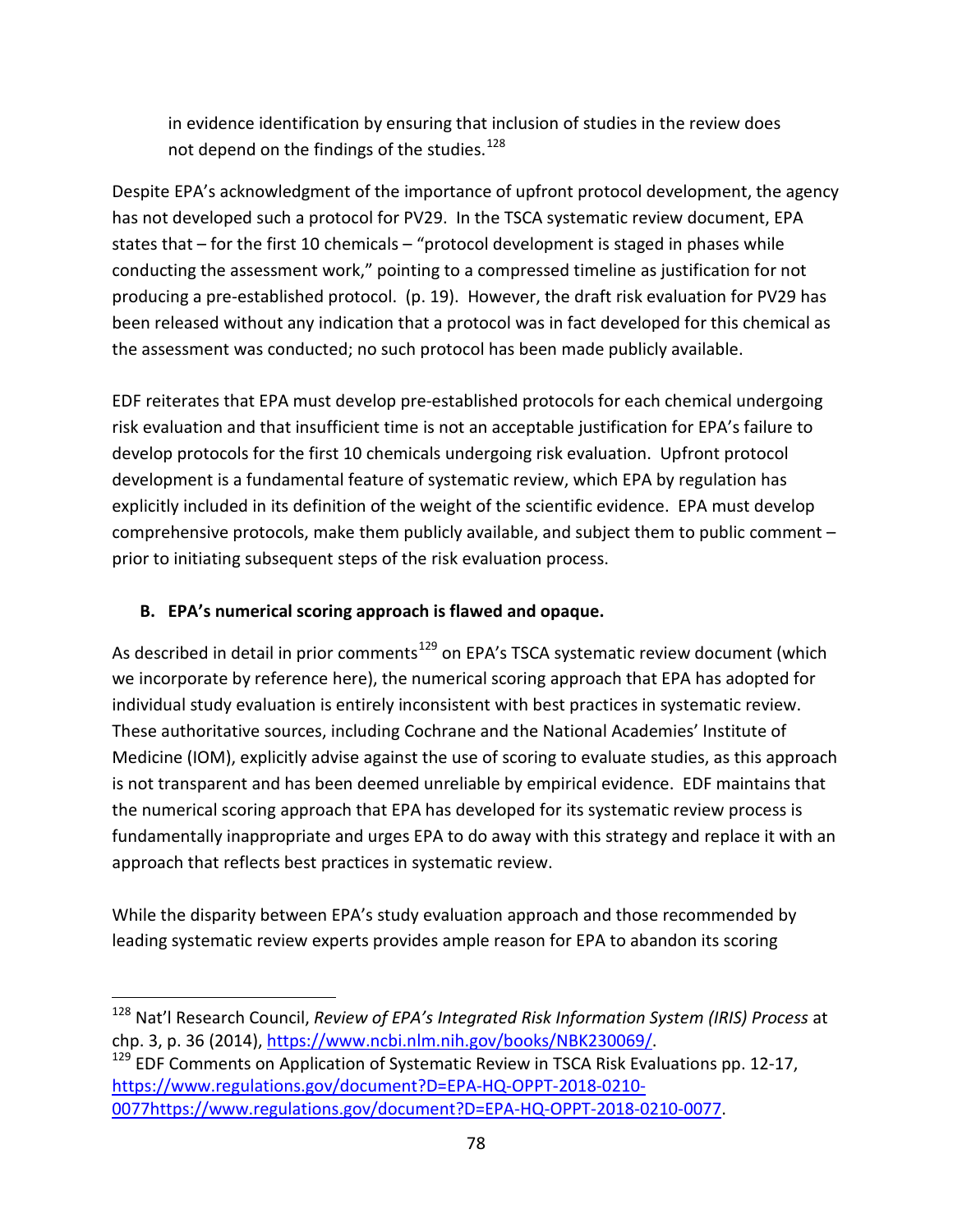strategy in favor of empirically-supported best practices, the draft risk evaluation for PV29 further demonstrates the flaws of EPA's current methodology.

# *i. EPA's application of its scoring approach is not sufficiently transparent.*

In its TSCA systematic review document, EPA's example data evaluation scoring sheets include a "Reviewer's comments" field for each study metric, which represents space for the reviewer to "Document concerns, uncertainties, limitations, and deficiencies and any additional comments that may highlight study strengths or important elements such as relevance." EPA notes that "a reviewer is strongly encouraged to provide a comment for metrics categorized as *Medium* or *Low* to improve transparency." (p. 35). However, the scoring sheets for PV29 do not contain reviewer comments or any justification for EPA's metric score determinations.<sup>[130](#page-78-0)</sup> EPA must make publicly available all reviewers' comments as well as any other materials related to the score determinations for individual study metrics and overall study scores.

# *ii. EPA's scoring approach fails to adequately reflect study flaws.*

One of the key deficiencies of study evaluation strategies that assign overall scores to individual studies is that those overall scores can mask flaws that might otherwise cause a study's conclusions to be questioned.<sup>[131](#page-78-1)</sup> This is occurring in EPA's scoring approach, which averages together several study metric scores to produce an overall study score.

For example, EPA evaluated two BASF acute inhalation toxicity studies (BASF 1975a; BASF 1978a). The summaries BASF prepared for the dossier it submitted to ECHA for these two studies both indicate that the studies are "not reliable" because of use of an "unsuitable test system as the inhalation hazard test is insufficient for non-volatile substances."<sup>[132](#page-78-2)</sup> EPA's scoring

[https://www.ncbi.nlm.nih.gov/pubmed/12933636.](https://www.ncbi.nlm.nih.gov/pubmed/12933636)<br><sup>[132](https://www.ncbi.nlm.nih.gov/pubmed/12933636)</sup> BASF, Acute Inhalation Toxicity Study Summary (1976),

<span id="page-78-0"></span> <sup>130</sup> U.S. EPA, *C.I. Pigment Violet 29 (81-33-4) Systematic Review: Supplemental File for the TSCA Risk Evaluation* (Dec. 2018), [https://www.epa.gov/sites/production/files/2018-](https://www.epa.gov/sites/production/files/2018-12/documents/12.04.18_update_-_22_draft_pv29_systematic_review_supplemental_file.pdf)

<span id="page-78-1"></span>[<sup>12/</sup>documents/12.04.18\\_update\\_-\\_22\\_draft\\_pv29\\_systematic\\_review\\_supplemental\\_file.pdf.](https://www.epa.gov/sites/production/files/2018-12/documents/12.04.18_update_-_22_draft_pv29_systematic_review_supplemental_file.pdf) [131](https://www.epa.gov/sites/production/files/2018-12/documents/12.04.18_update_-_22_draft_pv29_systematic_review_supplemental_file.pdf) Greenland S. & O'Rourke K, *On the bias produced by quality scores in meta-analysis, and a hierarchical view of proposed solutions*, 2:4 BIOSTATISTICS 463-71 (2001),

<span id="page-78-2"></span>[https://www.regulations.gov/contentStreamer?documentId=EPA-HQ-OPPT-2018-0604-](https://www.regulations.gov/contentStreamer?documentId=EPA-HQ-OPPT-2018-0604-0002&attachmentNumber=3&contentType=pdf) [0002&attachmentNumber=3&contentType=pdf;](https://www.regulations.gov/contentStreamer?documentId=EPA-HQ-OPPT-2018-0604-0002&attachmentNumber=3&contentType=pdf) BASF, Acute Inhalation Toxicity Study Summary (1978), [https://www.regulations.gov/contentStreamer?documentId=EPA-HQ-OPPT-](https://www.regulations.gov/contentStreamer?documentId=EPA-HQ-OPPT-2018-0604-0002&attachmentNumber=4&contentType=pdf)[2018-0604-0002&attachmentNumber=4&contentType=pdf.](https://www.regulations.gov/contentStreamer?documentId=EPA-HQ-OPPT-2018-0604-0002&attachmentNumber=4&contentType=pdf)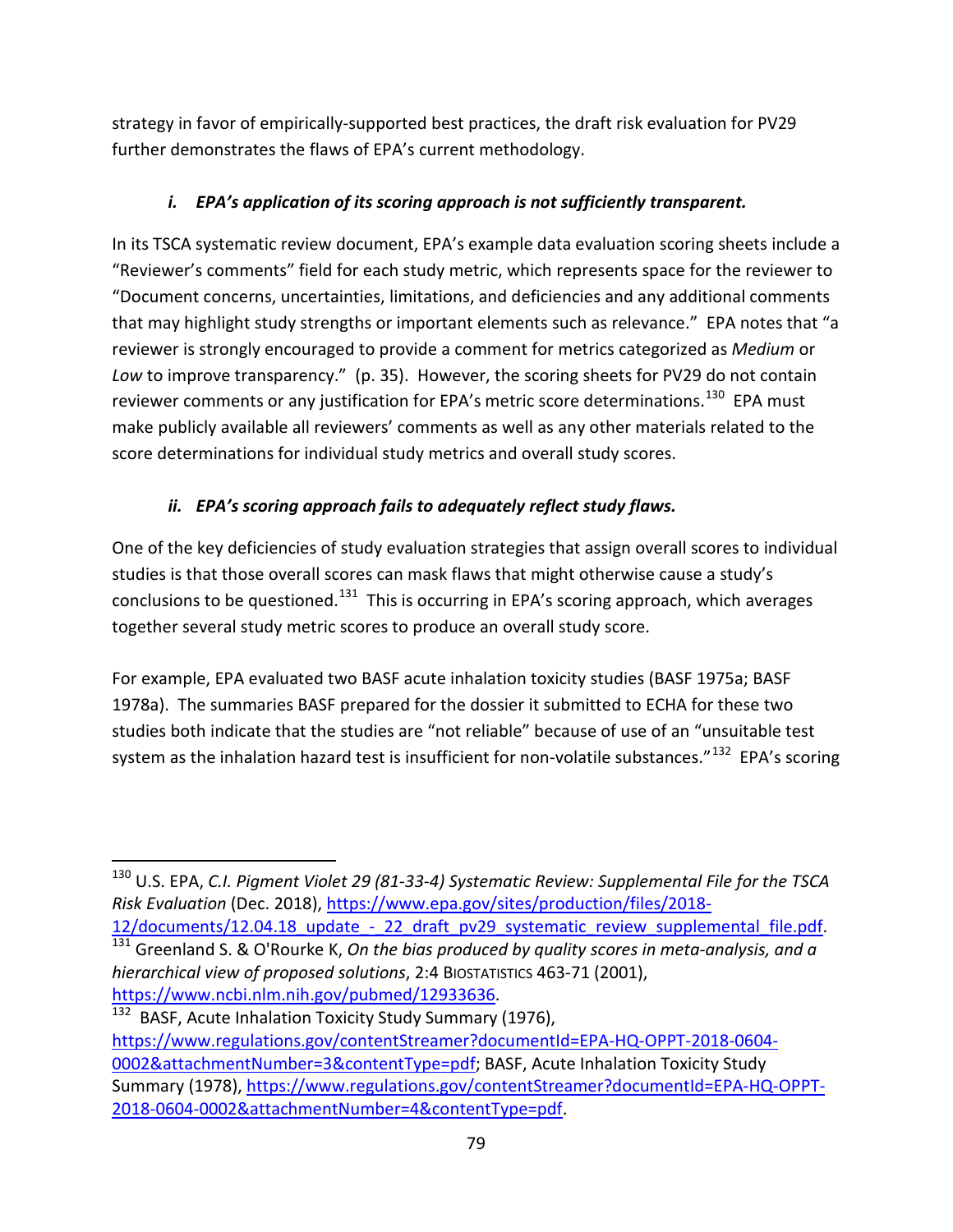sheets<sup>[133](#page-79-0)</sup> indicate that these studies were scored "low" for several metrics, including "Preparation and storage of test substance," which for inhalation studies corresponds with a determination that "there is reason to question the validity of the method used for generating the test substance."<sup>[134](#page-79-1)</sup> A "low" score indicates that the study metric deficiency is likely to have a substantial effect on the study results. However, because many of the other study metrics were scored "high", the overall study quality – which is the averaged across all study metrics – was assigned "medium." Thus, the flaws that caused these two studies to be deemed "not reliable" in their summaries submitted to ECHA are simply averaged away in EPA's scoring framework.

The example above suggests that similar flaws that could bias studies are not appropriately captured using EPA's current methodology. It also suggests that EPA may be including critically deficient studies in its reviews. While the two BASF acute inhalation toxicity studies were scored "medium" under EPA's TSCA systematic review study evaluation approach, it seems likely that these studies should in fact have been scored "unacceptable" and therefore excluded from the review altogether. In their summaries, these studies were deemed unreliable due to an "unsuitable test system." This would also appear to correspond with a score of "unacceptable" for EPA's "Preparation and storage of test substance" metric for animal toxicity studies, which states that "[f]or inhalation studies \*\*\* the method used is atypical or inappropriate" (p. 193); yet these studies were given scores of "low" for this metric.

The fact that these two studies were not eliminated from the review appears to be in conflict with EPA's scoring methodology, but this discrepancy is particularly problematic because EPA then used these two studies to conclude that PV29 is not associated with acute or chronic inhalation toxicity. In section 4.2 of the draft risk evaluation, which reviews human health hazards, EPA "concludes that [PV29] presents a low hazard to human health across all routes of exposure." (p. 25). EPA then lists the study types for which it received full study reports, stating that because these reports did not find adverse effects, PV29 presents low hazard to humans:

These full study reports concluded that no adverse effects were observed for all routes of exposure (oral, dermal, inhalation), nor were dermal or eye irritation effects reported. As a result, the EPA concludes that [PV29] presents a low hazard to human health. (p. 25).

<span id="page-79-1"></span><span id="page-79-0"></span> <sup>133</sup> U.S. EPA, *C.I. Pigment Violet 29 (81-33-4) Systematic Review: Supplemental File for the TSCA Risk Evaluation* (Dec. 2018), [https://www.epa.gov/sites/production/files/2018-](https://www.epa.gov/sites/production/files/2018-12/documents/12.04.18_update_-_22_draft_pv29_systematic_review_supplemental_file.pdf) 12/documents/12.04.18\_update - 22\_draft\_pv29\_systematic\_review\_supplemental\_file.pdf.<br><sup>134</sup> TSCA Systematic Review, p. 193.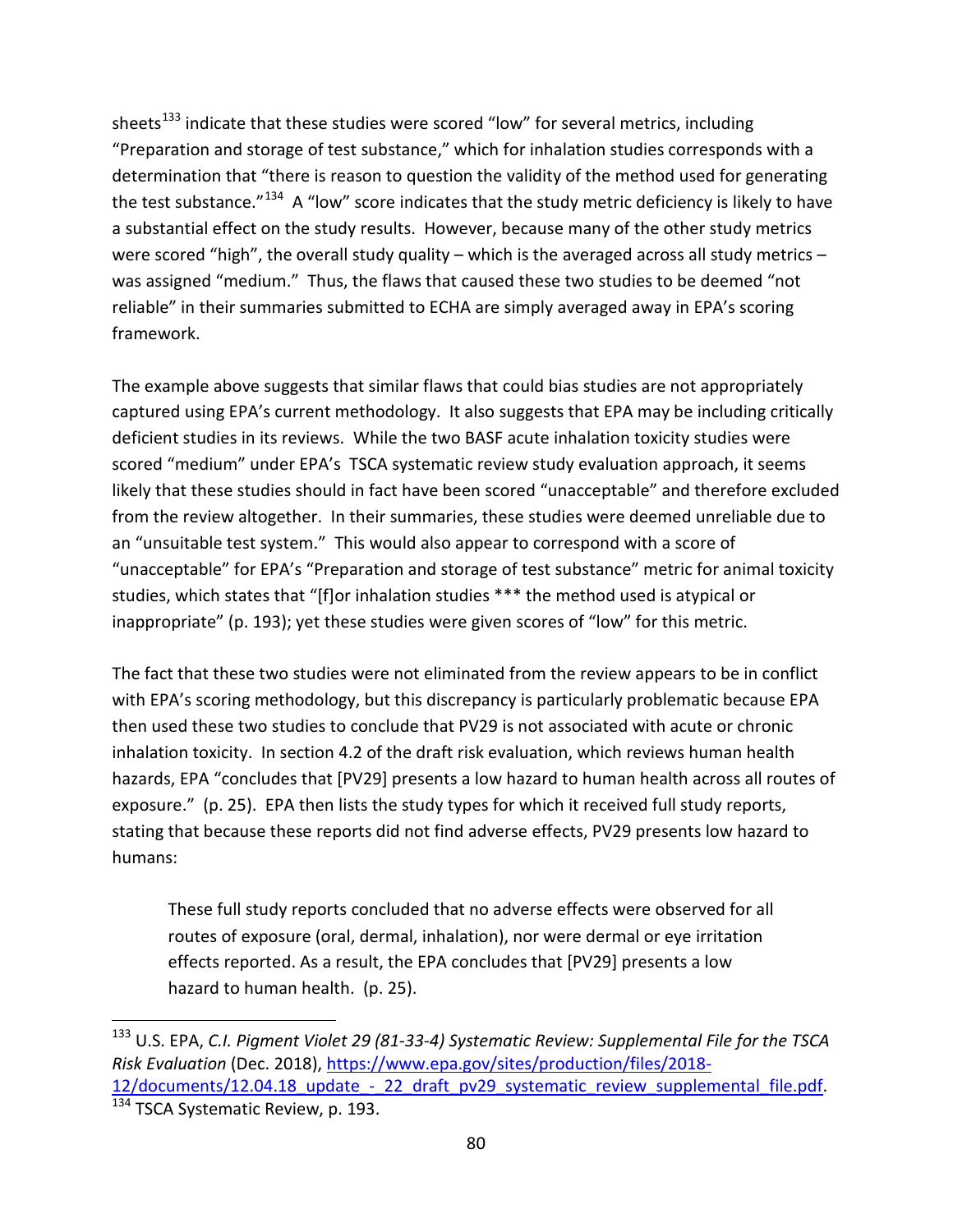Among the list of studies that EPA references in support of its conclusion, only two directly measure inhalation toxicity. Though EPA does not state this explicitly in section 4.2, it is clear in Table\_Apx C-1, (p. 41, app. D), that these studies upon which EPA relied to conclude that inhalation of PV29 does not produce adverse effects are the two acute inhalation toxicity studies conducted – and dismissed due to their unreliable methods – by BASF.

The issue is further exacerbated by the fact that the full studies have not been made publicly available and that reviewers' comments documenting the rationale for the scores given to these studies by EPA were also not made public. Based on the available information, it appears that EPA has concluded that PV29 is not associated with inhalation toxicity based on two studies that were inadequately designed to test even for acute inhalation toxicity for this type of substance, as determined by the owners of these studies.

EPA itself has stated that the studies are consistent with their summaries that describe these studies as "unreliable." (p. 8). There is an inherent inconsistency between EPA's ranking of these studies as "medium" and EPA's stated agreement with the data owner's characterization of them as "unreliable." EPA's reasoning regarding these studies thus is arbitrary and capricious, with EPA adopting contradictory positions on the quality of these studies.

# **C. EPA has failed to adequately describe its approach to the data integration phase of its review process.**

EPA has failed to provide a pre-established framework for its approach to data integration in the TSCA systematic review document and here again in the PV29 draft risk evaluation, despite the fact that EPA's own definition of weight of the scientific evidence for TSCA risk evaluations states that a pre-established protocol should be used. Citing the risk evaluation rule in the TSCA systematic review document, EPA states:

Within the TSCA risk evaluation context, the weight of the scientific evidence is defined as "a systematic review method, applied in a manner suited to the nature of the evidence or decision, that uses a *pre-established protocol* to comprehensively, objectively, transparently, and consistently identify and evaluate each stream of evidence, including strengths, limitations, and relevance of each study and *to integrate evidence* as necessary and appropriate based upon strengths, limitations, and relevance." (p. 18) (emphases added).

Without a pre-established framework for data integration, there is no way to transparently ensure that the data integration process is occurring consistently across all chemical risk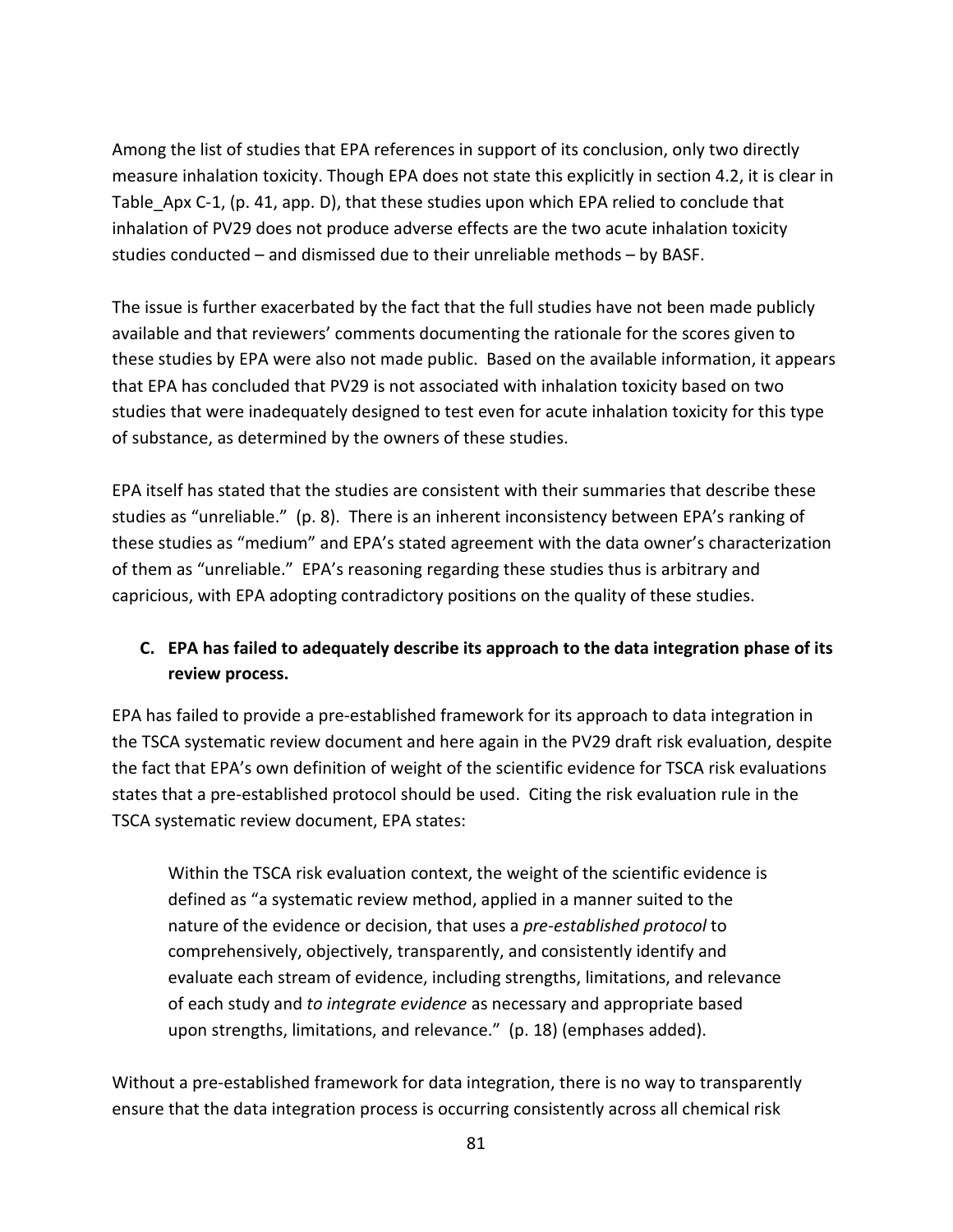assessments; there is also a much greater risk of introducing reviewer bias into individual assessments when the protocol has not been pre-defined.

Additionally, EPA failed to develop a data integration protocol for PV29, despite stressing the importance of doing so in its TSCA systematic review document:

Protocol Development is intended to pre-specify the criteria, approaches and/or methods for data collection, data evaluation and data integration. It is important to plan the systematic review approaches and methods in advance to reduce the risk of introducing bias into the risk evaluation process. (p. 19).

EPA's description of its approach to data integration in its draft risk evaluation for PV29 is severely lacking. Especially given that EPA did not include details about data integration in its TSCA systematic review document, the agency should have provided information about the upfront approach that it followed to integrate evidence for PV29 in the draft risk evaluation. EPA itself acknowledged this, stating in its TSCA systematic review document that the agency "will provide further details about the data integration strategy along with the publication of the draft TSCA risk evaluations." (p. 27). However, EPA has not met this stated goal. Instead, the Data Integration section of the draft risk evaluation for PV29 simply states that "EPA analyzed and synthesized" available evidence, without specifying its strategy for data integration. The discussion of evidence integration that EPA provides also does not detail how individual study scores were used in this step of the review process for PV29. EPA needs to address data integration in the final risk evaluation for PV29.

The absence of a general framework for data integration and the lack of details regarding the approach taken and results of the data integration process for PV29 will be even more problematic for future risk evaluations where there is significantly more information that will need to be integrated. EPA should immediately describe its general approach to evidence integration, referring to established systematic review approaches, including the OHAT, Navigation Guide, and IRIS methods. EPA must detail its specific approach to evidence integration, including how individual study evaluation informs its conclusions, in protocols developed for each chemical undergoing risk evaluation.

# **D. EPA inappropriately relied on unsubstantiated industry correspondence to inform its conclusions about exposure likelihood for PV29.**

The TSCA systematic review framework includes criteria for evaluating studies on exposures, including monitoring, survey-based, and epidemiological data, among other data types.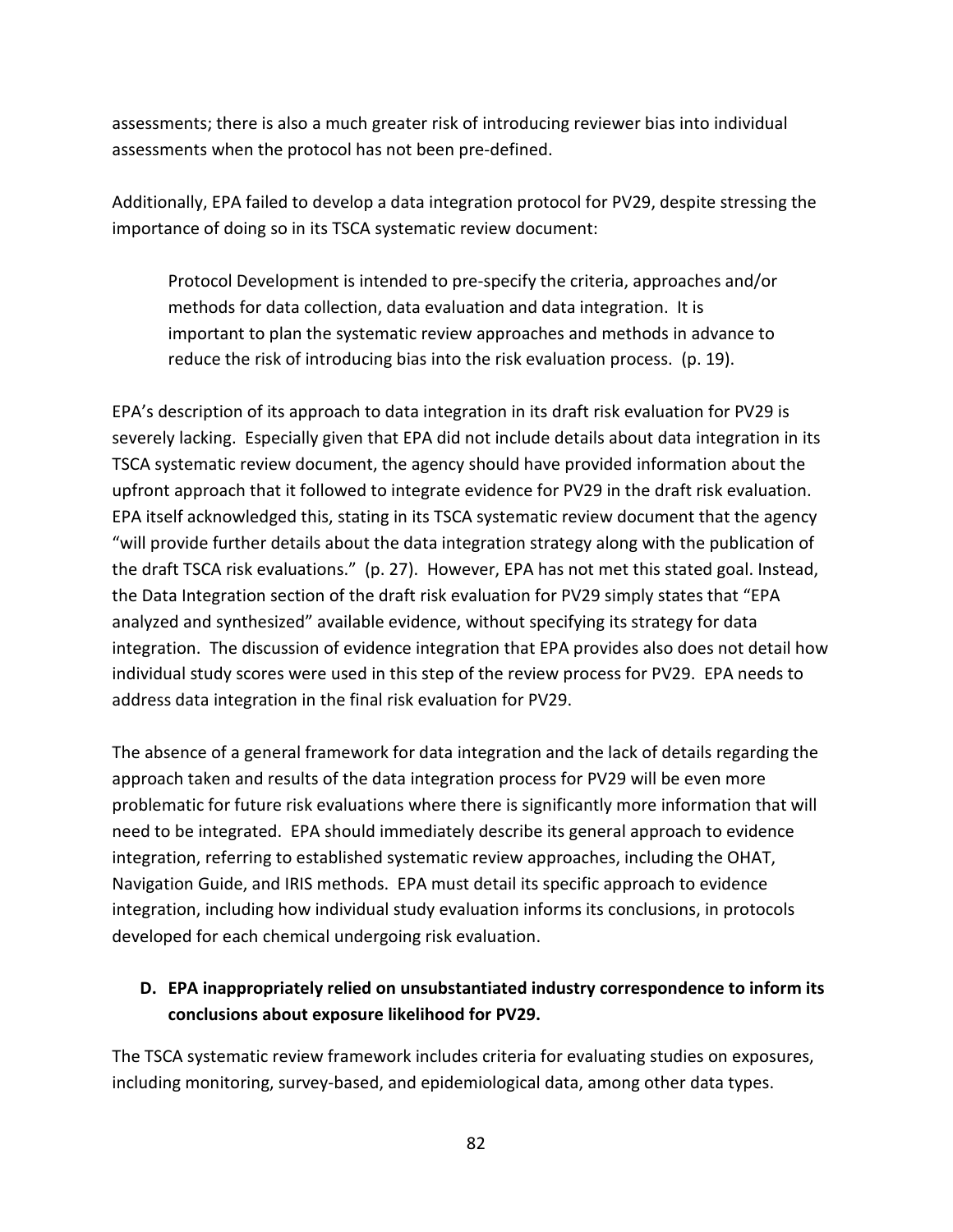However, in this draft risk evaluation, EPA relies heavily on industry correspondences (Mott 2017a, Mott 2017b) to inform conclusions about the likelihood of exposure to PV29.

Several references initially identified as on-topic during a preliminary title and abstract screen were excluded after further screening based primarily on lack of information specific to [PV29], due to the limited nature of these references, but were utilized in the assessment. This included exposure and engineering citations, i.e., *correspondences with industry*, considered to be on-topic and *used to inform the likelihood of exposure*. (p. 18) (emphases added).

EPA then notes that these sources were not evaluated using its TSCA systematic review approach, stating that "formal data quality evaluation of these references according to the *Application of Systematic Review in TSCA Risk Evaluations* (U.S. EPA, 2018a) was not conducted." (p. 18). EPA justifies this by saying that these sources do not fit within its current TSCA systematic review framework:

The nature of these documents is such that the current framework as outlined in the Application of Systematic Review in TSCA Risk Evaluations (U.S. EPA, 2018a) is not well suited for the review of these types of references. (p. 18).

EPA does not, however, explain whether or not this means that the TSCA systematic review framework should be modified, whether this type of information will be treated similarly in future assessments, or if personal communications should even be relied on at all. Instead, EPA states that these references were "individually addressed" without providing any details about what this means or why this approach is justified.

Given that industry correspondences were not evaluated under EPA's TSCA systematic review framework, the conclusions about exposure to PV29 in this draft risk evaluation are determined to a very large extent by unsubstantiated and unreviewed personal communications, thereby undermining the purpose of using systematic review to minimize bias in chemical assessments. Moreover, EPA has violated its own Risk Evaluation Rule by giving weight to evidence *without* subjecting it to systematic review. *See* 40 C.F.R. § 702.33. If these personal communications cannot withstand systematic review, then it is arbitrary for EPA to rely on them so heavily (or at all) in its draft risk evaluation. Moreover, selectively applying systematic review when convenient and declining to apply it when inconvenient is the definition of arbitrary and capricious decision-making. EPA has provided no reasoned explanation for how it can weigh this information without systematic review.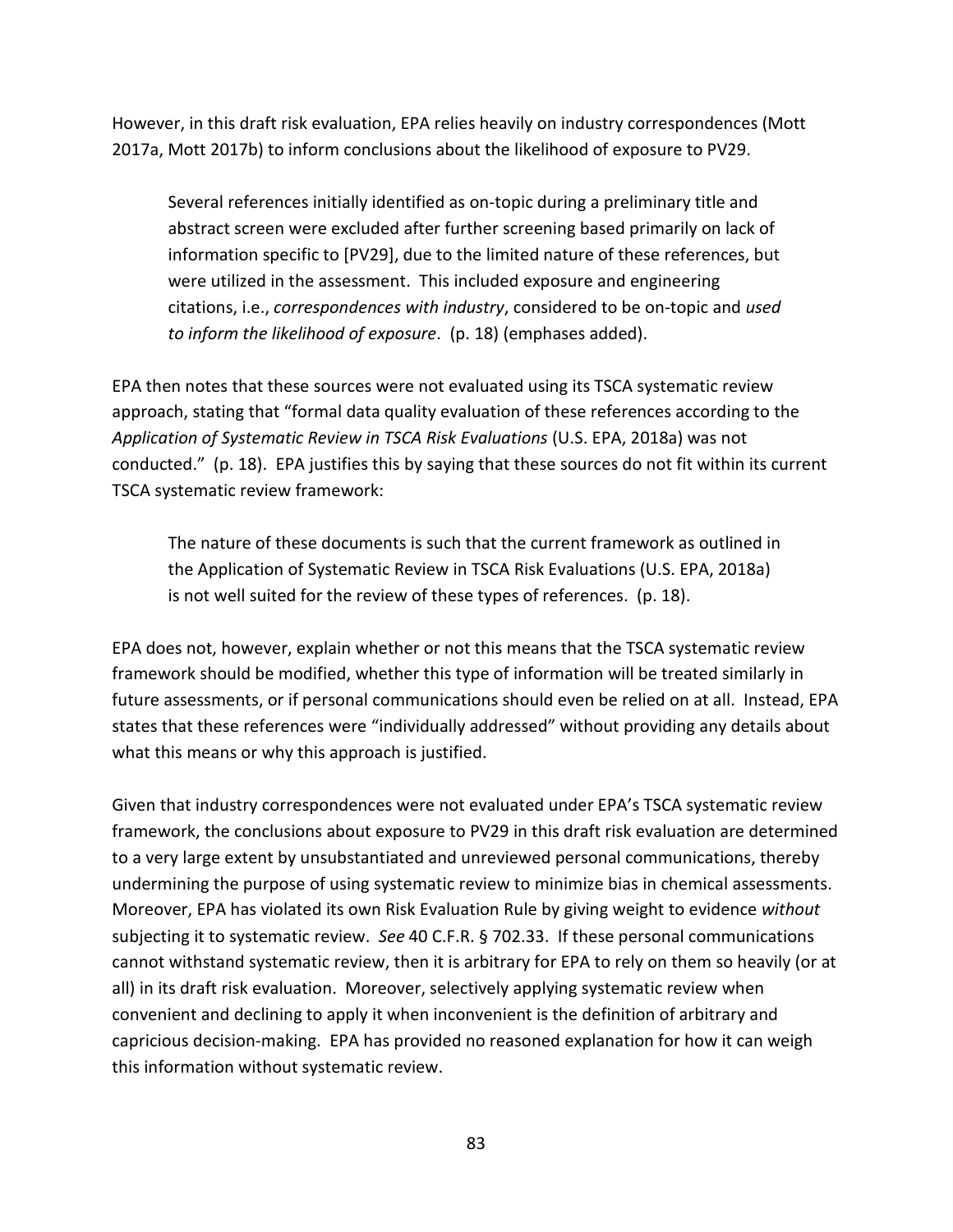EPA should not rely on anecdotal information sources to inform overall risk determinations. EPA should also prepare a final risk evaluation for PV29 that does not rely on these types of information sources. Instead, EPA should obtain reliable data and information that can withstand scrutiny under a legitimate systematic review approach.

# **E. Fundamental flaws associated with EPA's review of PV29 demonstrate the need for external peer review of the TSCA systematic review document.**

EPA has made a risk determination that is ostensibly based on what the agency calls a systematic review of the available evidence, but the reality is that its review process ignored or downplayed the unreliability of acute inhalation toxicity studies that were rejected by their own data owners, using these flawed studies to claim that PV29 is not associated with inhalation toxicity. Worse yet, EPA has relied heavily on anecdotal industry sources that were not even subject to its own deeply flawed review process to conclude that the likelihood of exposure to PV29 is minimal. These problems underscore the fundamental deficiencies of the approach laid out in EPA's TSCA systematic review document – in particular the numerical scoring strategy EPA has used to evaluate individual study quality.

In order to prevent these shortcomings from plaguing future chemical risk evaluations, EPA should immediately initiate an external, independent peer review of its TSCA systematic review document from an authoritative scientific body and subsequently use this feedback to change its review process to align with best practices in systematic review. EDF believes the appropriate entity to undertake this peer review is the NAS.

# **8. TSCA requires EPA to analyze whether a chemical substance, as a whole, presents an unreasonable risk, and EPA does not have discretion to ignore conditions of use, exposures, or hazards.**

In its prior scoping documents, EPA stated that it had authority to exclude conditions of use. In our comments on those documents, EDF explained that this approach is foreclosed under the statute, and EDF incorporates those arguments here.<sup>[135](#page-83-0)</sup> In the problem formulations, EPA stated that it had authority to also exclude hazards and exposures under the condition of use. In our comments on those documents, EDF explained that this approach is foreclosed under the statute, and EDF incorporates those arguments here.<sup>[136](#page-83-1)</sup>

<span id="page-83-0"></span><sup>&</sup>lt;sup>135</sup> EDF Comments on Ten Scopes under the Toxic Substances Control Act, pp. 4-11, [https://www.regulations.gov/document?D=EPA-HQ-OPPT-2016-0725-0041.](https://www.regulations.gov/document?D=EPA-HQ-OPPT-2016-0725-0041)

<span id="page-83-1"></span><sup>&</sup>lt;sup>136</sup> EDF Comments on Ten Problem Formulations under the Toxic Substances Control Act, pp.13-19, [https://www.regulations.gov/document?D=EPA-HQ-OPPT-2016-0725-0061.](https://www.regulations.gov/document?D=EPA-HQ-OPPT-2016-0725-0061)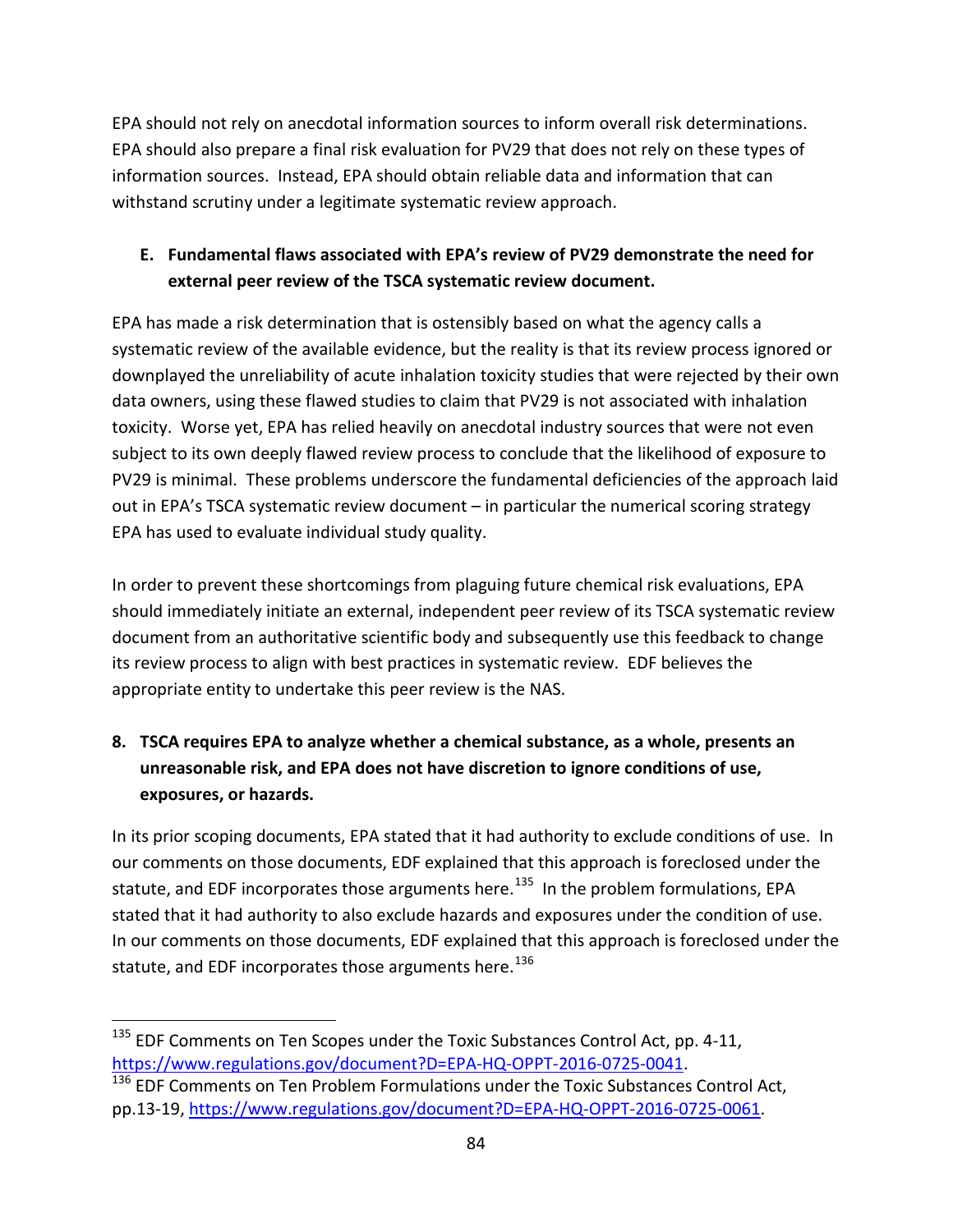In the draft risk evaluation for PV29, EPA does not expressly rely on its so-called authority to exclude conditions of use, exposures, or hazards. But EPA does cursorily dismiss certain conditions of use, exposure pathways, and hazards based on remarkably limited evidence. *See, e.g.*, (p. 11 & n. 2) (excluding reasonably foreseeable conditions of use based on limited evidence); (pp. 14-17) (refusing to analyze certain exposure pathways in-depth); (p. 25) (dismissing various hazards on a cursory basis). In doing so, EPA violates its duty under the statutory language to consider all of the conditions of use, exposures, and hazards related to a chemical substance.

EPA should evaluate all of the reasonably available evidence of conditions of use, exposure, and hazard. As explained below in section 12, EPA should use its authorities to obtain reasonably available information to prepare the required analysis.

- **A. The plain text, overall structure, purpose, and legislative history of TSCA indicate that EPA has to determine whether a chemical substance presents an unreasonable risk comprehensively, considering all of its hazards, exposures, and conditions of use.**
	- *i. The plain text requires EPA to consider all hazards, exposures, and conditions of use.*

Statutory interpretation should begin, as always, with the language of the statute. The plain language of the risk evaluation provision supports the interpretation that EPA must consider all hazards, exposures, and conditions of use as necessary "to determine whether a *chemical substance* presents an unreasonable risk." 15 U.S.C. § 2605(b)(4)(A) (emphasis added). This directive expresses Congress's clear intent that EPA evaluate the risks posed by "a chemical substance" as a whole. Congress consistently used the phrase "a chemical substance" to describe the object of priority designations and risk evaluations. 15 U.S.C. § 2605(b)(1)-(4), (i) (using the phrase 14 times). This language requires EPA to consider all hazards and exposures that contribute to the total risk presented by the chemical substance as a whole.

This whole-substance focus begins during prioritization. The definitions of high- and lowpriority substances make clear that it is the "substance" that receives the designation, not selected conditions of use, exposures, or hazards. *See id.* § 2605(b)(1)(B). The provision requiring EPA to select the first ten chemicals also directed that the risk evaluations be "conducted on 10 chemical substances drawn from the 2014 update of the TSCA Work Plan," making the object of these risk evaluations the chemical substances as a whole. *Id.* § 2605(b)(2)(A). As EPA reasoned in the Prioritization Rule, "[t]he statute is clear that EPA is to designate the priority of the 'chemical substance'—not a condition of use for a chemical substance." 82 Fed. Reg. 33,753, 33,755 (July 20, 2017) (citing 15 U.S.C. § 2605(b)(1)(A)). Similarly, EPA must prioritize the whole chemical, and EPA is not directed to prioritize only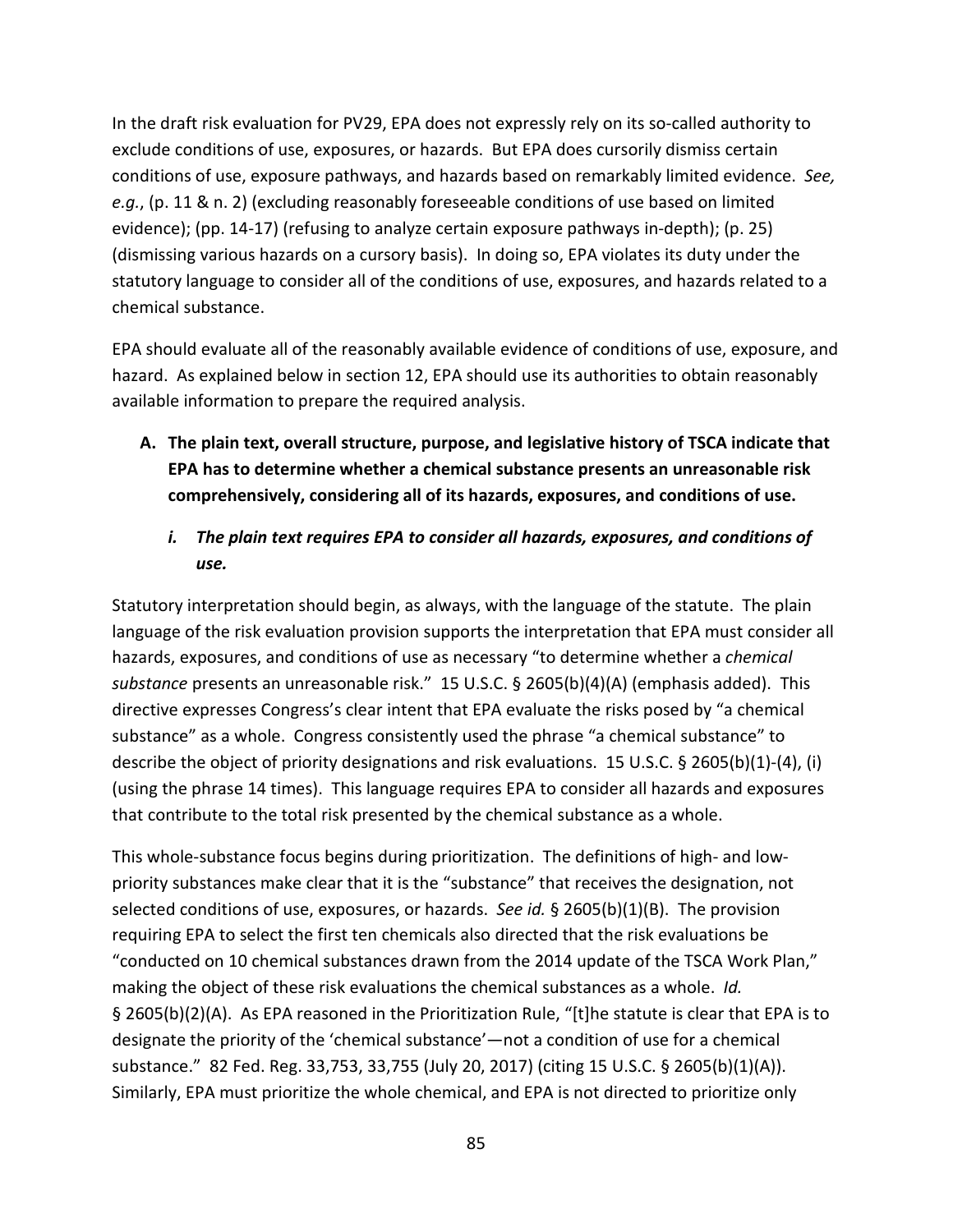certain hazards or exposures. Indeed, the prioritization process expressly "shall include a consideration of the hazard and exposure potential of a chemical substance," without any basis for EPA to limit that consideration to only certain hazards or exposures. 15 U.S.C.  $§$  2605(b)(1)(A).

EPA must also conduct risk evaluations on "a chemical substance" as a whole. For example, TSCA provides that "[u]pon designating a chemical substance as a high-priority substance, the Administrator shall initiate a risk evaluation on the *substance*." 15 U.S.C. § 2605(b)(3)(A) (emphasis added). Similarly, the statute directs EPA to determine either that "a *chemical substance* presents" or "does not present an unreasonable risk." *Id.* § 2605(i)(1)-(2) (emphasis added). Congress also uses the phrase "a chemical substance" or "chemical substances" in many other places in TSCA's risk evaluation provisions. *See, e.g*., *id.* § 2605(b)(4)(G) (setting deadlines for completing evaluation for "a chemical substance"), (b)(2)(A), (b)(2)(B), (b)(3)(A),  $(c)(1).$ 

The plain language of the risk evaluation provisions requires EPA to consider all available information about hazards, exposures, and conditions of use, without limitation. TSCA § 6(b)(4)(F)(i) expressly requires that EPA "integrate and assess available information on hazards and exposures for the conditions of use of the chemical substance." 15 U.S.C. § 2605(b)(4)(F)(i). Thus, if there is "available information on hazards and exposures," then EPA must integrate and assess that information as part of the risk evaluation. Similarly, TSCA § 6(b)(4)(F)(iv) requires that EPA "take into account, where relevant, the likely duration, intensity, frequency, and number of exposures under the conditions of use of the chemical substance." *Id.* § 2605(b)(4)(F)(iv). This provision requires EPA to take into account exposures unless EPA can establish that they are irrelevant. Finally, TSCA § 6(b)(4)(F)(v) requires that EPA "describe the weight of the scientific evidence for the identified hazard and exposure." *Id*.  $§$  2605(b)(4)(F)(v).

All of these provisions direct EPA to consider a chemical's hazards, exposures, and conditions of use, and none of them include any language providing EPA with any discretion to ignore any hazards, exposures, or conditions of use. While EPA previously articulated a legal theory (albeit flawed) for ignoring certain conditions of use, EPA has not pointed to any legal basis for ignoring hazards or exposures under the conditions of use being analyzed in a risk evaluation. EPA has pointed to no textual basis for such exclusions.

Moreover, when EPA promulgates risk-management regulations under TSCA § 6(a):

[EPA] shall consider and publish a statement based on reasonably available information with respect to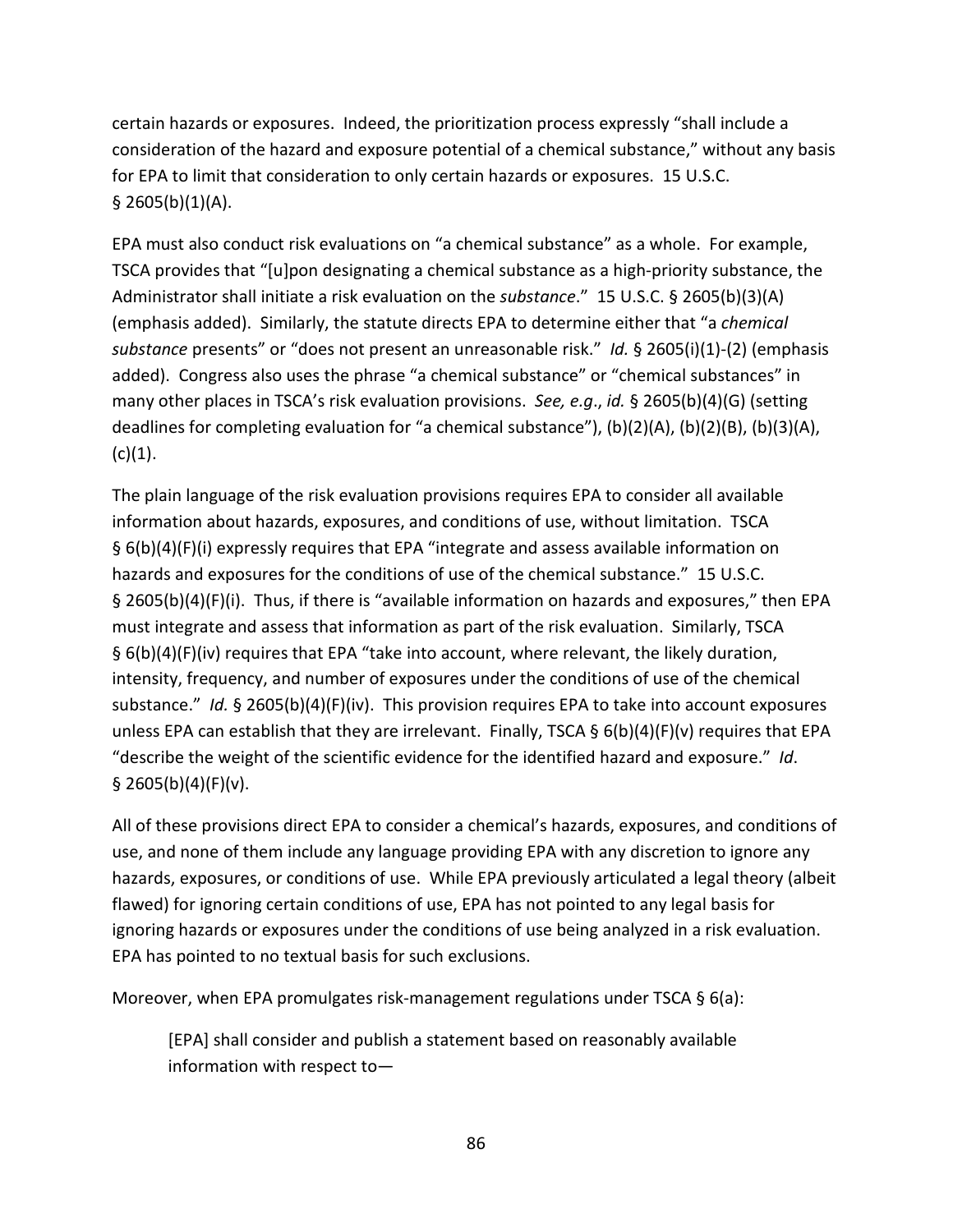(i) the effects of the chemical substance or mixture on health and the magnitude of the exposure of human beings to the chemical substance or mixture;

(ii) the effects of the chemical substance or mixture on the environment and the magnitude of the exposure of the environment to such substance or mixture;

15 U.S.C. § 2605(c)(2)(A). In order to accurately draft this statement, EPA will have to have considered all of the hazards posed by a chemical (i.e., its effects on human health and the environment) as well as all exposures. EPA cannot accurately describe "the magnitude of the exposure of human beings to the chemical substance," if EPA has ignored numerous exposures. 15 U.S.C. § 2605(c)(2)(A)(i). Similarly, EPA cannot accurately describe "the magnitude of the exposure of the environment" for chemicals, *id.* § 2605(c)(2)(A)(ii), if EPA has ignored the vast majority of environmental exposures, as EPA proposes to do. Congress specifically intended for EPA to "satisfy these requirements on the basis of the conclusions regarding the chemical's health and environmental effects and exposures in the risk evaluation itself." 114 Cong. Rec. S3517 (daily ed. June 7, 2016). Thus, EPA must evaluate all hazards and exposures in its risk evaluations.

Moreover, TSCA requires that EPA evaluate a chemical's risk "without consideration of costs or other nonrisk factors." 15 U.S.C. § 2605(b)(4)(A). By excluding certain hazards, exposures, and conditions of use for reasons that bear no relationship to risk, EPA is considering nonrisk factors.

Textually, EPA's approach also directly conflicts with TSCA § 26(k). 15 U.S.C. § 2625(k). TSCA § 26(k) requires EPA to "take into consideration information relating to a chemical substance or mixture, including hazard and exposure information, under the conditions of use, that is reasonably available to the Administrator." *Id.* Congress included this provision to ensure that EPA could not ignore "reasonably available" "information relating to a chemical substance or mixture"; the purpose of this provision is to compel EPA to consider all reasonably available information. Congress also specified that EPA must consider the reasonably available "hazard and exposure information." It would undermine this directive if EPA chooses to ignore certain hazards or exposures.

# *ii. TSCA's overall structure requires EPA to consider all hazards, exposures, and conditions of use.*

Moreover, EPA's pick-and-choose approach cannot be squared with the overall structure of TSCA.

As EPA reasoned in its proposed Risk Evaluation Rule, when discussing conditions of use, that TSCA "provides no criteria for EPA to apply" for selecting hazards, exposures, and conditions of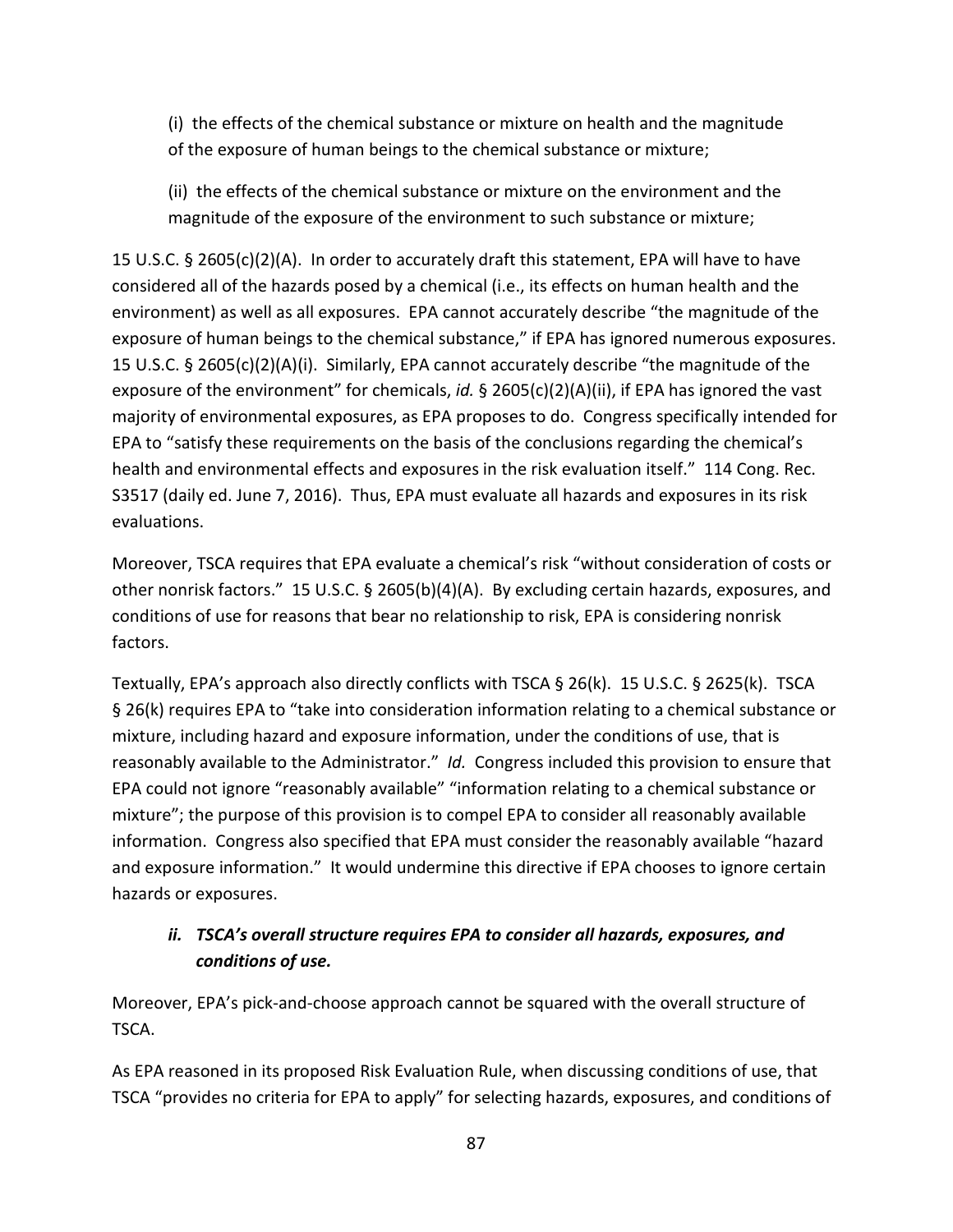use for analysis shows that the Agency does not have "license to choose" among those hazards, exposures, and conditions of use for analysis. 82 Fed. Reg. 7562, 7566 (Jan. 19, 2017). The precision with which Congress prescribed EPA's implementation of section 6 supports this reading. Section 6 lays out detailed directions for EPA. *See* 15 U.S.C. § 2605(b)(1)(A) (mandating considerations for priority designations), (b)(4)(D) (identifying risk factors to include in a risk evaluation's scope), (b)(4)(F)(i)-(v) (detailing requirements for conducting risk evaluations); *see also id.* § 2605(a) (specifying possible risk management measures). These provisions indicate that Congress did not mean to allow EPA to exclude hazards, exposures, or conditions of use from risk evaluation without any criteria or instruction. *Cf. NRDC, Inc. v. EPA*, 863 F.2d 1420, 1432 (9th Cir. 1988) (invalidating regulatory procedure that "is wholly silent as to what factors the agency is to consider in granting exceptions" and provides "no discernible standard [for] limit[ing] th[at] discretion").

Indeed, when Congress intended EPA to exercise discretion under TSCA, it said so explicitly. *See, e.g.*, 15 U.S.C. §§ 2613(f) (granting EPA "[d]iscretion" in handling claims to protect confidential information), 2608(a) (instructing EPA, if it "determines, in the Administrator's discretion," that an unreasonable risk may be prevented under a federal law administered by another agency, to notify the agency),  $2608(b)$ ,  $2605(b)(4)(E)(iv)(II)$ . That Congress purposefully included the language of discretion "in one section of the statute but omit[ted] it in another section of the same Act" shows that Congress did not intend EPA to use discretion to pick and choose which hazards, exposures, and conditions of use to consider in prioritization and risk evaluation. *Hernandez v. Ashcroft*, 345 F.3d 824, 834 (9th Cir. 2003) (quoting *Andreiu v. Ashcroft*, 253 F.3d 477, 480 (9th Cir. 2001) (en banc)).

TSCA's provisions direct EPA to prepare risk evaluations and the related findings for "chemical substances," as a whole, not for specific or limited hazards, exposures, or conditions of use of those substances. For example, the risk management provision expressly requires EPA to address risks when the risks arise from combined sources of exposure. TSCA § 6(a) provides that: "If [EPA] determines in accordance with [the risk evaluation provision] that the manufacture, processing, distribution in commerce, use, or disposal of a chemical substance or mixture, or that any combination of such activities, presents an unreasonable risk of injury to health or the environment," then EPA must issue a risk management rule. 15 U.S.C. § 2605(a); *see also* 15 U.S.C. § 2608(a) (using same language in provision governing requests to other federal agencies to address risks). Thus, if exposures resulting from "any combination" of conditions of use present an unreasonable risk, EPA must issue a risk management rule. But EPA must analyze *all* of the exposures resulting from these activities to assess whether *any combination* presents such a risk.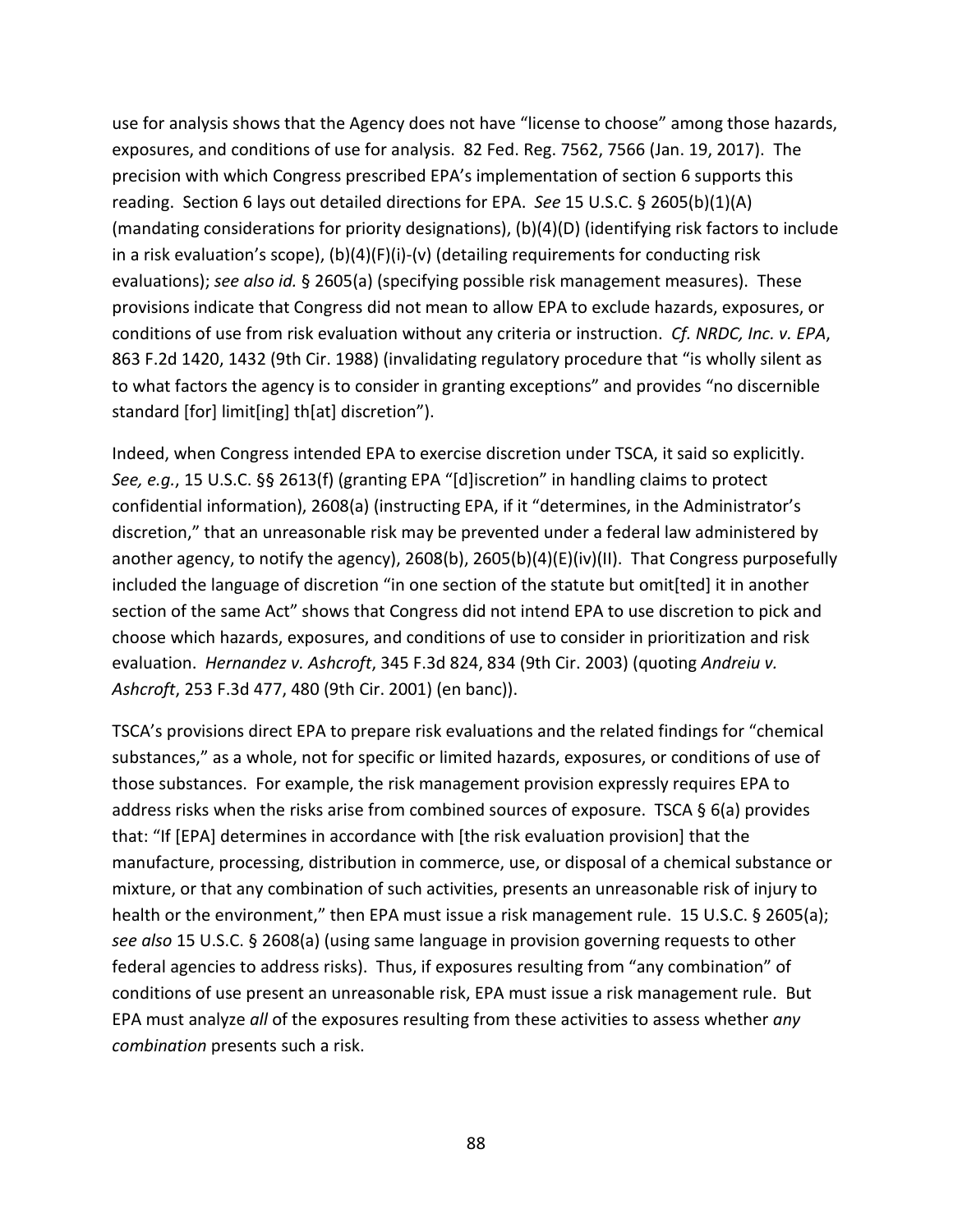## **B. EPA's own risk evaluation rule requires that EPA consider all relevant hazards and all exposures under the conditions of use within the risk evaluation.**

EDF disagrees with EPA's final Risk Evaluation Rule for numerous reasons, as discussed in our prior comments and in litigation challenging that rule. EDF reiterates and incorporates those points here.[137](#page-88-0) Nonetheless, even EPA's final Risk Evaluation Rule requires EPA to consider all relevant hazards and exposures under the conditions of use within the risk evaluation. The Rule specifically requires that: "Relevant *potential* human and environmental hazards will be evaluated." 40 C.F.R. § 702.41(d)(3) (emphasis). Thus, EPA must consider any relevant "potential" hazards when preparing a risk evaluation. *See also* 40 C.F.R. § 702.41(d)(2) ("The hazard assessment process will identify the types of hazards to health or the environment posed by the chemical substance under the condition(s) of use within the scope of the risk evaluation."). The Rule also requires that: "[e]xposure information related to potential human health or ecological hazards of the chemical substance will be reviewed in a manner consistent with the description of best available science and weight of scientific evidence." 40 C.F.R. § 702.41(e)(3). When preparing the risk characterization, EPA shall "[t]ake into account, where relevant, the likely duration, intensity, frequency, and number of exposures under the condition(s) of use of the chemical substance." 40 C.F.R. § 702.43(a)(4). Thus, EPA must consider all hazards and all exposures under the conditions of use. None of these duties are qualified or provide an authority for EPA to exclude hazards or exposures from analysis.

Other provisions of the rule confirm this reading. EPA requires manufacturer requests for risk evaluations to "include or reference *all* available information on the health and environmental hazard(s) of the chemical substance, human and environmental exposure(s), and exposed population(s), as relevant to the circumstances identified in the request." 40 C.F.R. § 702.37(b)(4) (emphasis added). Thus, manufacturers must submit all available information on hazard and exposure under the identified conditions of use because EPA must consider all hazards and exposures when preparing risk evaluations.

In the preamble to the rule, EPA commits to considering all hazards and exposures under the conditions of use:

The Administrator will consider relevant factors including, but not limited to: The effects of the chemical substance on health and human exposure to such substance under the conditions of use (including cancer and non-cancer risks); the effects of the chemical substance on the environment and environmental exposure under the conditions of use.

<span id="page-88-0"></span><sup>&</sup>lt;sup>137</sup> EDF Comments on Ten Problem Formulations under the Toxic Substances Control Act, p.17 & Appendix A, [https://www.regulations.gov/document?D=EPA-HQ-OPPT-2016-0725-0061.](https://www.regulations.gov/document?D=EPA-HQ-OPPT-2016-0725-0061)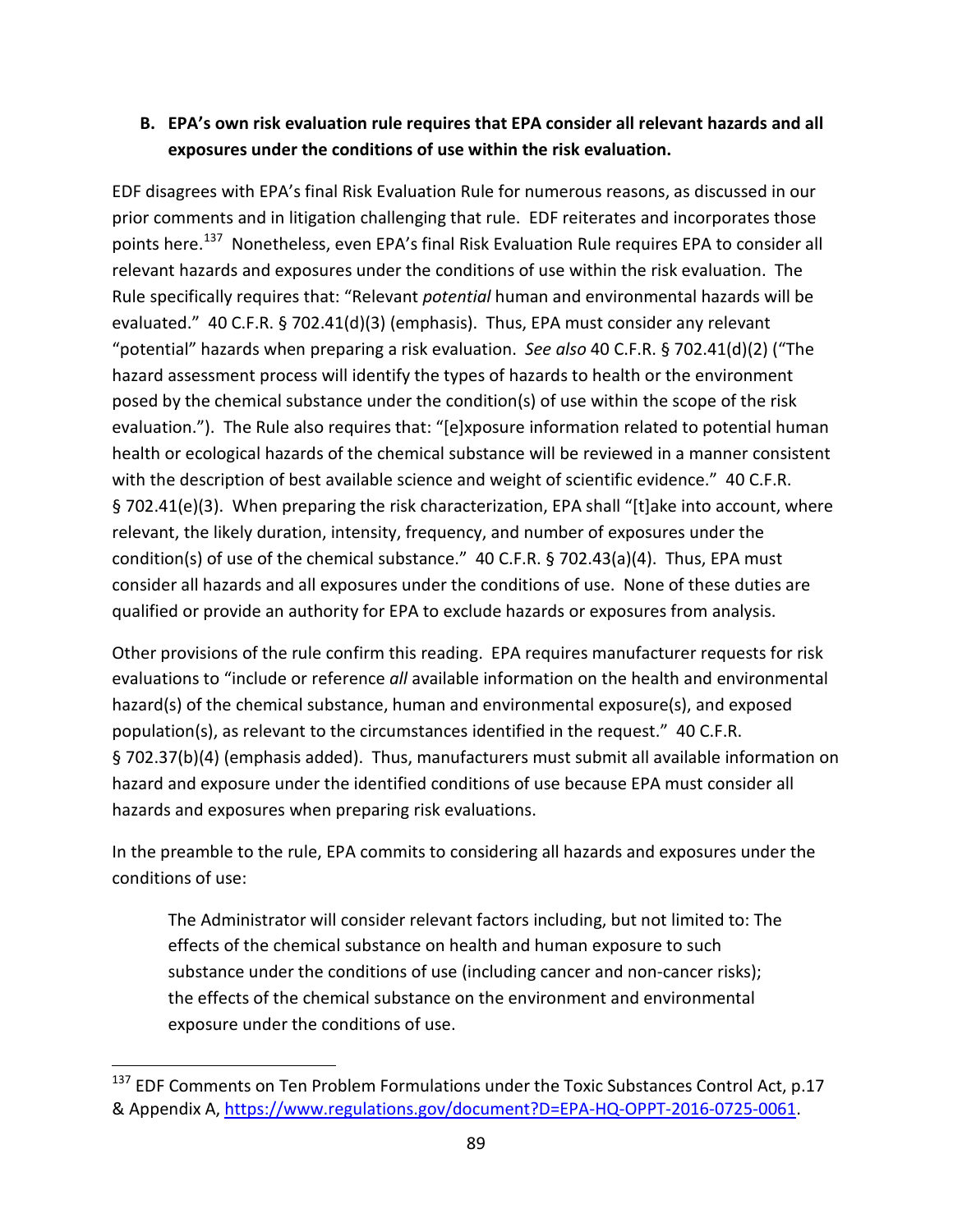82 Fed. Reg. at 33,735. EPA thus committed to considering the "effects of the chemical substance on health and human exposure to such substance under the conditions of use." *Id.* These commitments are not qualified or accompanied by any assertion of discretion to ignore effects or exposure information under the conditions of use. EPA cannot fulfill this duty without considering all the hazards and sources of human exposure under the conditions of use.

Similarly, in the preamble, EPA states that "[u]sing reasonably available information, exposures will be estimated (usually quantitatively) for the identified conditions of use." 82 Fed. Reg. at 33,742. EPA cannot prepare an accurate quantitative estimate for exposure if EPA has excluded exposure pathways. "For environmental evaluations specifically, EPA plans to include a discussion of the nature and magnitude of the effects, the spatial and temporal patterns of the effects, [and] implications at the species, population, and community level." 82 Fed. Reg. at 33,743. EPA cannot accurately discuss the magnitude of the effects on the environment or the spatial and temporal patterns of those effects if EPA ignores the vast majority of the environmental exposures, as EPA proposes to do.

Moreover, in the preamble to the rule, while EPA went to great lengths to describe its alleged discretion to pick-and-choose conditions of use, EPA never stated that it had discretion to exclude hazards or exposures related to conditions of use within the risk evaluation. EPA's failure to assert any discretion to exclude exposures and hazards reflects that EPA, in fact, lacks any such discretion. In sum, EPA's arguments for excluding certain conditions of use cannot simply be extended mindlessly to exclude consideration of exposures and hazards. *See United States Sugar Corp. v. EPA*, 830 F.3d 579, 650 (D.C. Cir. 2016) (agency may not assume a rationale for one exemption identically applies elsewhere).

# **9. EPA should not refuse to further analyze exposure pathways on a cursory basis, and in any event, EPA still needs to consider those exposures when evaluating the combined exposures.**

As in the problem formulation, in the draft risk evaluation, EPA illegally decides not to analyze certain exposures further—effectively excluding certain exposure pathways—based on, at best, cursory, unpersuasive, and unsupported analyses. *See, e.g.*, (pp. 14-17). With these rushes to judgment, EPA concludes no unreasonable risk from certain exposures based on little analysis. Throughout these comments, EDF discusses numerous instances of these unjustified exclusions and cursory analyses.

When EPA declines to analyze a pathway further, EPA must have developed and applied a sound, rational basis for assessing the exposure level, supported by scientific evidence. In addition, EPA cannot then effectively ignore the exposure. Rather, EPA still must consider how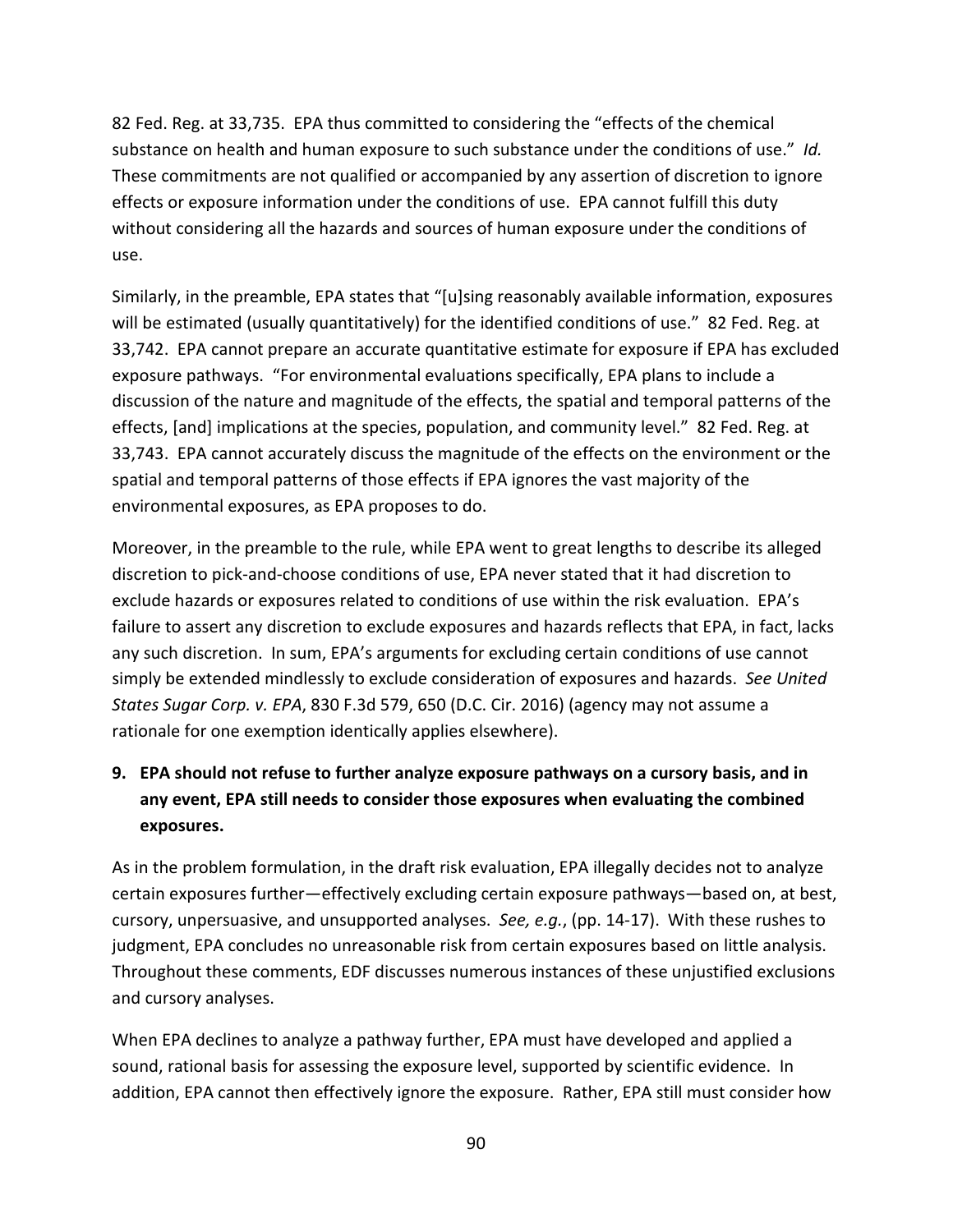the exposure may combine with other sources of exposure, so EPA must actually assess the level of exposure from the pathway individually and then consider how it combines with other sources of exposure.

# **10. Real-world exposures still occur through disposal pathways, and EPA's cursory dismissal of these exposures has insufficient support.**

EPA appears to rely upon regulation under other statutory authorities as a basis for preparing a remarkably cursory analysis of exposures from all disposal-related pathways and associated activities (e.g., collection, processing, storage and transport) associated with PV29. In particular, EPA points to the disposal of PV29 in landfills that are regulated under the Resource Conservation and Recovery Act (RCRA) as subtitle-D lined landfills, and EPA appears to view these regulations as *per se* adequate to justify ignoring exposures through this exposure pathway. (p. 21). As EDF has previously explained, EPA cannot ignore ongoing, real-world exposures that occur even if they fall under the jurisdiction of other EPA-administered statutes.<sup>[138](#page-90-0)</sup> EDF incorporates those comments by reference here.

As particularly relevant to PV29, EPA has never established or shown that the disposal regulations under RCRA "eliminate[s]" the unreasonable risk or "reduce[s] [the risk] to a sufficient extent." 15 U.S.C. § 2608(b)(1). Subtitle D municipal solid waste (MSW) landfills and industrial-non-hazardous and construction/demolition waste landfills are primarily regulated under state regulatory programs. Subtitle D is intended "to assist in developing and encouraging methods for the disposal of solid waste which are environmentally sound and which maximize the utilization of valuable resources including energy and materials \*\*\* and to encourage resource conservation." 42 U.S.C. § 6941. EPA presents no analysis or data demonstrating how effective Subtitle-D landfills are likely to be at reducing exposure to PV29.

EPA's analysis of biosolids is particularly lacking. EPA repeatedly invokes PV29's low water solubility to justify parts of its analysis, but as a result "sorption to \*\*\* biosolids for [PV29] are expected to be strong." (p. 21). Thus, a thorough analysis of biosolids would be appropriate, particularly given that PV29 is poorly biodegradable. (p. 39). Instead, EPA largely dismisses the risks presented by exposure through biosolids on the basis that leaching is expected to be negligible. *Id.* But EPA ignores the exposures from PV29 present in the biosolids themselves, aside from leaching. In the draft Problem Formulation, EPA stated that "land application of biosolids is not expected to be a release pathway for the manufacturer, so this pathway is

<span id="page-90-0"></span><sup>&</sup>lt;sup>138</sup> EDF Comments on Ten Problem Formulations under the Toxic Substances Control Act, pp.23-27, 38-39, 44-47, 50, 51-56, [https://www.regulations.gov/document?D=EPA-HQ-OPPT-](https://www.regulations.gov/document?D=EPA-HQ-OPPT-2016-0725-0061)[2016-0725-0061.](https://www.regulations.gov/document?D=EPA-HQ-OPPT-2016-0725-0061)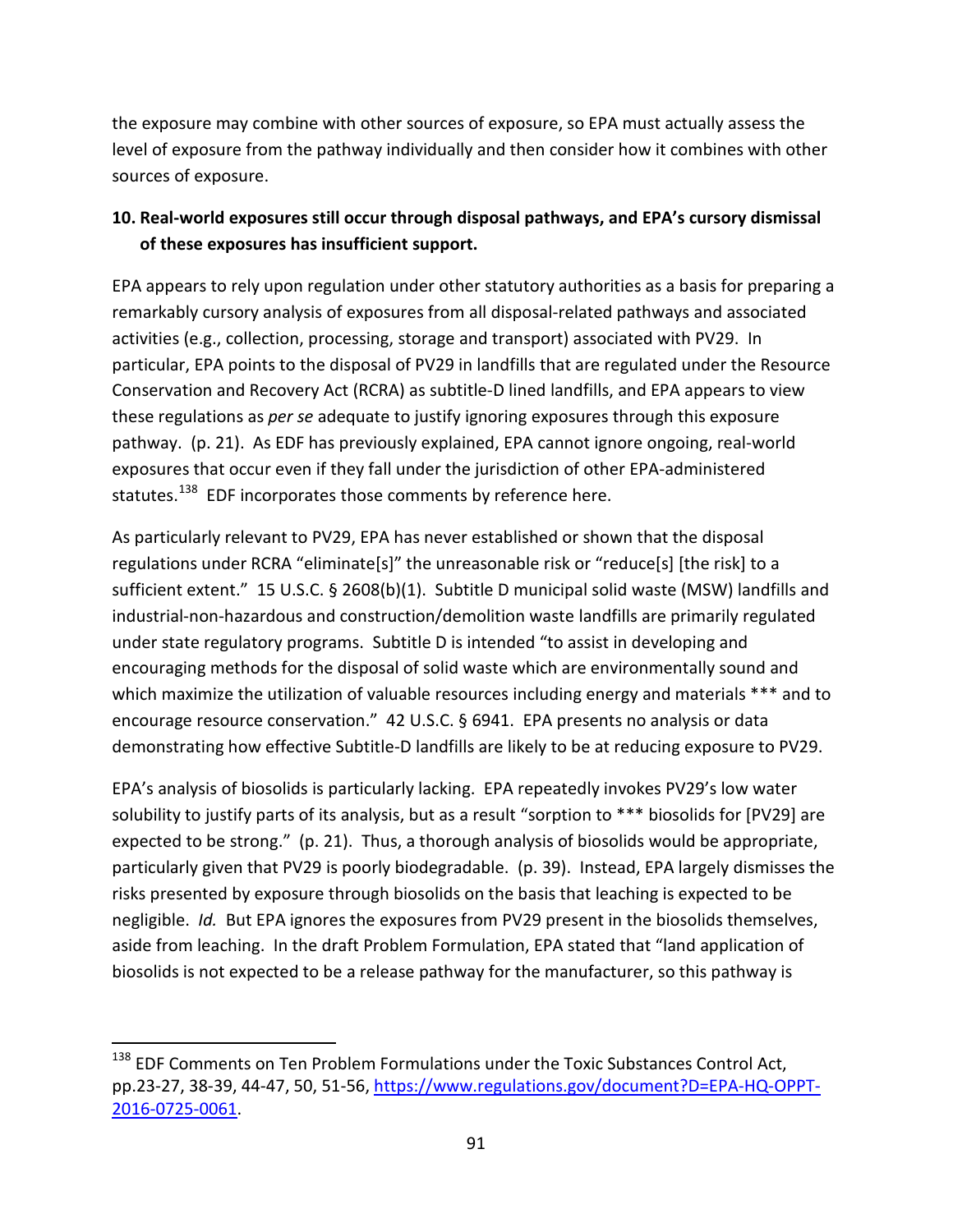outside of scope of this assessment."<sup>[139](#page-91-0)</sup> EPA's explanation in this cursory analysis is difficult to follow: EPA notes that the manufacturer of PV29 sends its sludge to a RCRA Subtitle D landfill, $140$  but it is not clear why that would mean EPA can therefore disregard exposures from biosolids. As just one example, workers handling these materials at the landfill might well be directly exposed to them. EPA's analysis of occupational exposure does not address or account for exposures from biosolids as potentially affecting exposure rates.<sup>[141](#page-91-2)</sup>

Moreover, downstream processors and users could engage in land application of biosolids containing PV29, a scenario that EPA simply ignores because of assumed lower per-site volumes handled by downstream entities. (p. 21). Given PV29's expected presence in biosolids, EPA should analyze this pathway unless EPA has empirical evidence showing that it will not lead to exposures.

# **11. EPA needs to analyze potential exposures from distribution, as well as from known and reasonably foreseeable accidental exposures.**

The draft risk evaluation states that distribution "will be considered throughout the [PV29] life cycle, rather than using a single distribution scenario." (p. 12). But then EPA never appears to analyze distribution within the draft risk evaluation. EPA's analysis of occupational exposure does not address or account for distribution as potentially affecting exposure rates. *See* (pp. 22-23).

The draft risk evaluation also gives no attention to potential releases and exposures resulting from accidental releases. EDF does not suggest that EPA needs to consider every possible scenario, but the risk of accidental releases and exposures is very real and certainly "reasonably foreseen" in many respects, and EPA has authority to mandate steps to reduce those risks. For example, as and after Hurricane Harvey passed through Houston, over 40 sites released toxic chemicals into the environment.<sup>142</sup> Given accidental releases are known to occur, such events are clearly reasonably foreseen and hence EPA needs to give more consideration to the potential for accidental releases.

<sup>&</sup>lt;sup>139</sup> PV29 Problem Formulation, p. 33.

<span id="page-91-1"></span><span id="page-91-0"></span><sup>140</sup> *Id.*

<span id="page-91-2"></span><sup>141</sup> *Id.* at 22-23.

<span id="page-91-3"></span><sup>142</sup> *See, e.g.*, *More Than 40 Sites Released Hazardous Pollutants Because of Hurricane Harvey*, N.Y. TIMES (Sept. 8, 2017), [https://www.nytimes.com/interactive/2017/09/08/us/houston](https://www.nytimes.com/interactive/2017/09/08/us/houston-hurricane-harvey-harzardous-chemicals.html?_r=0)hurricane-harvey-harzardous-chemicals.html? r=0.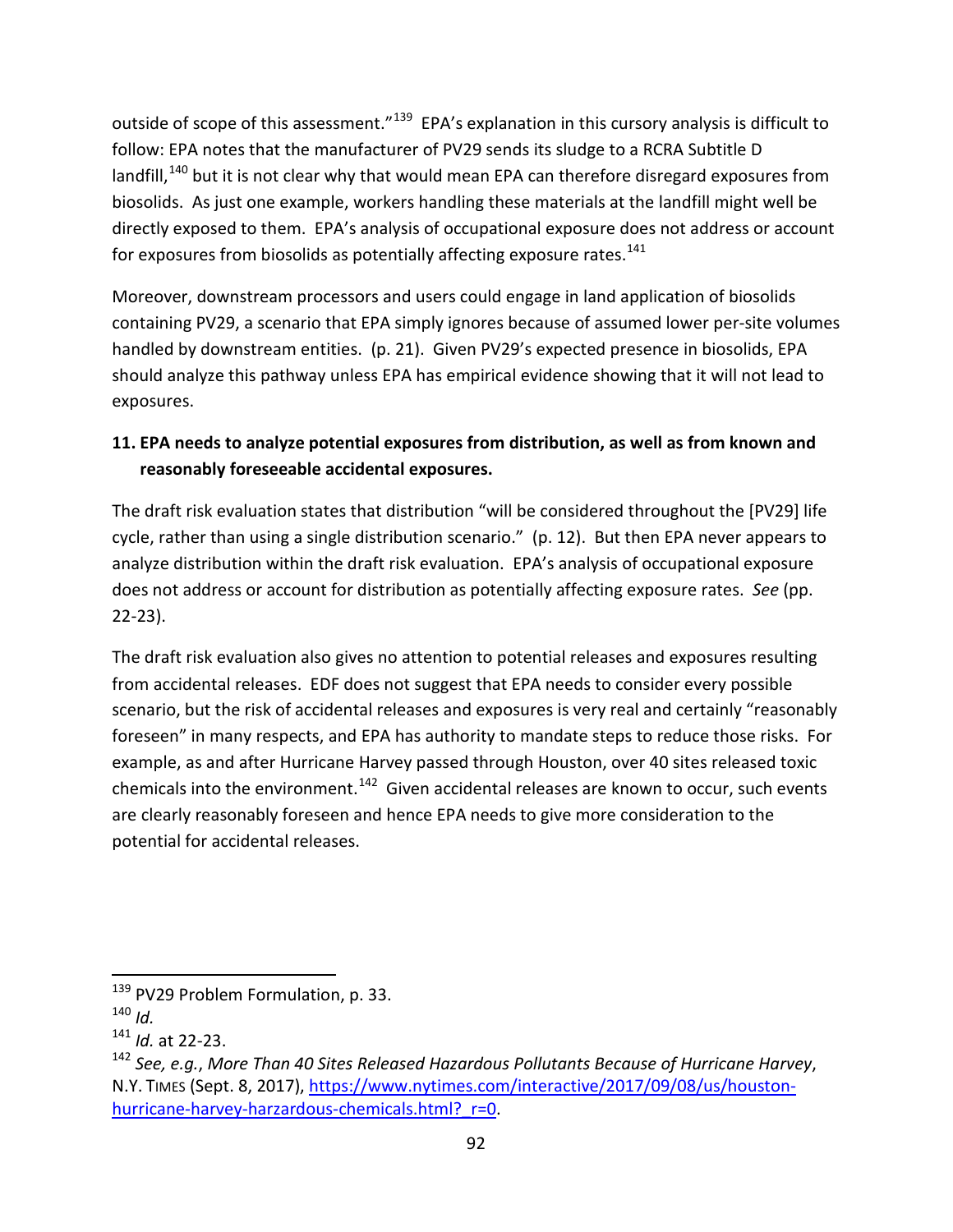## **12. EPA must consider "reasonably available" information, and thus EPA must use its authorities under TSCA §§ 4 and 8 to obtain additional information.**

TSCA orders EPA to consider "available" and "reasonably available" information in crafting a risk evaluation, 15 U.S.C. §§ 2605(b)(4)(F)(i), 2625(k), and under the new risk evaluation rule, EPA defined "[r]easonably available information" to mean "information that EPA possesses or can reasonably generate, obtain, and synthesize for use in risk evaluations, considering the deadlines specified in TSCA section  $6(b)(4)(G)$  for completing such evaluation." 40 C.F.R. § 702.33, promulgated at 82 Fed. Reg. 33,748 (July 20, 2017). Thus, under its own rule, EPA has to consider information that it "can reasonably generate, obtain, and synthesize." In addition, EPA must consider all information within EPA's possession, even if has not been public disclosed, as EDF has explained in prior comments incorporated by reference here. EDF Comments on Ten Scopes under the Toxic Substances Control Act, pp.15-16, [https://www.regulations.gov/document?D=EPA-HQ-OPPT-2016-0725-0041;](https://www.regulations.gov/document?D=EPA-HQ-OPPT-2016-0725-0041)

In our prior comments on the scope documents, EDF expanded on EPA's duties to use its authorities under TSCA §§ 4 and 8 to obtain additional information about PV29, and EDF incorporates those arguments here. $143$  In response to EDF's comments, EPA acknowledged its duty to consider "reasonably available information" and EPA described its efforts to gather information up to this point.<sup>144</sup> While EPA detailed its "data gathering activities," EPA has not established that these activities will result in EPA obtaining all the reasonably available information that EPA could "generate, obtain, and synthesize" if EPA also used its authorities under TSCA §§ 4 and 8 to obtain additional information. Thus, EPA has not established that it will obtain all reasonably available information. Notably, while EPA has changed its language to reflect its statutory obligations, EPA has not actually changed its conduct. In the scopes, EPA stated that it would use "readily available data and information from public sources," and EPA has not taken any additional steps to actually expand its search to reach "reasonably available information." Thus, as a practical matter, EPA is still relying solely on "readily" available information, not all reasonably available information.

In particular, EDF's prior comments established that relying solely on voluntary requests for information, may result in limited, biased, inaccurate, or incomplete information on the

<span id="page-92-0"></span><sup>&</sup>lt;sup>143</sup> EDF Comments on Ten Scopes under the Toxic Substances Control Act, pp.11-16, [https://www.regulations.gov/document?D=EPA-HQ-OPPT-2016-0725-0041.](https://www.regulations.gov/document?D=EPA-HQ-OPPT-2016-0725-0041)<br><sup>[144](https://www.regulations.gov/document?D=EPA-HQ-OPPT-2016-0725-0041)</sup> EPA's Responses to Public Comments Received on the Scope Documents for the First Ten

<span id="page-92-1"></span>Chemicals for Risk Evaluation under TSCA at pp.10-14, [https://www.regulations.gov/document?D=EPA-HQ-OPPT-2016-0725-0051.](https://www.regulations.gov/document?D=EPA-HQ-OPPT-2016-0725-0051)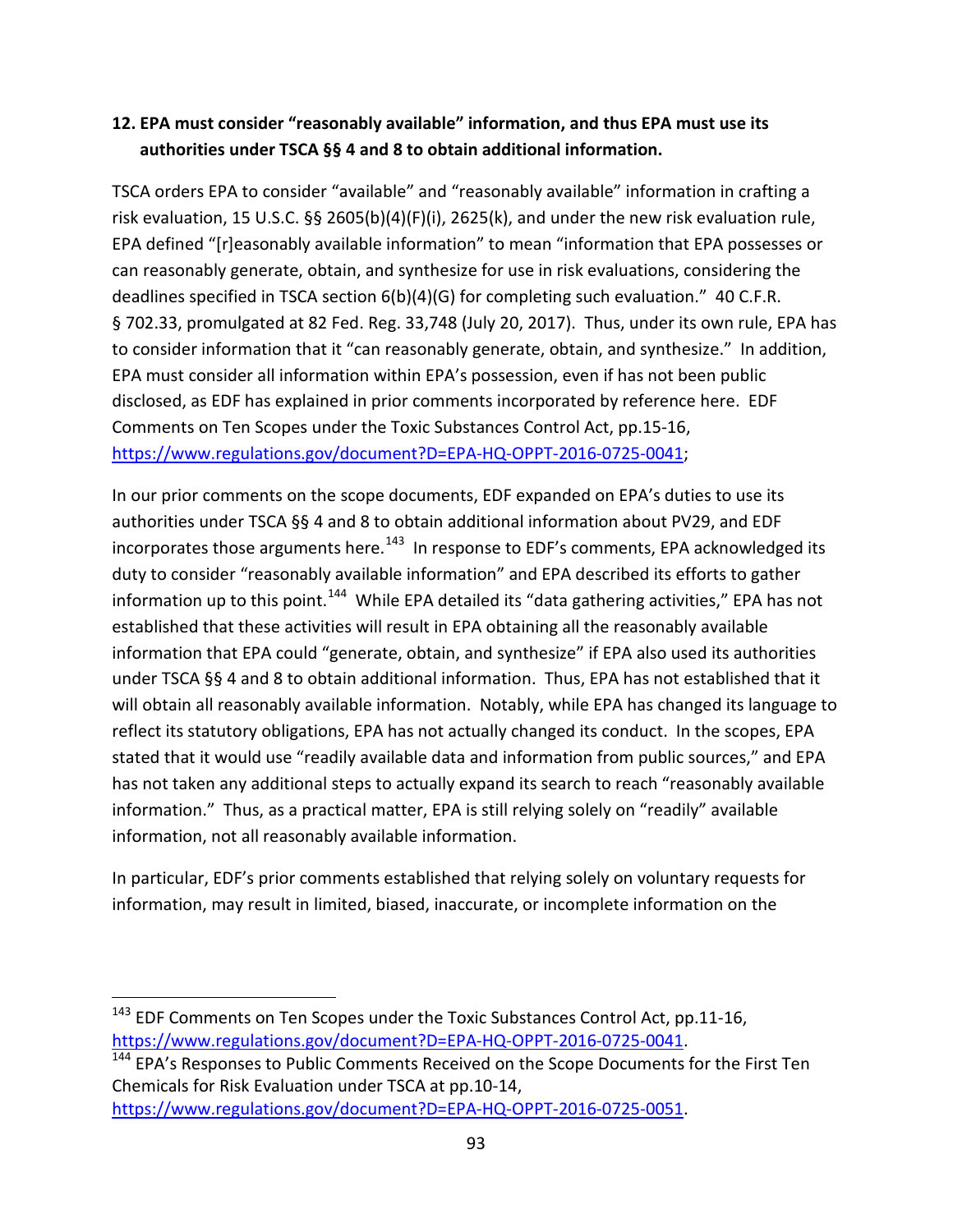chemicals. EDF incorporates those arguments here and repeats them in Part C.<sup>[145](#page-93-0)</sup> EPA's response to this comment was that "EPA has not indicated it would rely solely on voluntary requests for information."<sup>146</sup> Thus, EPA appears to recognize that voluntary requests standing alone are insufficient. Despite that acknowledgement, EPA appears to have relied heavily on voluntary requests in preparing the draft risk evaluation, and EPA still has not relied on its available authorities to obtain additional information. EDF urges EPA to do so.

EPA's primary response to EDF's request that EPA consider all reasonably available information appears to be that the information EPA currently has is "adequate." $147$  But, as a general matter, EPA has to consider all reasonably available information; TSCA does not authorize EPA to stop its analysis on the basis that EPA believes its current information is adequate. And as explained more below, it is clear that the information is not yet adequate to meet EPA's obligations under TSCA.

# **A. Any information that EPA can obtain under the exercise of its authorities under §§ 8(d), 8(a), and 8(c) is "reasonably available information," so EPA must exercise those authorities.**

EPA must promulgate reasonable regulations under § 8(d) and 8(a) to obtain information about hazards, exposures, and conditions of use for PV29; EPA should also exercise its authority under § 8(c) to obtain additional information. Consistent with TSCA § 8(a)(5), EPA can take steps to reduce unnecessary and duplicative reporting. Because TSCA requires EPA to produce robust risk evaluations that reflect "reasonably available" information, and information available under these authorities is "reasonably available" on its face, EPA must use these authorities to fulfill its duty. Moreover, this risk evaluation is crucial to establishing the credibility of the TSCA program under the Lautenberg Act, and EPA can only establish that credibility by using its full authority to obtain "reasonably available information" on the chemical, as required by the law. Collecting this information is also necessary to fulfill EPA's duty to use the best available science under TSCA § 26.

TSCA § 8(d) allows EPA to "require any person who manufactures, processes, or distributes in commerce \*\*\* any chemical substance or mixture \*\*\* to submit to the Administrator—lists of health and safety studies: (A) conducted or initiated by or for such person with respect to such

<span id="page-93-0"></span><sup>&</sup>lt;sup>145</sup> EDF Comments on Ten Scopes under the Toxic Substances Control Act, pp.16-20, [https://www.regulations.gov/document?D=EPA-HQ-OPPT-2016-0725-0041.](https://www.regulations.gov/document?D=EPA-HQ-OPPT-2016-0725-0041)<br><sup>146</sup> EPA's Responses to Public Comments Received on the Scope Documents for the First Ten

<span id="page-93-1"></span>Chemicals for Risk Evaluation under TSCA at p.13,

<span id="page-93-2"></span>[https://www.regulations.gov/document?D=EPA-HQ-OPPT-2016-0725-0051.](https://www.regulations.gov/document?D=EPA-HQ-OPPT-2016-0725-0051) 147 *See id.* at pp. 13, 10-14.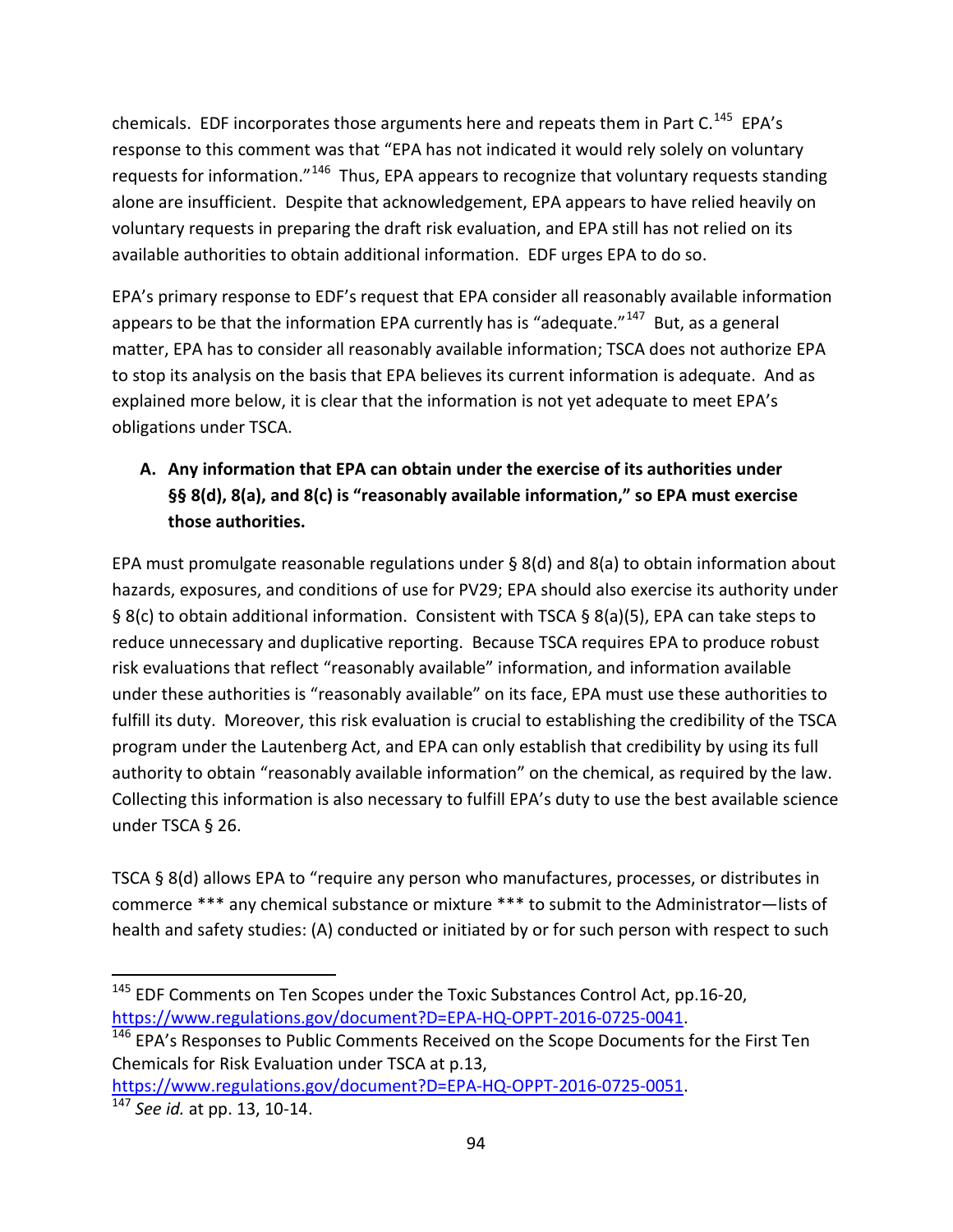substance or mixture at any time, (B) known to such person; or (C) reasonably ascertainable by such person." 15 U.S.C. § 2607(d). EPA should issue § 8(d) rules for PV29. To obtain a complete picture, EPA should expressly require both manufacturers and processors to report on these chemicals under the § 8(d) rules. *See* 40 C.F.R. § 716.5(c). EPA has never issued such a rule for PV29. *See* 40 C.F.R. § 716.120. Thus, issuing a § 8(d) rule for this chemical is particularly important.

Notably, EPA's regulations correctly interpret "health and safety study" broadly to incorporate "[a]ny data that bear on the effects of a chemical substance on health or the environment." 40 C.F.R. § 716.3. These include numerous tests for health and environmental effects. *See id.* They also include monitoring data and other assessments of human and environmental exposures. *See id.* EPA should also review these studies upon receipt and request underlying data under 40 C.F.R. §§ 716.10(a)(4), 716.40(a). EPA should also separately request reporting on PV29 when it is manufactured, processed, or distributed as an impurity, 40 C.F.R. § 716.20(a)(9), because impurities may be an important source of exposure and thus risk.

Under TSCA § 8(a), EPA may require manufacturers and processors to provide extensive information. *See* 15 U.S.C. § 2607(a)(2). EPA "shall, to the extent feasible" "not require reporting which is unnecessary or duplicative" and also "apply any reporting obligations to those persons likely to have information relevant to the effective implementation of this title." *Id.* § 2607(a)(5). To avoid duplication, EPA need not request reporting on information EPA has already obtained through other recent submissions such as through the Chemical Data Reporting (CDR) process. *See* 40 C.F.R. Part 711. But the CDR process does not require manufacturers and processors to provide all information that EPA can reasonably obtain under TSCA § 8(a) which is relevant to the risk evaluations. For example, EPA should require reporting of: "[a]ll existing information concerning the environmental and health effects of" PV29; "the byproducts resulting from the manufacture, processing, use, or disposal of" PV29; more detailed information about exposures to PV29, including the duration, frequency, and timing of exposures; and additional information about disposal. *See* 15 U.S.C. § 2607(a)(2). In particular, EPA can require submission of any data available on releases or exposures in the workplace and environment, and those data would be crucially important to an accurate risk evaluation. To decrease the burden on industry, EPA should pursue both rulemakings simultaneously, and EPA can provide that when information is submitted under one rule, the same information need not be submitted under the other. But EPA should use both authorities to ensure that it does not miss any information that may fall within one authority but not the other.

In addition, EPA should rely on its request authority under TSCA  $\S 8(c)$ . Under TSCA  $\S 8(c)$ , "[a]ny person who manufactures, processes, or distributes in commerce any chemical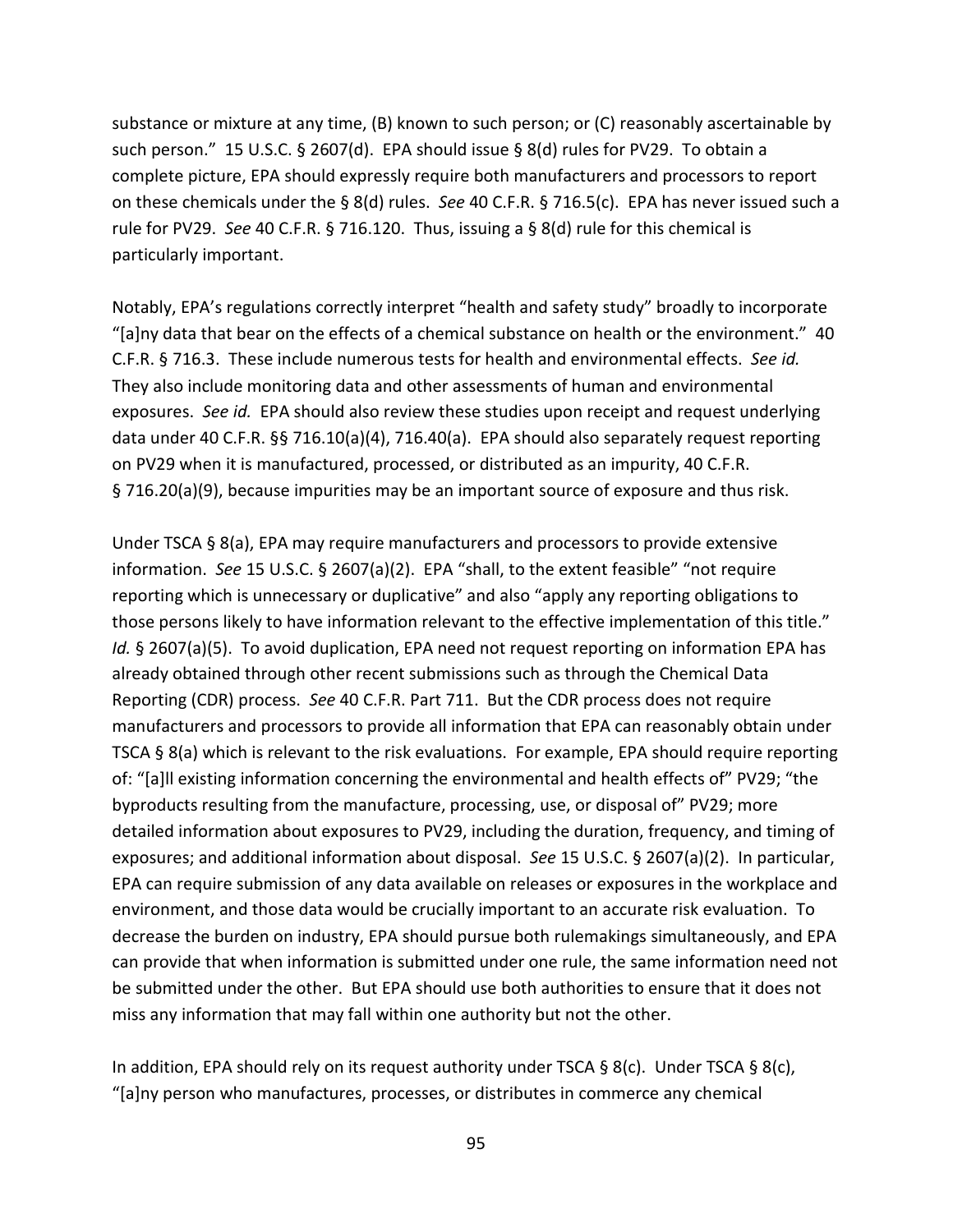substance or mixture shall maintain records of significant adverse reactions to health or the environment, as determined by the Administrator by rule, alleged to have been caused by the substance or mixture." 15 U.S.C.  $\S$  2607(c). EPA promulgated rules governing this recordkeeping requirement at 40 C.F.R. Part 717. The rules apply to most manufacturers and many processors. 40 C.F.R. § 717.5. Manufacturers and processors must maintain records of many types of allegations, as detailed in 40 C.F.R. §§ 717.5 and 717.10. The regulation defines "significant adverse reactions" to include, but not be limited to, many specific types of harm that are highly relevant to the ultimate question presented in a risk evaluation: "whether a chemical substance presents an unreasonable risk of injury to health or the environment." 15 U.S.C. § 2605(b)(4)(A). Firms must maintain these records for 30 or 5 years, depending on the circumstances. 40 C.F.R. § 717.15(d).

EPA should use its authority to request these records on alleged significant adverse reactions caused by PV29 and add them to the administrative record. EPA can request records from manufacturers and processors that reported PV29 in response to any § 8(a) and 8(d) rules or in response to CDR reporting. *Id.* § 717.17. EPA can request those records by letter. *Id.* § 717.17(b). Finally, EPA can also notify all people holding such records to provide them by a notice in the Federal Register. *Id.* These records may provide valuable information on hazards, exposures, and conditions of use, since the records may reveal not only significant adverse reactions but also information about the specific exposure and use that may have caused the reaction.

#### **B. EPA must identify any information gaps and use its authority under TSCA § 4 to the fullest extent possible to fill those gaps.**

EPA should make robust use of its  $\S$  4 authority to fill the gaps in information for PV29. EDF recognizes that some time constraints apply to PV29 and thus some types of testing may not be possible, but EPA had three years to develop a risk evaluation for PV29, so any testing that could have been completed in that three year timeframe meets EPA's regulatory standard for "reasonably available information" because it is information that EPA could "reasonably generate \*\*\* for use in [the] risk evaluation[], considering the deadlines specified in TSCA section 6(b)(4)(G) for completing such evaluation." 40 C.F.R. § 702.33.

In developing this draft risk evaluation, EPA should have begun by clearly identifying *all* significant information gaps on hazards or exposures. Based on its own regulation, EPA should then have used its authority under TSCA  $\S$  4(a)(2) to require the development of new information to fill those gaps wherever possible. Information that EPA can generate under TSCA § 4(a)(2) is reasonably available under EPA's own regulation as "information that EPA \*\*\* can reasonably generate [and] obtain \*\*\* for use in risk evaluations." 40 C.F.R. § 702.33. Thus,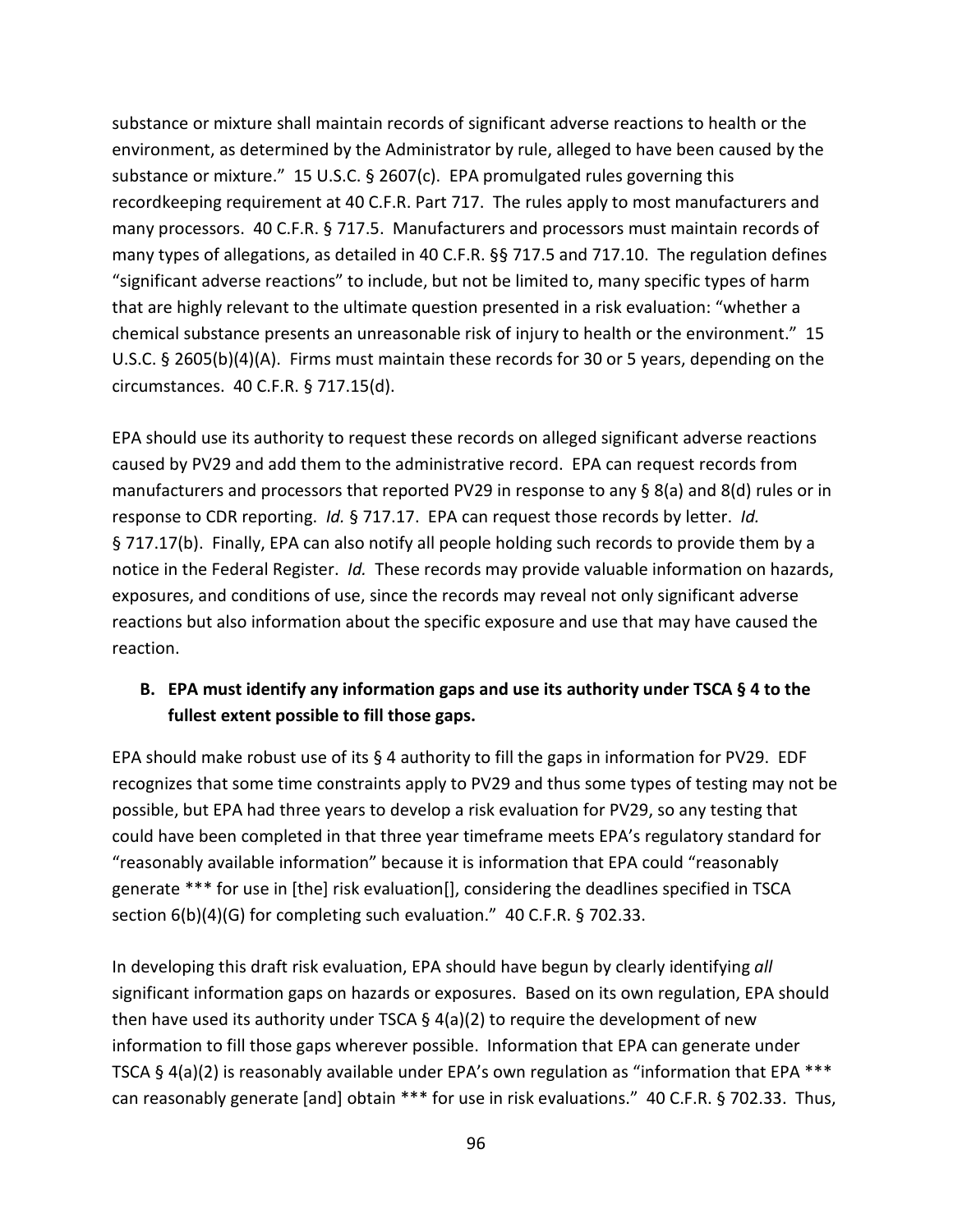EPA should have identified such information gaps and then promptly required the conduct of all testing that could be done and still meet the statutory deadlines for the risk evaluations.

TSCA § 4(a)(2) provides that EPA "may, by rule, order, or consent agreement require the development of new information relating to a chemical substance \*\*\* if the Administrator determines that the information is necessary \*\*\* to perform a risk evaluation under section 6(b)." 15 U.S.C. § 2603(a)(2)(A)(i). Congress provided this additional testing authority allowing EPA to require testing or other data development efforts solely upon a determination "that the information is necessary \*\*\* to perform a risk evaluation under section 6(b)." *Id.* In light of deadlines, EPA can and should use its order authority and does not need to make the additional findings required for a rule under TSCA § 4(a)(1).

Below, EDF identifies precise information gaps that EPA needs to fill to prepare an adequate risk evaluation for PV29. Most or all of the tests *could* have been prepared if EPA had used its authorities at the outset, as EDF urged in its original comments. EPA cannot evade its duty to collect reasonably available information on the basis that it has failed to comply with that duty up to this point. EPA must order that testing now.

In particular, EPA must order the development and submission of the following information:

#### **Use data**

- Range of concentrations in industrial, commercial, and consumer products
- Measured levels of residual PV29 left in products made using PV29 as an intermediate, where PV29 is a reactant or where PV29 is added to adjust the color of other pigments
- Empirical data on frequency of product use for industrial, commercial, and consumer products
- Empirical data on duration of product use for industrial, commercial, and consumer products

#### **Fate data**

- Measured data on absorption by inhalation, dermal, and oral routes, for PV29:
	- o as produced in solid (powder) form
	- o as produced in solution form
	- o in each type of formulation in which it is present
- Measured water solubility in a reliable study that accurately accounts for pH
- Measured bioconcentration factor (BCF) and bioaccumulation factor (BAF)
- Appropriate values to assess bioconcentration/bioaccumulation directly from air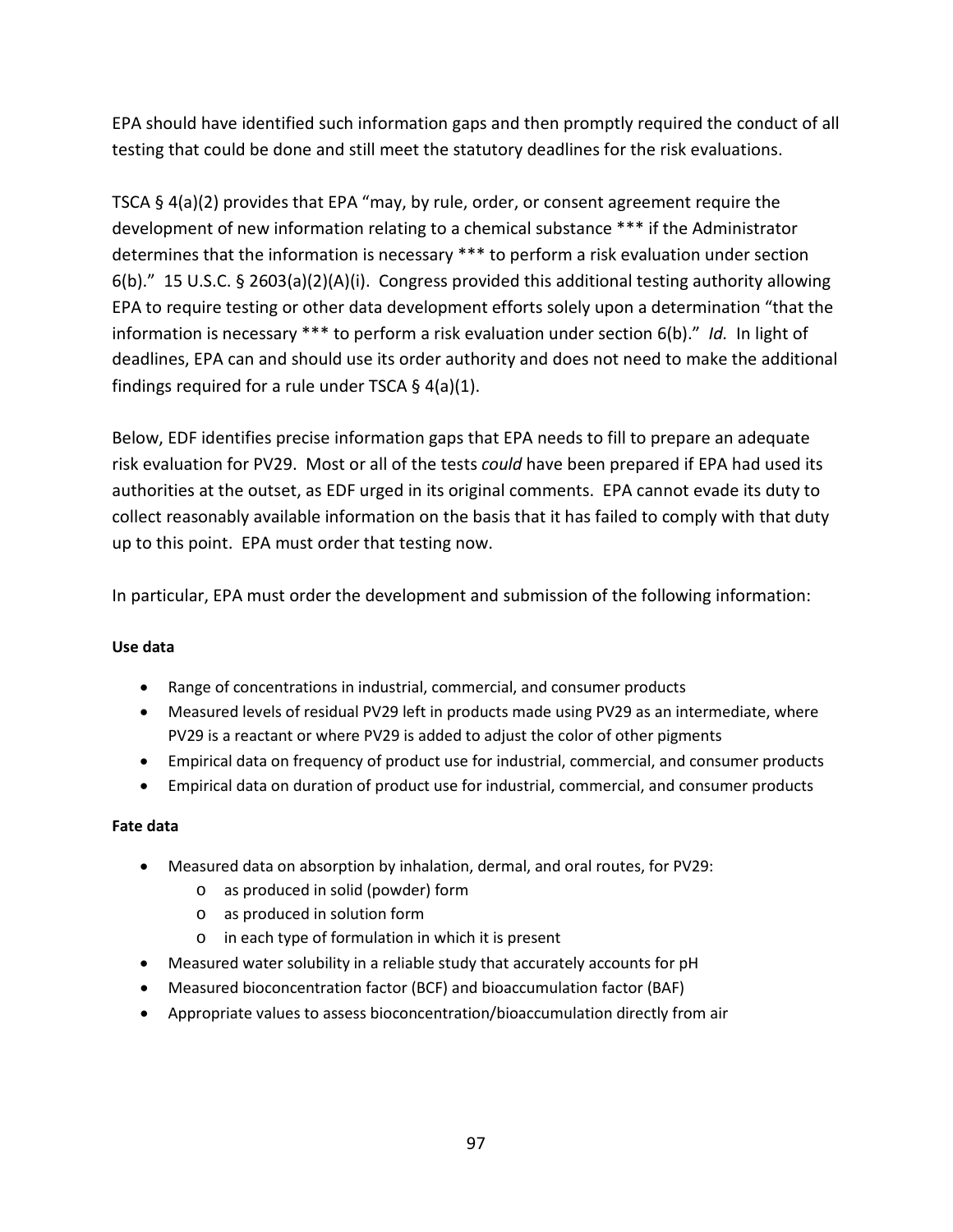#### **Environmental release and exposure data**

- Measured data for air, water, and waste releases from sites of manufacture, processing, and industrial or commercial use; wastewater treatment (both effluent and sludges/biosolids); landfill leachate and effluent and sludges/biosolids from leachate treatment
- Measured data for presence/concentration in environmental media and organisms (air, water, sediment; aquatic, sediment-dwelling, and terrestrial organisms) near manufacturing, downstream processing and use, and disposal and land (biosolids) application sites

#### **Occupational exposure data** (for all manufacturing and downstream processing and use sites)

- Monitoring of air concentrations, for dust, mists, aerosols, vapors
- Monitoring of dust on surfaces and concentrations in solutions in all settings where skin contact with the surfaces or solutions could potentially occur
- Numbers of workers potentially exposed in each activity/setting, at each site
- Specific engineering controls, PPE and workplace practices in place at each site/setting, and data on their extent of use and efficacy
- Safety Data Sheets (SDSs): If EPA plans to rely on SDSs, then EPA needs empirical data on:
	- o extent of their availability and comprehension to all potentially exposed workers
		- o their completeness, accuracy and currency
		- o extent of compliance with protective measures they specify

#### **Hazard data**

- Acute toxicity to sediment-dwelling organisms
- Chronic toxicity including to aquatic organisms including:
	- o aquatic plants
	- o fish
	- o aquatic invertebrates
- Chronic toxicity to terrestrial organisms (including sediment-dwelling organisms)
- Repeated dose toxicity
	- o sufficient to account for exposures via dermal, inhalation, and oral routes
- Chronic mammalian toxicity to reproduction and development and carcinogenicity
	- o sufficient to account for exposures via dermal, inhalation, and oral routes

EPA also must develop this information to fulfill its obligations under TSCA § 26(h) to use "the best available science." 15 U.S.C. § 2625(h). EPA currently relies on numerous modeled or estimated values that have significant uncertainty when EPA could easily issue orders to obtain actual measured values for these parameters. For example, EPA repeatedly assumes that absorption by all routes of exposure is expected to be poor, *see, e.g.*, (p. 21), but EPA could easily obtain actual evidence on absorption. Actual measured values are as a rule more reliable and accurate than EPA's weak assumptions. EPA has certainly not established that its reliance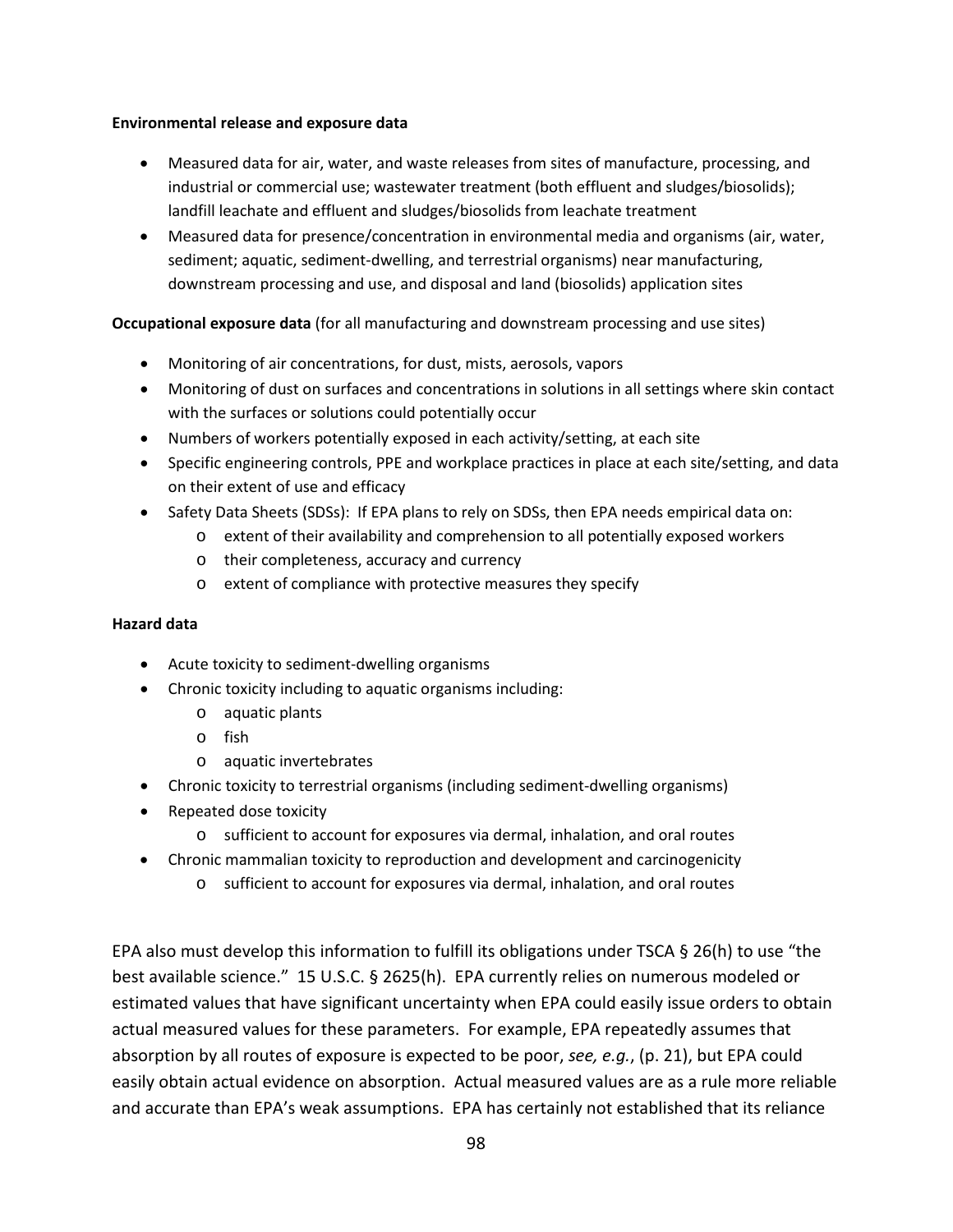on weak assumptions and values modeled on limited data comply with TSCA § 26(h) and constitute the "best available science" compared to the tests and information EPA easily could have obtained through its authorities under TSCA § 4 as well as § 8.

## **C. Relying on voluntary requests for information will result in limited, biased, inaccurate, or incomplete information on the chemicals.**

In the draft risk evaluation, EPA repeatedly relies upon information that was voluntarily submitted by Sun Chemical Corporation and CPMA, and EPA builds entire swathes of its analysis on these voluntary submissions. The shortfalls in these voluntary submissions highlight that EPA should instead rely on its mandatory authorities. For example, EPA builds its entire inhalation analysis on the assertion that "workplace air concentration of 0.5 mg/m<sup>3</sup> would be expected over a 12 hour shift." (p. 22) (citing Mott). This submission does not even clarify whether the value represents the concentration of PV29 or total dust. *Id.* At least as far as the public can discern, the submission does not appear to contain any actual study supporting the value or any detail about how the value was derived. In contrast, EPA has clear authority to require actual workplace monitoring that could have provided detailed and clear analysis of the workplace air exposure to PV29. In terms of completeness and accuracy, the voluntary submission clearly falls short of what EPA could have and should require through its mandatory authorities.

Rather than relying solely on voluntary submissions—an approach that has proven insufficient in the past and has proven insufficient here as well—EPA should use its information authorities to obtain necessary information on conditions of use, exposures, hazards, and potentially exposed or susceptible subpopulations.

There are several obvious problems and limitations with this voluntary approach which EPA has still not addressed.

*First*, a voluntary call is much less likely to produce all of the necessary information than rules or orders mandating that affected parties provide the requested information. If manufacturers and processors are legally required to provide the information, that legal obligation provides a strong incentive for them to develop or obtain and submit all relevant information. Absent that incentive, some companies may choose to focus time and attention on other matters.

Notably, EPA overwhelming relies on information voluntarily submitted by the sole reported manufacturer of PV29. EPA does not appear to have received or obtained significant information from the processors of PV29, creating a key data gap. There is no reason to assume that the manufacturer's production of PV29 necessarily presents the most or only risky conditions of use of PV29; processors may, for example, have a higher air concentration of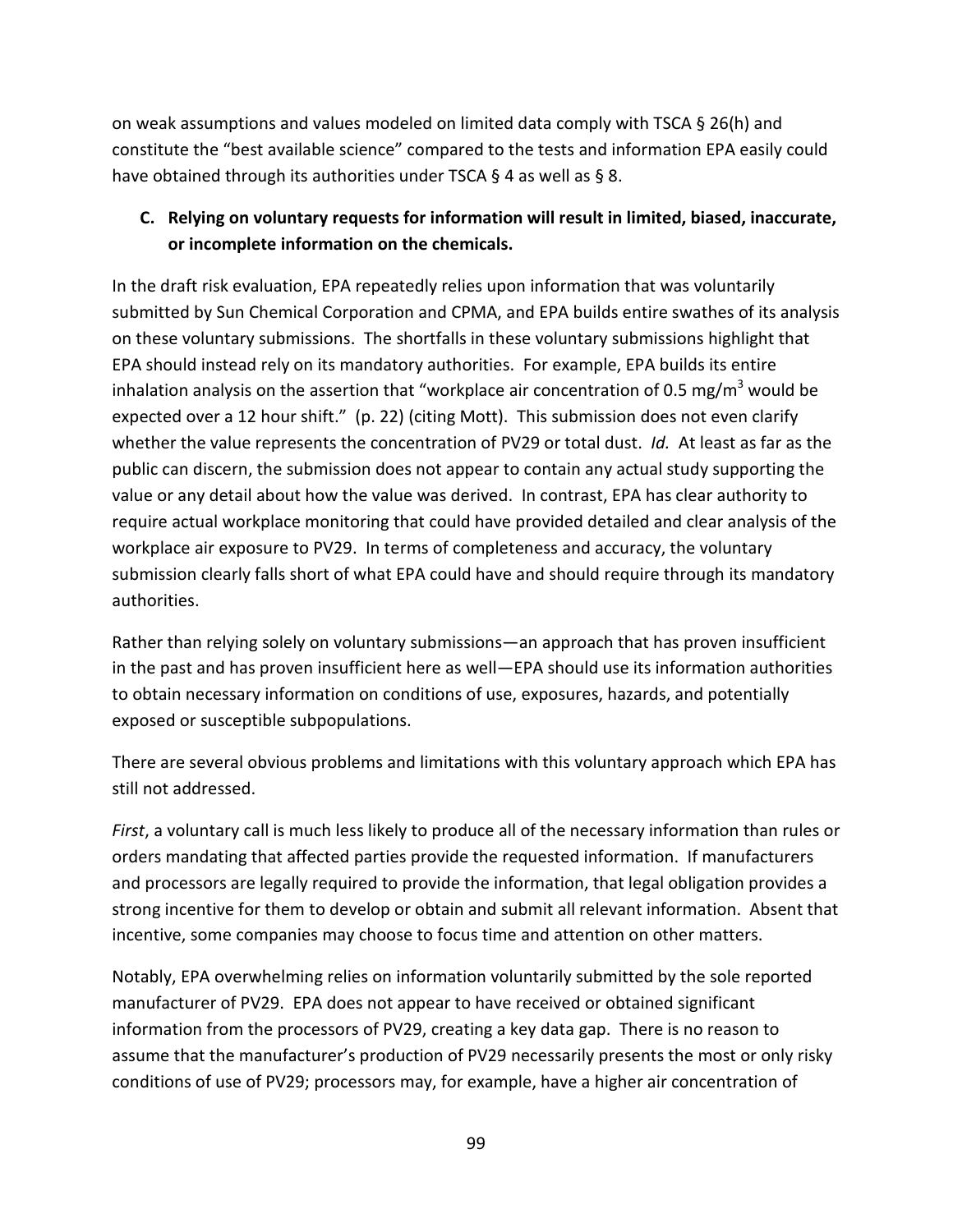PV29 even if they use a smaller volume of the chemical. Mandatory reporting can require processors to provide information about PV29 that would fill this information gap.

*Second*, EPA has provided no empirical evidence establishing that this voluntary approach will result in EPA obtaining all "reasonably available" information. Unless EPA has some empirical basis for stating that the voluntary approach will allow EPA to obtain all reasonably available information that it can obtain under its legal authorities, EPA must rely on its existing authorities to obtain a complete set of information.

Indeed, EPA's prior experience with voluntary reporting provides strong evidence that a voluntary approach is unlikely to provide complete and accurate data. For example, an EPA advisory committee called for the development of nanomaterial reporting rules in 2005, but EPA instead spent several years developing and carrying out a voluntary reporting program, the Nanoscale Materials Stewardship Program (NMSP). This voluntary reporting program produced minimal information as revealed by EPA's 2009 interim report on the NMSP.<sup>148</sup> "[I]n the report EPA estimated that companies provided information on only about 10 percent of the chemical substances manufactured at the nanoscale that may be commercially available in 2009." 80 Fed. Reg. 18,330, 18,334 (April 6, 2015). In 2017, over a decade after the data need was identified, EPA finally finalized a § 8(a) reporting rule to acquire the data. 82 Fed. Reg. 3641 (Jan. 12, 2017). Given the past failures of voluntary approaches, EPA should not rely on them here.

*Third*, manufacturers and processors of PV29 have a vested interest in EPA finding that it does not present an unreasonable risk. A no-unreasonable-risk finding reduces the likelihood of government regulation, including potential restrictions, and it may reduce any stigma they may otherwise face in the marketplace. The financial costs of regulation may ultimately be very high for some specific firms and individuals, and even if not, many firms and individuals may believe that the costs of regulation will be high. These companies have a "financial interest" in the outcome of these proceedings, and they are not impartial. *See, e.g*., 28 U.S.C. § 455(b)(4) (requiring Judges to disqualify themselves in proceedings where they have a financial interest). Because of this reality and appearance of partiality, relying solely on voluntary measures decreases the credibility of this risk evaluation.

Relying solely on voluntary presentation of information raises the concern that the companies or trade associations may present an incomplete or skewed picture. Companies and trade associations may choose to "cherry pick" information and provide only the information that paints PV29 in a favorable light. They may provide only summaries of information that reflect

<span id="page-99-0"></span><sup>&</sup>lt;sup>148</sup> Nanoscale Materials Stewardship Program, Interim Report, OPPT (Jan. 2009), [https://www.regulations.gov/document?D=EPA-HQ-OPPT-2010-0572-0003.](https://www.regulations.gov/document?D=EPA-HQ-OPPT-2010-0572-0003)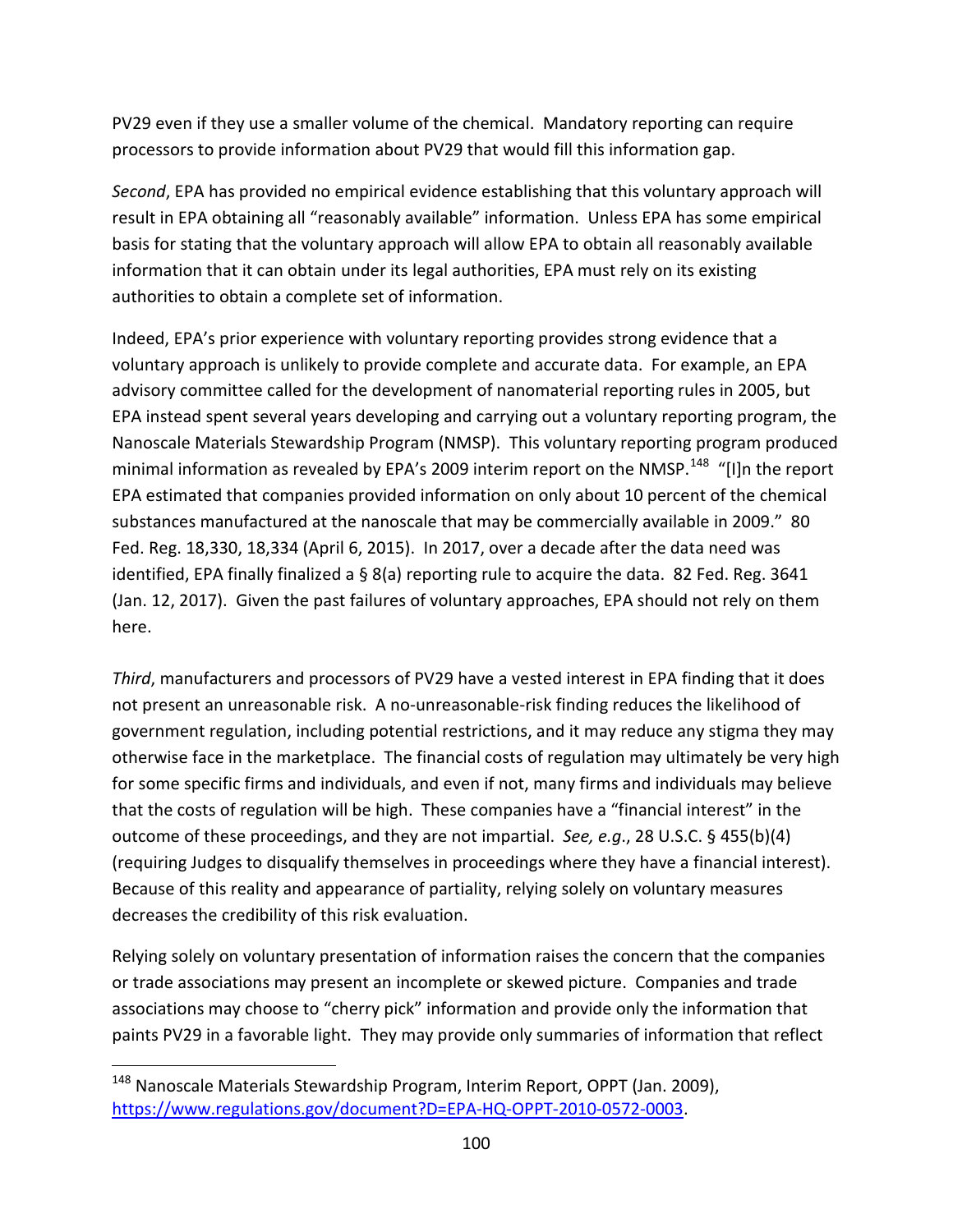conscious and subconscious judgment calls that result in unduly favorable conclusions; and without access to the full information neither EPA nor the public can independently assess such conclusions. They may choose not to review records robustly when the review may disclose unfavorable information. They may seek to put their best foot forward and describe the ideal scenario of use and safety measures. Or, if they have unfavorable information, they may choose not to provide any information at all and simply not participate in these proceedings.

EPA cannot simply assume that members of the regulated community will voluntarily disclose unfavorable or complete information about their practices and products. *See* THE FEDERALIST NO. 51 (James Madison) ("If men were angels, no government would be necessary. \*\*\* [E]xperience has taught mankind the necessity of auxiliary precautions."); *Williams v. Pennsylvania*, 136 S. Ct. 1899, 1905-06 (2016) ("Bias is easy to attribute to others and difficult to discern in oneself. \*\*\* This objective risk of bias is reflected in the due process maxim that 'no man can be a judge in his own case and no man is permitted to try cases where he has an interest in the outcome.'"). Here, manufacturers and processors obviously have an interest in the outcome, and EPA must craft its procedures and approaches with that reality in mind. Requiring the submission of information is the safest approach to ensuring that these parties provide all relevant information, and that is in turn crucial to establishing and demonstrating the credibility of this process.

If EPA acts under TSCA §§ 8(a), (c), and (d), the regulations impose some requirements that will help ensure the accuracy and completeness of the information. First, EPA can require that certain information and underlying information be provided in full, which ensures completeness. In addition, a § 8(d) rule requires that people engage in an adequate search of records. 40 C.F.R. § 716.25. Second, submitters must file certification statements by authorized officials that certify that the submitted information has been submitted in compliance with the requirements of this process. *See, e.g*., 40 C.F.R. § 711.15(b)(1). Third, submitters often must retain records of required submissions for a period of five years, and the retention of records can help encourage accurate reporting since those records would be available should a submission latter be investigated. *See, e.g*., 40 C.F.R. § 711.25. None of these features apply to the voluntary requests for information EPA has indicated it is relying on.

Here, Sun Chemical and CPMA chose exactly how much and what information to provide to EPA about PV29. Sun Chemical and CPMA could easily have additional information that they are withholding; EPA has taken no steps (despite clear authority) to ensure that it has obtained all reasonably available information.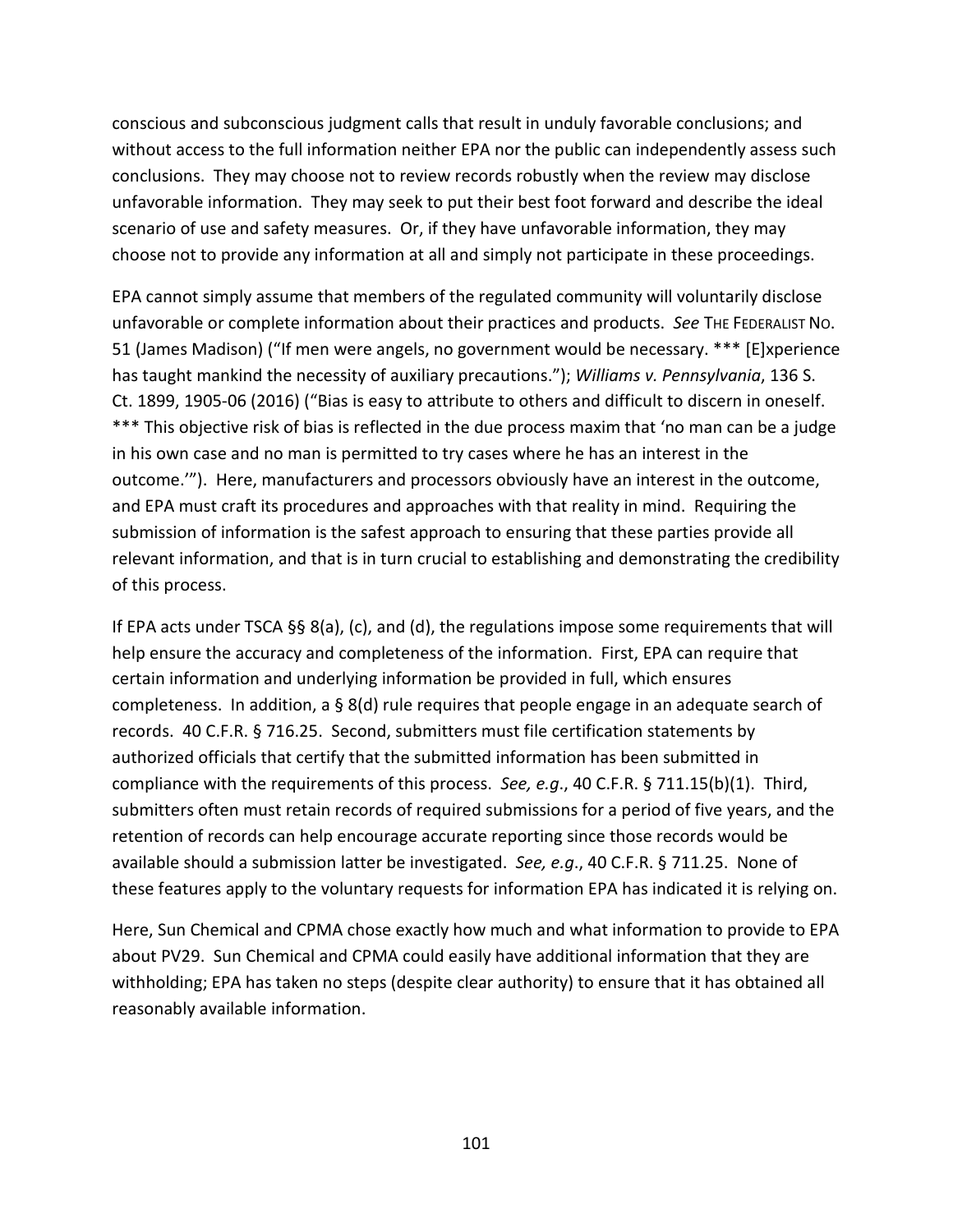**D. EPA cannot rationally rely on unvetted industry submissions, and to the extent EPA relies on voluntary submissions from industry, EPA must take numerous additional steps to increase their reliability and transparency.** 

In the draft risk evaluation, EPA uncritically relies on industry submissions, and this reliance does not comply with TSCA § 26(h), including the duty to use the best available science. In the most extreme examples, EPA cites to pieces of correspondence where the actual text of the correspondences is not available, nor are the surrounding circumstances or any supporting evidence. *See, e.g.*, (pp. 14, 20-23). From these records, it is not possible for the public to even begin to assess the accuracy of the underlying statements or EPA's conclusions based on them.

To the extent it relies on voluntary submissions, EPA can and should take additional steps to better ensure that the voluntary information it receives is accurate and complete. EPA would need to develop a far more rigorous and structured process than it currently has. For example, EPA's submission process does not appear to require anyone to certify that the information in their comments is accurate or complete to the best of their knowledge. EPA should consider approaches for vetting statements and assertions, particularly when made by entities with a financial interest in the outcome of these risk evaluations.

EPA should also request that submitters always provide full studies, as well as underlying data whenever reasonably available or obtainable. Setting aside concerns about partiality, EPA needs the underlying data to ascertain the accuracy of the information and associated statements or conclusions, as well as to determine how much confidence or uncertainty applies to a particular submission.

In addition, EPA should seek input directly from workers for manufacturers and processors, providing them an easy method to submit information on workplace practices and conditions independently from management. EPA needs to take steps to allow workers to provide input in a manner that reduces the risks of any potential retaliation from management.

# **13. EPA should identify people living near disposal sites, sources of contamination, and other conditions of use as potentially exposed or susceptible subpopulations.**

EPA should identify people living near disposal sites as potentially exposed or susceptible subpopulations for the reasons articulated in EDF's prior comments.<sup>149</sup> Similarly, EPA should

<span id="page-101-0"></span><sup>&</sup>lt;sup>149</sup> EDF Comments on Ten Problem Formulations under the Toxic Substances Control Act, pp.65-67, [https://www.regulations.gov/document?D=EPA-HQ-OPPT-2016-0725-0061;](https://www.regulations.gov/document?D=EPA-HQ-OPPT-2016-0725-0061) EDF Comments on Ten Scopes under the Toxic Substances Control Act, pp.8-9, [https://www.regulations.gov/document?D=EPA-HQ-OPPT-2016-0725-0041.](https://www.regulations.gov/document?D=EPA-HQ-OPPT-2016-0725-0041)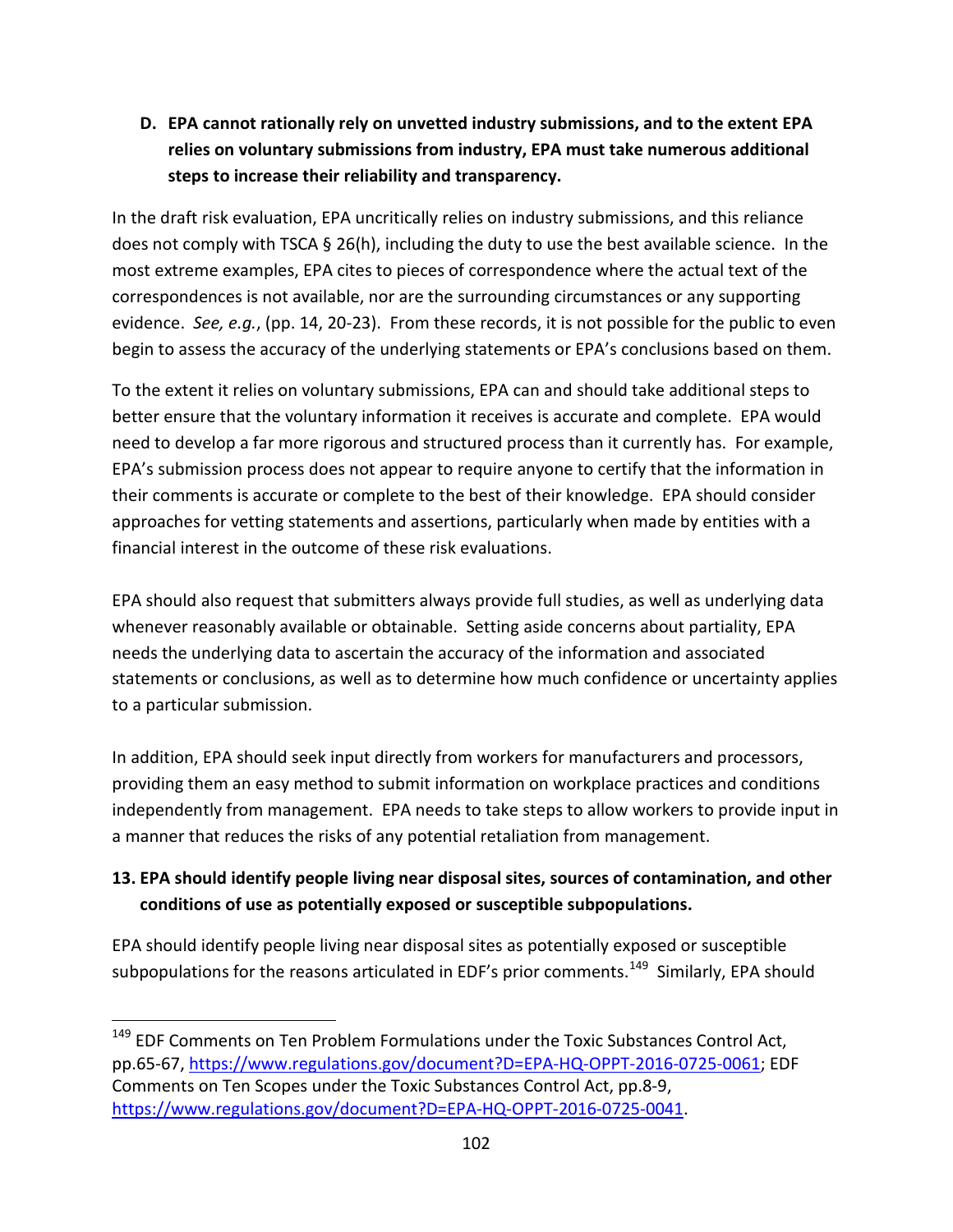identify people living in proximity to sources of contamination as potentially exposed or susceptible subpopulations.<sup>[150](#page-102-0)</sup> And EPA should identify people subject to greater exposure due to their proximity to conditions of use as a potentially exposed or susceptible subpopulation; most of the other problem formulations correctly identified this subpopulation. The reasoning that supports identifying these subpopulations for the other chemicals similarly applies here, absent a compelling explanation for excluding these subpopulations. EDF incorporates its prior comments on these points here.

#### **14. EPA needs to accurately evaluate real-world occupational and consumer exposures.[151](#page-102-1)**

# **A. EPA needs to explain how it will incorporate consideration of engineering controls and personal protective equipment (PPE) into its analyses.**

In the draft risk evaluation, EPA discusses engineering controls and personal protective equipment when assessing occupational exposures. *See* (p. 22). But EPA has provided an inadequate explanation for how EPA considered this information or what assumptions EPA made when doing so. For example, as a practical matter, EPA appears to have assumed that every downstream processor and user of PV29 will use engineering controls and other measures sufficient to ensure that air concentration of the chemical would never exceed .5  $mg/m<sup>3</sup>$  over 12 hours/day. But EPA never articulates this assumption and never documents the basis for it; instead, EPA simply assumes that downstream processors and users would never have concentrations exceeding those reported by the manufacturer.

In its response to comments on its earlier Scope Documents, EPA stated that: "When appropriate, in the risk evaluation, OPPT will use exposure scenarios both with and without engineering controls and/or PPE that may be applicable to particular worker tasks on a case-bycase basis for a given chemical." $152$  As a general rule, at a minimum, EPA should always evaluate each exposure scenario without the engineering controls and PPE unless EPA has solid evidence that the scenario without engineering controls and/or PPE never occurs in the real world. In addition, EPA needs to rely on its information authorities to obtain accurate empirical evidence about how widely these measures are used as well as how effective these measures

<span id="page-102-0"></span><sup>&</sup>lt;sup>150</sup> EDF Comments on Ten Problem Formulations under the Toxic Substances Control Act, pp.67-68, [https://www.regulations.gov/document?D=EPA-HQ-OPPT-2016-0725-0061.](https://www.regulations.gov/document?D=EPA-HQ-OPPT-2016-0725-0061)

<span id="page-102-1"></span><sup>&</sup>lt;sup>151</sup> EDF has discussed the limitations of EPA's assumptions about and reliance on these measures in section 4.A.iii. and iv. of these comments. Here we set forth how they should be accounted for.

<span id="page-102-2"></span><sup>&</sup>lt;sup>152</sup> EPA's Responses to Public Comments Received on the Scope Documents for the First Ten Chemicals for Risk Evaluation under TSCA p.4, [https://www.regulations.gov/document?D=EPA-](https://www.regulations.gov/document?D=EPA-HQ-OPPT-2016-0725-0051)[HQ-OPPT-2016-0725-0051.](https://www.regulations.gov/document?D=EPA-HQ-OPPT-2016-0725-0051)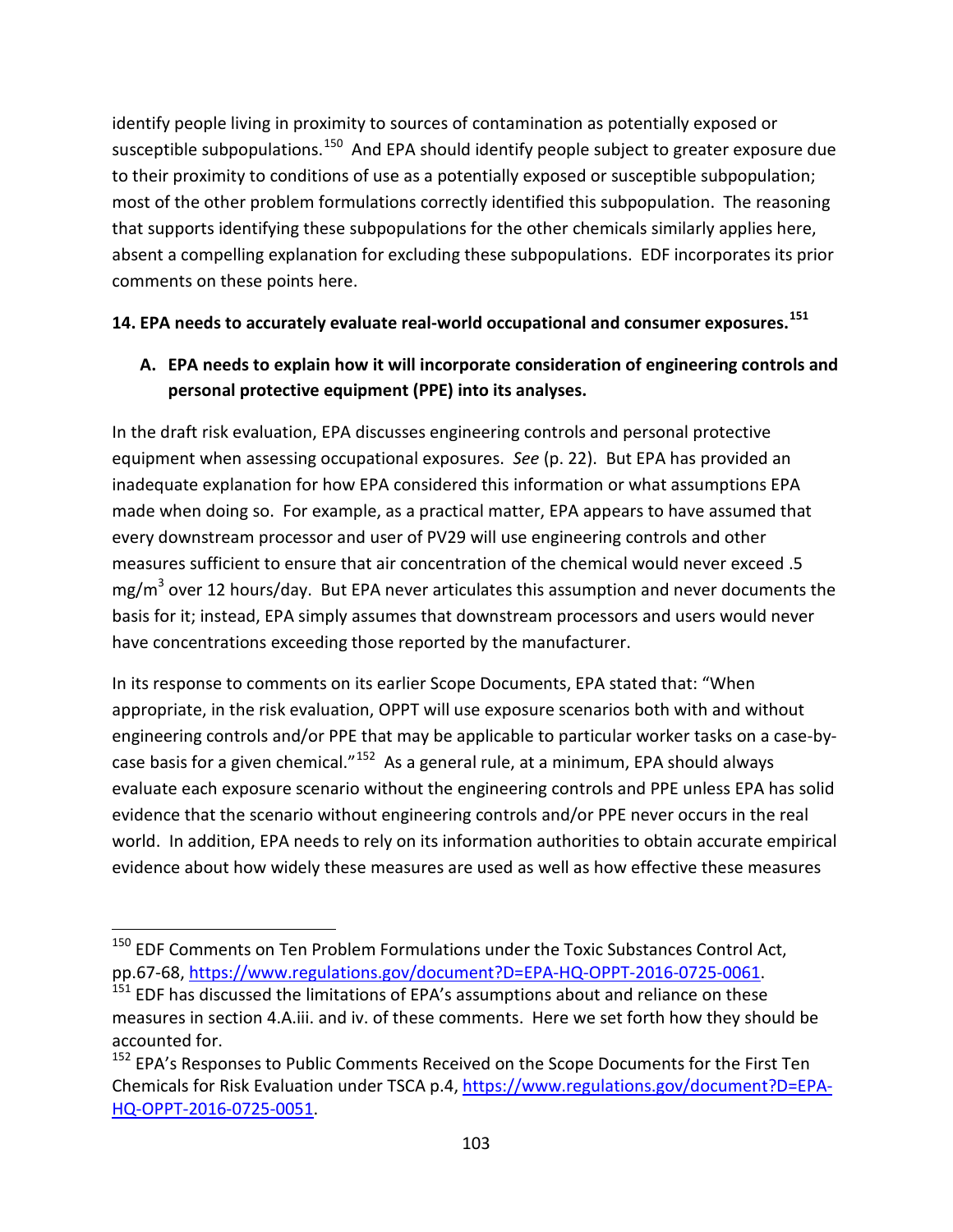are at reducing exposure. Absent such evidence, EPA cannot assume that they are widely used or effective.

# **B. Even where engineering controls and/or PPE are used to some extent, EPA should always evaluate exposures scenarios without engineering controls and PPE in order to assess exposures and risks to those subpopulations not subject to such controls.**

Rarely if ever in the real world will an exposure scenario involve 100% use and efficiency of engineering controls and/or PPE, so EPA always will need to evaluate exposure scenarios both with and without such controls. This is because, under TSCA, EPA is required to evaluate and protect against risk to potentially exposed or susceptible subpopulations including those "who, due to \*\*\* greater exposure, may be at greater risk." 15 U.S.C. § 2602(12).

If EPA has reliable affirmative evidence as to the extent of use and efficiency of use of engineering controls and PPE for a given scenario, it may be able to estimate overall exposures arising from the scenario. However, that does not absolve the agency of an obligation to evaluate exposures and risks for the subset of people for whom those controls are not in place or do not reach 100% efficiency.

Absent such empirical evidence, EPA should assume no use of engineering controls or PPE in evaluating exposure, or at least apply reasonable worst-case assumptions as to the extent and efficiency of their use.

EPA should additionally analyze the exposure scenario with engineering controls and/or PPE, to evaluate exposures for the subset of people for whom those controls are in place. In doing so, however, EPA should evaluate exposures resulting from varying efficiencies in exposure reduction achieved by the controls. Such analyses may also be valuable at a later risk management stage.

# **C. EPA should never rely on PPE as a basis to assume low or no exposure, given the major real-world limitations of these measures.**

As noted in section 4.A. above, EPA should not inaccurately assume that people always use PPE. EDF strongly urges EPA to consider real-world exposures reflecting the reality of the sometimes low-compliance with or non-existence of these measures.

Reliance on PPE has major practical limitations and, at best, exhibits mixed effectiveness in the real world. For example, OSHA concluded that respirators are the "least satisfactory approach to exposure control." The agency provides the following explanation:

\*\*\* to be effective, respirators must be individually selected, fitted and periodically refitted, conscientiously and properly worn, regularly maintained,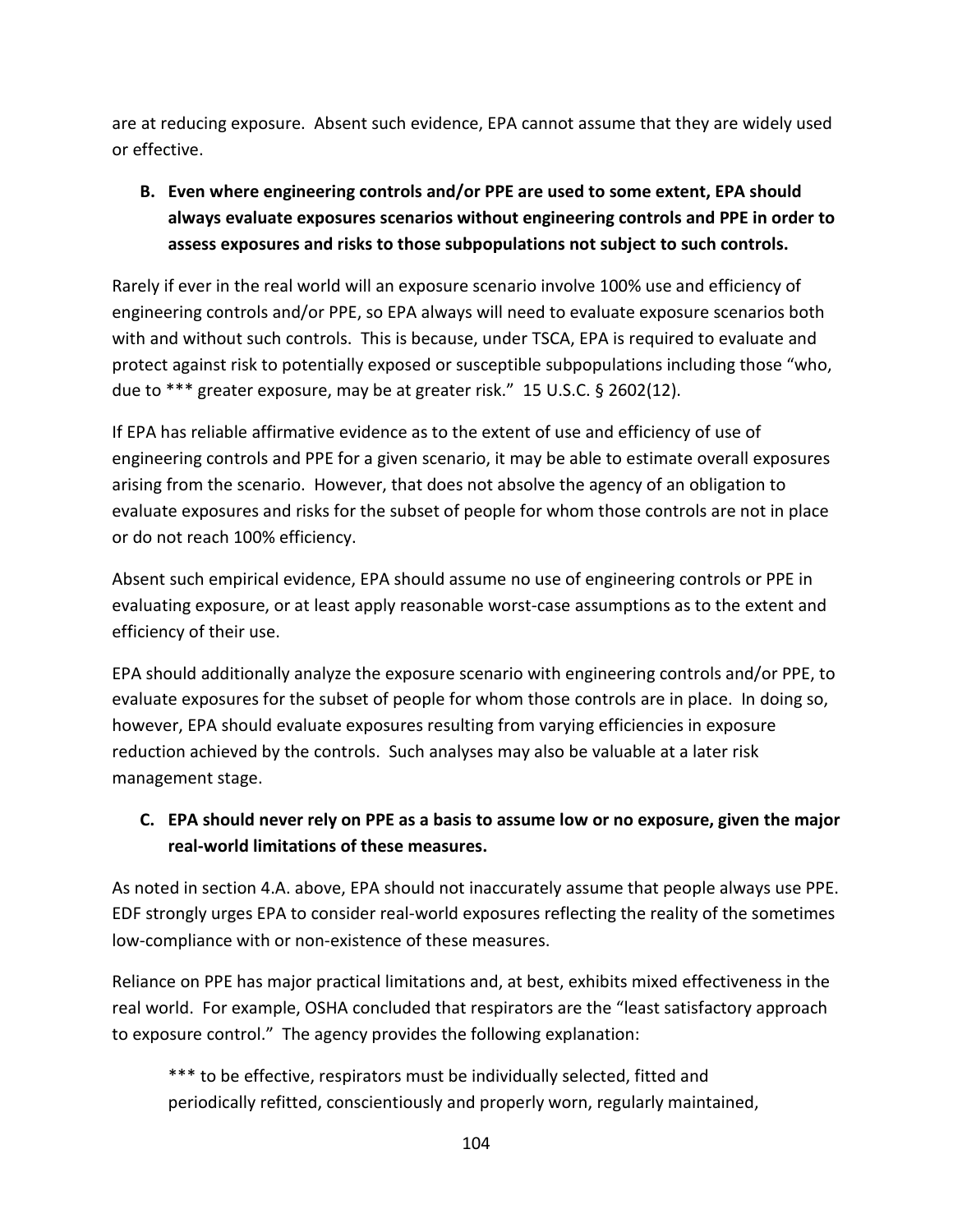and replaced as necessary. The absence of any one of these conditions can reduce or eliminate the protection the respirator provides.

Respirator effectiveness ultimately relies on the practices of individual workers who must wear them. \*\*\* Furthermore, respirators can impose substantial physiological burdens on workers, including the burden imposed by the weight of the respirator; increased breathing resistance during operation; limitations on auditory, visual, and olfactory sensations; and isolation from the workplace environment.

OSHA therefore continues to consider the use of respirators to be the least satisfactory approach to exposure control \*\*\*.<sup>[153](#page-104-0)</sup>

This reality has long been memorialized through OSHA's Industrial Hygiene Hierarchy of Controls (HOC), which prioritizes measures to eliminate or reduce the presence of a hazard in occupational settings (e.g., substitution/use of less toxic chemicals and institution of engineering controls) over measures that shift burdens onto the workers themselves, such as through reliance on PPE and warning labels.<sup>154</sup> The HOC exemplifies the best available science for creating safe, healthful workplace environments.

EPA should account for such real-world limitations of PPE in the risk evaluation by either collecting or requiring the development of empirical data, or, in their absence, using worst-case assumptions to assess the extent of exposure reduction resulting from PPE. Procurement and reliance on such data clearly constitute best available science (a requirement under TSCA § 26), and EPA has clear authority to collect or require the development of such data under § 4(b)(2)(A). And absent empirical evidence establishing the extent to which people are using these measures and doing so effectively, EPA should assume that they are or may not be. Indeed, EPA's need for accurate information about actual compliance is another reason to rely on its authorities under TSCA § 8 to mandate that manufacturers and processors provide such information.

<span id="page-104-1"></span><span id="page-104-0"></span><sup>&</sup>lt;sup>153</sup> Comment by David Michaels, Assistant Secretary for OSHA, on Significant New Uses of Chemical Substances: Updates to the Hazard Communication Program and Regulatory Framework pp.1-2,<https://www.regulations.gov/document?D=EPA-HQ-OPPT-2014-0650-0041> <sup>154</sup> HAZARD PREVENTION AND CONTROL, [https://www.osha.gov/shpguidelines/hazard](https://www.osha.gov/shpguidelines/hazard-prevention.html)[prevention.html](https://www.osha.gov/shpguidelines/hazard-prevention.html) (last visited Jan. 14, 1029).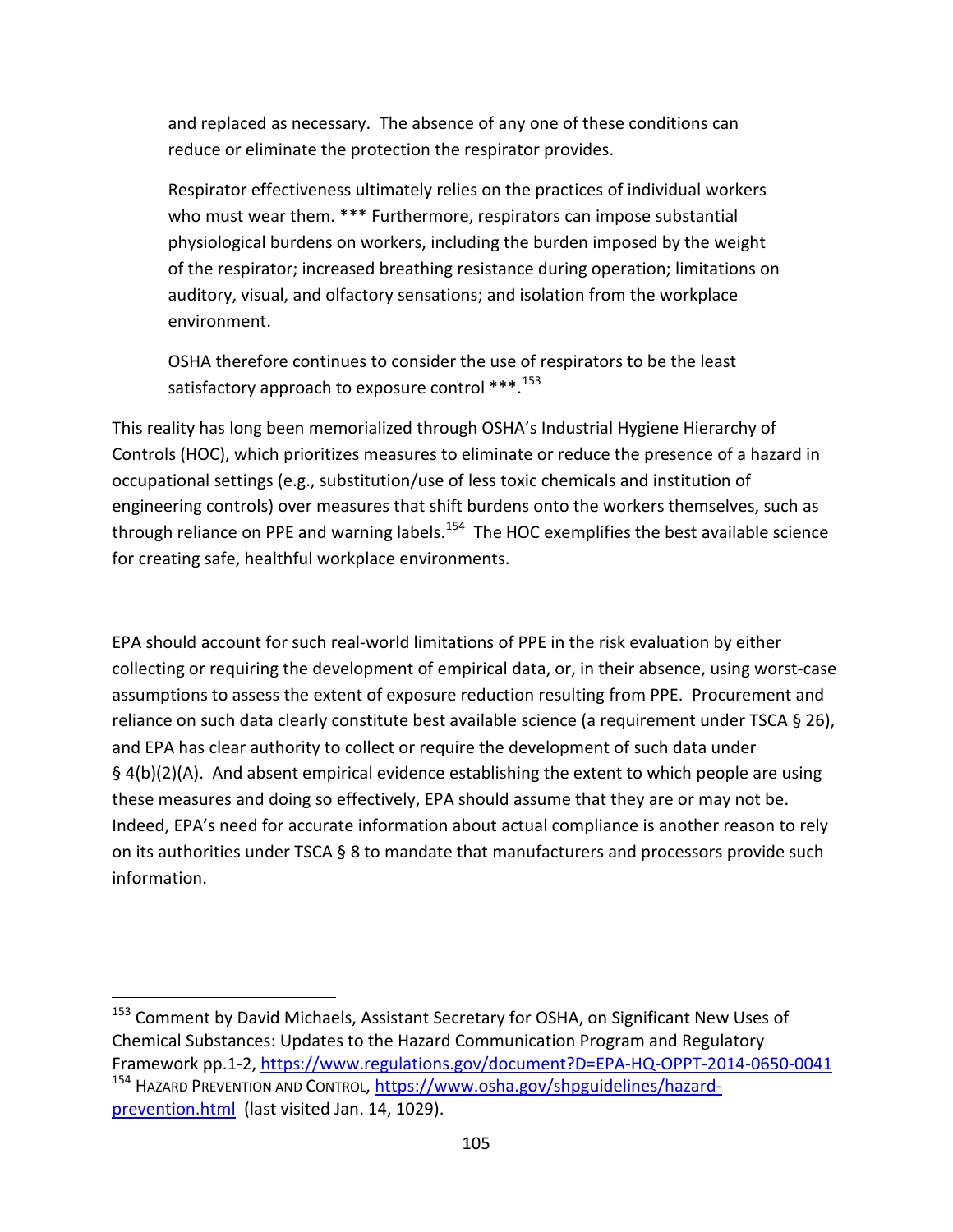In comments EDF has earlier submitted, EDF previously commented on the serious limitations of PPE, as well as the importance of adherence to the hierarchy of controls to limit workplace exposures.<sup>[155](#page-105-0)</sup> EDF incorporates and reiterates the points made in those comments here.

# **15. EPA has not complied with TSCA § 6(b)(4)(F) or its risk evaluation rule in preparing the draft risk evaluation.**

EPA has not complied with TSCA § 6(b)(4)(F) or its own risk evaluation rule, 40 C.F.R. §§ 702.41 and 702.43, because the draft risk evaluation does not consider all of the factors required by these provisions.

Under TSCA § 6(b)(4)(F), EPA must "take into account, where relevant, the likely duration, intensity, frequency, and number of exposures under the conditions of use of the chemical substance." 15 U.S.C. § 2605(b)(4)(F)(iv). EPA did not take into account the likely duration, intensity, frequency, or number of exposures for PV29 in its draft risk evaluation. (pp. 20-23, 28-30).

EPA's risk evaluation rule requires that the "The environmental health exposure assessment will characterize and evaluate the interaction of the chemical substance with the ecological receptors identified in the final scope document published pursuant to paragraph (c)(8) of this section." 40 C.F.R. § 702.41(e)(5)(i). The scope identified aquatic and terrestrial species as ecological receptors. In its section on environmental releases and exposures (section 3.2), EPA fails to characterize and evaluate adequately or at all the interactions between PV29 and these receptors. (pp. 20-21). Instead, EPA simply dismisses the environmental exposures as "likely to be limited." (p.21).

EPA's risk evaluation rule requires that the risk characterization include a discussion of: "Information about uncertainty and variability in each step of the risk evaluation \*\*\* will be integrated into an overall characterization and/or analysis of the impact of the uncertainty and variability on estimated risks." 40 C.F.R. § 702.43(b)(1). EPA's risk characterization never mentions variability except in invoking uncertainty factors when calculating its benchmark margin of exposure. (p.29). The risk characterization therefore fails to address variability at each step or its impact on estimated risks. (pp. 26-31).

<span id="page-105-0"></span> <sup>155</sup> *See, e.g.*, EDF Comments on TSCA Review and Scoping for First 10 Chemicals under the Lautenberg Act at 6 (Mar. 15, 2017), [https://www.regulations.gov/document?D=EPA-HQ-OPPT-](https://www.regulations.gov/document?D=EPA-HQ-OPPT-2016-0736-0046)[2016-0736-0046;](https://www.regulations.gov/document?D=EPA-HQ-OPPT-2016-0736-0046) EDF Comments on Significant New Uses of Chemical Substances; Updates to the Hazard Communication Program and Regulatory Framework; Minor Amendments to Reporting Requirements for Premanufacture Notices (Nov. 21, 2016), [https://www.regulations.gov/document?D=EPA-HQ-OPPT-2014-0650-0052.](https://www.regulations.gov/document?D=EPA-HQ-OPPT-2014-0650-0052)